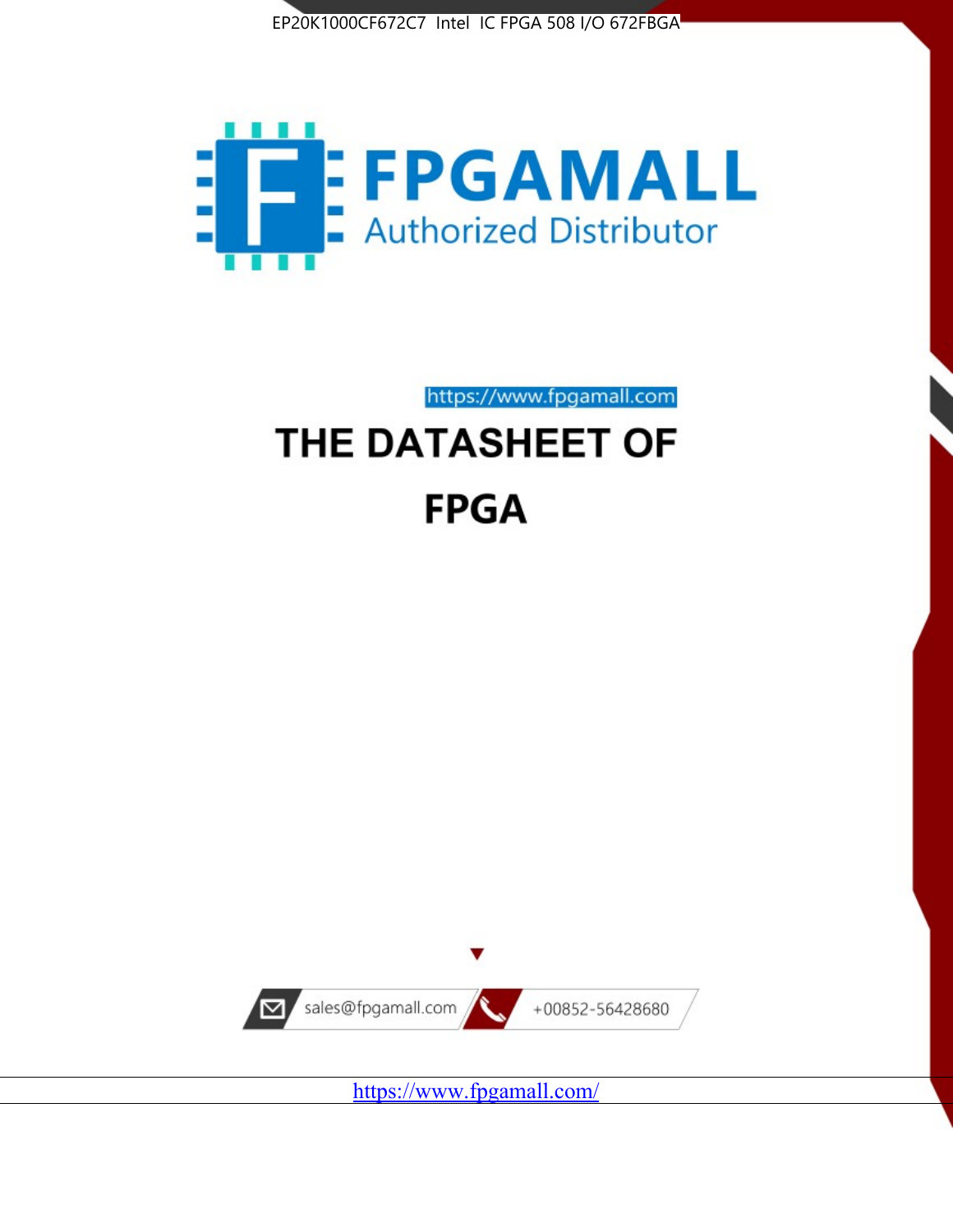#### EP20K1000CF672C7 Intel IC FPGA 508 I/O 672FBGA



### **APEX 20KC**

**Programmable Logic Device**

#### **February 2004 ver. 2.2 Data Sheet**

**Features...** ■ Programmable logic device (PLD) manufactured using a 0.15-µm alllayer copper-metal fabrication process

- 25 to 35% faster design performance than APEX<sup>™</sup> 20KE devices
- Pin-compatible with APEX 20KE devices
- High-performance, low-power copper interconnect
- MultiCoreTM architecture integrating look-up table (LUT) logic and embedded memory
- LUT logic used for register-intensive functions
- Embedded system blocks (ESBs) used to implement memory functions, including first-in first-out (FIFO) buffers, dual-port RAM, and content-addressable memory (CAM)
- High-density architecture
	- 200,000 to 1 million typical gates (see Table 1)
	- Up to 38,400 logic elements (LEs)
	- Up to 327,680 RAM bits that can be used without reducing available logic

| Table 1. APEX 20KC Device Features<br>Note (1) |                  |                  |                  |                   |  |  |  |  |
|------------------------------------------------|------------------|------------------|------------------|-------------------|--|--|--|--|
| <b>Feature</b>                                 | <b>EP20K200C</b> | <b>EP20K400C</b> | <b>EP20K600C</b> | <b>EP20K1000C</b> |  |  |  |  |
| Maximum system gates                           | 526,000          | 1,052,000        | 1,537,000        | 1,772,000         |  |  |  |  |
| <b>Typical gates</b>                           | 200,000          | 400.000          | 600,000          | 1,000,000         |  |  |  |  |
| <b>LEs</b>                                     | 8.320            | 16,640           | 24,320           | 38,400            |  |  |  |  |
| <b>ESBs</b>                                    | 52               | 104              | 152              | 160               |  |  |  |  |
| Maximum RAM bits                               | 106,496          | 212,992          | 311,296          | 327,680           |  |  |  |  |
| PLLs $(2)$                                     | 2                | 4                | 4                | 4                 |  |  |  |  |
| Speed grades $(3)$                             | $-7, -8, -9$     | $-7, -8, -9$     | $-7, -8, -9$     | $-7, -8, -9$      |  |  |  |  |
| Maximum macrocells                             | 832              | 1.664            | 2,432            | 2,560             |  |  |  |  |
| Maximum user I/O pins                          | 376              | 488              | 588              | 708               |  |  |  |  |

#### *Notes to Table 1:*

(1) The embedded IEEE Std. 1149.1 Joint Test Action Group (JTAG) boundary-scan circuitry contributes up to 57,000 additional gates.

- (2) PLL: phase-locked loop.
- (3) The -7 speed grade provides the fastest performance.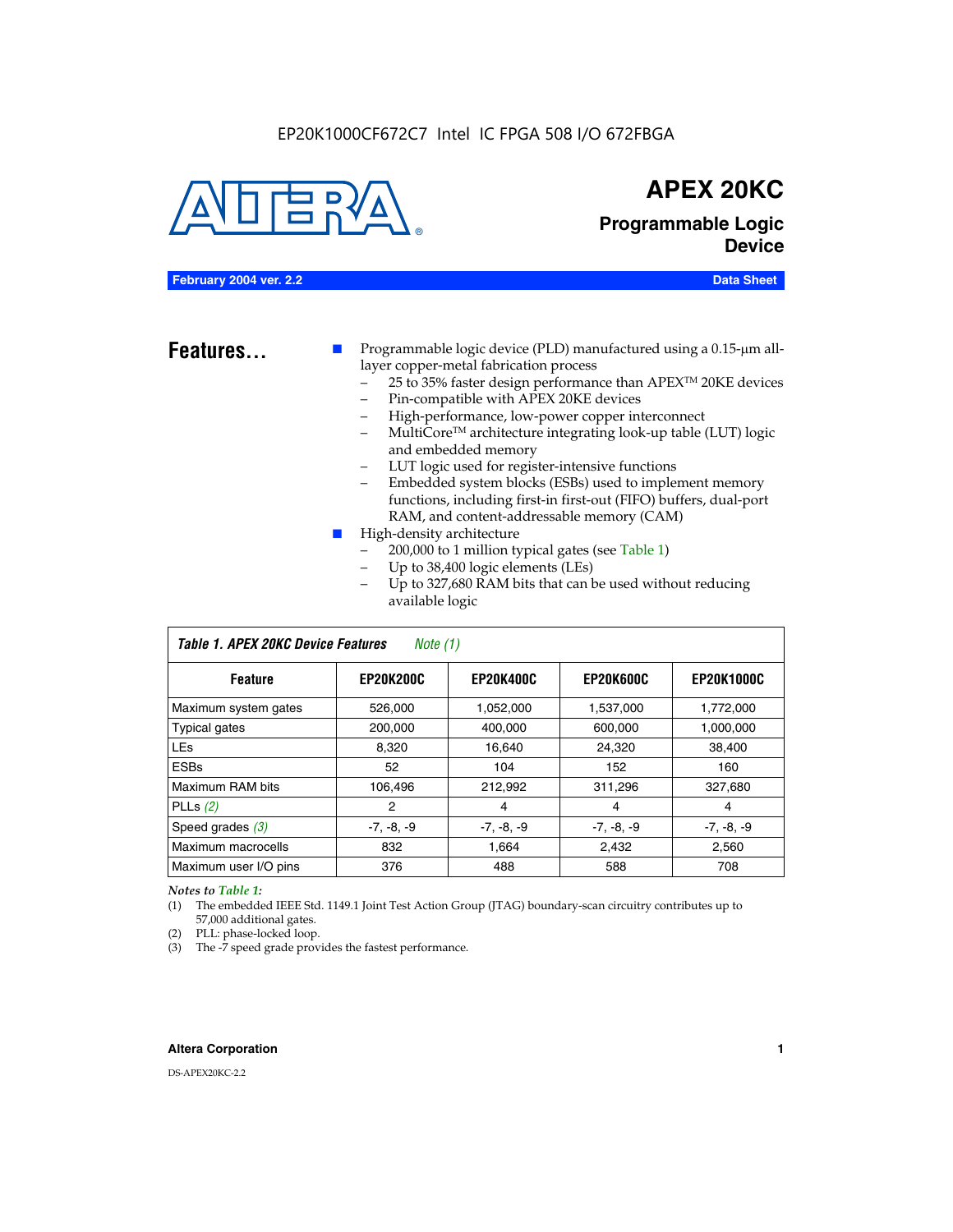| and More<br><b>Features</b> | Low-power operation design<br>ш<br>1.8-V supply voltage (see Table 2)<br>Copper interconnect reduces power consumption<br>-<br>-<br>ESBs offering programmable power-saving mode<br>Flexible clock management circuitry with up to four phase-locked<br>ш<br>loops (PLLs)<br>Built-in low-skew clock tree<br>Up to eight global clock signals<br>ClockLock™ feature reducing clock delay and skew<br>-<br>ClockBoost™ feature providing clock multiplication and<br>-<br>division<br>delay shifting<br>Powerful I/O features<br>$\blacksquare$<br>Interest Group (PCI SIG) PCI Local Bus Specification,<br>Support for high-speed external memories, including DDR<br>-<br>(SRAM)<br>16 input and 16 output LVDS channels at 840 megabits per<br>second (Mbps)<br>fast $t_{CO}$ and $t_{SU}$ times for complex logic<br>MultiVolt I/O support for 1.8-V, 2.5-V, and 3.3-V interfaces<br>-<br>Programmable clamp to $V_{\text{CCIO}}$<br>-<br>Individual tri-state output enable control for each pin<br>-<br>$\overline{\phantom{0}}$<br>noise<br>- | MultiVolt™ I/O support for 1.8-V, 2.5-V, and 3.3-V interfaces<br>ClockShift™ feature providing programmable clock phase and<br>Compliant with peripheral component interconnect Special<br>Revision 2.2 for 3.3-V operation at 33 or 66 MHz and 32 or 64 bits<br>synchronous dynamic RAM (SDRAM) and ZBT static RAM<br>Direct connection from I/O pins to local interconnect providing<br>Programmable output slew-rate control to reduce switching<br>Support for advanced I/O standards, including low-voltage |  |  |  |  |
|-----------------------------|-----------------------------------------------------------------------------------------------------------------------------------------------------------------------------------------------------------------------------------------------------------------------------------------------------------------------------------------------------------------------------------------------------------------------------------------------------------------------------------------------------------------------------------------------------------------------------------------------------------------------------------------------------------------------------------------------------------------------------------------------------------------------------------------------------------------------------------------------------------------------------------------------------------------------------------------------------------------------------------------------------------------------------------------------------|------------------------------------------------------------------------------------------------------------------------------------------------------------------------------------------------------------------------------------------------------------------------------------------------------------------------------------------------------------------------------------------------------------------------------------------------------------------------------------------------------------------|--|--|--|--|
|                             | differential signaling (LVDS), LVPECL, PCI-X, AGP, CTT,<br>SSTL-3 and SSTL-2, GTL+, and HSTL Class I<br>Supports hot-socketing operation<br>-<br>Pull-up on I/O pins before and during configuration                                                                                                                                                                                                                                                                                                                                                                                                                                                                                                                                                                                                                                                                                                                                                                                                                                                |                                                                                                                                                                                                                                                                                                                                                                                                                                                                                                                  |  |  |  |  |
|                             | <b>Table 2. APEX 20KC Supply Voltages</b>                                                                                                                                                                                                                                                                                                                                                                                                                                                                                                                                                                                                                                                                                                                                                                                                                                                                                                                                                                                                           |                                                                                                                                                                                                                                                                                                                                                                                                                                                                                                                  |  |  |  |  |
|                             | <b>Feature</b>                                                                                                                                                                                                                                                                                                                                                                                                                                                                                                                                                                                                                                                                                                                                                                                                                                                                                                                                                                                                                                      | <b>Voltage</b>                                                                                                                                                                                                                                                                                                                                                                                                                                                                                                   |  |  |  |  |
|                             | Internal supply voltage (V <sub>CCINT</sub> )                                                                                                                                                                                                                                                                                                                                                                                                                                                                                                                                                                                                                                                                                                                                                                                                                                                                                                                                                                                                       | 1.8V                                                                                                                                                                                                                                                                                                                                                                                                                                                                                                             |  |  |  |  |
|                             | MultiVolt I/O interface voltage levels (V <sub>CCIO</sub> )<br>1.8 V, 2.5 V, 3.3 V, 5.0 V (1)                                                                                                                                                                                                                                                                                                                                                                                                                                                                                                                                                                                                                                                                                                                                                                                                                                                                                                                                                       |                                                                                                                                                                                                                                                                                                                                                                                                                                                                                                                  |  |  |  |  |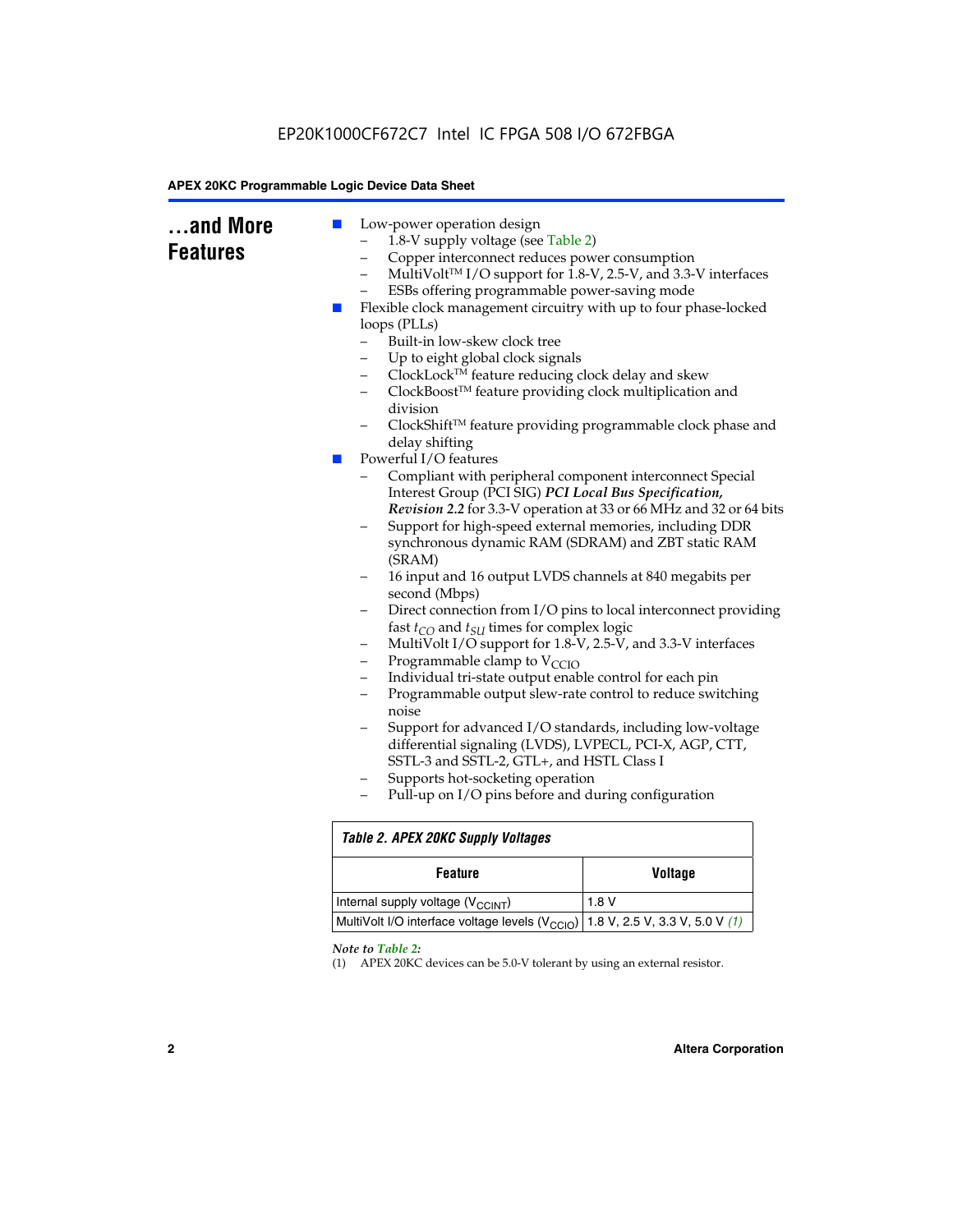- Advanced interconnect structure
	- Copper interconnect for high performance
	- Four-level hierarchical FastTrack® interconnect structure providing fast, predictable interconnect delays
	- Dedicated carry chain that implements arithmetic functions such as fast adders, counters, and comparators (automatically used by software tools and megafunctions)
	- Dedicated cascade chain that implements high-speed, high-fan-in logic functions (automatically used by software tools and megafunctions)
	- Interleaved local interconnect allows one LE to drive 29 other LEs through the fast local interconnect
- Advanced software support
	- Software design support and automatic place-and-route provided by the Altera® Quartus™ II development system for Windows-based PCs, Sun SPARCstations, and HP 9000 Series 700/800 workstations
	- Altera MegaCore® functions and Altera Megafunction Partners Program (AMPPSM) megafunctions optimized for APEX 20KC architecture available
	- $N$ ativeLink<sup>TM</sup> integration with popular synthesis, simulation, and timing analysis tools
	- Quartus II SignalTap® embedded logic analyzer simplifies in-system design evaluation by giving access to internal nodes during device operation
	- Supports popular revision-control software packages including PVCS, RCS, and SCCS

| Table 3. APEX 20KC QFP & BGA Package Options & I/O Count | <i>Notes <math>(1)</math>, <math>(2)</math></i> |     |     |     |
|----------------------------------------------------------|-------------------------------------------------|-----|-----|-----|
| <b>Device</b>                                            | 240-Pin PQFP<br>208-Pin PQFP<br>356-Pin BGA     |     |     |     |
| EP20K200C                                                | 136                                             | 168 | 271 |     |
| EP20K400C                                                |                                                 |     |     | 488 |
| EP20K600C                                                |                                                 |     |     | 488 |
| EP20K1000C                                               |                                                 |     |     | 488 |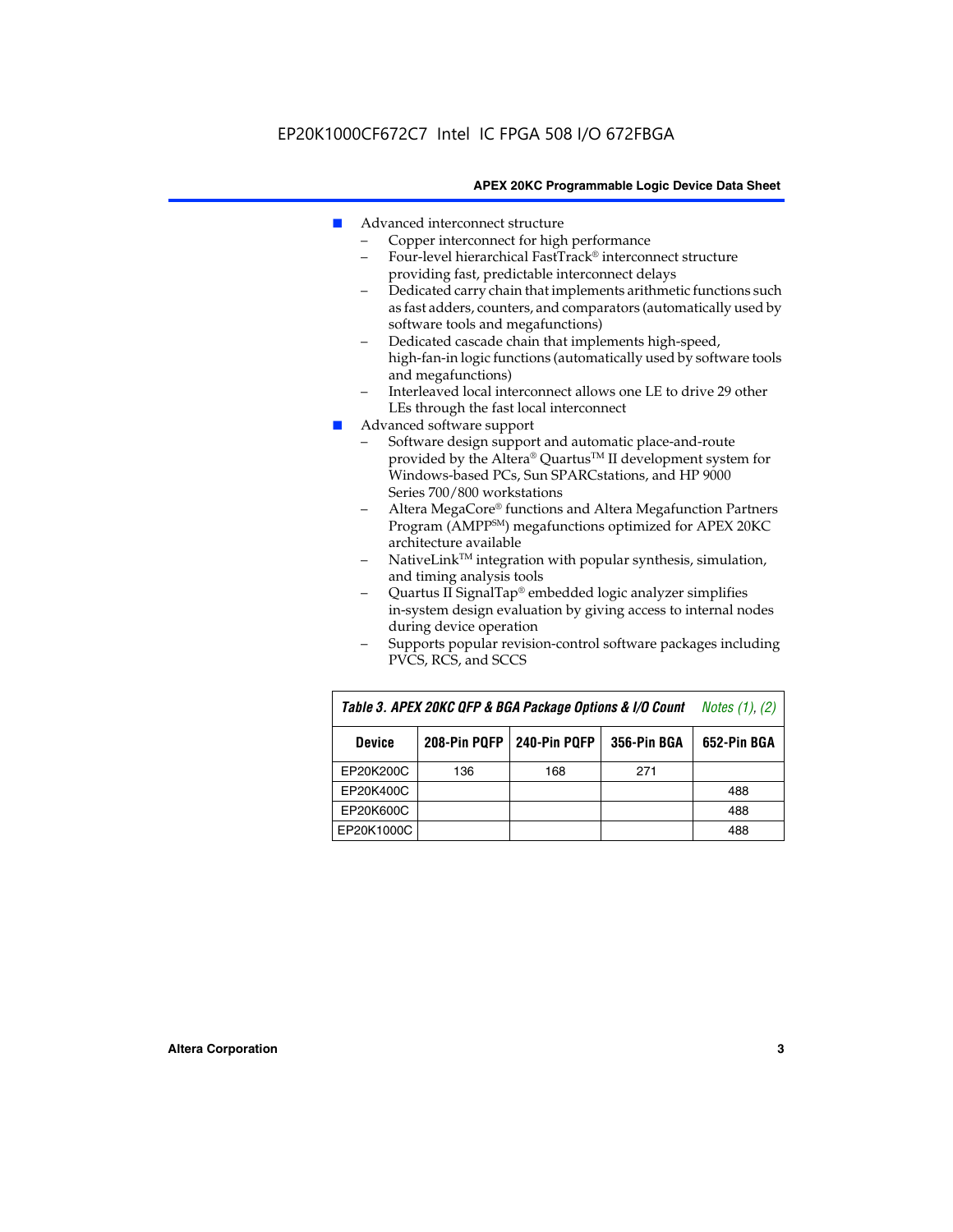| Table 4. APEX 20KC FineLine BGA Package Options & I/O Count Notes (1), (2) |     |           |     |  |  |  |
|----------------------------------------------------------------------------|-----|-----------|-----|--|--|--|
| 672 Pin<br>484 Pin<br><b>1,020 Pin</b><br><b>Device</b>                    |     |           |     |  |  |  |
| EP20K200C                                                                  | 376 |           |     |  |  |  |
| EP20K400C                                                                  |     | 488 $(3)$ |     |  |  |  |
| EP20K600C                                                                  |     | 508 $(3)$ | 588 |  |  |  |
| EP20K1000C                                                                 |     | 508(3)    | 708 |  |  |  |

#### *Notes to Tables 3 and 4:*

- (1) I/O counts include dedicated input and clock pins.
- (2) APEX 20KC device package types include plastic quad flat pack (PQFP), 1.27-mm pitch ball-grid array (BGA), and 1.00-mm pitch FineLine BGA™ packages.
- (3) This device uses a thermally enhanced package, which is taller than the regular package. Consult the *Altera Device Package Information Data Sheet* for detailed package size information.

| Table 5. APEX 20KC QFP & BGA Package Sizes |                    |                    |                    |                    |  |  |  |
|--------------------------------------------|--------------------|--------------------|--------------------|--------------------|--|--|--|
| <b>Feature</b>                             | 208-Pin PQFP       | 240-Pin PQFP       | 356-Pin BGA        | 652-Pin BGA        |  |  |  |
| Pitch (mm)                                 | 0.50               | 0.50               | 1.27               | 1.27               |  |  |  |
| Area ( $mm2$ )                             | 924                | 1.218              | 1.225              | 2,025              |  |  |  |
| Length $\times$ Width (mm $\times$ mm)     | $30.4 \times 30.4$ | $34.9 \times 34.9$ | $35.0 \times 35.0$ | $45.0 \times 45.0$ |  |  |  |

| Table 6. APEX 20KC FineLine BGA Package Sizes            |                |                |                |  |  |  |
|----------------------------------------------------------|----------------|----------------|----------------|--|--|--|
| <b>1,020 Pin</b><br>672 Pin<br><b>Feature</b><br>484 Pin |                |                |                |  |  |  |
| Pitch (mm)                                               | 1.00           | 1.00           | 1.00           |  |  |  |
| Area ( $mm2$ )                                           | 529            | 729            | 1,089          |  |  |  |
| Length $\times$ Width (mm $\times$ mm)                   | $23 \times 23$ | $27 \times 27$ | $33 \times 33$ |  |  |  |

### **General Description**

Similar to APEX 20K and APEX 20KE devices, APEX 20KC devices offer the MultiCore architecture, which combines the strengths of LUT-based and product-term-based devices with an enhanced memory structure. LUT-based logic provides optimized performance and efficiency for datapath, register-intensive, mathematical, or digital signal processing (DSP) designs. Product-term-based logic is optimized for complex combinatorial paths, such as complex state machines. LUT- and productterm-based logic combined with memory functions and a wide variety of MegaCore and AMPP functions make the APEX 20KC architecture uniquely suited for SOPC designs. Applications historically requiring a combination of LUT-, product-term-, and memory-based devices can now be integrated into one APEX 20KC device.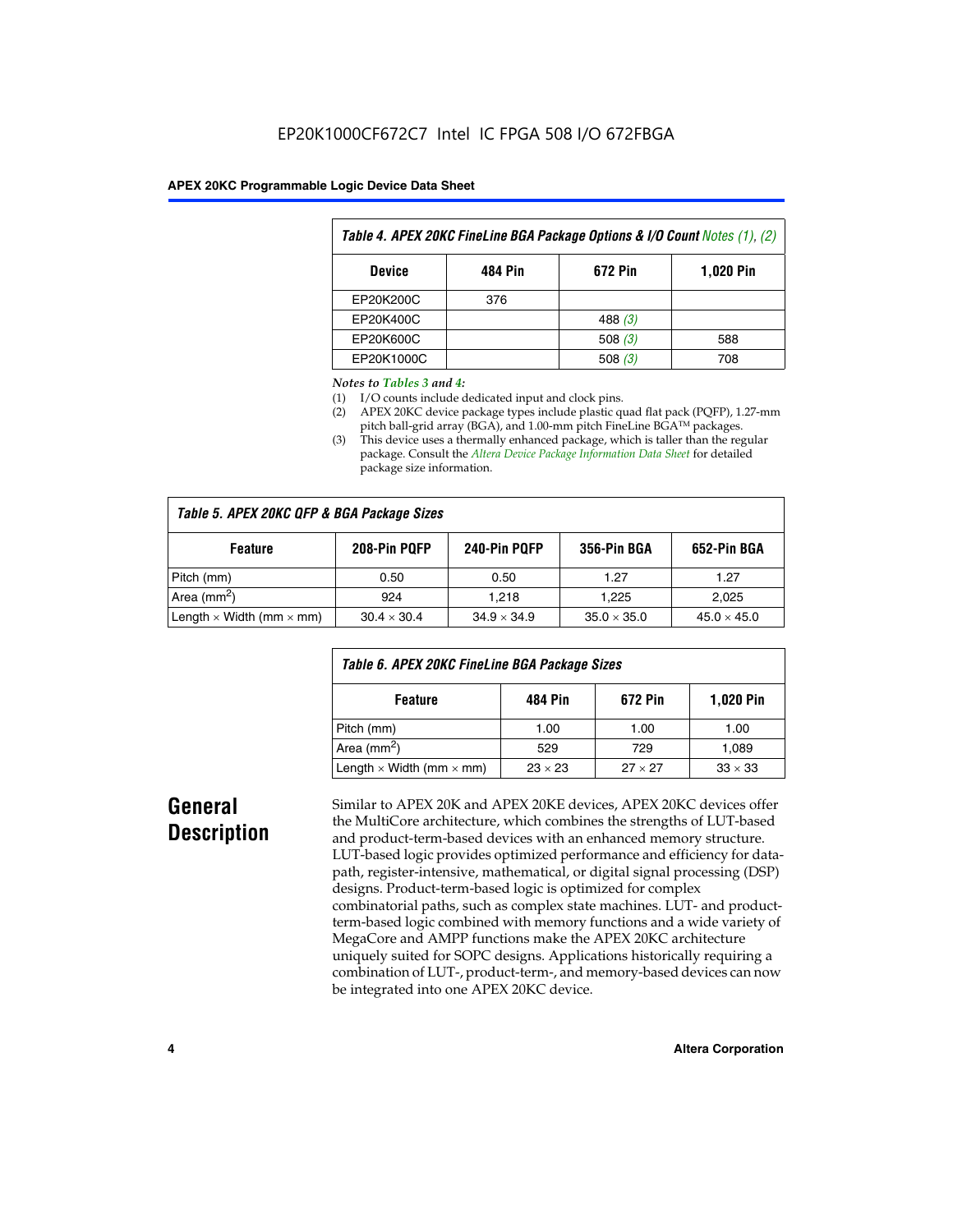APEX 20KC devices include additional features such as enhanced I/O standard support, CAM, additional global clocks, and enhanced ClockLock clock circuitry. Table 7 shows the features included in APEX 20KC devices.

| Table 7. APEX 20KC Device Features (Part 1 of 2) |                                                                                                                                                                                                                              |  |  |  |  |
|--------------------------------------------------|------------------------------------------------------------------------------------------------------------------------------------------------------------------------------------------------------------------------------|--|--|--|--|
| <b>Feature</b>                                   | <b>APEX 20KC Devices</b>                                                                                                                                                                                                     |  |  |  |  |
| MultiCore system integration                     | Full support                                                                                                                                                                                                                 |  |  |  |  |
| Hot-socketing support                            | Full support                                                                                                                                                                                                                 |  |  |  |  |
| SignalTap logic analysis                         | Full support                                                                                                                                                                                                                 |  |  |  |  |
| 32-/64-bit, 33-MHz PCI                           | Full compliance                                                                                                                                                                                                              |  |  |  |  |
| 32-/64-bit, 66-MHz PCI                           | Full compliance in -7 and -8 speed grades in<br>selected devices                                                                                                                                                             |  |  |  |  |
| MultiVolt I/O                                    | 1.8-V, 2.5-V, or 3.3-V V <sub>CCIO</sub><br>V <sub>CCIO</sub> selected bank by bank<br>5.0-V tolerant with use of external resistor                                                                                          |  |  |  |  |
| ClockLock support                                | Clock delay reduction<br>$m/(n \times v)$ clock multiplication<br>Drive ClockLock output off-chip<br>External clock feedback<br>ClockShift circuitry<br>LVDS support<br>Up to four PLLs<br>ClockShift clock phase adjustment |  |  |  |  |
| Dedicated clock and input pins                   | Eight                                                                                                                                                                                                                        |  |  |  |  |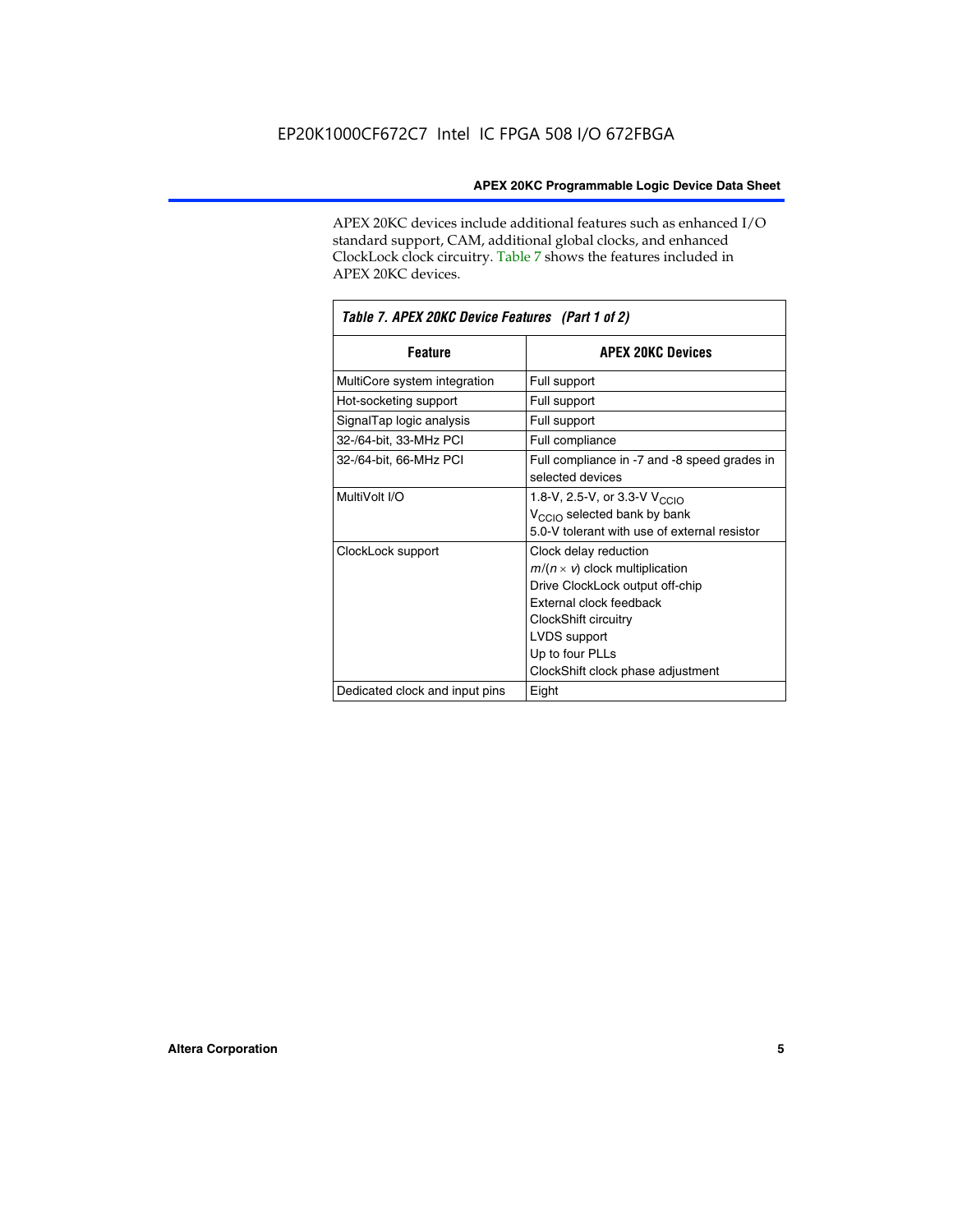| Table 7. APEX 20KC Device Features (Part 2 of 2) |                                                                                                                                                                                                                                                                                                                                                                                                 |  |  |  |  |
|--------------------------------------------------|-------------------------------------------------------------------------------------------------------------------------------------------------------------------------------------------------------------------------------------------------------------------------------------------------------------------------------------------------------------------------------------------------|--|--|--|--|
| <b>Feature</b>                                   | <b>APEX 20KC Devices</b>                                                                                                                                                                                                                                                                                                                                                                        |  |  |  |  |
| I/O standard support                             | 1.8-V, 2.5-V, 3.3-V, 5.0-V I/O<br>3.3-V PCI and PCI-X<br>$3.3-V$ AGP<br>CTT<br>$GTI +$<br><b>LVCMOS</b><br>I VTTI<br>True-LVDS™ and LVPECL data pins (in<br>EP20K400C and larger devices)<br>LVDS and LVPECL clock pins (in all devices)<br>LVDS and LVPECL data pins up to 156 Mbps<br>(in EP20K200C devices)<br><b>HSTL Class I</b><br>PCI-X<br>SSTI-2 Class Land II<br>SSTL-3 Class I and II |  |  |  |  |
| Memory support                                   | CAM<br>Dual-port RAM<br><b>FIFO</b><br>RAM<br><b>ROM</b>                                                                                                                                                                                                                                                                                                                                        |  |  |  |  |

All APEX 20KC devices are reconfigurable and are 100% tested prior to shipment. As a result, test vectors do not have to be generated for faultcoverage purposes. Instead, the designer can focus on simulation and design verification. In addition, the designer does not need to manage inventories of different application-specific integrated circuit (ASIC) designs; APEX 20KC devices can be configured on the board for the specific functionality required.

APEX 20KC devices are configured at system power-up with data stored in an Altera serial configuration device or provided by a system controller. Altera offers in-system programmability (ISP)-capable EPC16, EPC8, EPC4, EPC2, and EPC1 configuration devices and one-time programmable (OTP) EPC1 configuration devices, which configure APEX 20KC devices via a serial data stream. Moreover, APEX 20KC devices contain an optimized interface that permits microprocessors to configure APEX 20KC devices serially or in parallel, and synchronously or asynchronously. The interface also enables microprocessors to treat APEX 20KC devices as memory and configure the device by writing to a virtual memory location, making reconfiguration easy.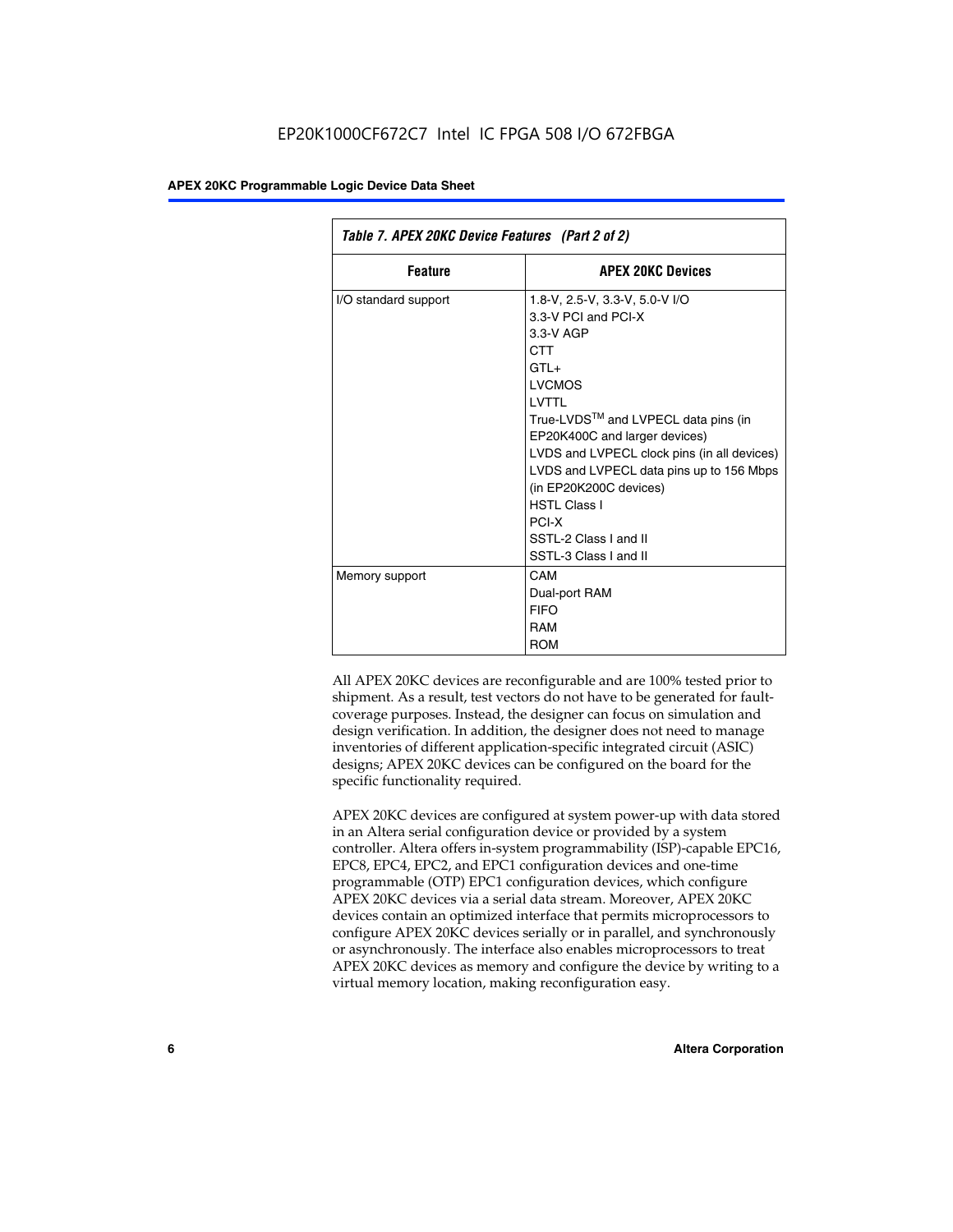After an APEX 20KC device has been configured, it can be reconfigured in-circuit by resetting the device and loading new data. Real-time changes can be made during system operation, enabling innovative reconfigurable computing applications.

APEX 20KC devices are supported by the Altera Quartus II development system, a single, integrated package that offers HDL and schematic design entry, compilation and logic synthesis, full simulation and worst-case timing analysis, SignalTap logic analysis, and device configuration. The Quartus II software runs on Windows-based PCs, Sun SPARCstations, and HP 9000 Series 700/800 workstations.

The Quartus II software provides NativeLink interfaces to other industrystandard PC- and UNIX workstation-based EDA tools. For example, designers can invoke the Quartus II software from within third-party design tools. Further, the Quartus II software contains built-in optimized synthesis libraries; synthesis tools can use these libraries to optimize designs for APEX 20KC devices. For example, the Synopsys Design Compiler library, supplied with the Quartus II development system, includes DesignWare functions optimized for the APEX 20KC architecture.

### **Functional Description**

APEX 20KC devices incorporate LUT-based logic, product-term-based logic, and memory into one device on an all-copper technology process. Signal interconnections within APEX 20KC devices (as well as to and from device pins) are provided by the FastTrack interconnect—a series of fast, continuous row and column channels that run the entire length and width of the device.

Each I/O pin is fed by an I/O element (IOE) located at the end of each row and column of the FastTrack interconnect. Each IOE contains a bidirectional I/O buffer and a register that can be used as either an input or output register to feed input, output, or bidirectional signals. When used with a dedicated clock pin, these registers provide exceptional performance. IOEs provide a variety of features, such as 3.3-V, 64-bit, 66-MHz PCI compliance; JTAG BST support; slew-rate control; and tri-state buffers. APEX 20KC devices offer enhanced I/O support, including support for 1.8-V I/O, 2.5-V I/O, LVCMOS, LVTTL, LVPECL, 3.3-V PCI, PCI-X, LVDS, GTL+, SSTL-2, SSTL-3, HSTL, CTT, and 3.3-V AGP I/O standards.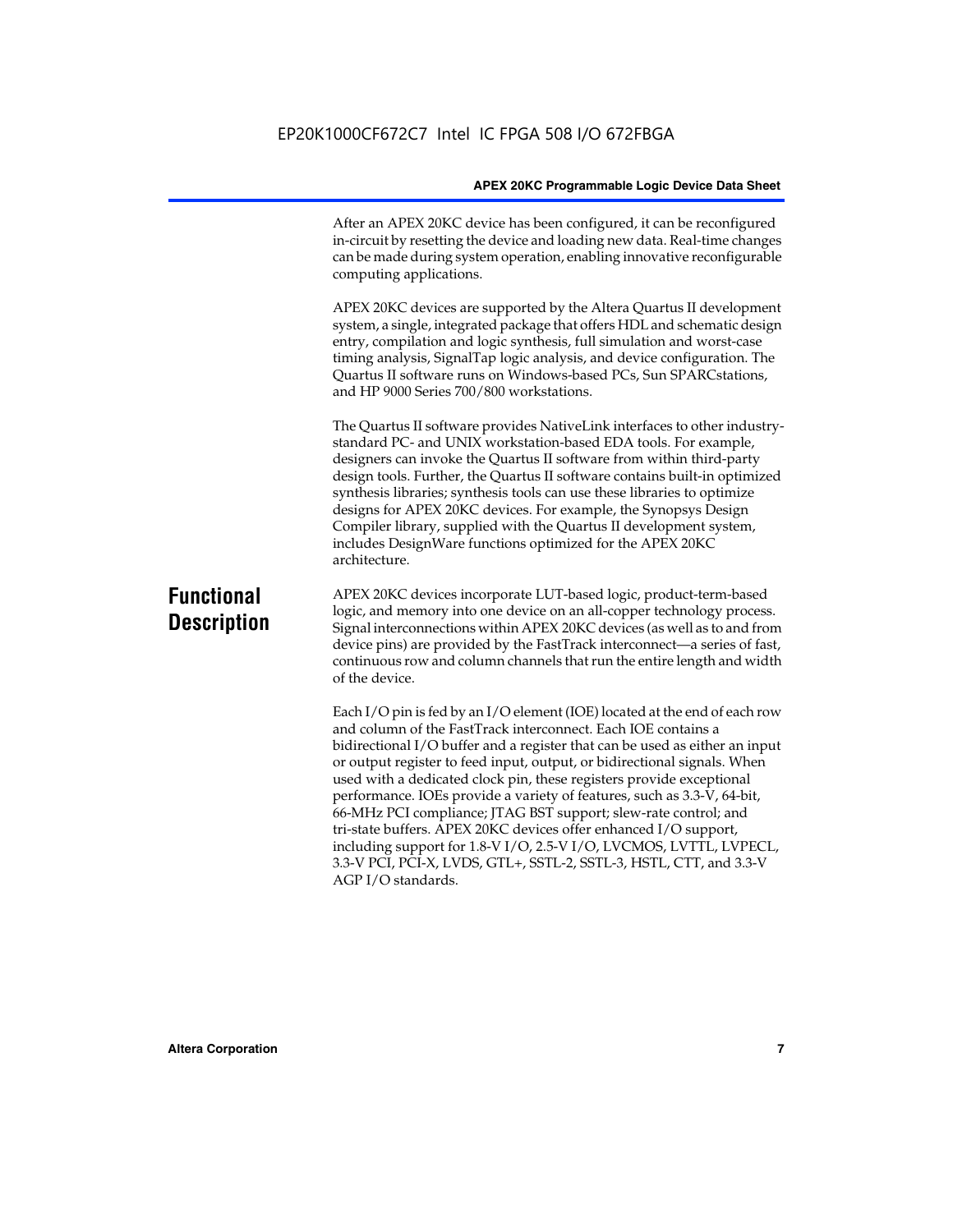The ESB can implement a variety of memory functions, including CAM, RAM, dual-port RAM, ROM, and FIFO functions. Embedding the memory directly into the die improves performance and reduces die area compared to distributed-RAM implementations. Moreover, the abundance of cascadable ESBs allows APEX 20KC devices to implement multiple wide memory blocks for high-density designs. The ESB's high speed ensures it can implement small memory blocks without any speed penalty. Additionally, designers can use the ESBs to create as many different-sized memory blocks as the system requires. Figure 1 shows an overview of the APEX 20KC device.



APEX 20KC devices provide four dedicated clock pins and four dedicated input pins that drive register control inputs. These signals ensure efficient distribution of high-speed, low-skew control signals, which use dedicated routing channels to provide short delays and low skews. Four of the dedicated inputs drive four global signals. These four global signals can also be driven by internal logic, providing an ideal solution for a clock divider or internally generated asynchronous clear signals with high fan-out. The dedicated clock pins featured on the APEX 20KC devices can also feed logic. The devices also feature ClockLock and ClockBoost clock management circuitry.

#### **8 Altera Corporation**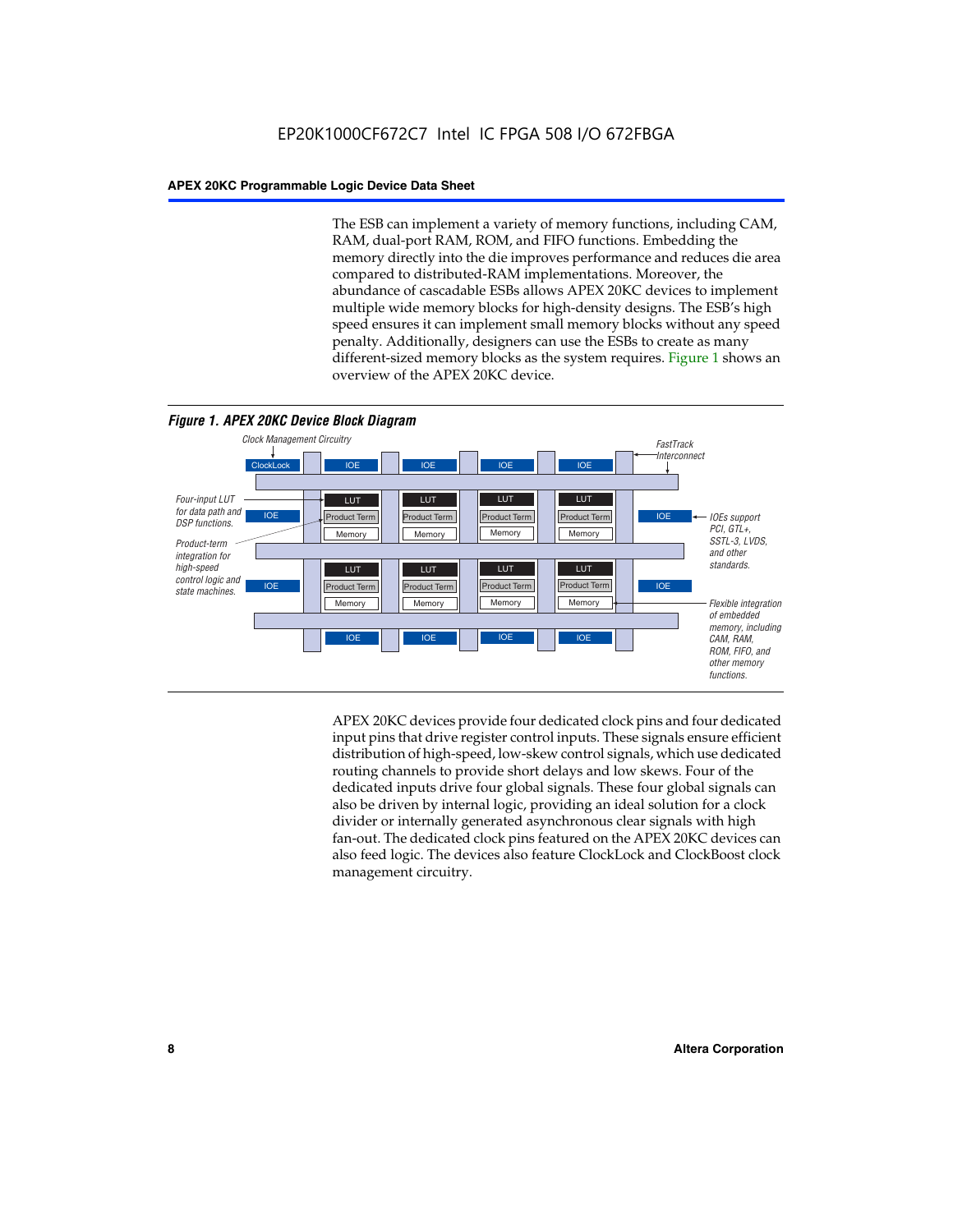#### **MegaLAB Structure**

APEX 20KC devices are constructed from a series of MegaLAB™ structures. Each MegaLAB structure contains 16 logic array blocks (LABs), one ESB, and a MegaLAB interconnect, which routes signals within the MegaLAB structure. In EP20K1000C devices, MegaLAB structures contain 24 LABs. Signals are routed between MegaLAB structures and I/O pins via the FastTrack interconnect. In addition, edge LABs can be driven by I/O pins through the local interconnect. Figure 2 shows the MegaLAB structure.





#### **Logic Array Block**

Each LAB consists of 10 LEs, the LEs' associated carry and cascade chains, LAB control signals, and the local interconnect. The local interconnect transfers signals between LEs in the same or adjacent LABs, IOEs, or ESBs. The Quartus II Compiler places associated logic within an LAB or adjacent LABs, allowing the use of a fast local interconnect for high performance. Figure 3 shows the APEX 20KC LAB.

APEX 20KC devices use an interleaved LAB structure. This structure allows each LE to drive two local interconnect areas, minimizing the use of the MegaLAB and FastTrack interconnect and providing higher performance and flexibility. Each LE can drive 29 other LEs through the fast local interconnect.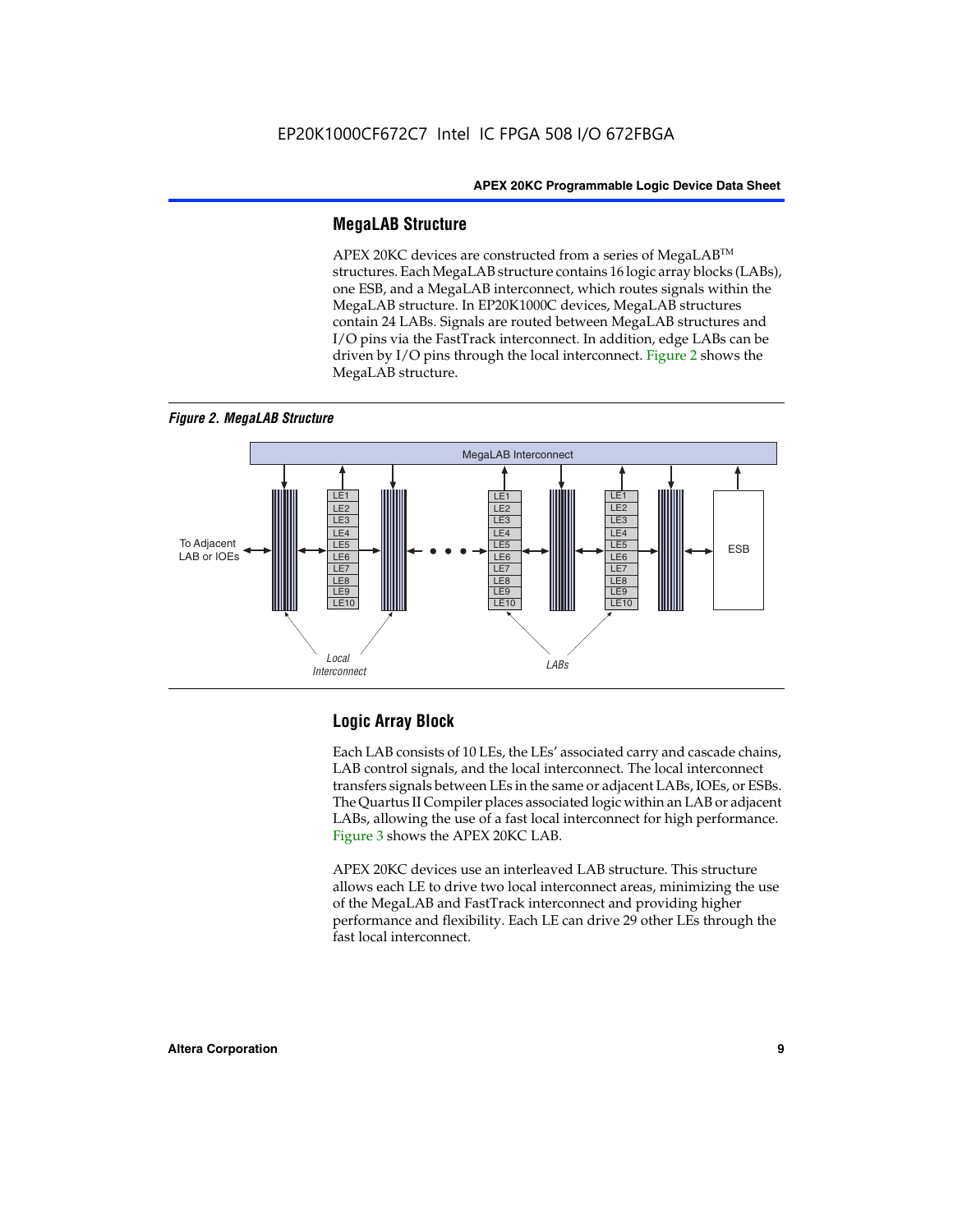



Each LAB contains dedicated logic for driving control signals to its LEs and ESBs. The control signals include clock, clock enable, asynchronous clear, asynchronous preset, asynchronous load, synchronous clear, and synchronous load signals. A maximum of six control signals can be used at a time. Although synchronous load and clear signals are generally used when implementing counters, they can also be used with other functions.

Each LAB can use two clocks and two clock enable signals. Each LAB's clock and clock enable signals are linked (e.g., any LE in a particular LAB using CLK1 will also use CLKENA1). LEs with the same clock but different clock enable signals either use both clock signals in one LAB or are placed into separate LABs.

If both the rising and falling edges of a clock are used in a LAB, both LABwide clock signals are used.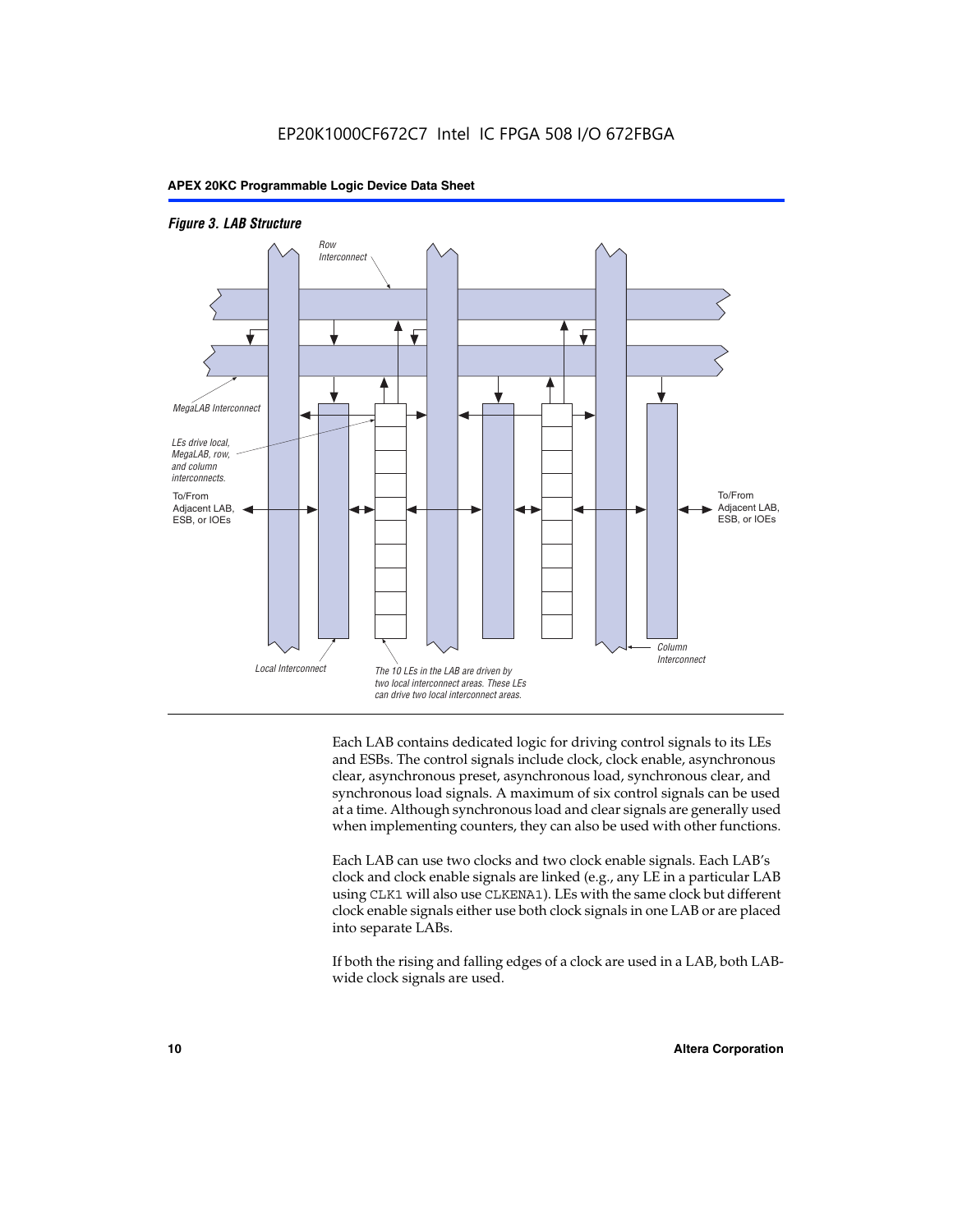The LAB-wide control signals can be generated from the LAB local interconnect, global signals, and dedicated clock pins. The inherent low skew of the FastTrack interconnect enables it to be used for clock distribution. Figure 4 shows the LAB control signal generation circuit.



#### *Figure 4. LAB Control Signal Generation*

## *Notes to Figure 4:*

- (1) The LABCLR1 and LABCLR2 signals also control asynchronous load and asynchronous preset for LEs within the LAB.
- (2) The SYNCCLR signal can be generated by the local interconnect or global signals.

#### **Logic Element**

The LE, the smallest unit of logic in the APEX 20KC architecture, is compact and provides efficient logic usage. Each LE contains a four-input LUT, which is a function generator that can quickly implement any function of four variables. In addition, each LE contains a programmable register and carry and cascade chains. Each LE drives the local interconnect, MegaLAB interconnect, and FastTrack interconnect routing structures. See Figure 5.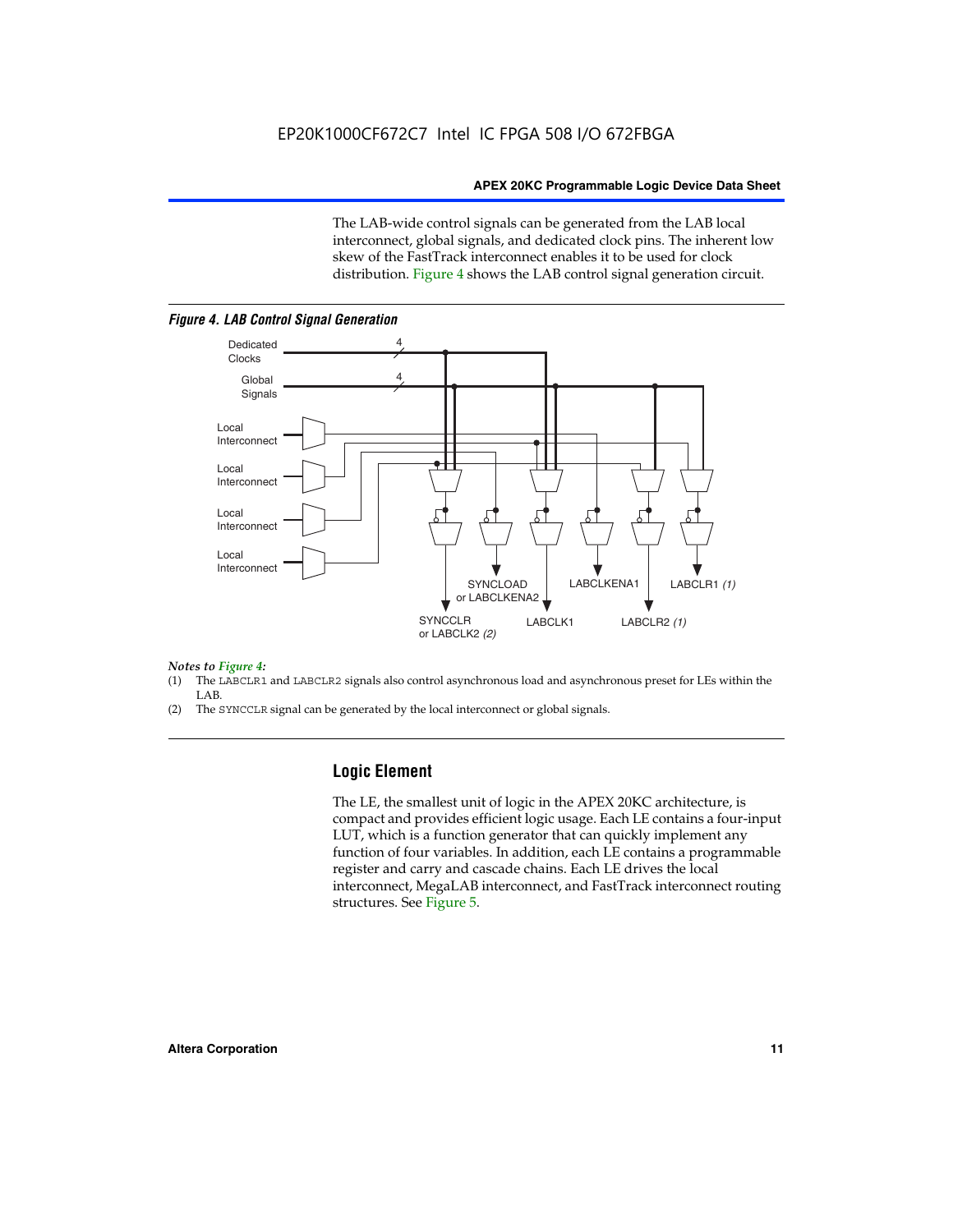



Each LE's programmable register can be configured for D, T, JK, or SR operation. The register's clock and clear control signals can be driven by global signals, general-purpose I/O pins, or any internal logic. For combinatorial functions, the register is bypassed and the output of the LUT drives the outputs of the LE.

Each LE has two outputs that drive the local, MegaLAB, or FastTrack interconnect routing structure. Each output can be driven independently by the LUT's or register's output. For example, the LUT can drive one output while the register drives the other output. This feature, called register packing, improves device utilization because the register and the LUT can be used for unrelated functions. The LE can also drive out registered and unregistered versions of the LUT output.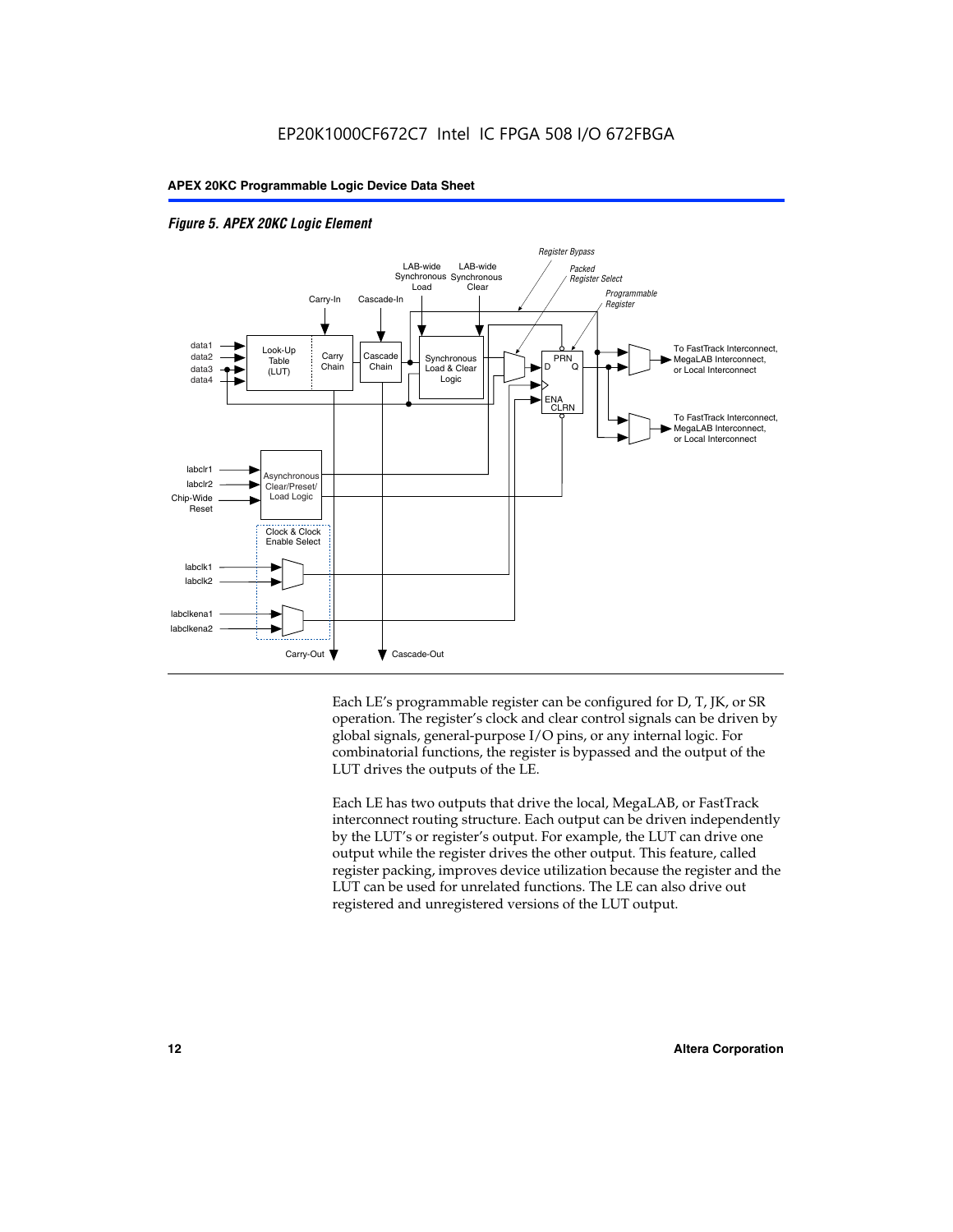The APEX 20KC architecture provides two types of dedicated high-speed data paths that connect adjacent LEs without using local interconnect paths: carry chains and cascade chains. A carry chain supports high-speed arithmetic functions such as counters and adders, while a cascade chain implements wide-input functions such as equality comparators with minimum delay. Carry and cascade chains connect LEs 1 through 10 in an LAB and all LABs in the same MegaLAB structure.

#### *Carry Chain*

The carry chain provides a very fast carry-forward function between LEs. The carry-in signal from a lower-order bit drives forward into the higherorder bit via the carry chain, and feeds into both the LUT and the next portion of the carry chain. This feature allows the APEX 20KC architecture to implement high-speed counters, adders, and comparators of arbitrary width. Carry chain logic can be created automatically by the Quartus II Compiler during design processing, or manually by the designer during design entry. Parameterized functions such as DesignWare functions from Synopsys and library of parameterized modules (LPM) functions automatically take advantage of carry chains for the appropriate functions.

The Quartus II Compiler creates carry chains longer than ten LEs by automatically linking LABs together. For enhanced fitting, a long carry chain skips alternate LABs in a MegaLAB structure. A carry chain longer than one LAB skips either from an even-numbered LAB to the next evennumbered LAB, or from an odd-numbered LAB to the next oddnumbered LAB. For example, the last LE of the first LAB in the upper-left MegaLAB structure carries to the first LE of the third LAB in the MegaLAB structure.

Figure 6 shows how an *n*-bit full adder can be implemented in  $n + 1$  LEs with the carry chain. One portion of the LUT generates the sum of two bits using the input signals and the carry-in signal; the sum is routed to the output of the LE. The register can be bypassed for simple adders or used for accumulator functions. Another portion of the LUT and the carry chain logic generates the carry-out signal, which is routed directly to the carryin signal of the next-higher-order bit. The final carry-out signal is routed to an LE, where it is driven onto the local, MegaLAB, or FastTrack interconnect routing structures.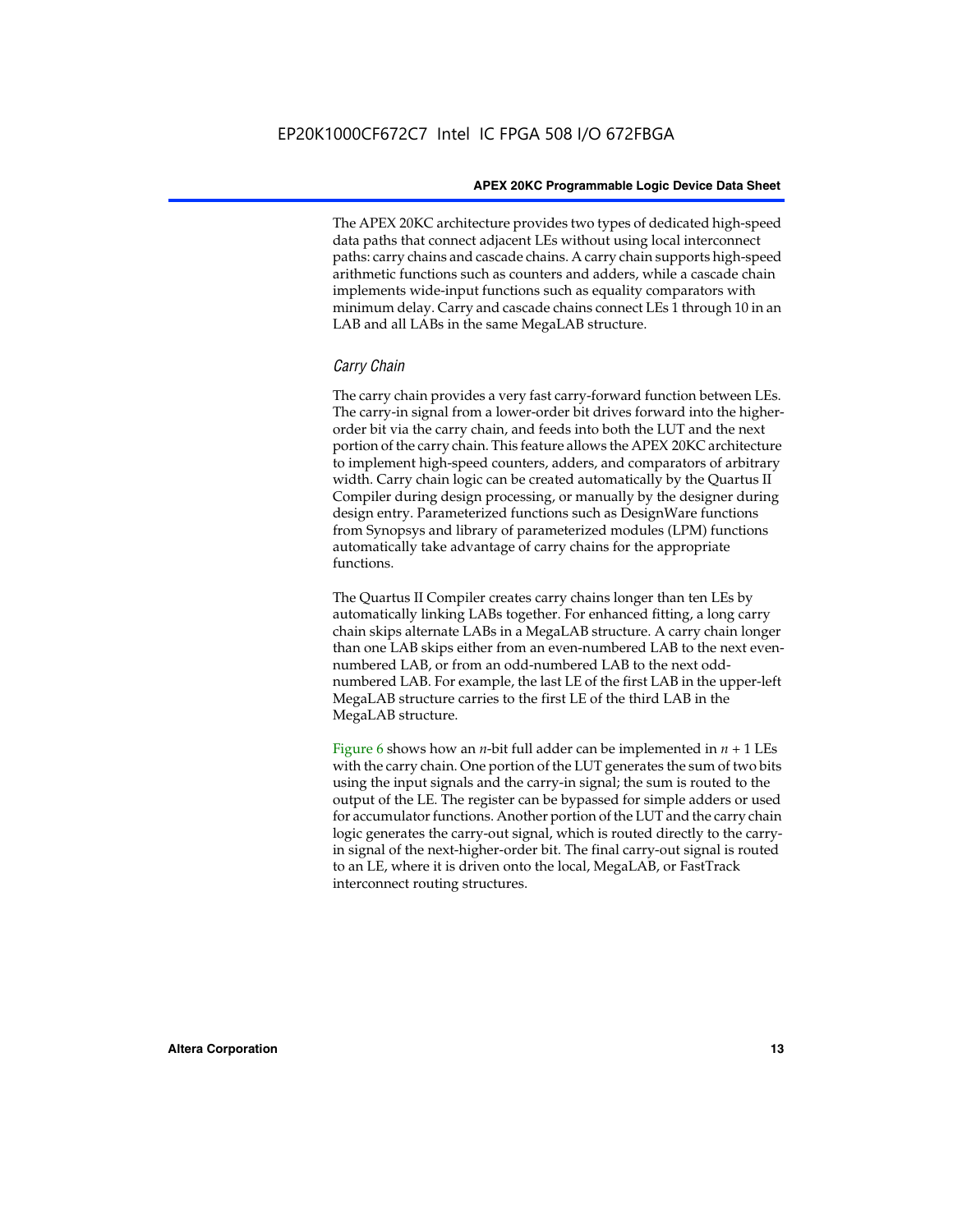

*Figure 6. APEX 20KC Carry Chain*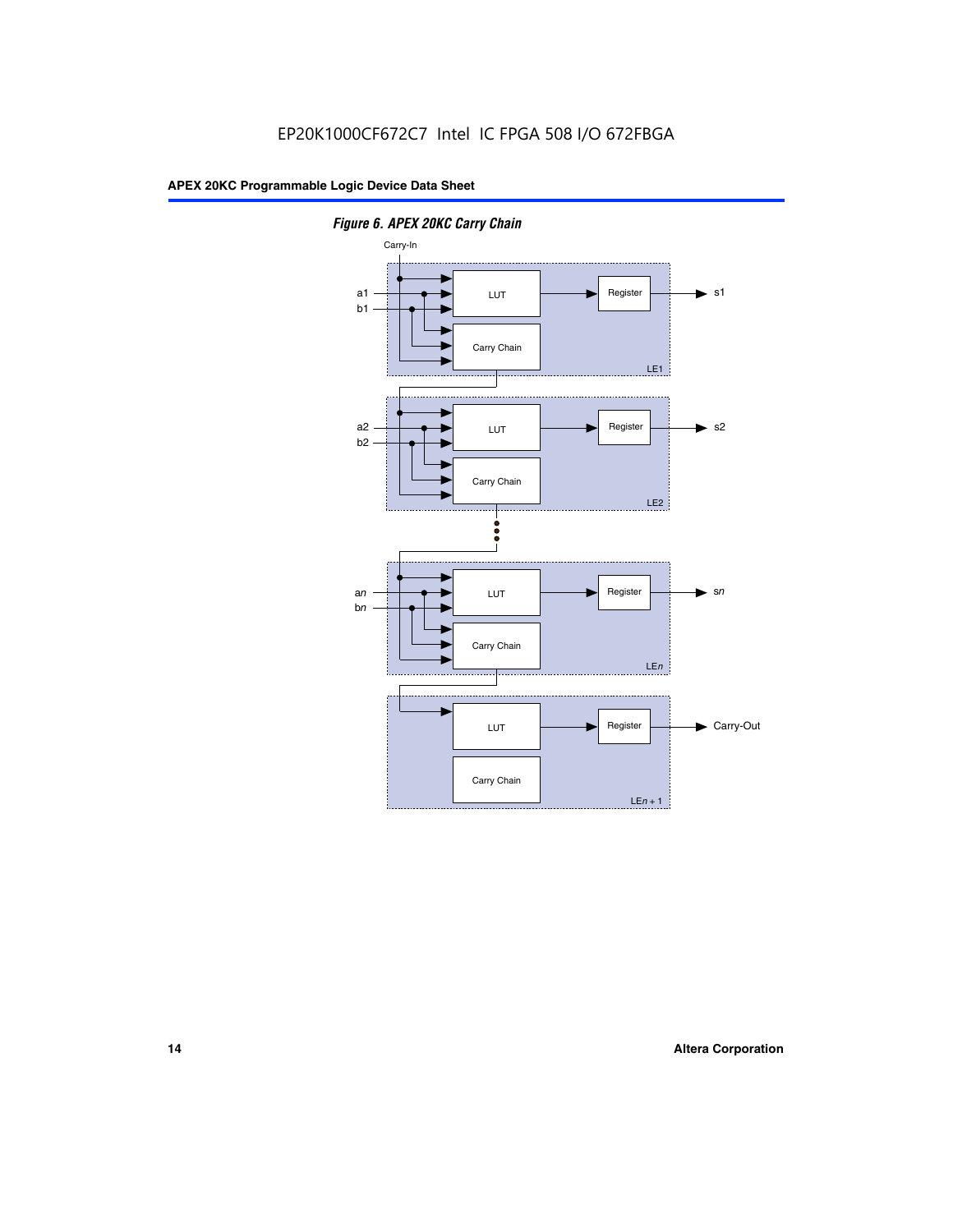#### *Cascade Chain*

With the cascade chain, the APEX 20KC architecture can implement functions with a very wide fan-in. Adjacent LUTs can compute portions of a function in parallel; the cascade chain serially connects the intermediate values. The cascade chain can use a logical AND or logical OR (via De Morgan's inversion) to connect the outputs of adjacent LEs. Each additional LE provides four more inputs to the effective width of a function, with a short cascade delay. Cascade chain logic can be created automatically by the Quartus II Compiler during design processing, or manually by the designer during design entry.

Cascade chains longer than ten LEs are implemented automatically by linking LABs together. For enhanced fitting, a long cascade chain skips alternate LABs in a MegaLAB structure. A cascade chain longer than one LAB skips either from an even-numbered LAB to the next even-numbered LAB, or from an odd-numbered LAB to the next odd-numbered LAB. For example, the last LE of the first LAB in the upper-left MegaLAB structure carries to the first LE of the third LAB in the MegaLAB structure. Figure 7 shows how the cascade function can connect adjacent LEs to form functions with a wide fan-in.



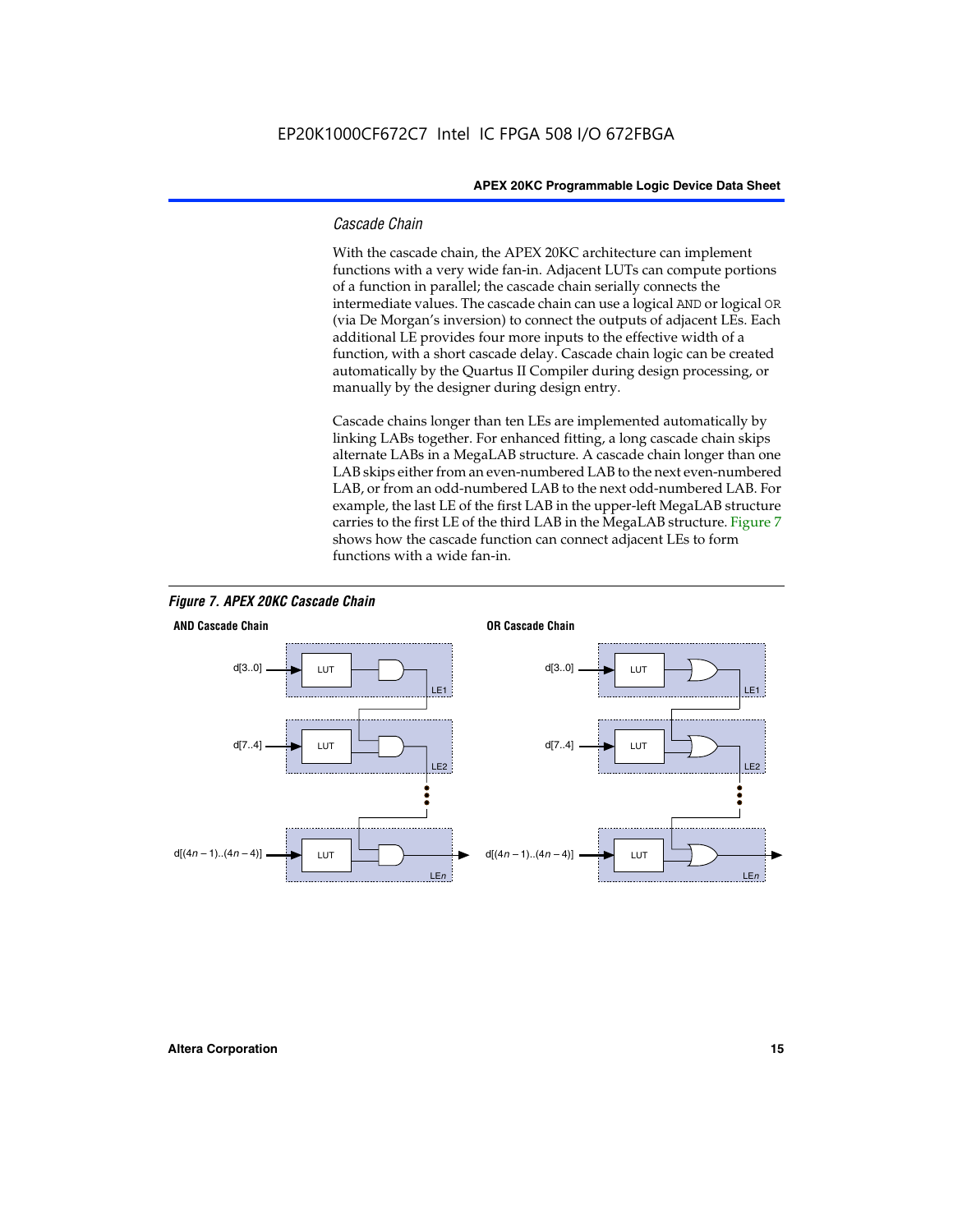#### *LE Operating Modes*

The APEX 20KC LE can operate in one of the following three modes:

- Normal mode
- Arithmetic mode
- Counter mode

Each mode uses LE resources differently. In each mode, seven available inputs to the LE—the four data inputs from the LAB local interconnect, the feedback from the programmable register, and the carry-in and cascade-in from the previous LE—are directed to different destinations to implement the desired logic function. LAB-wide signals provide clock, asynchronous clear, asynchronous preset, asynchronous load, synchronous clear, synchronous load, and clock enable control for the register. These LAB-wide signals are available in all LE modes.

The Quartus II software, in conjunction with parameterized functions such as LPM and DesignWare functions, automatically chooses the appropriate mode for common functions such as counters, adders, and multipliers. If required, the designer can also create special-purpose functions that specify which LE operating mode to use for optimal performance. Figure 8 shows the LE operating modes.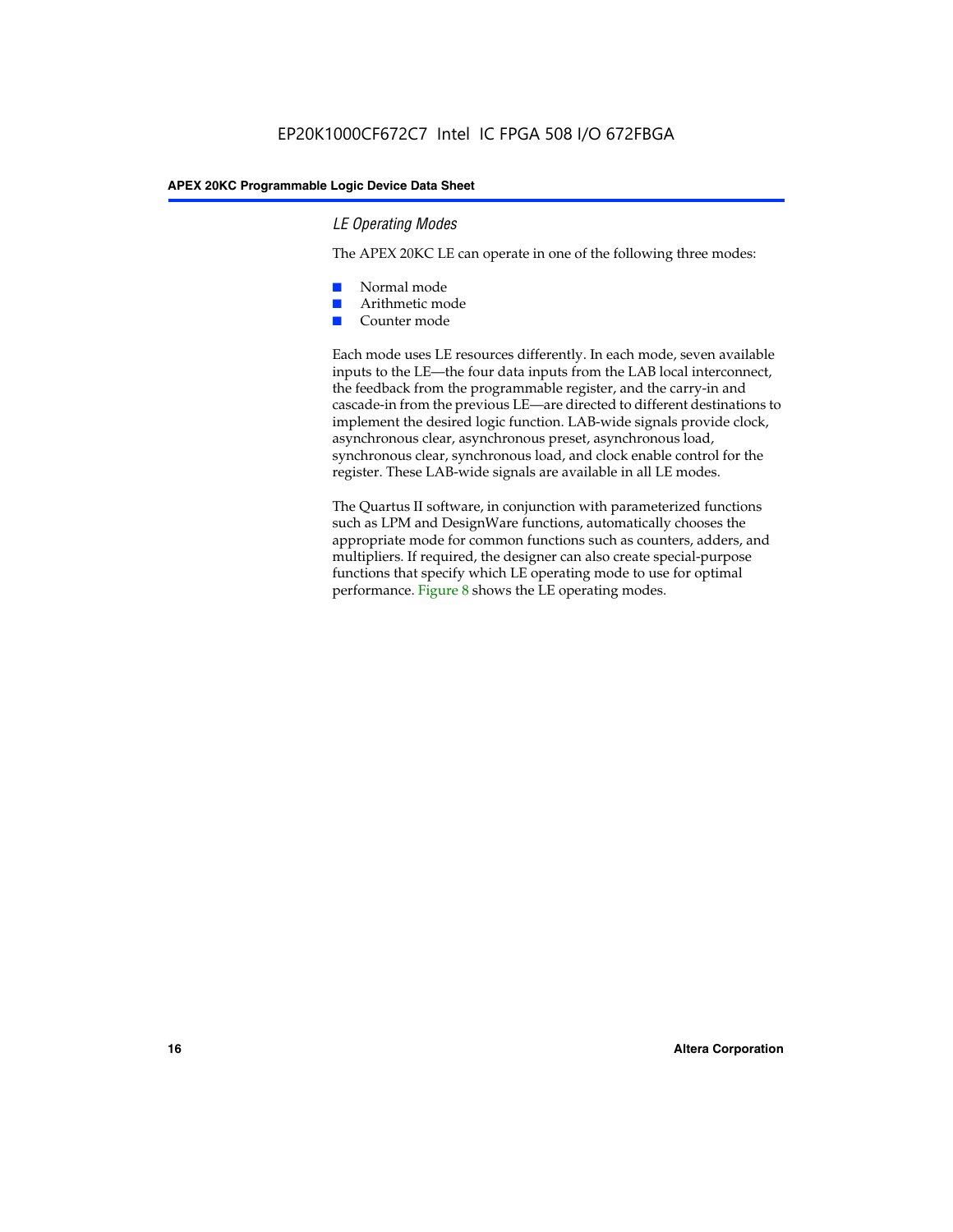

#### *Figure 8. APEX 20KC LE Operating Modes*

### *Notes to Figure 8:*

- (1) LEs in normal mode support register packing.<br>(2) There are two LAB-wide clock enables per LA
- (2) There are two LAB-wide clock enables per LAB.<br>(3) When using the carry-in in normal mode, the pa
- When using the carry-in in normal mode, the packed register feature is unavailable.
- (4) A register feedback multiplexer is available on LE1 of each LAB.
- (5) The DATA1 and DATA2 input signals can supply counter enable, up or down control, or register feedback signals for LEs other than the second LE in an LAB.
- (6) The LAB-wide synchronous clear and LAB wide synchronous load affect all registers in an LAB.

#### **Altera Corporation 17 17**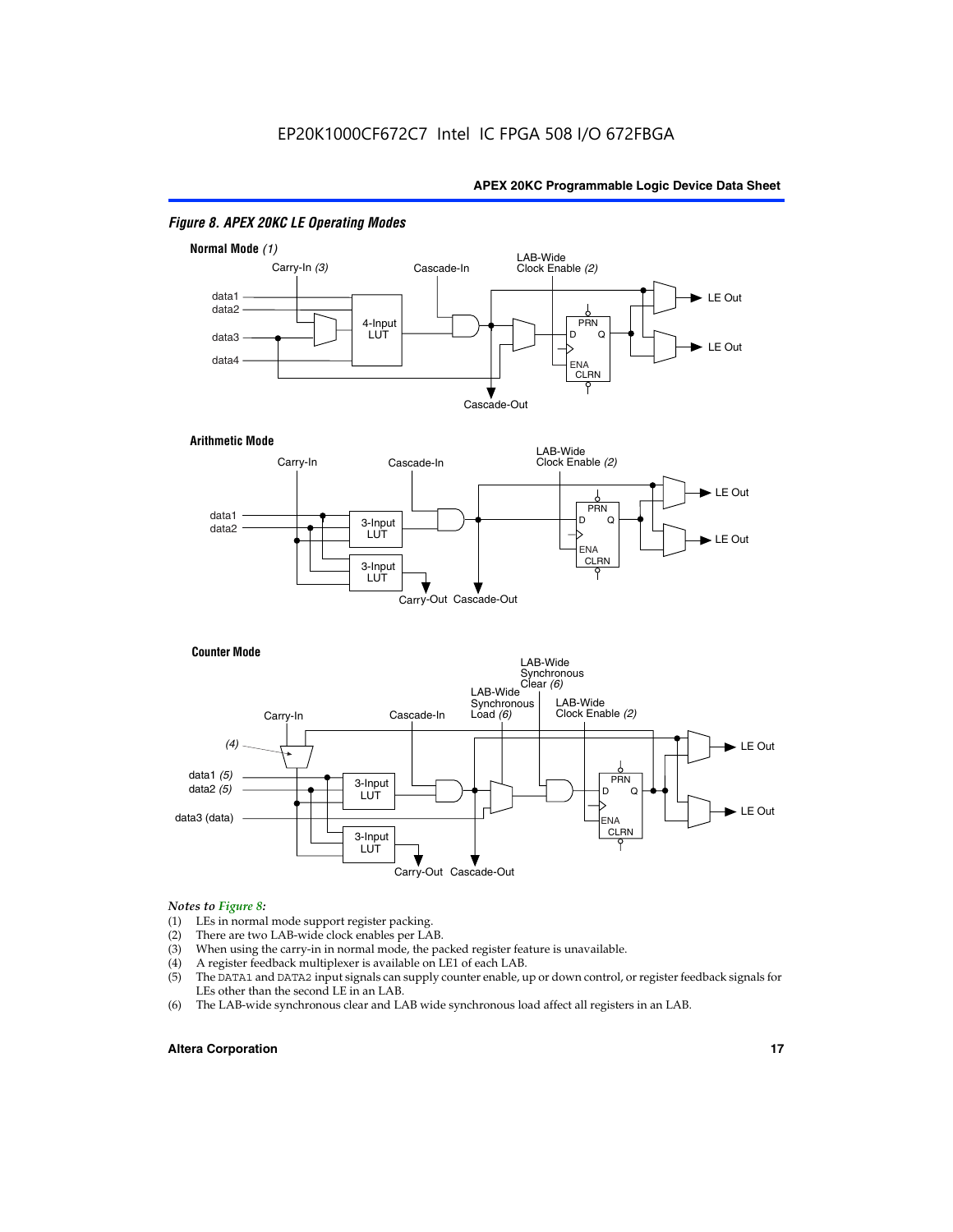#### **Normal Mode**

The normal mode is suitable for general logic applications, combinatorial functions, or wide decoding functions that can take advantage of a cascade chain. In normal mode, four data inputs from the LAB local interconnect and the carry-in are inputs to a four-input LUT. The Quartus II Compiler automatically selects the carry-in or the DATA3 signal as one of the inputs to the LUT. The LUT output can be combined with the cascade-in signal to form a cascade chain through the cascade-out signal. LEs in normal mode support packed registers.

#### **Arithmetic Mode**

The arithmetic mode is ideal for implementing adders, accumulators, and comparators. An LE in arithmetic mode uses two 3-input LUTs. One LUT computes a three-input function; the other generates a carry output. As shown in Figure 8, the first LUT uses the carry-in signal and two data inputs from the LAB local interconnect to generate a combinatorial or registered output. For example, when implementing an adder, this output is the sum of three signals: DATA1, DATA2, and carry-in. The second LUT uses the same three signals to generate a carry-out signal, thereby creating a carry chain. The arithmetic mode also supports simultaneous use of the cascade chain. LEs in arithmetic mode can drive out registered and unregistered versions of the LUT output.

The Quartus II software implements parameterized functions that use the arithmetic mode automatically where appropriate; the designer does not need to specify how the carry chain will be used.

#### **Counter Mode**

The counter mode offers clock enable, counter enable, synchronous up/down control, synchronous clear, and synchronous load options. The counter enable and synchronous up/down control signals are generated from the data inputs of the LAB local interconnect. The synchronous clear and synchronous load options are LAB-wide signals that affect all registers in the LAB. Consequently, if any of the LEs in an LAB use the counter mode, other LEs in that LAB must be used as part of the same counter or be used for a combinatorial function. The Quartus II software automatically places any registers that are not used by the counter into other LABs.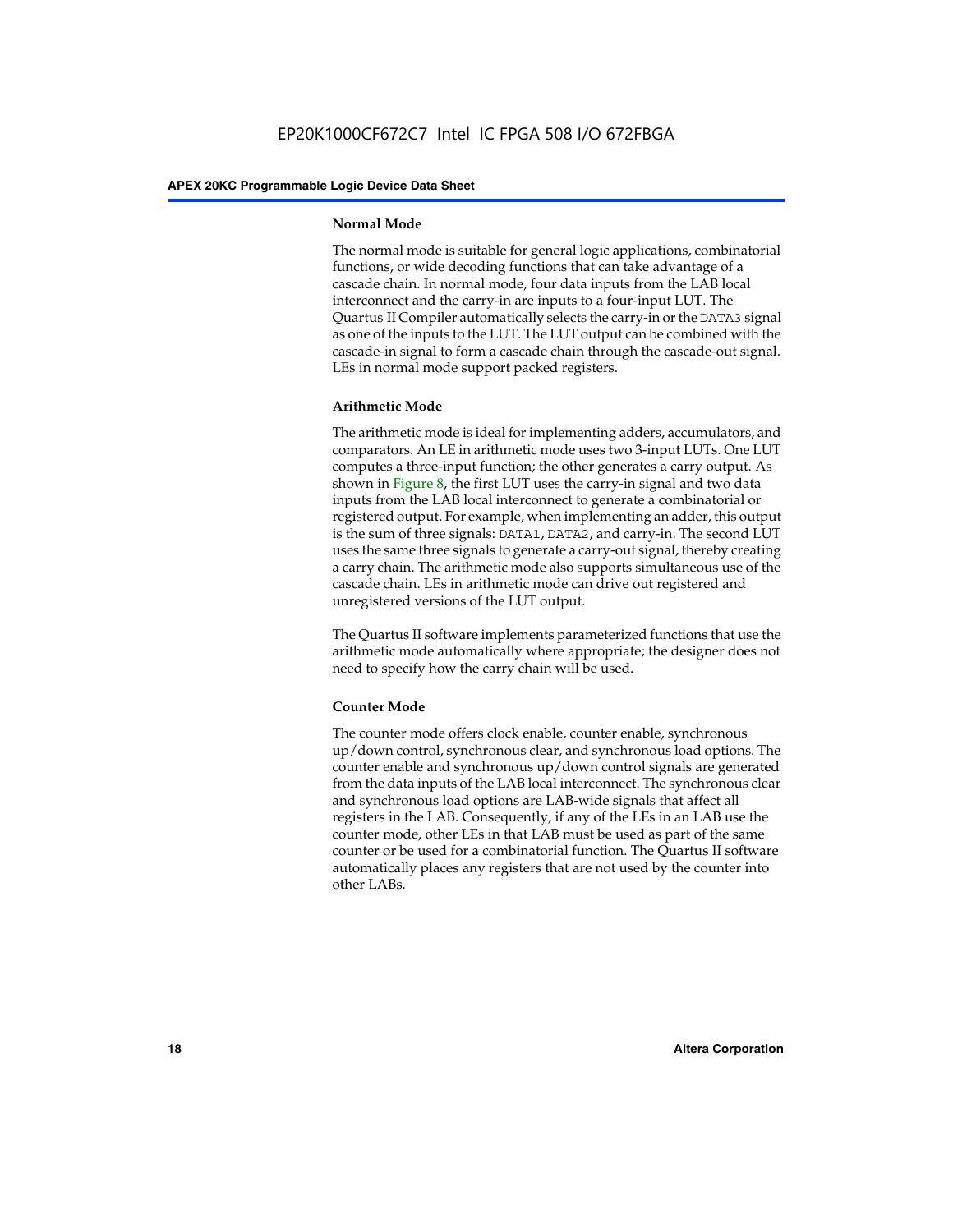The counter mode uses two 3-input LUTs: one generates the counter data, and the other generates the fast carry bit. A 2-to-1 multiplexer provides synchronous loading, and another AND gate provides synchronous clearing. If the cascade function is used by an LE in counter mode, the synchronous clear or load overrides any signal carried on the cascade chain. The synchronous clear overrides the synchronous load. LEs in arithmetic mode can drive out registered and unregistered versions of the LUT output.

#### *Clear & Preset Logic Control*

Logic for the register's clear and preset signals is controlled by LAB-wide signals. The LE directly supports an asynchronous clear function. The Quartus II Compiler can use a NOT-gate push-back technique to emulate an asynchronous preset or to emulate simultaneous preset and clear or asynchronous load. However, this technique uses three additional LEs per register. All emulation is performed automatically when the design is compiled. Registers that emulate simultaneous preset and load will enter an unknown state upon power-up or when the chip-wide reset is asserted.

In addition to the two clear and preset modes, APEX 20KC devices provide a chip-wide reset pin (DEV\_CLRn) that resets all registers in the device. Use of this pin is controlled through an option in the Quartus II software that is set before compilation. The chip-wide reset overrides all other control signals. Registers using an asynchronous preset are preset when the chip-wide reset is asserted; this effect results from the inversion technique used to implement the asynchronous preset.

#### **FastTrack Interconnect**

In the APEX 20KC architecture, connections between LEs, ESBs, and I/O pins are provided by the FastTrack interconnect. The FastTrack interconnect is a series of continuous horizontal and vertical routing channels that traverse the device. This global routing structure provides predictable performance, even in complex designs. In contrast, the segmented routing in FPGAs requires switch matrices to connect a variable number of routing paths, increasing the delays between logic resources and reducing performance.

The FastTrack interconnect consists of row and column interconnect channels that span the entire device. The row interconnect routes signals throughout a row of MegaLAB structures; the column interconnect routes signals throughout a column of MegaLAB structures. When using the row and column interconnect, an LE, IOE, or ESB can drive any other LE, IOE, or ESB in a device. See Figure 9.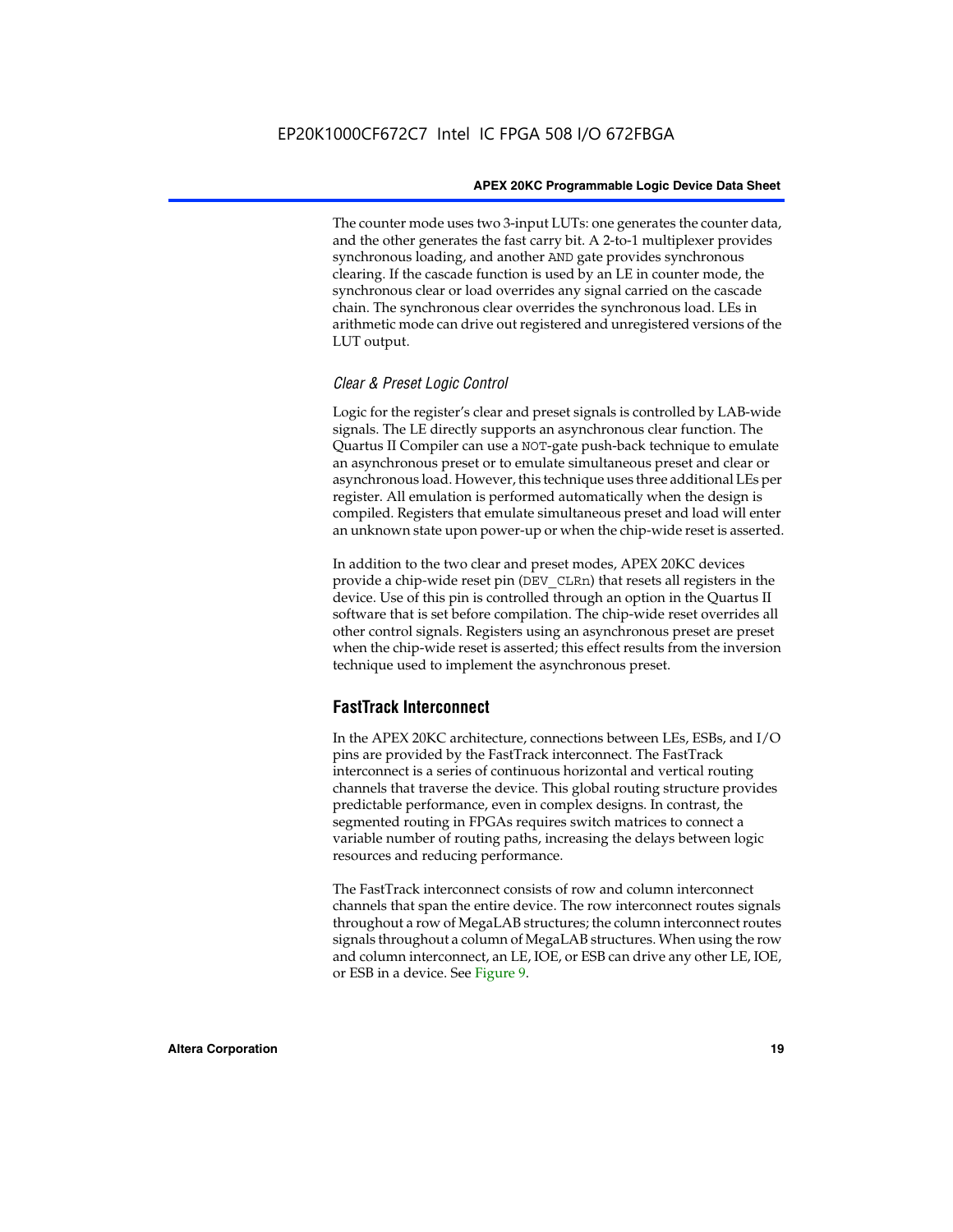



A row line can be driven directly by LEs, IOEs, or ESBs in that row. Further, a column line can drive a row line, allowing an LE, IOE, or ESB to drive elements in a different row via the column and row interconnect. The row interconnect drives the MegaLAB interconnect to drive LEs, IOEs, or ESBs in a particular MegaLAB structure.

A column line can be directly driven by LEs, IOEs, or ESBs in that column. A column line on a device's left or right edge can also be driven by row IOEs. The column line is used to route signals from one row to another. A column line can drive a row line; it can also drive the MegaLAB interconnect directly, allowing faster connections between rows.

Figure 10 shows how the FastTrack interconnect uses the local interconnect to drive LEs within MegaLAB structures.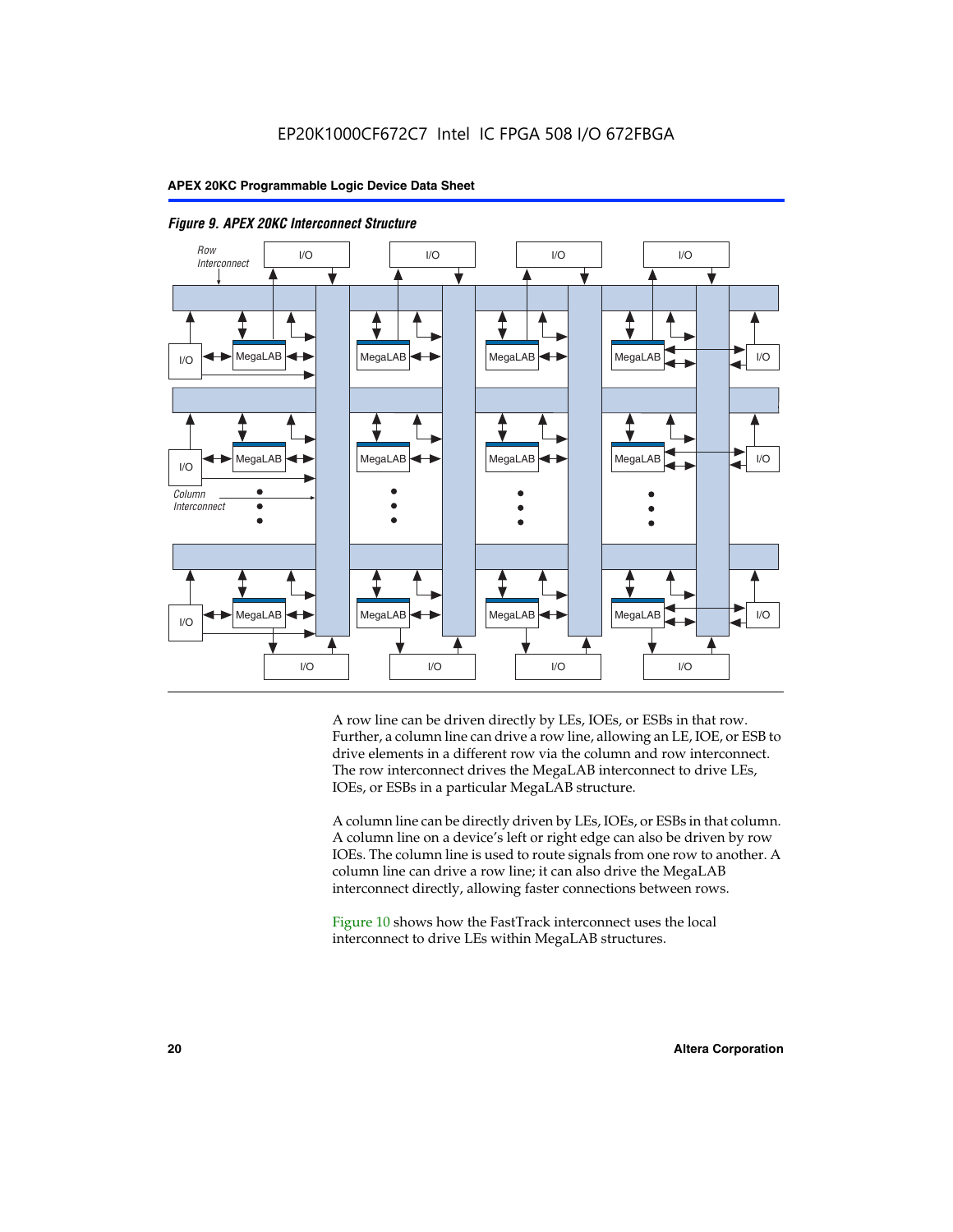

*Figure 10. FastTrack Connection to Local Interconnect*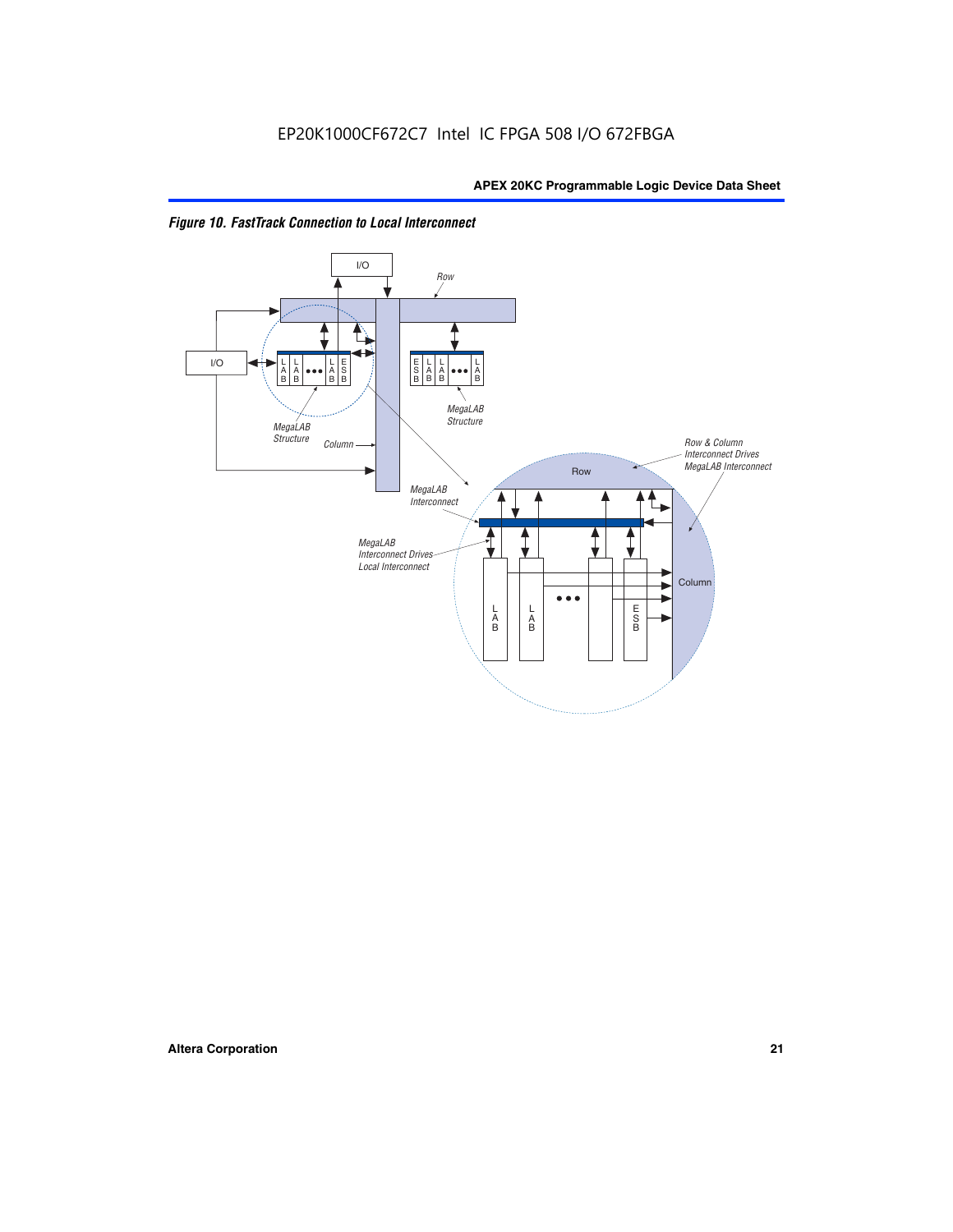Figure 11 shows the intersection of a row and column interconnect, and how these forms of interconnects and LEs drive each other.



*Figure 11. Driving the FastTrack Interconnect*

APEX 20KC devices include an enhanced interconnect structure for faster routing of input signals with high fan-out. Column I/O pins can drive the FastRowTM interconnect, which routes signals directly into the local interconnect without having to drive through the MegaLAB interconnect. The FastRow lines traverse two MegaLAB structures. Also, these pins can drive the local interconnect directly for fast setup times. On EP20K400C and larger devices, the FastRow interconnect drives the two MegaLAB structures in the top left corner, the two MegaLAB structures in the two right corner, the two MegaLAB structures in the bottom left corner, and the two MegaLAB structures in the bottom right corner. On EP20K200C and smaller devices, FastRow interconnect drives the two MegaLAB structures on the top and the two MegaLAB structures on the bottom of the device. On all devices, the FastRow interconnect drives all local interconnect in the appropriate MegaLAB structures except the end local interconnect on the side of the MegaLAB opposite the ESB. Pins using the FastRow interconnect achieve a faster set-up time, as the signal does not need to use a MegaLAB interconnect line to reach the destination LE. Figure 12 shows the FastRow interconnect.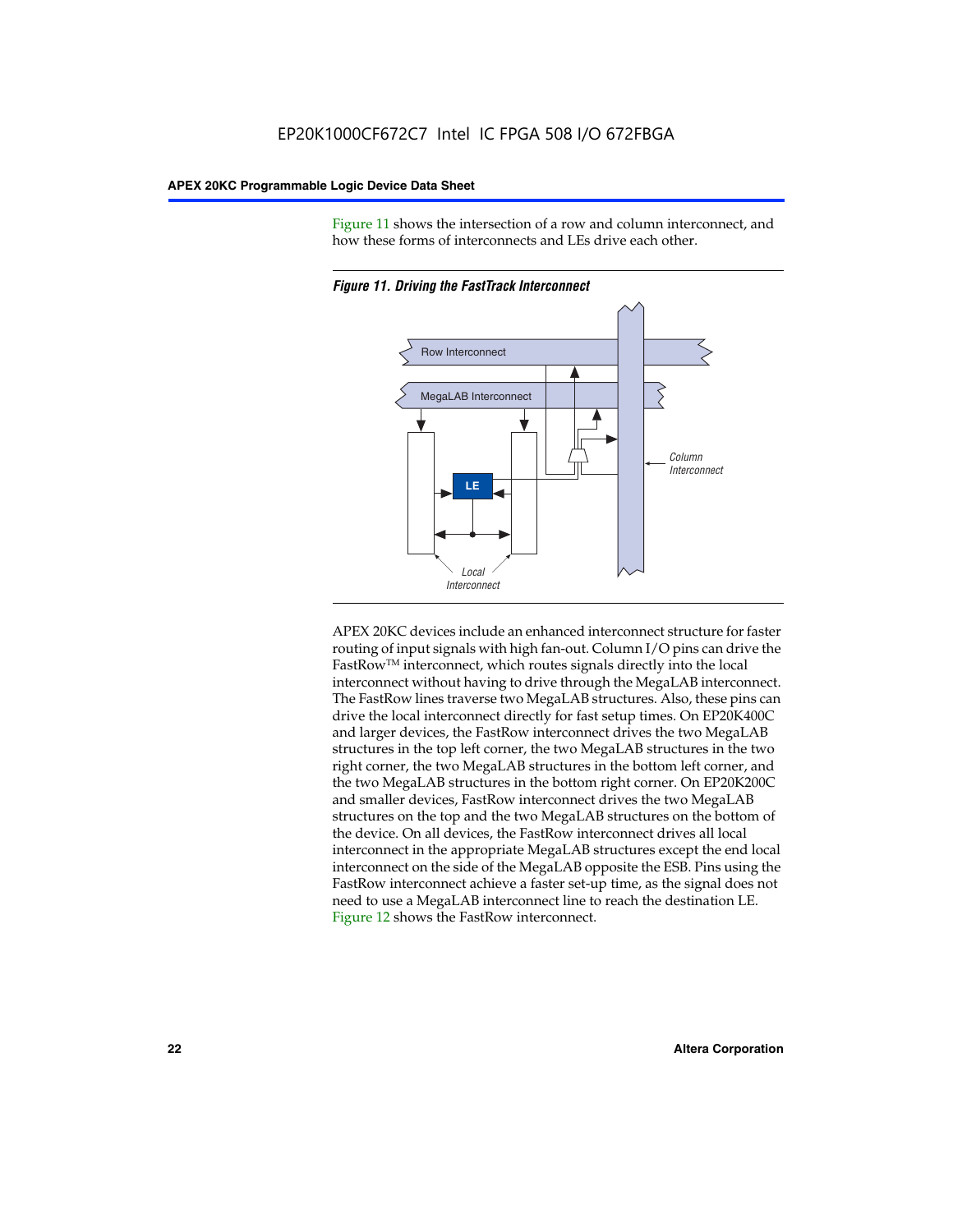

Table 8 summarizes how various elements of the APEX 20KC architecture drive each other.

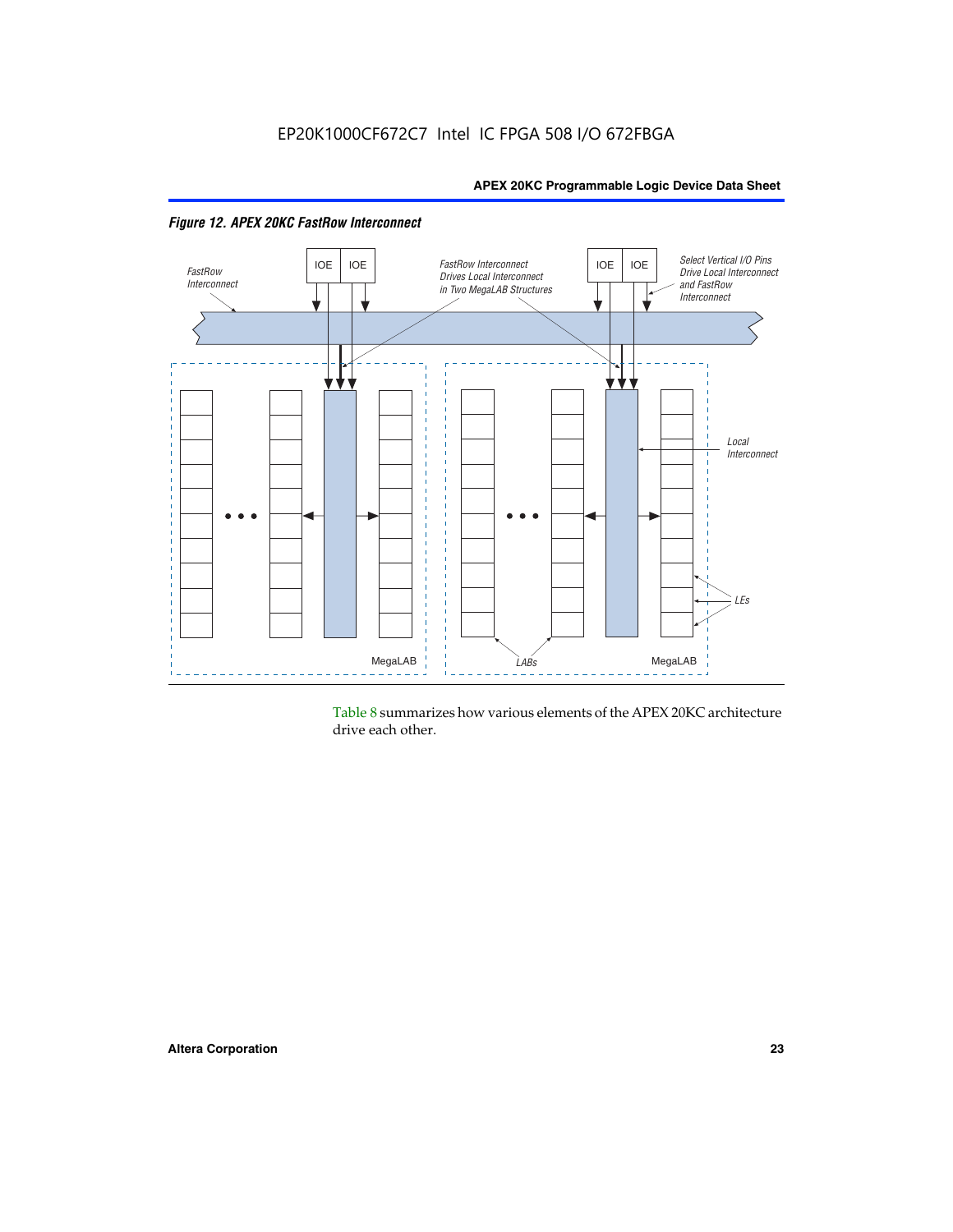### EP20K1000CF672C7 Intel IC FPGA 508 I/O 672FBGA

#### **APEX 20KC Programmable Logic Device Data Sheet**

| Table 8. APEX 20KC Routing Scheme   |                          |                     |              |              |                       |                         |                                                |                                            |                                       |
|-------------------------------------|--------------------------|---------------------|--------------|--------------|-----------------------|-------------------------|------------------------------------------------|--------------------------------------------|---------------------------------------|
| <b>Source</b>                       | <b>Destination</b>       |                     |              |              |                       |                         |                                                |                                            |                                       |
|                                     | <b>Row</b><br>$I/O P$ in | Column<br>$I/O$ Pin | LE           | <b>ESB</b>   | Local<br>Interconnect | MegaLAB<br>Interconnect | <b>Row</b><br><b>FastTrack</b><br>Interconnect | Column<br><b>FastTrack</b><br>Interconnect | <b>FastRow</b><br><b>Interconnect</b> |
| Row I/O pin                         |                          |                     |              |              | $\checkmark$          | $\checkmark$            | $\checkmark$                                   | $\checkmark$                               |                                       |
| Column I/O<br>pin                   |                          |                     |              |              |                       |                         |                                                | $\checkmark$                               | $\checkmark$                          |
| $\mathsf{LE}\,$                     |                          |                     |              |              | $\checkmark$          | $\checkmark$            | $\checkmark$                                   | $\checkmark$                               |                                       |
| <b>ESB</b>                          |                          |                     |              |              | $\checkmark$          | $\checkmark$            | $\checkmark$                                   | $\checkmark$                               |                                       |
| Local<br>interconnect               | $\checkmark$             | $\checkmark$        | $\checkmark$ | $\checkmark$ |                       |                         |                                                |                                            |                                       |
| MegaLAB<br>interconnect             |                          |                     |              |              | $\checkmark$          |                         |                                                |                                            |                                       |
| Row<br>FastTrack<br>interconnect    |                          |                     |              |              |                       | $\checkmark$            |                                                | $\checkmark$                               |                                       |
| Column<br>FastTrack<br>interconnect |                          |                     |              |              |                       | $\checkmark$            | $\checkmark$                                   |                                            |                                       |
| FastRow<br>interconnect             |                          |                     |              |              | $\checkmark$          |                         |                                                |                                            |                                       |

#### **Product-Term Logic**

The product-term portion of the MultiCore architecture is implemented with the ESB. The ESB can be configured to act as a block of macrocells on an ESB-by-ESB basis. Each ESB is fed by 32 inputs from the adjacent local interconnect; therefore, it can be driven by the MegaLAB interconnect or the adjacent LAB. Also, nine ESB macrocells feed back into the ESB through the local interconnect for higher performance. Dedicated clock pins, global signals, and additional inputs from the local interconnect drive the ESB control signals.

In product-term mode, each ESB contains 16 macrocells. Each macrocell consists of two product terms and a programmable register. Figure 13 shows the ESB in product-term mode.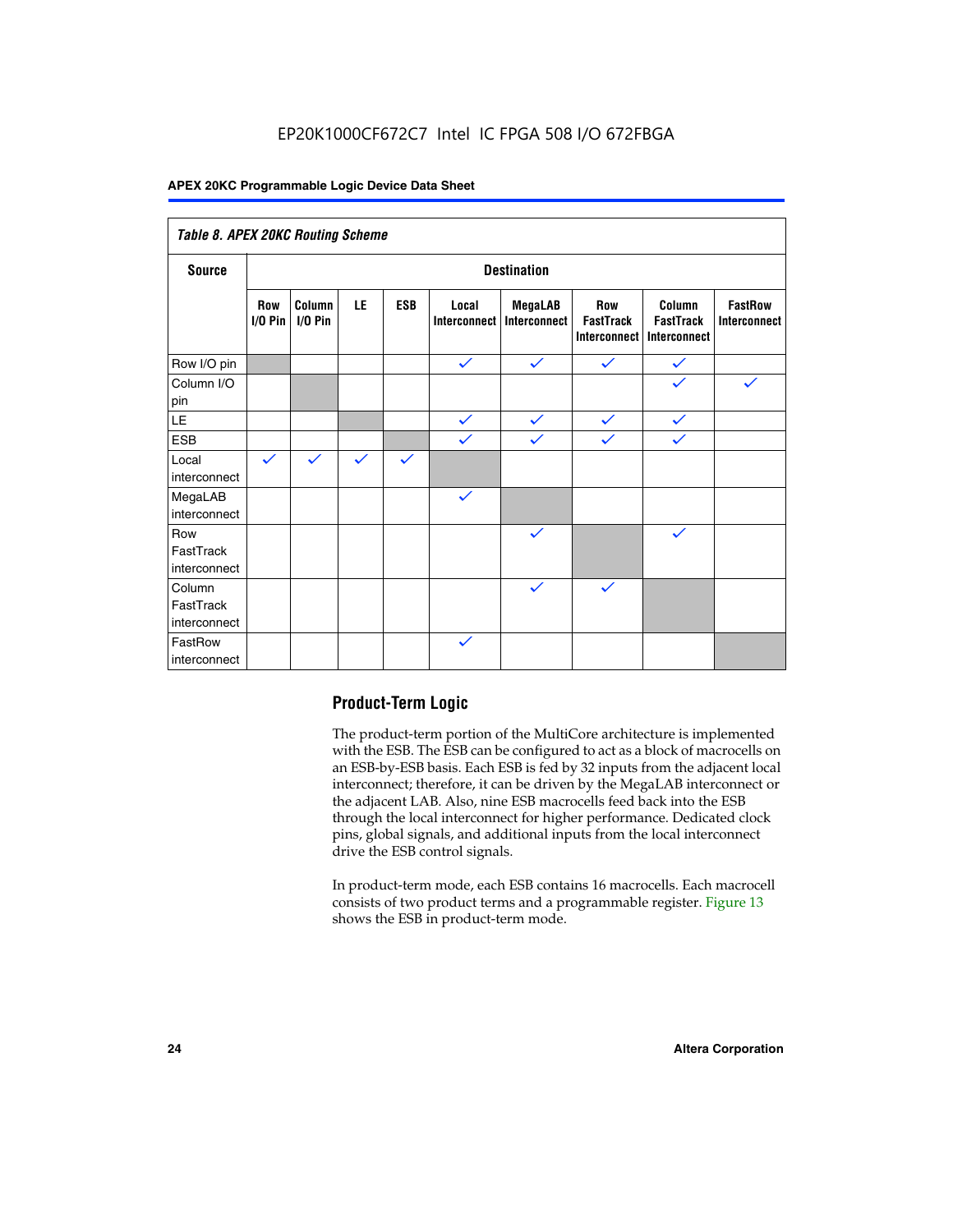

#### *Figure 13. Product-Term Logic in ESB*

#### *Macrocells*

APEX 20KC macrocells can be configured individually for either sequential or combinatorial logic operation. The macrocell consists of three functional blocks: the logic array, the product-term select matrix, and the programmable register.

Combinatorial logic is implemented in the product terms. The productterm select matrix allocates these product terms for use as either primary logic inputs (to the OR and XOR gates) to implement combinatorial functions, or as parallel expanders to be used to increase the logic available to another macrocell. One product term can be inverted; the Quartus II software uses this feature to perform De Morgan's inversion for more efficient implementation of wide OR functions. The Quartus II Compiler can use a NOT-gate push-back technique to emulate an asynchronous preset. Figure 14 shows the APEX 20KC macrocell.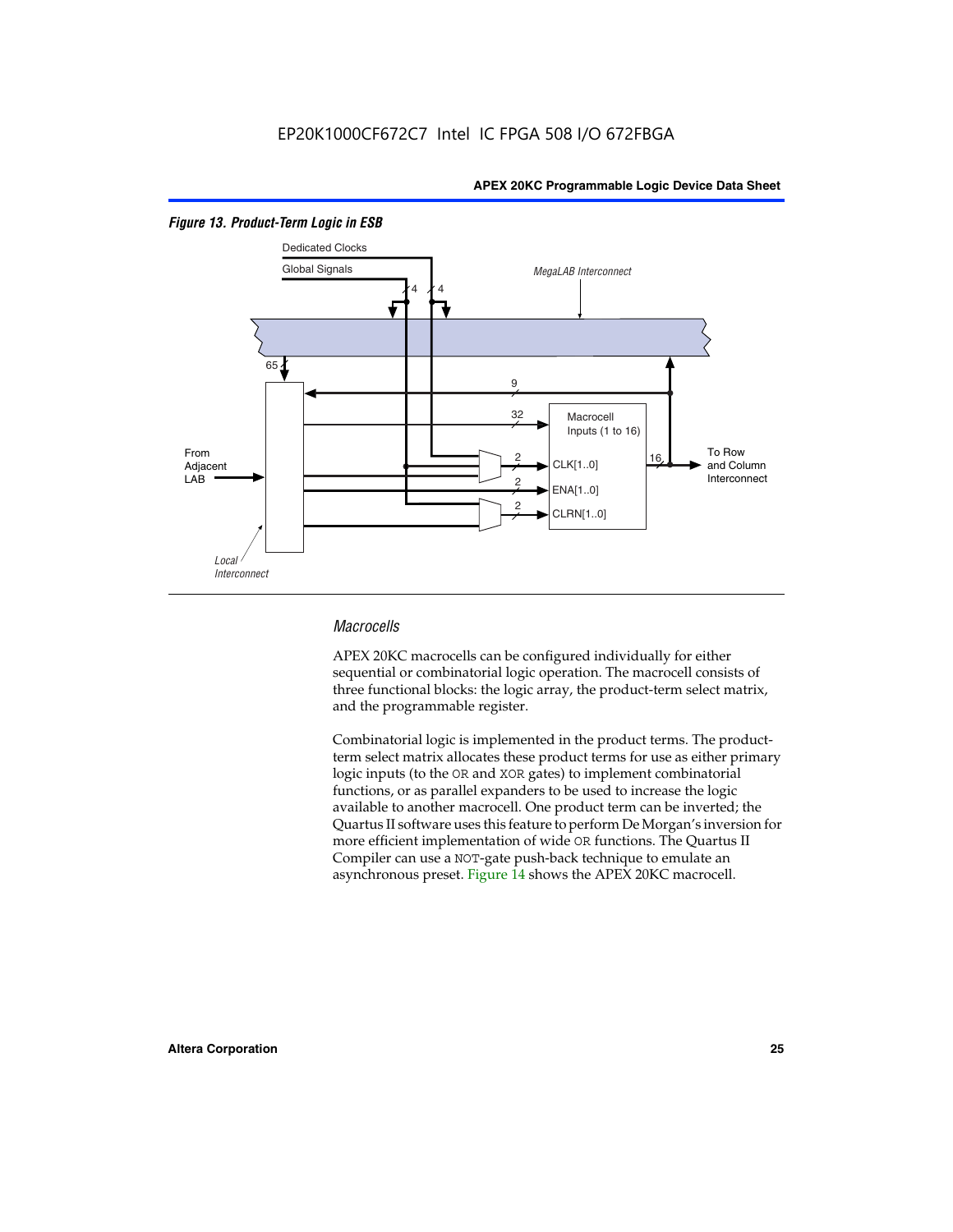

#### *Figure 14. APEX 20KC Macrocell*

For registered functions, each macrocell register can be programmed individually to implement D, T, JK, or SR operation with programmable clock control. The register can be bypassed for combinatorial operation. During design entry, the designer specifies the desired register type; the Quartus II software then selects the most efficient register operation for each registered function to optimize resource utilization. The Quartus II software or other synthesis tools can also select the most efficient register operation automatically when synthesizing HDL designs.

Each programmable register can be clocked by one of two ESB-wide clocks. The ESB-wide clocks can be generated from device dedicated clock pins, global signals, or local interconnect. Each clock also has an associated clock enable, generated from the local interconnect. The clock and clock enable signals are related for a particular ESB; any macrocell using a clock also uses the associated clock enable.

If both the rising and falling edges of a clock are used in an ESB, both ESB-wide clock signals are used.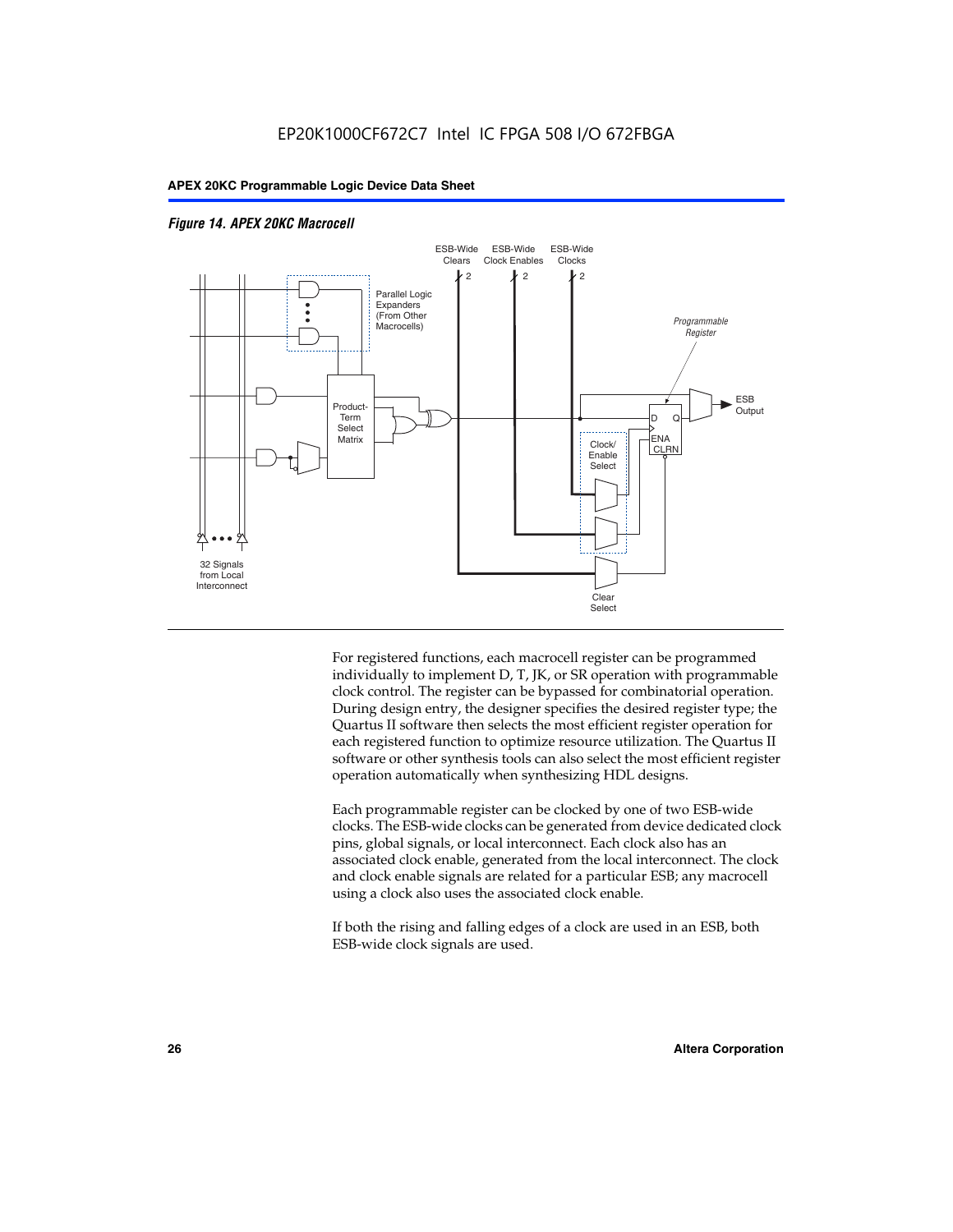The programmable register also supports an asynchronous clear function. Within the ESB, two asynchronous clears are generated from global signals and the local interconnect. Each macrocell can either choose between the two asynchronous clear signals or choose to not be cleared. Either of the two clear signals can be inverted within the ESB. Figure 15 shows the ESB control logic when implementing product-terms.





#### *Parallel Expanders*

Parallel expanders are unused product terms that can be allocated to a neighboring macrocell to implement fast, complex logic functions. Parallel expanders allow up to 32 product terms to feed the macrocell OR logic directly, with two product terms provided by the macrocell and 30 parallel expanders provided by the neighboring macrocells in the ESB.

The Quartus II Compiler can allocate up to 15 sets of up to two parallel expanders per set to the macrocells automatically. Each set of two parallel expanders incurs a small, incremental timing delay. Figure 16 shows the APEX 20KC parallel expanders.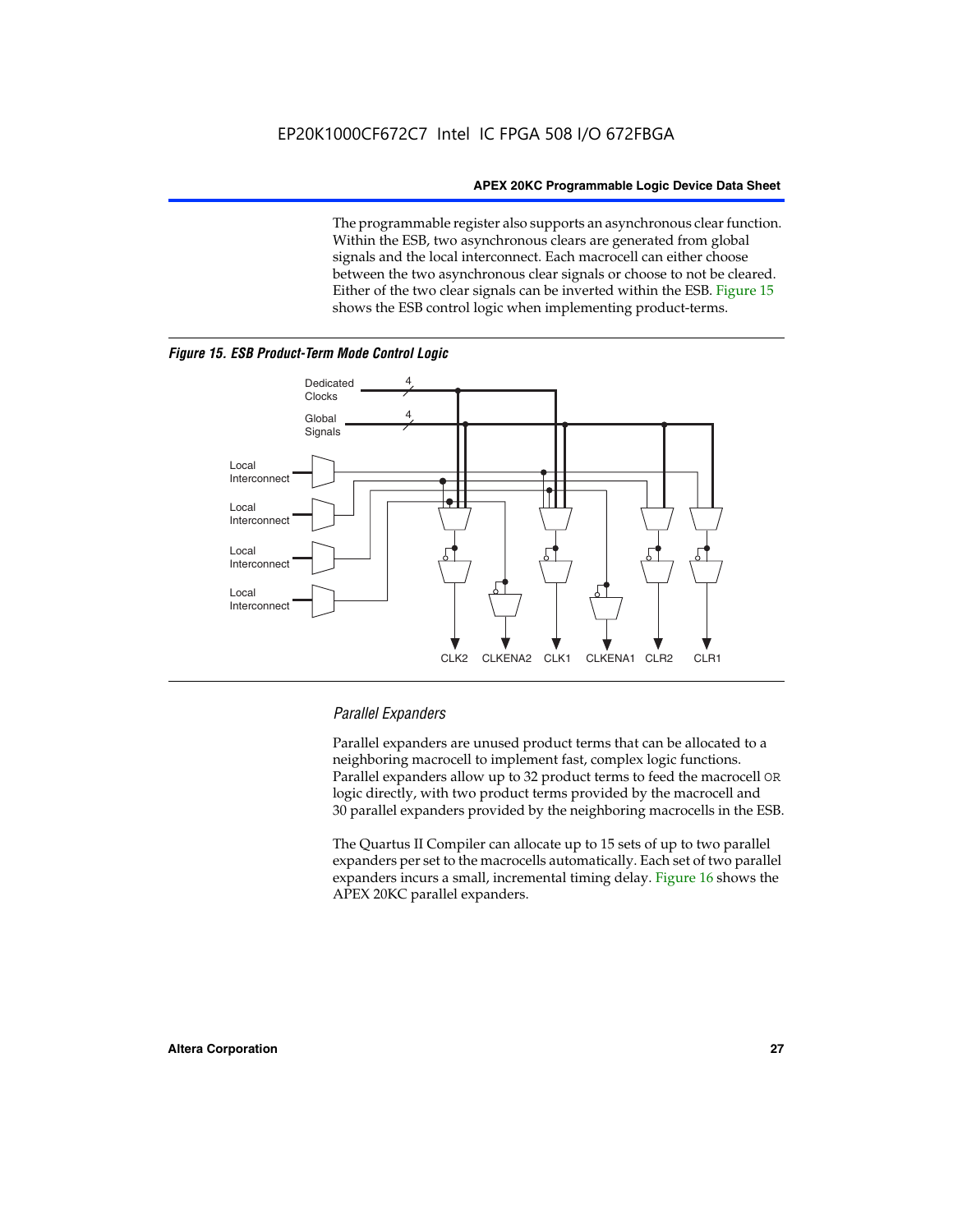



### **Embedded System Block**

The ESB can implement various types of memory blocks, including dual-port RAM, ROM, FIFO, and CAM blocks. The ESB includes input and output registers; the input registers synchronize writes, and the output registers can pipeline designs to improve system performance. The ESB offers a dual-port mode, which supports simultaneous reads and writes at two different clock frequencies. Figure 17 shows the ESB block diagram.



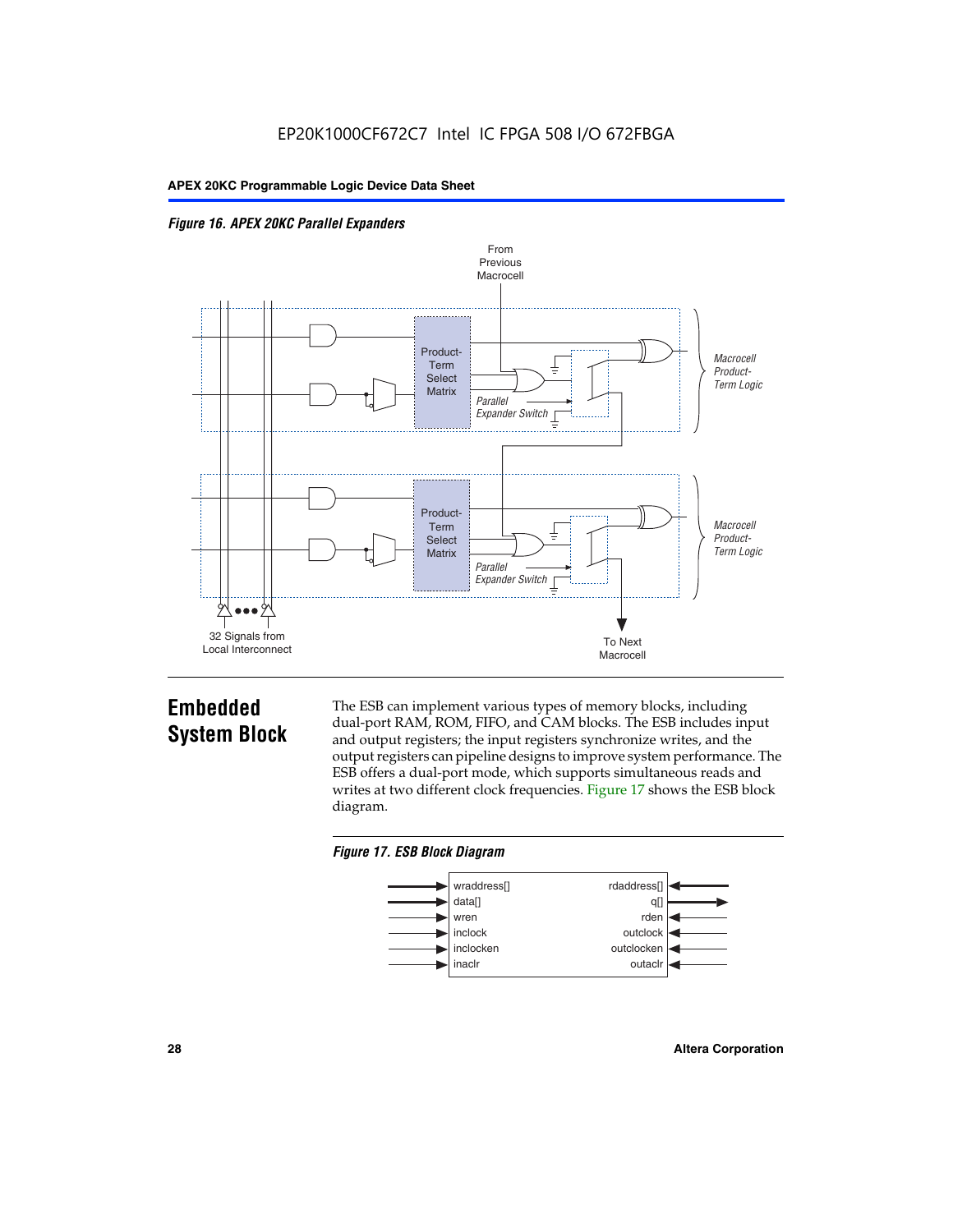ESBs can implement synchronous RAM, which is easier to use than asynchronous RAM. A circuit using asynchronous RAM must generate the RAM write enable (WE) signal, while ensuring that its data and address signals meet setup and hold time specifications relative to the WE signal. In contrast, the ESB's synchronous RAM generates its own WE signal and is self-timed with respect to the global clock. Circuits using the ESB's selftimed RAM must only meet the setup and hold time specifications of the global clock.

ESB inputs are driven by the adjacent local interconnect, which in turn can be driven by the FastTrack or MegaLAB interconnect. Because the ESB can be driven by the local interconnect, an adjacent LE can drive it directly for fast memory access. ESB outputs drive the FastTrack and MegaLAB interconnects. In addition, ten ESB outputs, nine of which are unique output lines, drive the local interconnect for fast connection to adjacent LEs or for fast feedback product-term logic.

When implementing memory, each ESB can be configured in any of the following sizes:  $128 \times 16$ ,  $256 \times 8$ ,  $512 \times 4$ ,  $1,024 \times 2$ , or  $2,048 \times 1$ . By combining multiple ESBs, the Quartus II software implements larger memory blocks automatically. For example, two  $128 \times 16$  RAM blocks can be combined to form a  $128 \times 32$  RAM block, and two  $512 \times 4$  RAM blocks can be combined to form a  $512 \times 8$  RAM block. Memory performance does not degrade for memory blocks up to 2,048 words deep. Each ESB can implement a 2,048-word-deep memory; the ESBs are used in parallel, eliminating the need for any external control logic and its associated delays.

To create a high-speed memory block that is more than 2,048 words deep, ESBs drive tri-state lines. Each tri-state line connects all ESBs in a column of MegaLAB structures, and drives the MegaLAB interconnect and row and column FastTrack interconnect throughout the column. Each ESB incorporates a programmable decoder to activate the tri-state driver appropriately. For instance, to implement 8,192-word-deep memory, four ESBs are used. Eleven address lines drive the ESB memory, and two more drive the tri-state decoder. Depending on which 2,048-word memory page is selected, the appropriate ESB driver is turned on, driving the output to the tri-state line. The Quartus II software automatically combines ESBs with tri-state lines to form deeper memory blocks. The internal tri-state control logic is designed to avoid internal contention and floating lines. See Figure 18.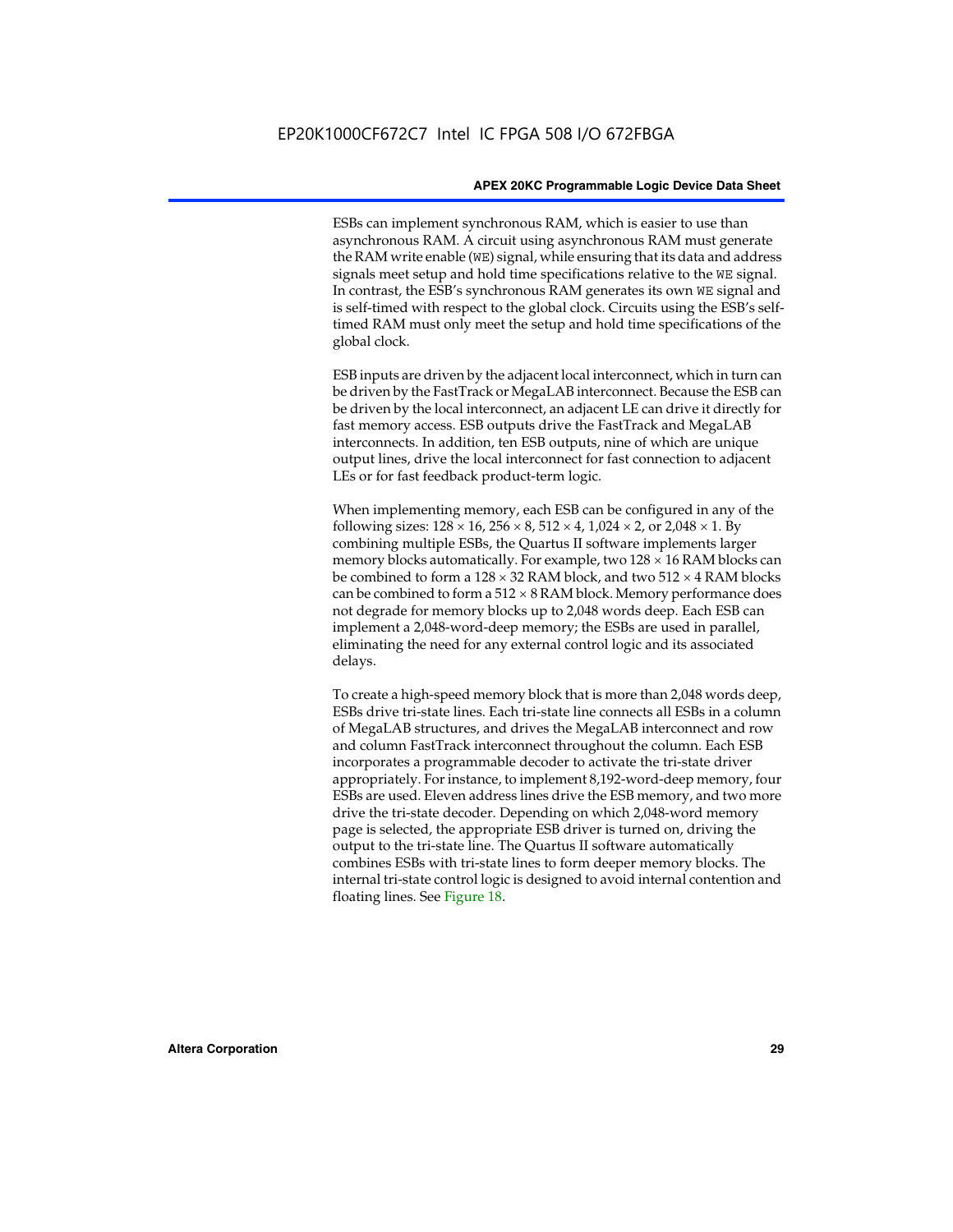



The ESB implements two forms of dual-port memory: read/write clock mode and input/output clock mode. The ESB can also be used for bidirectional, dual-port memory applications in which two ports read or write simultaneously. To implement this type of dual-port memory, two ESBs are used to support two simultaneous reads or writes.

The ESB can also use Altera megafunctions to implement dual-port RAM applications where both ports can read or write, as shown in Figure 19.



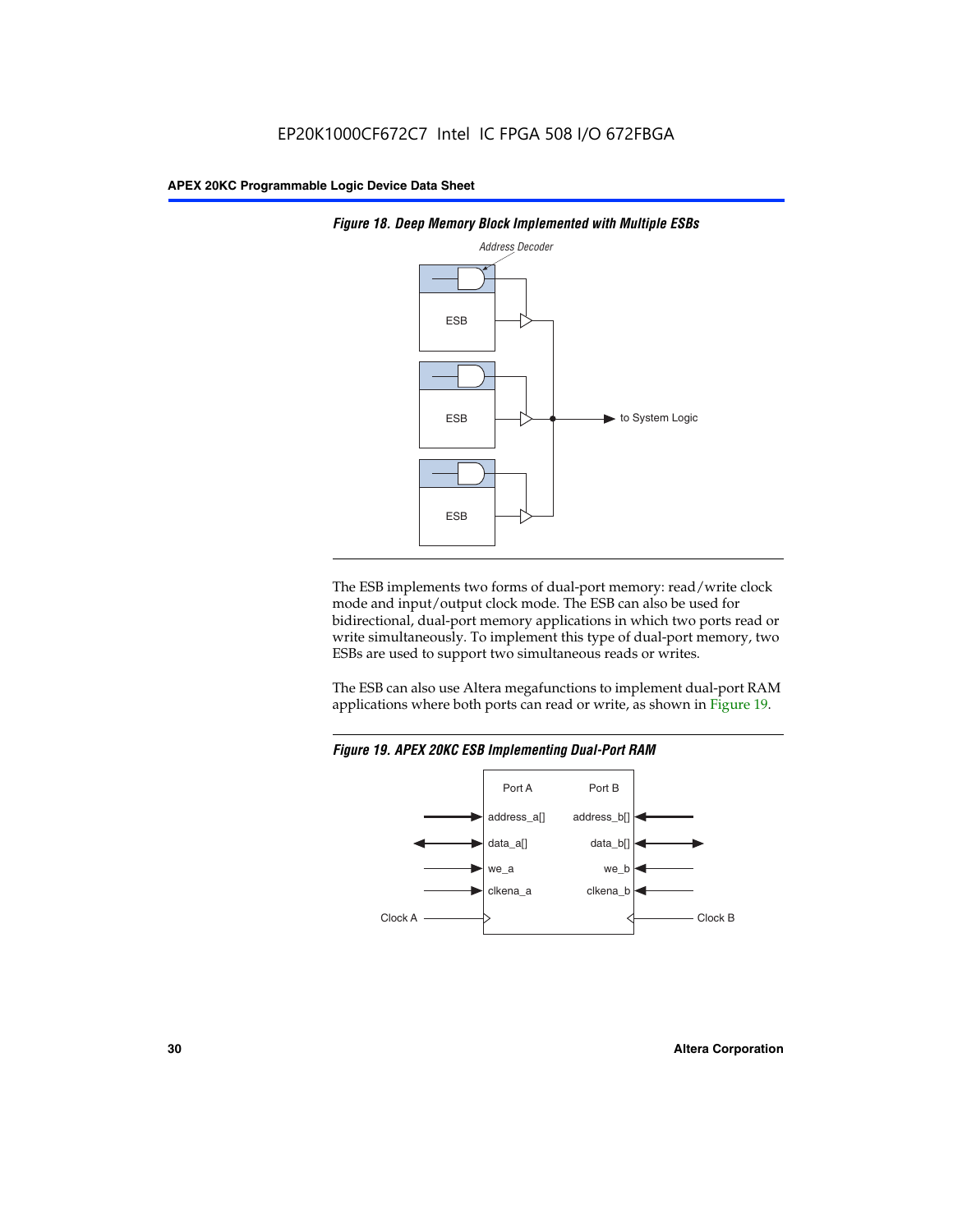#### **Read/Write Clock Mode**

The read/write clock mode contains two clocks. One clock controls all registers associated with writing: data input, WE, and write address. The other clock controls all registers associated with reading: read enable (RE), read address, and data output. The ESB also supports clock enable and asynchronous clear signals; these signals also control the read and write registers independently. Read/write clock mode is commonly used for applications where reads and writes occur at different system frequencies. Figure 20 shows the ESB in read/write clock mode.



#### *Figure 20. ESB in Read/Write Clock Mode Note (1)*

*Note to Figure 20:*

(1) All registers can be cleared asynchronously by ESB local interconnect signals, global signals, or the chip-wide reset.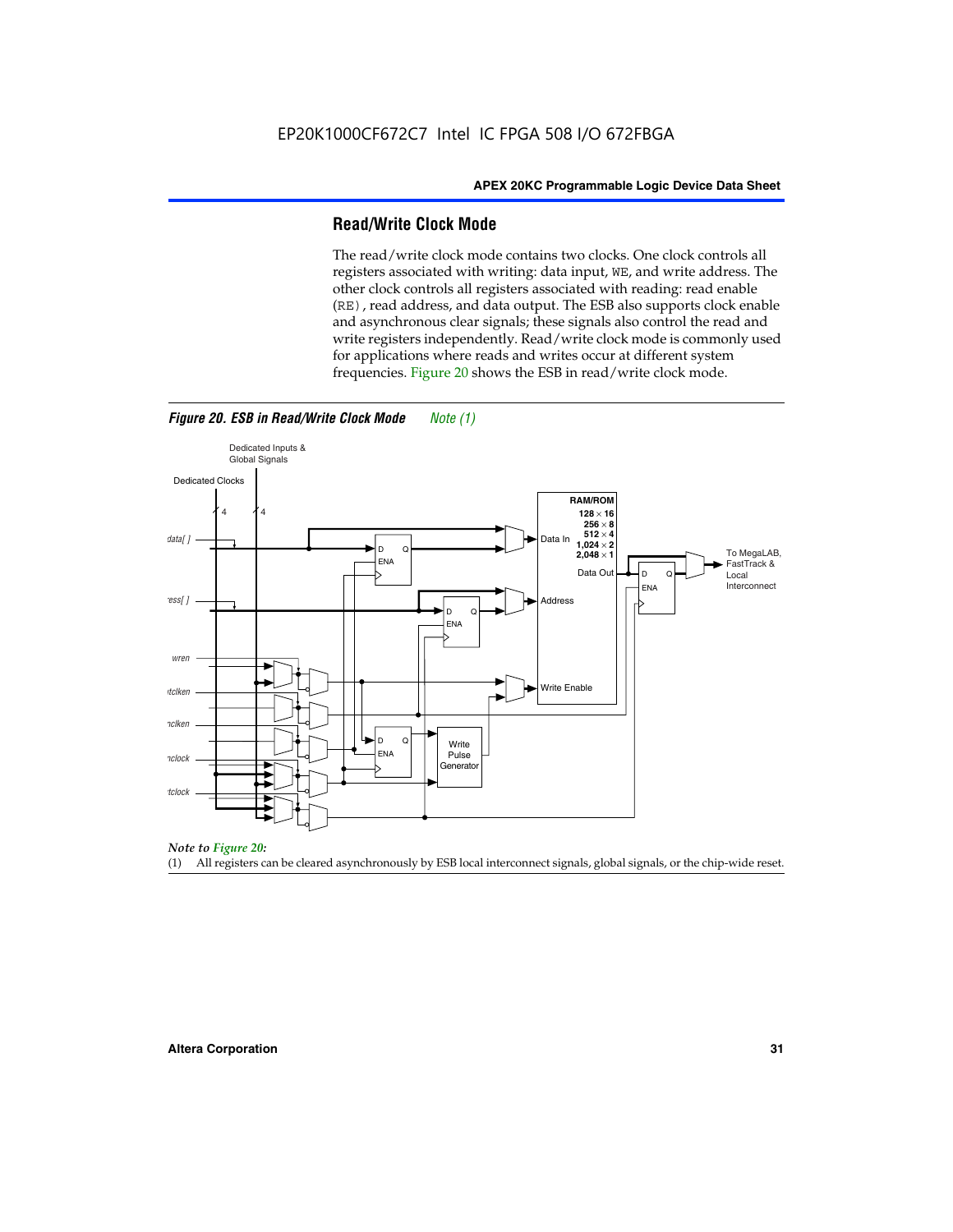#### **Input/Output Clock Mode**

The input/output clock mode contains two clocks. One clock controls all registers for inputs into the ESB: data input, WE, RE, read address, and write address. The other clock controls the ESB data output registers. The ESB also supports clock enable and asynchronous clear signals; these signals also control the reading and writing of registers independently. Input/output clock mode is commonly used for applications where the reads and writes occur at the same system frequency, but require different clock enable signals for the input and output registers. Figure 21 shows the ESB in input/output clock mode.





#### *Note to Figure 21:*

(1) All registers can be cleared asynchronously by ESB local interconnect signals, global signals, or the chip-wide reset.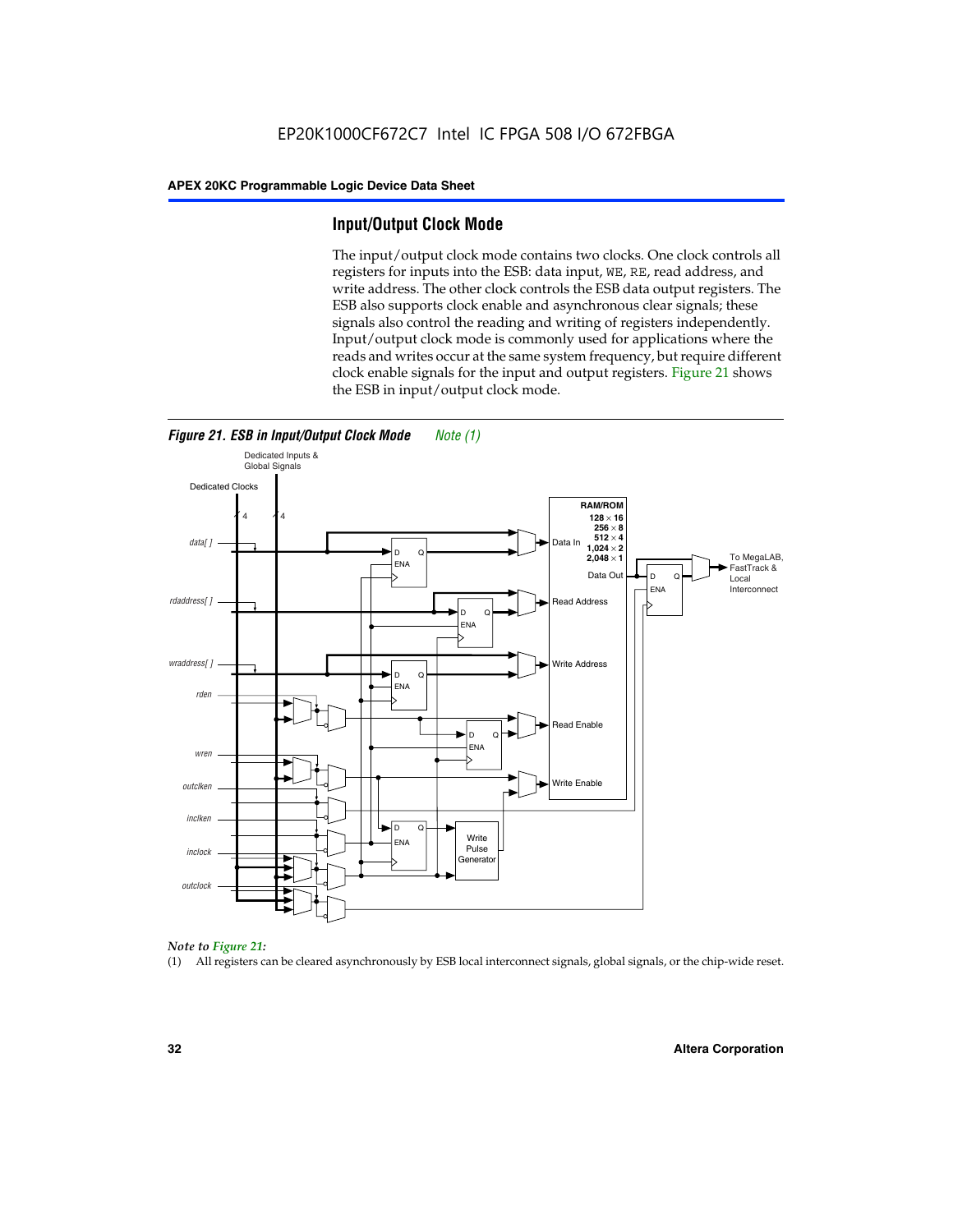#### **Single-Port Mode**

The APEX 20KC ESB also supports a single-port mode, which is used when simultaneous reads and writes are not required. See Figure 22.



#### *Note toFigure 22:*

(1) All registers can be asynchronously cleared by ESB local interconnect signals, global signals, or the chip-wide reset.

#### **Content-Addressable Memory**

In APEX 20KC devices, the ESB can implement CAM. CAM can be thought of as the inverse of RAM. When read, RAM outputs the data for a given address. Conversely, CAM outputs an address for a given data word. For example, if the data FA12 is stored in address 14, the CAM outputs 14 when FA12 is driven into it.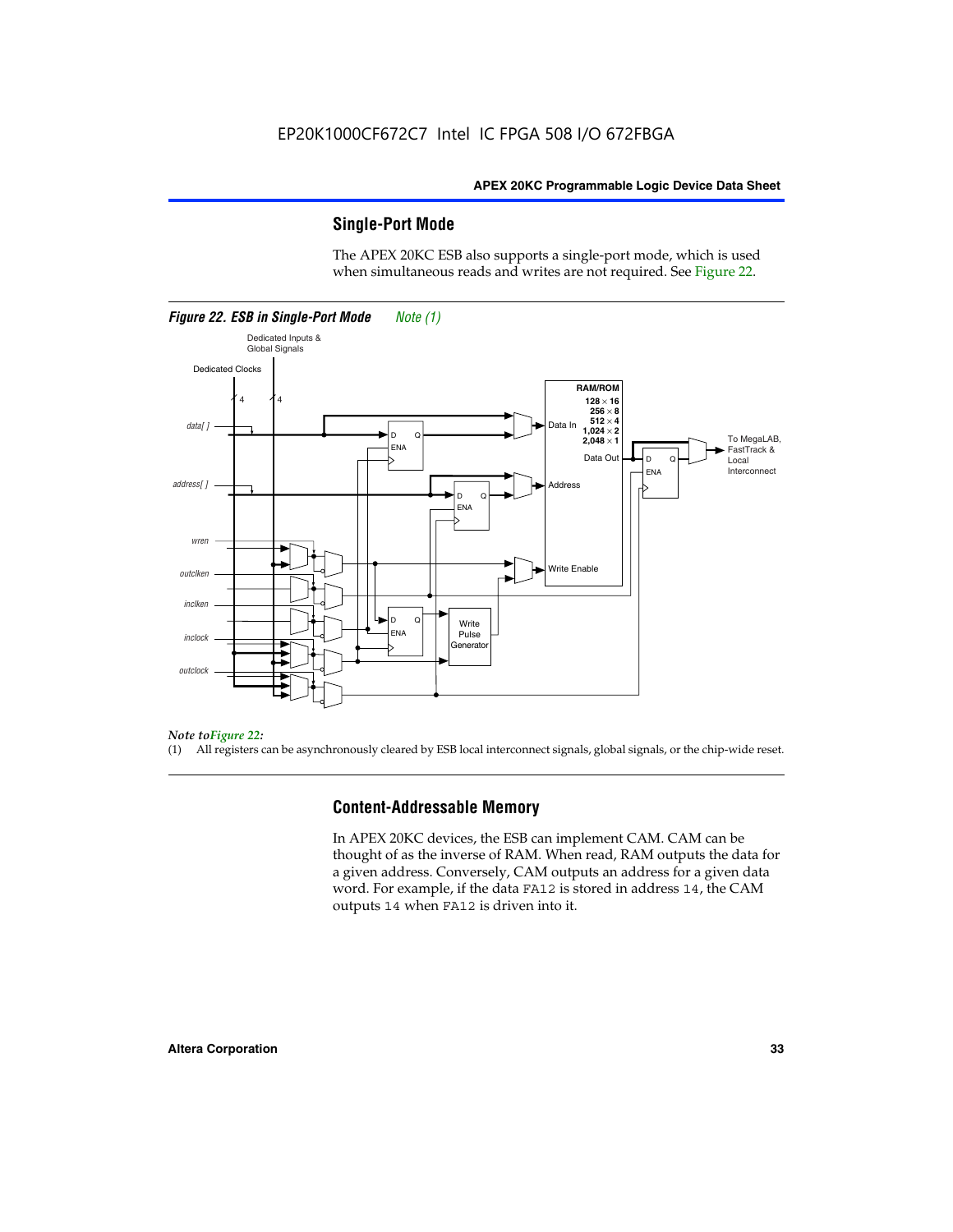CAM is used for high-speed search operations. When searching for data within a RAM block, the search is performed serially. Thus, finding a particular data word can take many cycles. CAM searches all addresses in parallel and outputs the address storing a particular word. When a match is found, a match flag is set high. Figure 23 shows the CAM block diagram.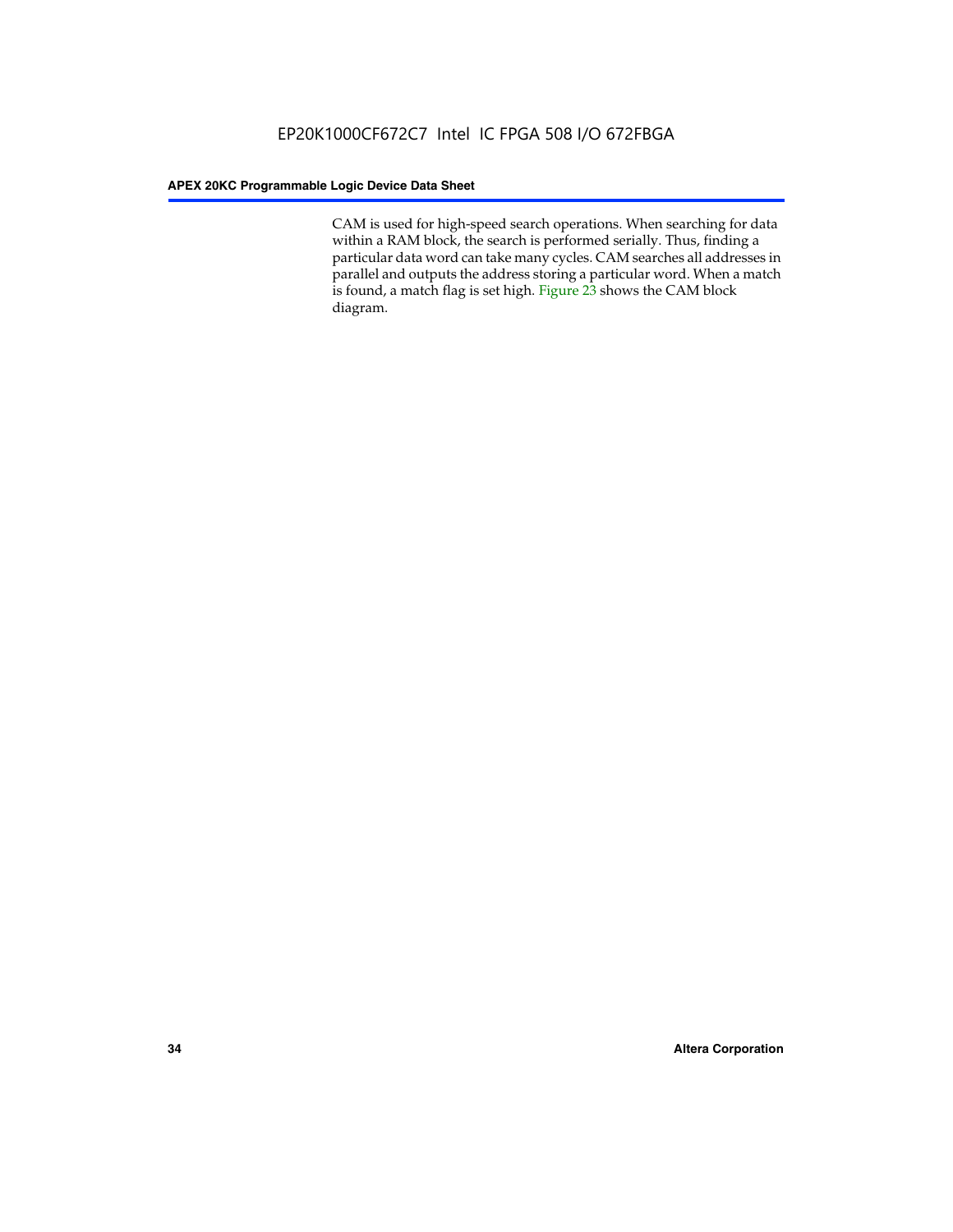

#### *Figure 23. APEX 20KC CAM Block Diagram*

CAM can be used in any application requiring high-speed searches, such as networking, communications, data compression, and cache management.

The APEX 20KC on-chip CAM provides faster system performance than traditional discrete CAM. Integrating CAM and logic into the APEX 20KC device eliminates off-chip and on-chip delays, improving system performance.

When in CAM mode, the ESB implements 32-word, 32-bit CAM. Wider or deeper CAM can be implemented by combining multiple CAMs with some ancillary logic implemented in LEs. The Quartus II software combines ESBs and LEs automatically to create larger CAMs.

CAM supports writing "don't care" bits into words of the memory. The "don't care" bit can be used as a mask for CAM comparisons; any bit set to "don't care" has no effect on matches.

The output of the CAM can be encoded or unencoded. When encoded, the ESB outputs an encoded address of the data's location. For instance, if the data is located in address 12, the ESB output is 12. When unencoded, the ESB uses its 16 outputs to show the location of the data over two clock cycles. In this case, if the data is located in address 12, the 12th output line goes high. When using unencoded outputs, two clock cycles are required to read the output because a 16-bit output bus is used to show the status of 32 words.

The encoded output is better suited for designs that ensure duplicate data is not written into the CAM. If duplicate data is written into two locations, the CAM's output will be incorrect. If the CAM may contain duplicate data, the unencoded output is a better solution; CAM with unencoded outputs can distinguish multiple data locations.

CAM can be pre-loaded with data during configuration, or it can be written during system operation. In most cases, two clock cycles are required to write each word into CAM. When "don't care" bits are used, a third clock cycle is required.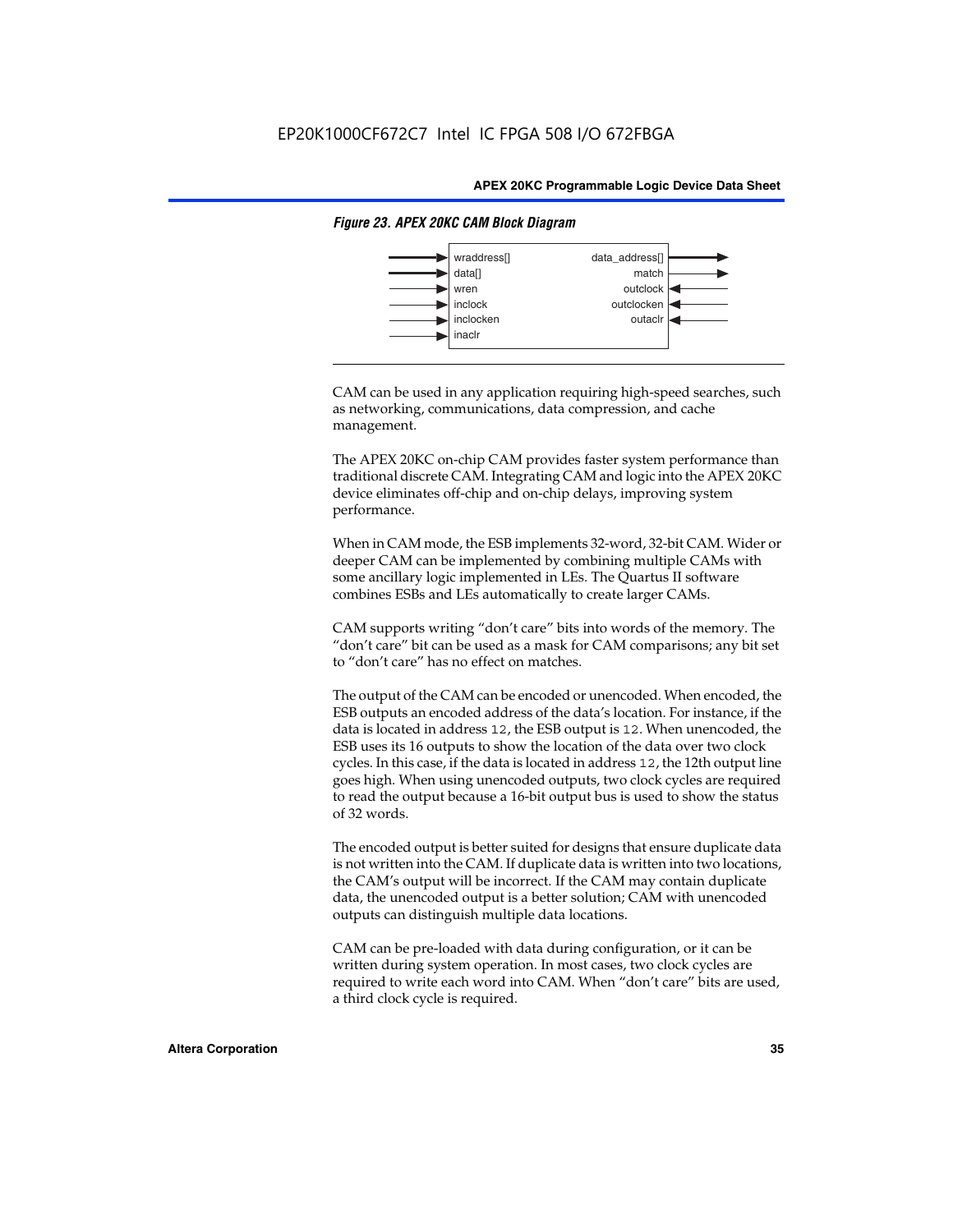

For more information on APEX 20KC devices and CAM, see *Application Note 119 (Implementing High-Speed Search Applications with APEX CAM).*

# **Driving Signals to the ESB**

ESBs provide flexible options for driving control signals. Different clocks can be used for the ESB inputs and outputs. Registers can be inserted independently on the data input, data output, read address, write address, WE, and RE signals. The global signals and the local interconnect can drive the WE and RE signals. The global signals, dedicated clock pins, and local interconnect can drive the ESB clock signals. Because the LEs drive the local interconnect, the LEs can control the WE and RE signals and the ESB clock, clock enable, and asynchronous clear signals. Figure 24 shows the ESB control signal generation logic.





An ESB is fed by the local interconnect, which is driven by adjacent LEs (for high-speed connection to the ESB) or the MegaLAB interconnect. The ESB can drive the local, MegaLAB, or FastTrack interconnect routing structure to drive LEs and IOEs in the same MegaLAB structure or anywhere in the device.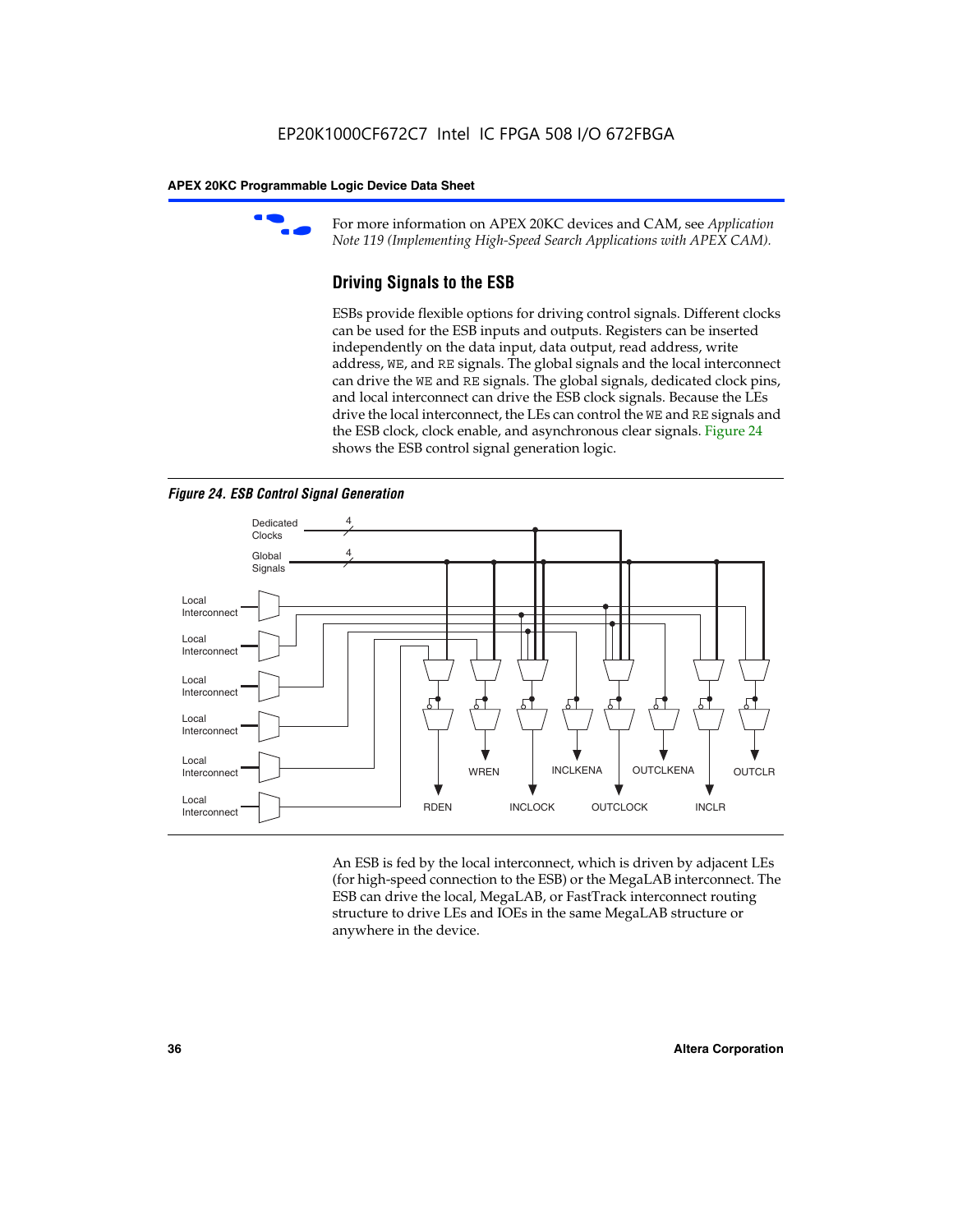## **Implementing Logic in ROM**

In addition to implementing logic with product terms, the ESB can implement logic functions when it is programmed with a read-only pattern during configuration, creating a large LUT. With LUTs, combinatorial functions are implemented by looking up the results, rather than by computing them. This implementation of combinatorial functions can be faster than using algorithms implemented in general logic, a performance advantage that is further enhanced by the fast access times of ESBs. The large capacity of ESBs enables designers to implement complex functions in one logic level without the routing delays associated with linked LEs or distributed RAM blocks. Parameterized functions such as LPM functions can take advantage of the ESB automatically. Further, the Quartus II software can implement portions of a design with ESBs where appropriate.

# **Programmable Speed/Power Control**

APEX 20KC ESBs offer a high-speed mode that supports very fast operation on an ESB-by-ESB basis. When high speed is not required, this feature can be turned off to reduce the ESB's power dissipation by up to 50%. ESBs that run at low power incur a nominal timing delay adder. This Turbo  $Bit^{TM}$  option is available for ESBs that implement product-term logic or memory functions. An ESB that is not used will be powered down so that it does not consume DC current.

Designers can program each ESB in the APEX 20KC device for either high-speed or low-power operation. As a result, speed-critical paths in the design can run at high speed, while the remaining paths operate at reduced power.

**I/O Structure** The APEX 20KC IOE contains a bidirectional I/O buffer and a register that can be used either as an input register for external data requiring fast setup times or as an output register for data requiring fast clock-to-output performance. IOEs can be used as input, output, or bidirectional pins.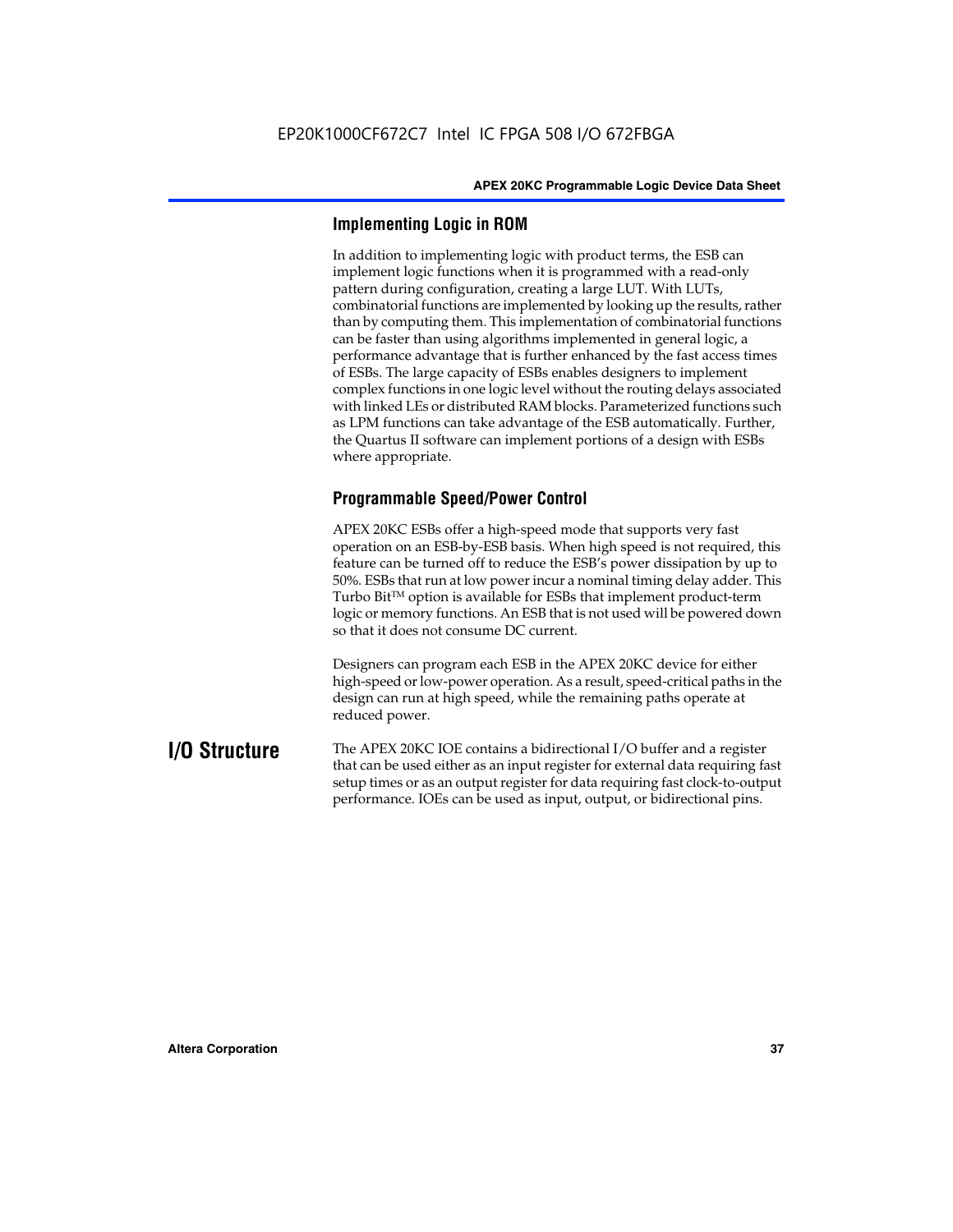APEX 20KC devices include an enhanced IOE, which drives the FastRow interconnect. The FastRow interconnect connects a column I/O pin directly to the LAB local interconnect within two MegaLAB structures. This feature provides fast setup times for pins that drive high fan-outs with complex logic, such as PCI designs. For fast bidirectional I/O timing, LE registers using local routing can improve setup times and OE timing. The APEX 20KC IOE also includes direct support for open-drain operation, giving faster clock-to-output for open-drain signals. Some programmable delays in the APEX 20KC IOE offer multiple levels of delay to fine-tune setup and hold time requirements. The Quartus II Compiler sets these delays by default to minimize setup time while providing a zero hold time.

The Quartus II Compiler uses the programmable inversion option to invert signals from the row and column interconnect automatically where appropriate. Because the APEX 20KC IOE offers one output enable per pin, the Quartus II Compiler can emulate open-drain operation efficiently.

The APEX 20KC IOE includes programmable delays that can be activated to ensure zero hold times, minimum clock-to-output times, input IOE register-to-core register transfers, or core-to-output IOE register transfers. A path in which a pin directly drives a register may require the delay to ensure zero hold time, whereas a path in which a pin drives a register through combinatorial logic may not require the delay.

Table 9 describes the APEX 20KC programmable delays and their logic options in the Quartus II software.

| Table 9. APEX 20KC Programmable Delay Chains                      |                                         |  |  |
|-------------------------------------------------------------------|-----------------------------------------|--|--|
| <b>Programmable Delay</b><br><b>Quartus II Logic Option</b>       |                                         |  |  |
| Input pin to core delay<br>Decrease input delay to internal cells |                                         |  |  |
| Input pin to input register delay                                 | Decrease input delay to input registers |  |  |
| Core to output register delay                                     | Decrease input delay to output register |  |  |
| Output register t <sub>co</sub> delay                             | Increase delay to output pin            |  |  |
| Clock enable delay                                                | Increase clock enable delay             |  |  |

The Quartus II Compiler can program these delays automatically to minimize setup time while providing a zero hold time.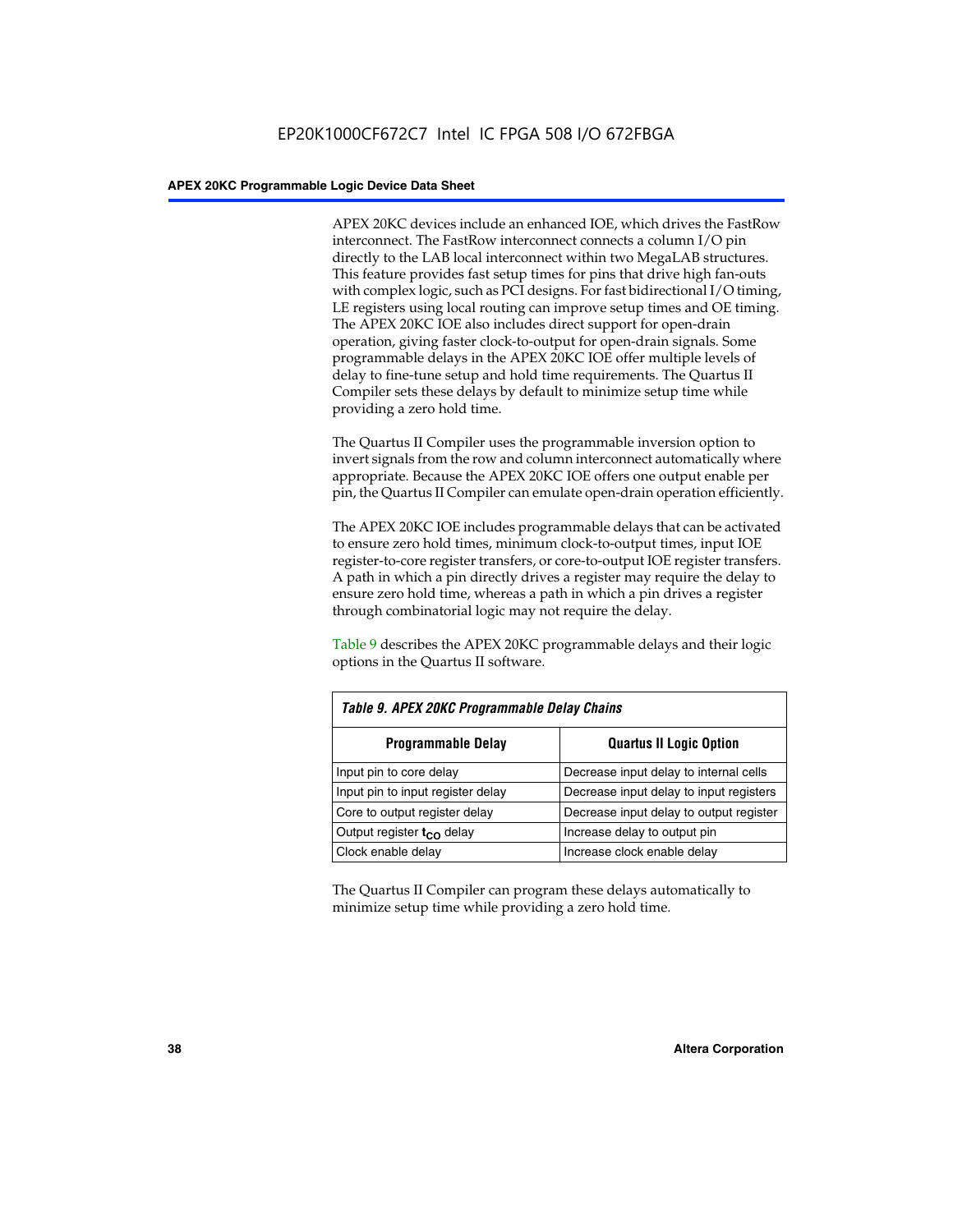The register in the APEX 20KC IOE can be programmed to power-up high or low after configuration is complete. If it is programmed to power-up low, an asynchronous clear can control the register. If it is programmed to power-up high, an asynchronous preset can control the register. This feature is useful for cases where the APEX 20KC device controls an activelow input or another device; it prevents inadvertent activation of the input upon power-up.

Figure 25 shows how fast bidirectional I/O pins are implemented in APEX 20KC devices. This feature is useful for cases where the APEX 20KC device controls an active-low input or another device; it prevents inadvertent activation of the input upon power-up.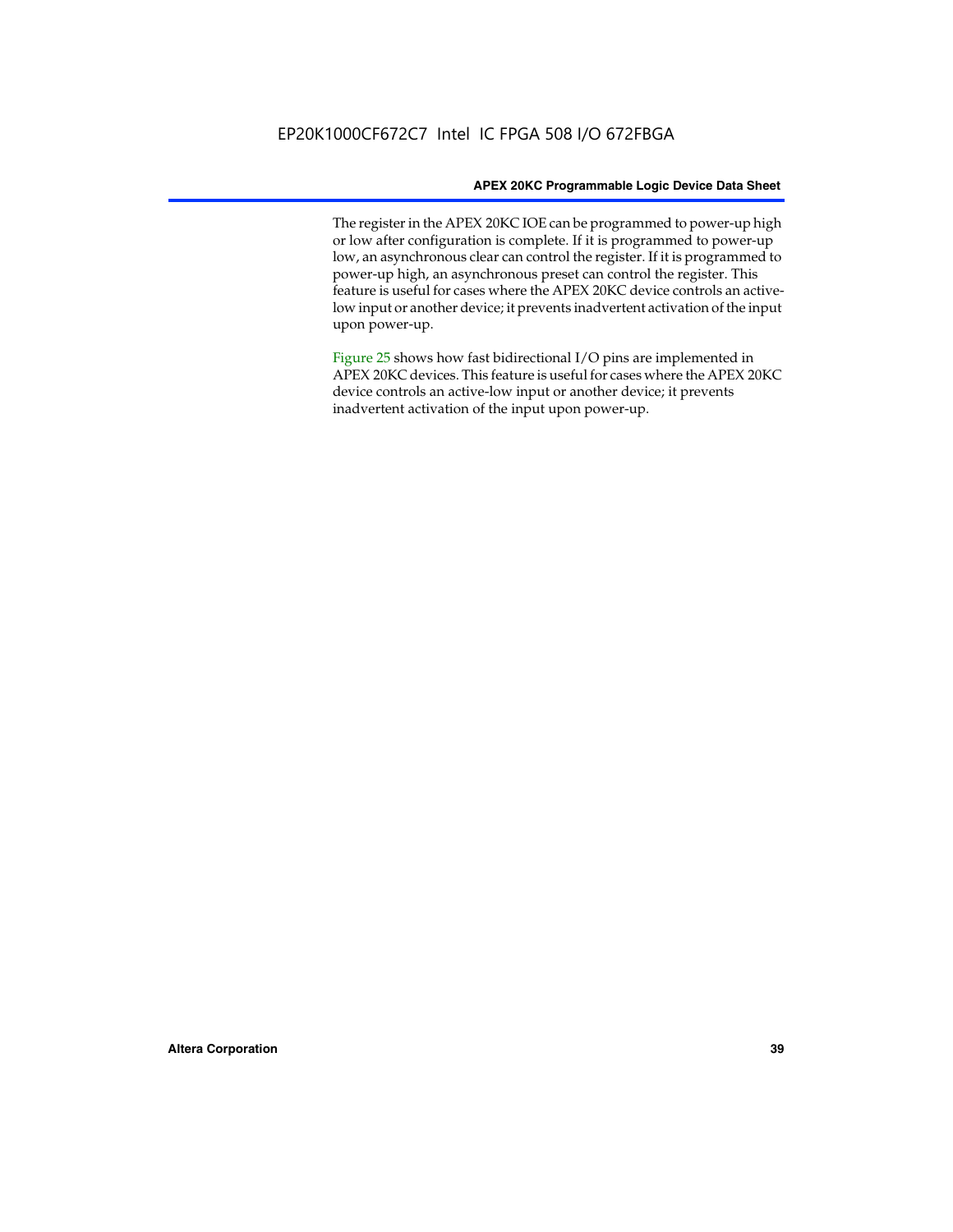### *Figure 25. APEX 20KC Bidirectional I/O Registers Notes (1), (2)*

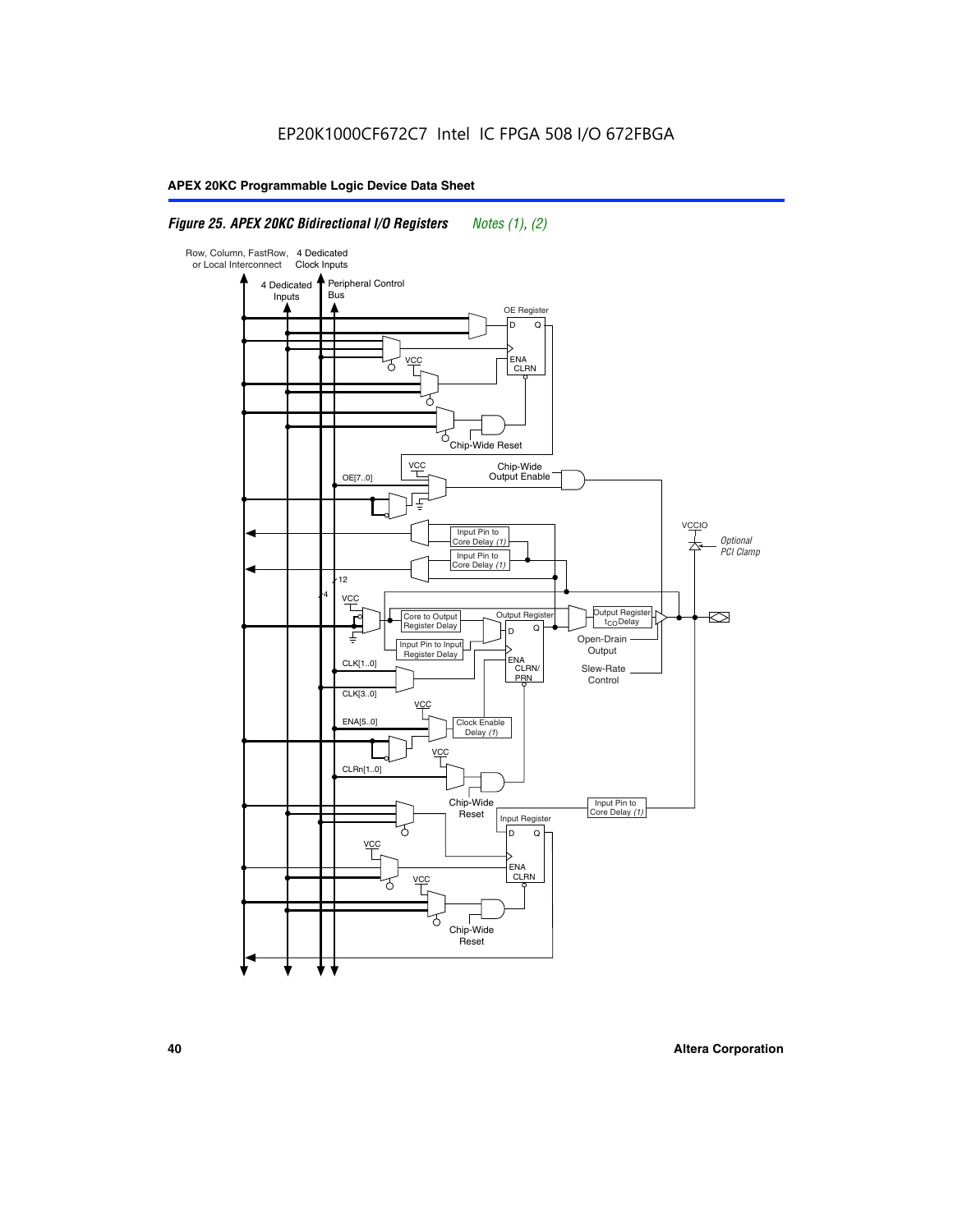#### *Notes to Figure 25:*

- (1) This programmable delay has four settings: off and three levels of delay.<br>(2) The output enable and input registers are LE registers in the LAB adjacer
- The output enable and input registers are LE registers in the LAB adjacent to the bidirectional pin.

Each IOE drives a row, column, MegaLAB, or local interconnect when used as an input or bidirectional pin. A row IOE can drive a local, MegaLAB, row, and column interconnect; a column IOE can drive the column interconnect. Figure 26 shows how a row IOE connects to the interconnect.



*Figure 26. Row IOE Connection to the Interconnect*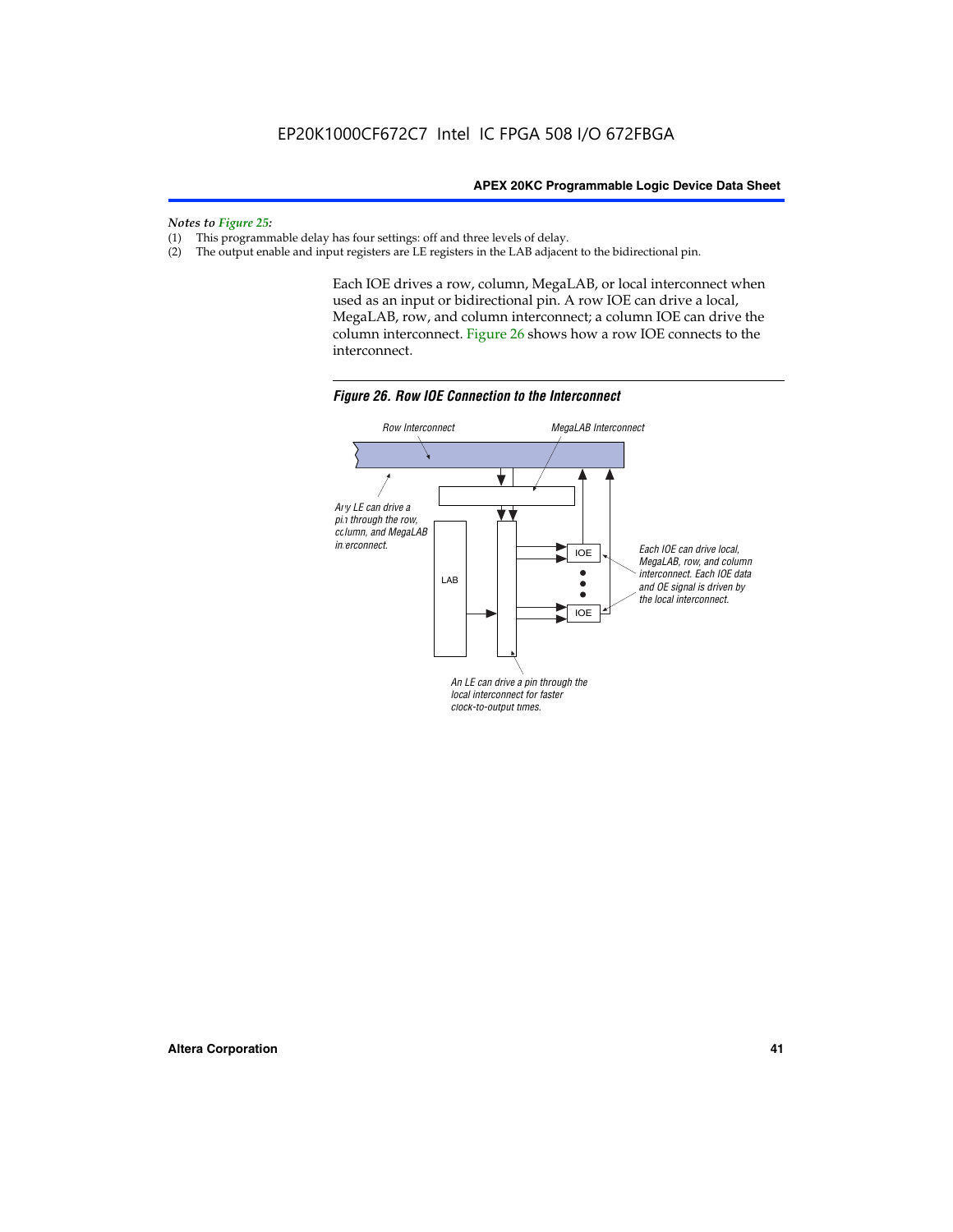Figure 27 shows how a column IOE connects to the interconnect.

#### *Figure 27. Column IOE Connection to the Interconnect*



# **Dedicated Fast I/O Pins**

APEX 20KC devices incorporate an enhancement to support bidirectional pins with high internal fan-out such as PCI control signals. These pins are called dedicated fast I/O pins (FAST1, FAST2, FAST3, and FAST4) and replace dedicated inputs. These pins can be used for fast clock, clear, or high fan-out logic signal distribution. They also can drive out. The dedicated fast I/O pin data output and tri-state control are driven by local interconnect from the adjacent MegaLAB for high speed.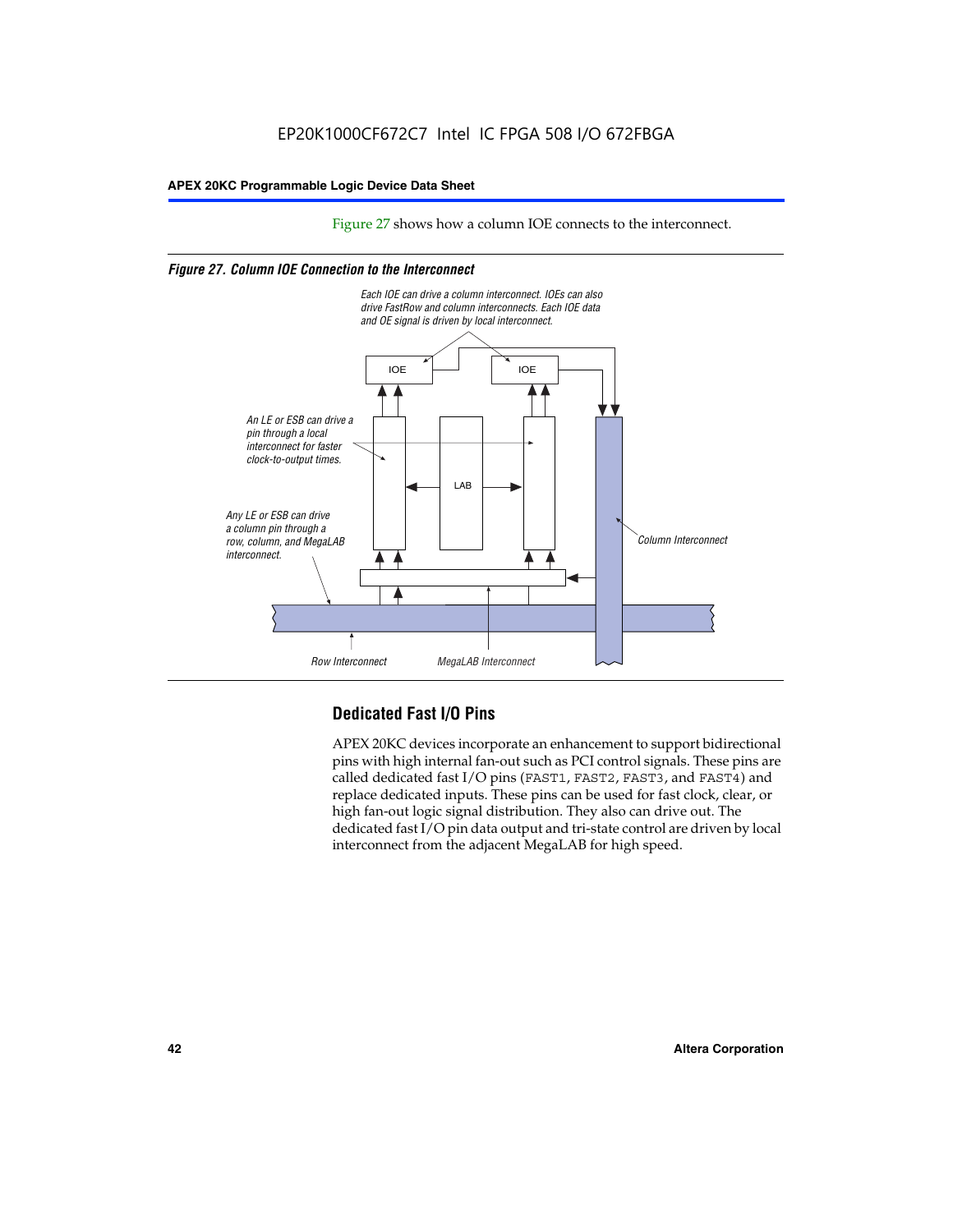#### **Advanced I/O Standard Support**

APEX 20KC IOEs support the following I/O standards: LVTTL, LVCMOS, 1.8-V I/O, 2.5-V I/O, 3.3-V PCI, PCI-X, 3.3-V AGP, LVDS, LVPECL, GTL+, CTT, HSTL Class I, SSTL-3 Class I and II, and SSTL-2 Class I and II.



For more information on I/O standards supported by APEX 20KC devices, see *Application Note 117 (Using Selectable I/O Standards in Altera Devices)*.

The APEX 20KC device contains eight I/O banks. In QFP packages, the banks are linked to form four I/O banks. The I/O banks directly support all standards except LVDS and LVPECL. All I/O banks can support LVDS and LVPECL at up to 156 Mbps per channel with the addition of external resistors. In addition, one block within a bank contains circuitry to support high-speed True-LVDS and LVPECL inputs, and another block within a bank supports high-speed True-LVDS and LVPECL outputs. The LVDS blocks support all of the I/O standards. Each I/O bank has its own VCCIO pins. A single device can support 1.8-V, 2.5-V, and 3.3-V interfaces; each bank can support a different standard independently. Each bank can also use a separate  $V_{REF}$  level so that each bank can support any of the terminated standards (such as SSTL-3) independently. Within a bank, any one of the terminated standards can be supported. EP20K400C and larger APEX 20KC devices support the LVDS interface for data pins (EP20K200C devices support LVDS clock pins, but not data pins). EP20K400C and EP20K600C devices support LVDS for data pins at up to 840 Mbps per channel. EP20K1000C devices support LVDS on 16 channels at up to 750 Mbps.

Each bank can support multiple standards with the same VCCIO for output pins. Each bank can support one voltage-referenced I/O standard, but it can support multiple I/O standards with the same VCCIO voltage level. For example, when VCCIO is 3.3 V, a bank can support LVTTL, LVCMOS, 3.3-V PCI, and SSTL-3 for inputs and outputs.

When the LVDS banks are not used for the LVDS I/O standard, they support all of the other I/O standards. Figure 28 shows the arrangement of the APEX 20KC I/O banks.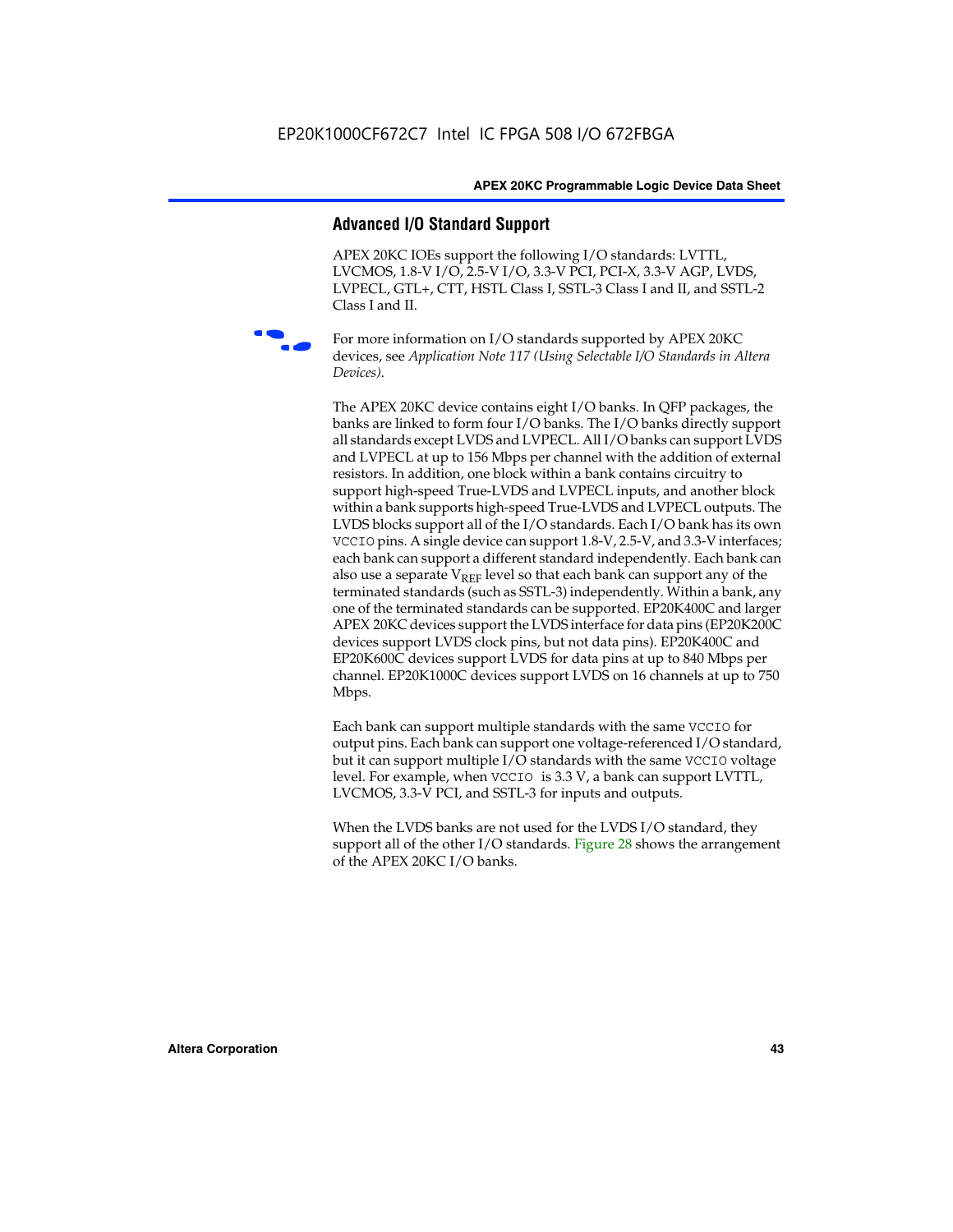#### *Figure 28. APEX 20KC I/O Banks LVDS Input Block (2) (1) LVDS Output Block (2) (1) Individual Power Bus I/O Bank 8 I/O Bank 1 I/O Bank 2 I/O Bank 3 I/O Bank 4 I/O Bank 6 I/O Bank 5 I/O Bank 7 Regular I/O Banks Support* ■ *LVPECL* ■ *LVTTL* ■ *LVCMOS* ■ *2.5 V* ■ *1.8 V* ■ *3.3-V PCI* ■ *GTL+* ■ *HSTL* ■ *SSTL-2 Class I and II* ■ *SSTL-3 Class I and II* ■ *CTT* ■ *AGP*

#### *Notes to Figure 28:*

- (1) For more information on placing I/O pins in LVDS blocks, refer to the "Guidelines for Using LVDS Blocks" section in *Application Note 120 (Using LVDS in APEX 20KE Devices)*.
- (2) If the LVDS input and output blocks are not used for LVDS, they can support all of the I/O standards and can be used as input, output, or bidirectional pins with  $V_{\text{CCIO}}$  set to 3.3 V, 2.5 V, or 1.8 V.

# **Power Sequencing & Hot Socketing**

Because APEX 20KC devices can be used in a mixed-voltage environment, they have been designed specifically to tolerate any possible power-up sequence. Therefore, the  $V_{\text{CCIO}}$  and  $V_{\text{CCINT}}$  power supplies may be powered in any order.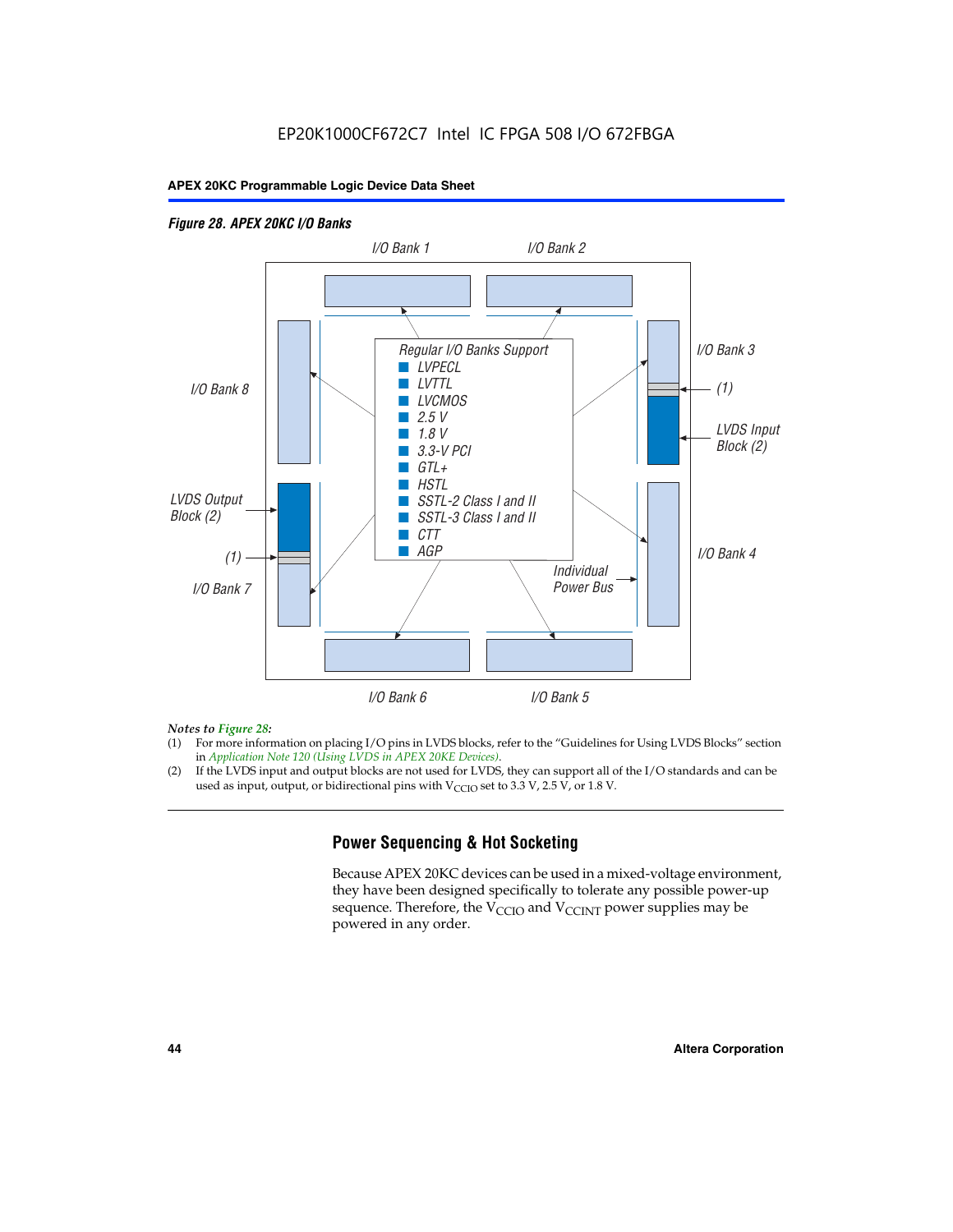Signals can be driven into APEX 20KC devices before and during powerup without damaging the device. In addition, APEX 20KC devices do not drive out during power-up. Once operating conditions are reached and the device is configured, APEX 20KC devices operate as specified by the user.

#### **MultiVolt I/O Interface** The APEX architecture supports the MultiVolt I/O interface feature, which allows APEX devices in all packages to interface with systems of different supply voltages. The devices have one set of VCC pins for internal operation and input buffers (VCCINT), and another set for I/O output drivers (VCCIO).

APEX 20KC devices support the MultiVolt I/O interface feature. The APEX 20KC VCCINT pins must always be connected to a 1.8-V power supply. With a 1.8-V  $V_{\text{CCINT}}$  level, input pins are 1.8-V, 2.5-V, and 3.3-V tolerant. The VCCIO pins can be connected to either a 1.8-V, 2.5-V, or 3.3-V power supply, depending on the I/O standard requirements. When the VCCIO pins are connected to a 1.8-V power supply, the output levels are compatible with 1.8-V systems. When VCCIO pins are connected to a 2.5-V power supply, the output levels are compatible with 2.5-V systems. When VCCIO pins are connected to a 3.3-V power supply, the output high is 3.3 V and compatible with 3.3-V or 5.0-V systems. An APEX 20KC device is 5.0-V tolerant with the addition of a resistor and the PCI clamp diode enabled.

For more information on 5.0-V tolerance, refer to the "5.0-V Tolerance in APEX 20KE Devices White Paper," as the information found therein also applies to APEX 20KC devices.

| Table 10. APEX 20KC MultiVolt I/O Support |                                                |     |     |     |     |     |     |     |
|-------------------------------------------|------------------------------------------------|-----|-----|-----|-----|-----|-----|-----|
| $V_{\text{CCIO}}(V)$                      | Input Signals (V)<br><b>Output Signals (V)</b> |     |     |     |     |     |     |     |
|                                           | 1.8                                            | 2.5 | 3.3 | 5.0 | 1.8 | 2.5 | 3.3 | 5.0 |
| 1.8                                       |                                                | (1) | (1) |     |     |     |     |     |
| 2.5                                       |                                                |     | (1) |     |     |     |     |     |
| 3.3                                       |                                                |     |     | (2) |     | (3) |     |     |

Table 10 summarizes APEX 20KC MultiVolt I/O support.

#### *Notes to Table 10:*

(1) The PCI clamping diode must be disabled to drive an input with voltages higher than  $V_{C CIO}$ , except for the 5.0-V input case.

(2) An APEX 20KC device can be made 5.0-V tolerant with the addition of an external resistor and the PCI clamp diode enabled.

(3) When  $V_{\text{CCIO}} = 3.3$  V, an APEX 20KC device can drive a 2.5-V device with 3.3-V tolerant inputs.

#### **Altera Corporation 45**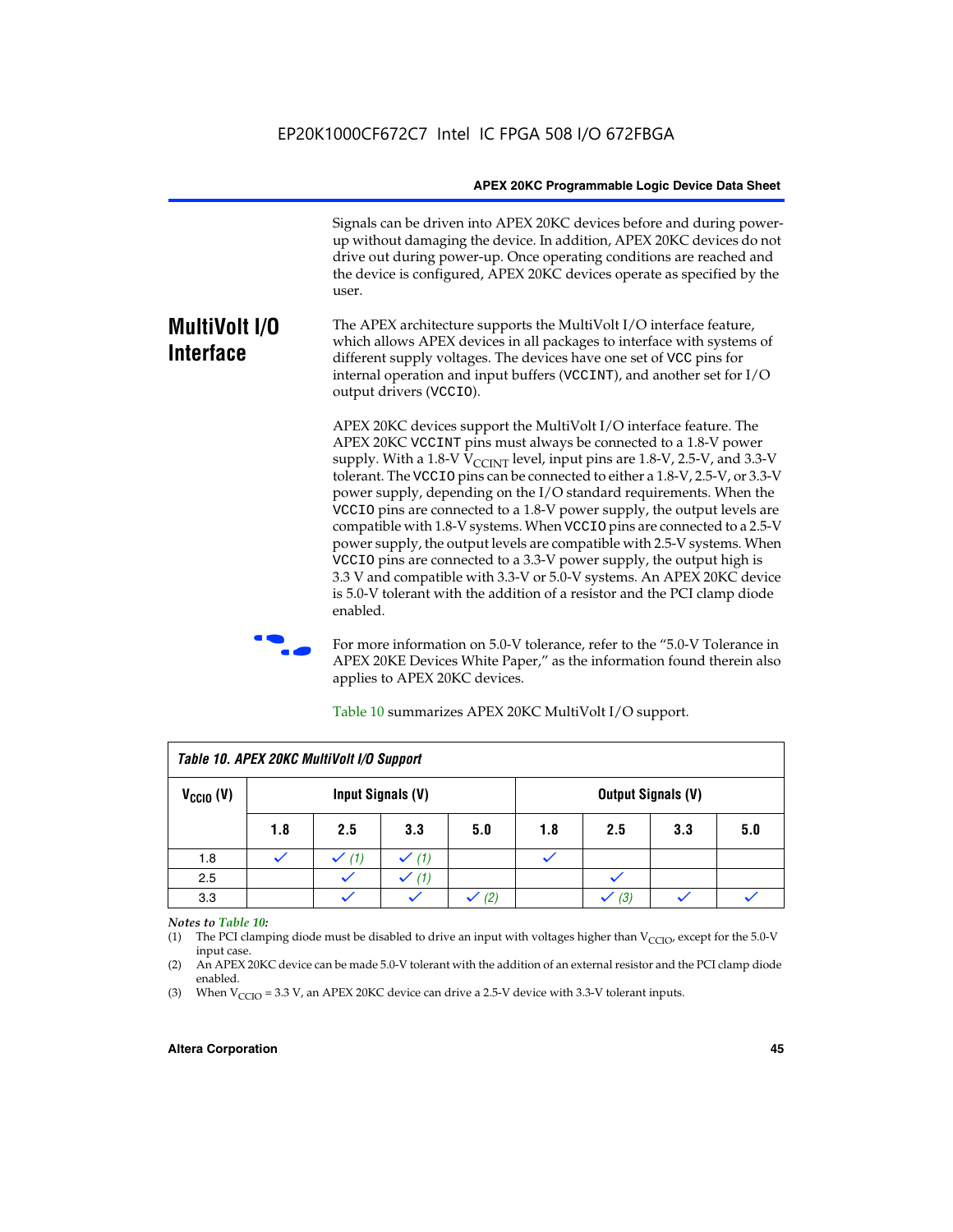Open-drain output pins on APEX 20KC devices (with a series resistor and a pull-up resistor to the 5.0-V supply) can drive 5.0-V CMOS input pins that require a  $V<sub>IH</sub>$  of 3.5 V. When the pin is inactive, the trace will be pulled up to 5.0 V by the resistor. The open-drain pin will only drive low or tristate; it will never drive high. The rise time is dependent on the value of the pull-up resistor and load impedance. The  $I_{OL}$  current specification should be considered when selecting a pull-up resistor.

# **ClockLock & ClockBoost Features**

APEX 20KC devices support the ClockLock and ClockBoost clock management features, which are implemented with PLLs. The ClockLock circuitry uses a synchronizing PLL that reduces the clock delay and skew within a device. This reduction minimizes clock-to-output and setup times while maintaining zero hold times. The ClockBoost circuitry, which provides a clock multiplier, allows the designer to enhance device area efficiency by sharing resources within the device. The ClockBoost circuitry allows the designer to distribute a low-speed clock and multiply that clock on-device. APEX 20KC devices include a high-speed clock tree; unlike ASICs, the user does not have to design and optimize the clock tree. The ClockLock and ClockBoost features work in conjunction with the APEX 20KC device's high-speed clock to provide significant improvements in system performance and bandwidth. APEX 20KC devices in -7 and -8 speed grades have PLLs and support the ClockLock and ClockBoost features.

The ClockLock and ClockBoost features in APEX 20KC devices are enabled through the Quartus II software. External devices are not required to use these features.

# **APEX 20KC ClockLock Feature**

APEX 20KC devices include up to four PLLs, which can be used independently. Two PLLs are designed for either general-purpose use or LVDS use (on devices that support LVDS I/O pins). The remaining two PLLs are designed for general-purpose use. The EP20K200C devices have two PLLs; the EP20K400C and larger devices have four PLLs.

The following sections describe some of the features offered by the APEX 20KC PLLs.

#### *External PLL Feedback*

The ClockLock circuit's output can be driven off-chip to clock other devices in the system; further, the feedback loop of the PLL can be routed off-chip. This feature allows the designer to exercise fine control over the I/O interface between the APEX 20KC device and another high-speed device, such as SDRAM.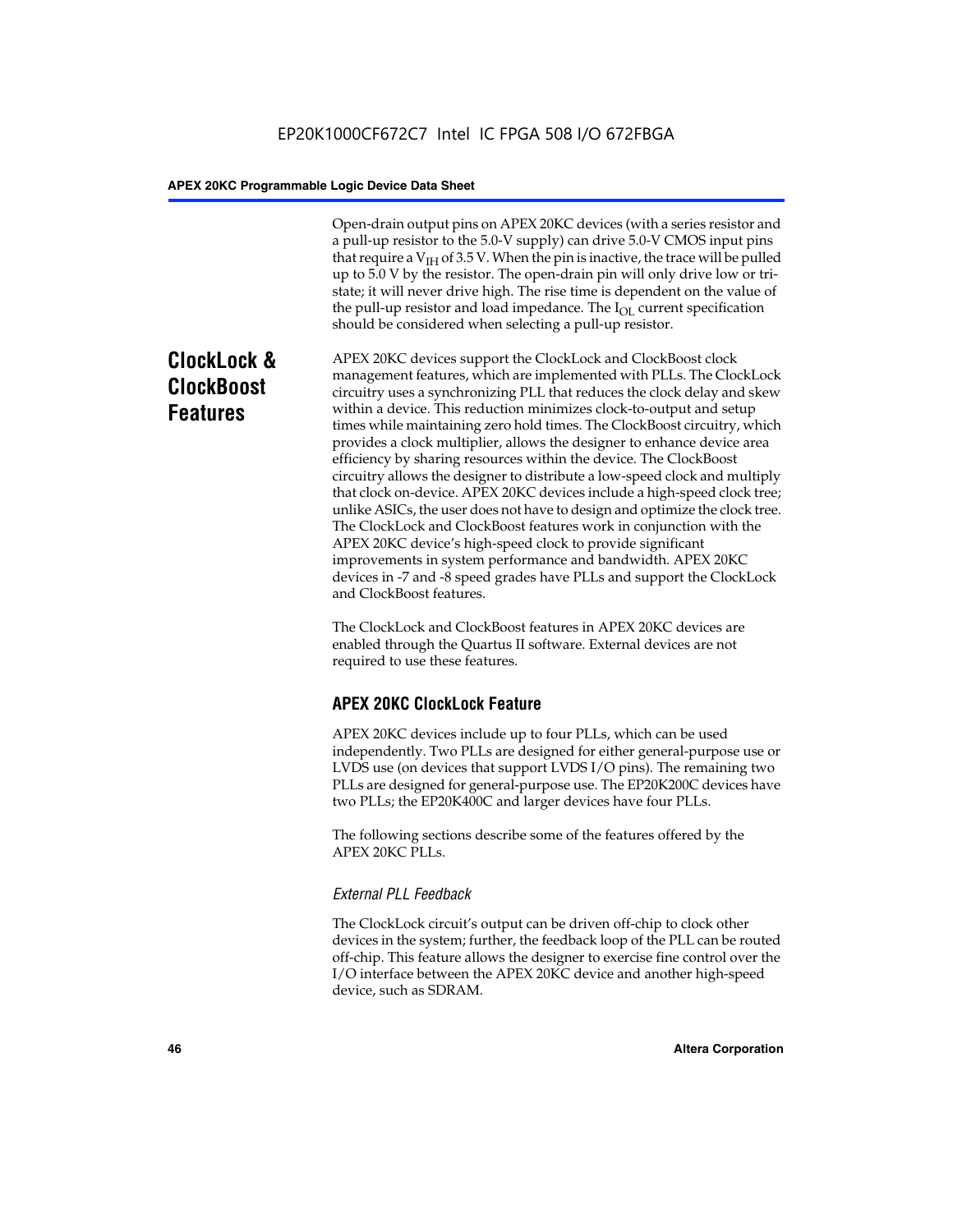#### *Clock Multiplication*

The APEX 20KC ClockBoost circuit can multiply or divide clocks by a programmable number. The clock can be multiplied by  $m/(n \times k)$ , where *m* and *k* range from 2 to 160 and *n* ranges from 1 to 16. Clock multiplication and division can be used for time-domain multiplexing and other functions, which can reduce design LE requirements.

#### *Clock Phase & Delay Adjustment*

The APEX 20KC ClockShift feature allows the clock phase and delay to be adjusted. The clock phase can be adjusted by 90° steps. The clock delay can be adjusted to increase or decrease the clock delay by an arbitrary amount, up to one clock period.

#### *LVDS Support*

All APEX 20KC devices support differential LVDS buffers on the input and output clock signals that interface with external devices. This is controlled in the Quartus II software by assigning the clock pins with an LVDS I/O standard assignment.

Two high-speed PLLs are designed to support the LVDS interface. When using LVDS, the I/O clock runs at a slower rate than the data transfer rate. Thus, PLLs are used to multiply the I/O clock internally to capture the LVDS data. For example, an I/O clock may run at 105 MHz to support 840 Mbps LVDS data transfer. In this example, the PLL multiplies the incoming clock by eight to support the high-speed data transfer. You can use PLLs in EP20K400C and larger devices for high-speed LVDS interfacing.

#### *Lock Signals*

The APEX 20KC ClockLock circuitry supports individual LOCK signals. The LOCK signal drives high when the ClockLock circuit has locked onto the input clock. The LOCK signals are optional for each ClockLock circuit; when not used, they are I/O pins.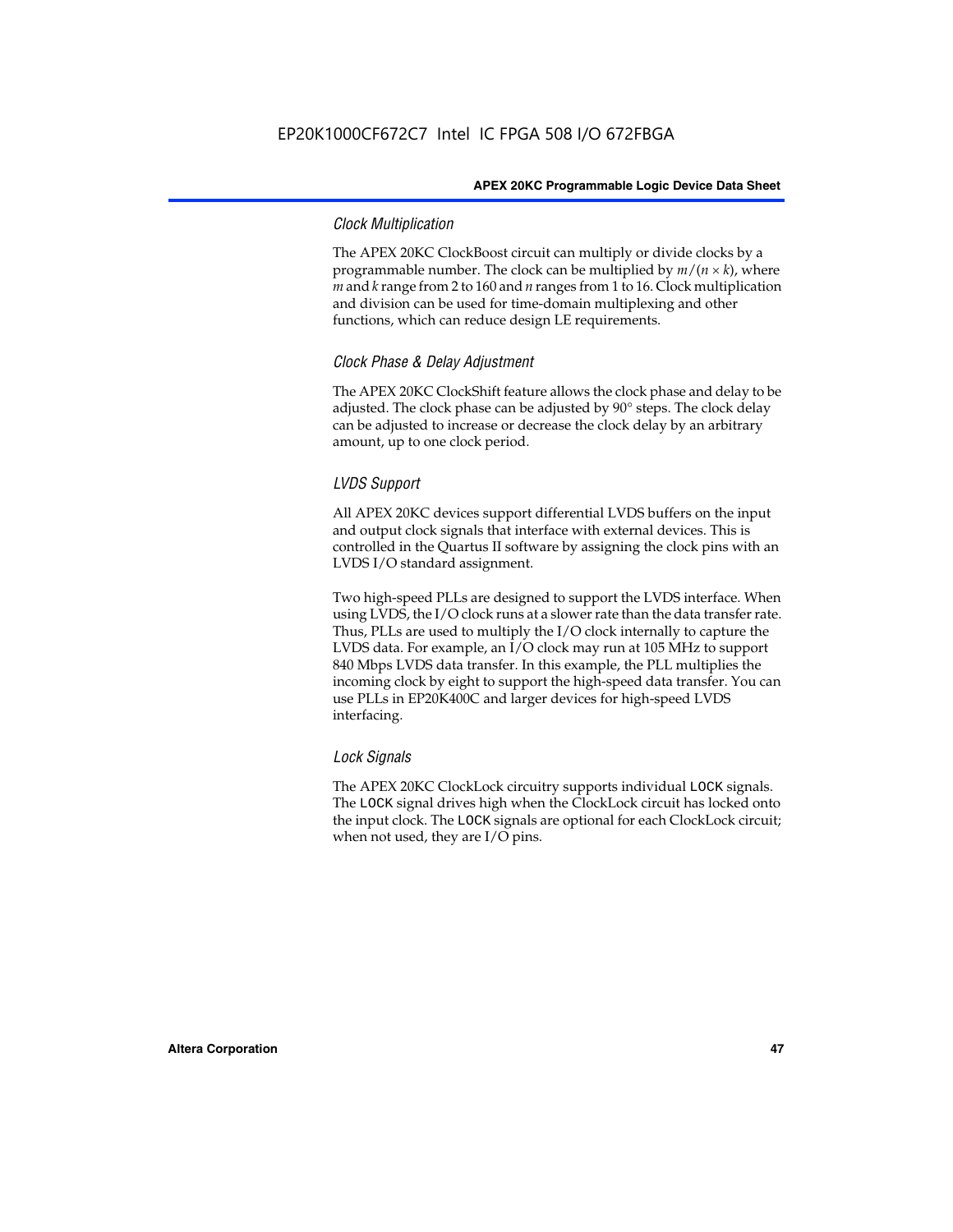## **ClockLock & ClockBoost Timing Parameters**

For the ClockLock and ClockBoost circuitry to function properly, the incoming clock must meet certain requirements. If these specifications are not met, the circuitry may not lock onto the incoming clock, which generates an erroneous clock within the device. The clock generated by the ClockLock and ClockBoost circuitry must also meet certain specifications. If the incoming clock meets these requirements during configuration, the APEX 20KC ClockLock and ClockBoost circuitry will lock onto the clock during configuration. The circuit will be ready for use immediately after configuration. In APEX 20KC devices, the clock input standard is programmable, so the PLL cannot respond to the clock until the device is configured. The PLL locks onto the input clock as soon as configuration is complete. Figure 29 shows the incoming and generated clock specifications.



**1** For more information on ClockLock and ClockBoost circuitry, see *Application Note 115: Using the ClockLock and ClockBoost PLL Features in APEX Devices*.

#### *Figure 29. Specifications for the Incoming & Generated Clocks*

The  $t_{\mathfrak l}$  parameter refers to the nominal input clock period; the  $t_{\mathfrak l}$  parameter refers to the *nominal output clock period.*



#### *Note to Figure 29:*

(1) Rise and fall times are measured from 10% to 90%.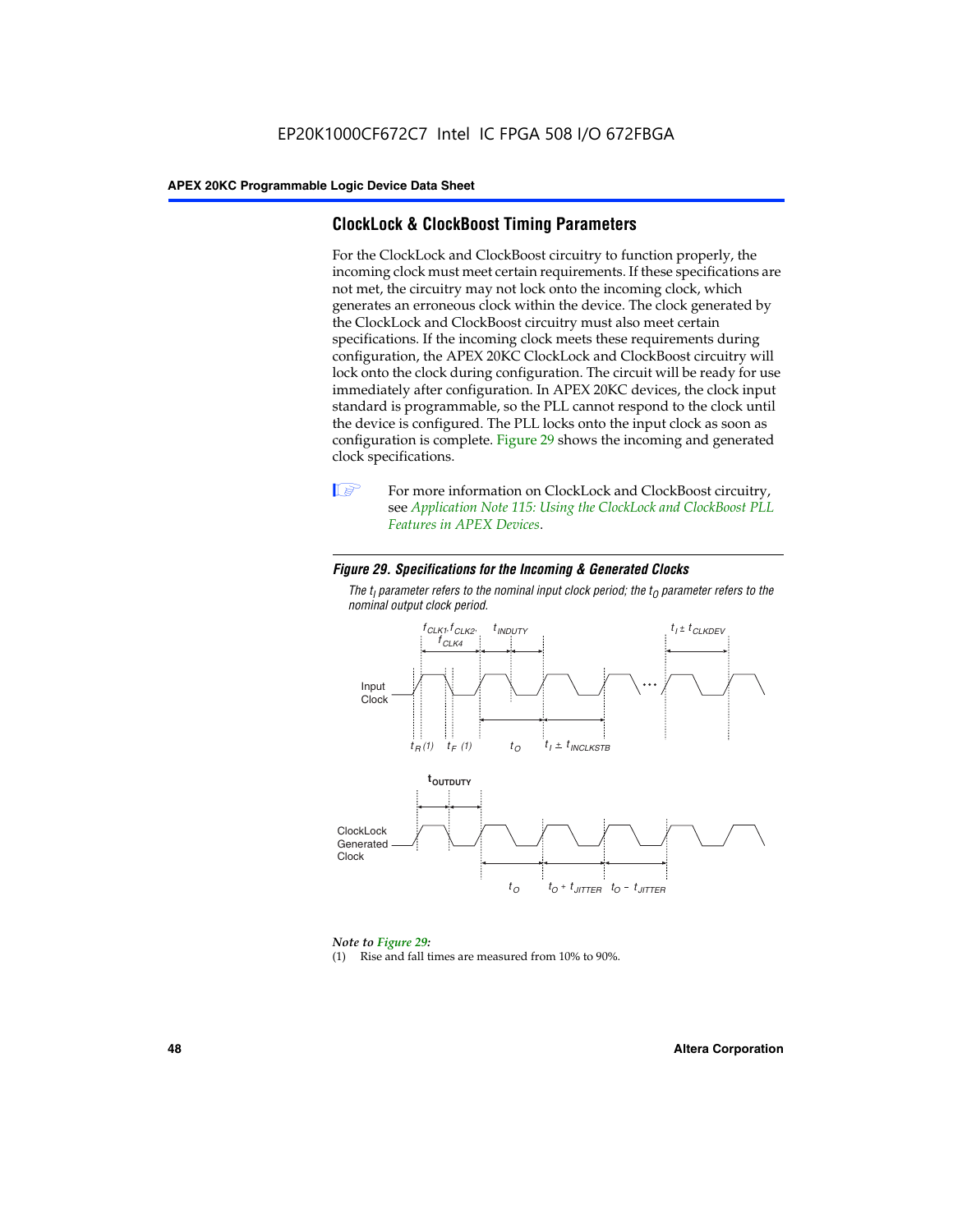Tables 11 and 12 summarize the ClockLock and ClockBoost parameters for APEX 20KC devices.

|                            | Table 11. APEX 20KC ClockLock & ClockBoost Parameters<br>Note (1) |                  |     |     |                                |               |  |  |  |
|----------------------------|-------------------------------------------------------------------|------------------|-----|-----|--------------------------------|---------------|--|--|--|
| Symbol                     | <b>Parameter</b>                                                  | <b>Condition</b> | Min | Typ | Max                            | Unit          |  |  |  |
| $t_R$                      | Input rise time                                                   |                  |     |     | 5                              | ns            |  |  |  |
| $t_F$                      | Input fall time                                                   |                  |     |     | 5                              | ns            |  |  |  |
| <sup>t</sup> INDUTY        | Input duty cycle                                                  |                  | 40  |     | 60                             | $\frac{0}{0}$ |  |  |  |
| $t_{INJITTER}$             | Input jitter peak-to-peak                                         |                  |     |     | 2% of input<br>period          | $\frac{0}{0}$ |  |  |  |
| <b><i>LOUTJITTER</i></b>   | RMS jitter on ClockLock or<br>ClockBoost-generated clock          |                  |     |     | $0.35%$ of<br>output<br>period | $\frac{0}{0}$ |  |  |  |
| <i>t<sub>OUTDUTY</sub></i> | Duty cycle for ClockLock or<br>ClockBoost-generated clock         |                  | 45  |     | 55                             | $\frac{0}{0}$ |  |  |  |
| $t_{LOCK}(2)$ (3)          | Time required for ClockLock or<br>ClockBoost to acquire lock      |                  |     |     | 40                             | μS            |  |  |  |

| Table 12. APEX 20KC Clock Input & Output Parameters (Part 1 of 2)<br>Note (1) |                                                  |                 |                |     |                |     |              |  |
|-------------------------------------------------------------------------------|--------------------------------------------------|-----------------|----------------|-----|----------------|-----|--------------|--|
| Symbol                                                                        | <b>Parameter</b>                                 | I/O Standard    | -7 Speed Grade |     | -8 Speed Grade |     | <b>Units</b> |  |
|                                                                               |                                                  |                 | Min            | Max | Min            | Max |              |  |
| $f_{VCO}(4)$                                                                  | Voltage controlled oscillator<br>operating range |                 | 200            | 500 | 200            | 500 | <b>MHz</b>   |  |
| $f_{CLOCKO}$                                                                  | Clock0 PLL output frequency<br>for internal use  |                 | 1.5            | 335 | 1.5            | 200 | <b>MHz</b>   |  |
| <sup>f</sup> CLOCK1                                                           | Clock1 PLL output frequency<br>for internal use  |                 | 20             | 335 | 20             | 200 | <b>MHz</b>   |  |
| <sup>f</sup> CLOCK0_EXT                                                       | Output clock frequency for                       | 3.3-V LVTTL     | (5)            | (5) | (5)            | (5) | <b>MHz</b>   |  |
|                                                                               | external clock0 output                           | 2.5-V LVTTL     | (5)            | (5) | (5)            | (5) | <b>MHz</b>   |  |
|                                                                               |                                                  | 1.8-V LVTTL     | (5)            | (5) | (5)            | (5) | <b>MHz</b>   |  |
|                                                                               |                                                  | $GTL+$          | (5)            | (5) | (5)            | (5) | <b>MHz</b>   |  |
|                                                                               |                                                  | SSTL-2 Class I  | (5)            | (5) | (5)            | (5) | <b>MHz</b>   |  |
|                                                                               |                                                  | SSTL-2 Class II | (5)            | (5) | (5)            | (5) | <b>MHz</b>   |  |
|                                                                               |                                                  | SSTL-3 Class I  | (5)            | (5) | (5)            | (5) | <b>MHz</b>   |  |
|                                                                               |                                                  | SSTL-3 Class II | (5)            | (5) | (5)            | (5) | <b>MHz</b>   |  |
|                                                                               |                                                  | <b>LVDS</b>     | (5)            | (5) | (5)            | (5) | <b>MHz</b>   |  |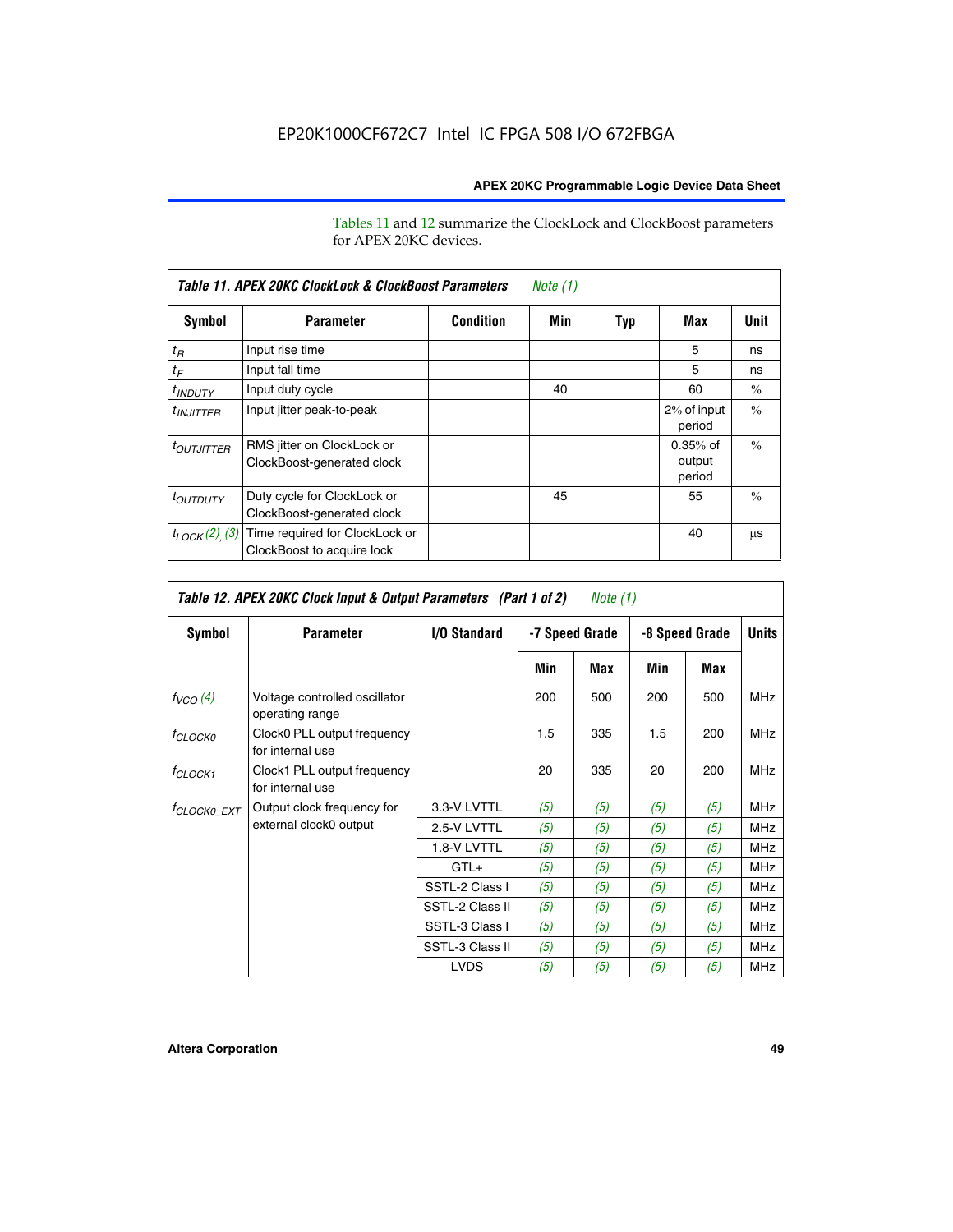| Table 12. APEX 20KC Clock Input & Output Parameters (Part 2 of 2)<br>Note $(1)$ |                            |                     |                |     |            |                |              |
|---------------------------------------------------------------------------------|----------------------------|---------------------|----------------|-----|------------|----------------|--------------|
| Symbol                                                                          | <b>Parameter</b>           | <b>I/O Standard</b> | -7 Speed Grade |     |            | -8 Speed Grade | <b>Units</b> |
|                                                                                 |                            |                     | Min            | Max | <b>Min</b> | <b>Max</b>     |              |
| <sup>f</sup> CLOCK1 EXT                                                         | Output clock frequency for | 3.3-V LVTTL         | (5)            | (5) | (5)        | (5)            | <b>MHz</b>   |
|                                                                                 | external clock1 output     | 2.5-V LVTTL         | (5)            | (5) | (5)        | (5)            | <b>MHz</b>   |
|                                                                                 |                            | 1.8-V LVTTL         | (5)            | (5) | (5)        | (5)            | <b>MHz</b>   |
|                                                                                 |                            | $GTL+$              | (5)            | (5) | (5)        | (5)            | <b>MHz</b>   |
|                                                                                 |                            | SSTL-2 Class I      | (5)            | (5) | (5)        | (5)            | <b>MHz</b>   |
|                                                                                 |                            | SSTL-2 Class II     | (5)            | (5) | (5)        | (5)            | <b>MHz</b>   |
|                                                                                 |                            | SSTL-3 Class I      | (5)            | (5) | (5)        | (5)            | <b>MHz</b>   |
|                                                                                 |                            | SSTL-3 Class II     | (5)            | (5) | (5)        | (5)            | <b>MHz</b>   |
|                                                                                 |                            | <b>LVDS</b>         | (5)            | (5) | (5)        | (5)            | <b>MHz</b>   |
| $f_{IN}$                                                                        | Input clock frequency      | 3.3-V LVTTL         | (5)            | (5) | (5)        | (5)            | <b>MHz</b>   |
|                                                                                 |                            | 2.5-V LVTTL         | (5)            | (5) | (5)        | (5)            | <b>MHz</b>   |
|                                                                                 |                            | 1.8-V LVTTL         | (5)            | (5) | (5)        | (5)            | <b>MHz</b>   |
|                                                                                 |                            | $GTL+$              | (5)            | (5) | (5)        | (5)            | <b>MHz</b>   |
|                                                                                 |                            | SSTL-2 Class I      | (5)            | (5) | (5)        | (5)            | <b>MHz</b>   |
|                                                                                 |                            | SSTL-2 Class II     | (5)            | (5) | (5)        | (5)            | <b>MHz</b>   |
|                                                                                 |                            | SSTL-3 Class I      | (5)            | (5) | (5)        | (5)            | <b>MHz</b>   |
|                                                                                 |                            | SSTL-3 Class II     | (5)            | (5) | (5)        | (5)            | <b>MHz</b>   |
|                                                                                 |                            | <b>LVDS</b>         | (5)            | (5) | (5)        | (5)            | <b>MHz</b>   |

#### *Notes to Tables 11 and 12:*

- (1) All input clock specifications must be met. The PLL may not lock onto an incoming clock if the clock specifications are not met, creating an erroneous clock within the device.
- 
- (2) The maximum lock time is  $40 \mu s$  or  $2,000$  input clock cycles, whichever occurs first.<br>
(3) Before configuration, the PLL circuits are disable and powered down. During confi Before configuration, the PLL circuits are disable and powered down. During configuration, the PLLs remain disabled. The PLLs begin to lock once the device is in the user mode. If the clock enable feature is used, lock begins once the CLKLK\_ENA pin goes high in user mode.
- (4) The PLL VCO operating range is 200 MHz  $\leq f_{VCO} \leq 840$  MHz for LVDS mode.

(5) Contact Altera Applications for information on these parameters.

# **SignalTap Embedded Logic Analyzer**

APEX 20KC devices include device enhancements to support the SignalTap embedded logic analyzer. By including this circuitry, the APEX 20KC device provides the ability to monitor design operation over a period of time through the IEEE Std. 1149.1 (JTAG) circuitry; a designer can analyze internal logic at speed without bringing internal signals to the I/O pins. This feature is particularly important for advanced packages such as FineLine BGA packages because adding a connection to a pin during the debugging process can be difficult after a board is designed and manufactured.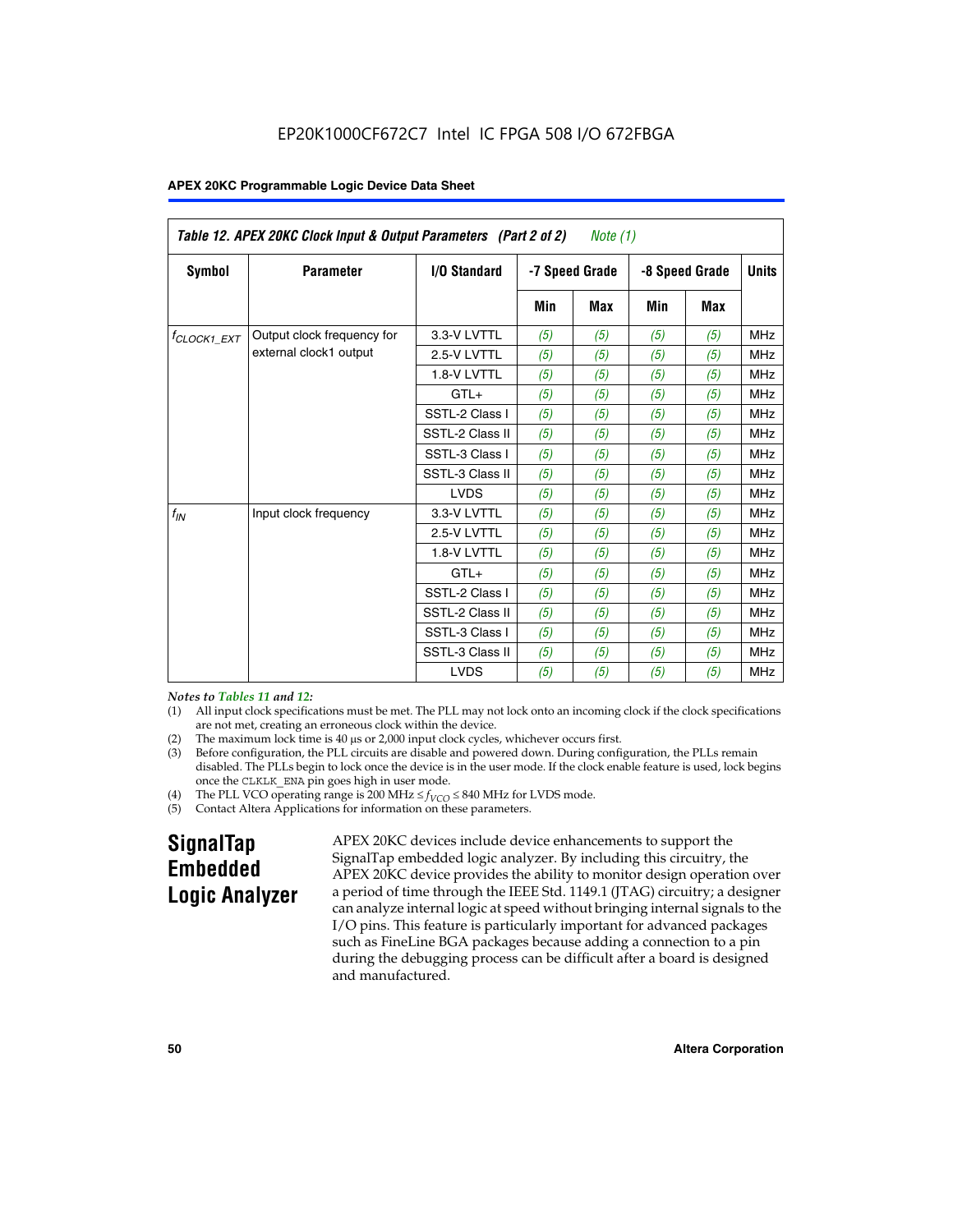# **IEEE Std. 1149.1 (JTAG) Boundary-Scan Support**

Г

All APEX 20KC devices provide JTAG BST circuitry that complies with the IEEE Std. 1149.1-1990 specification. JTAG boundary-scan testing can be performed before or after configuration, but not during configuration. APEX 20KC devices can also use the JTAG port for configuration with the Quartus II software or with hardware using either Jam Files (**.jam**) or Jam Byte-Code Files (**.jbc**). Finally, APEX 20KC devices use the JTAG port to monitor the logic operation of the device with the SignalTap embedded logic analyzer. APEX 20KC devices support the JTAG instructions shown in Table 13.

| <i>Table 13. APEX 20KC JTAG Instructions</i> |                                                                                                                                                                                                                                                             |  |  |  |
|----------------------------------------------|-------------------------------------------------------------------------------------------------------------------------------------------------------------------------------------------------------------------------------------------------------------|--|--|--|
| <b>JTAG Instruction</b>                      | <b>Description</b>                                                                                                                                                                                                                                          |  |  |  |
|                                              | SAMPLE/PRELOAD   Allows a snapshot of signals at the device pins to be captured and examined during<br>normal device operation, and permits an initial data pattern to be output at the device pins.<br>Also used by the SignalTap embedded logic analyzer. |  |  |  |
| <b>EXTEST</b>                                | Allows the external circuitry and board-level interconnections to be tested by forcing a test<br>pattern at the output pins and capturing test results at the input pins.                                                                                   |  |  |  |
| <b>BYPASS</b>                                | Places the 1-bit bypass register between the TDI and TDO pins, which allows the BST data<br>to pass synchronously through selected devices to adjacent devices during normal device<br>operation.                                                           |  |  |  |
| <b>USERCODE</b>                              | Selects the 32-bit USERCODE register and places it between the TDI and TDO pins,<br>allowing the USERCODE to be serially shifted out of TDO.                                                                                                                |  |  |  |
| <b>IDCODE</b>                                | Selects the IDCODE register and places it between TDI and TDO, allowing the IDCODE<br>to be serially shifted out of TDO.                                                                                                                                    |  |  |  |
| <b>ICR Instructions</b>                      | Used when configuring an APEX 20KC device via the JTAG port with a MasterBlaster <sup>™</sup><br>or ByteBlasterMV™ download cable, or when using a Jam File or Jam Byte-Code File via<br>an embedded processor.                                             |  |  |  |
| SignalTap<br>Instructions                    | Monitors internal device operation with the SignalTap embedded logic analyzer.                                                                                                                                                                              |  |  |  |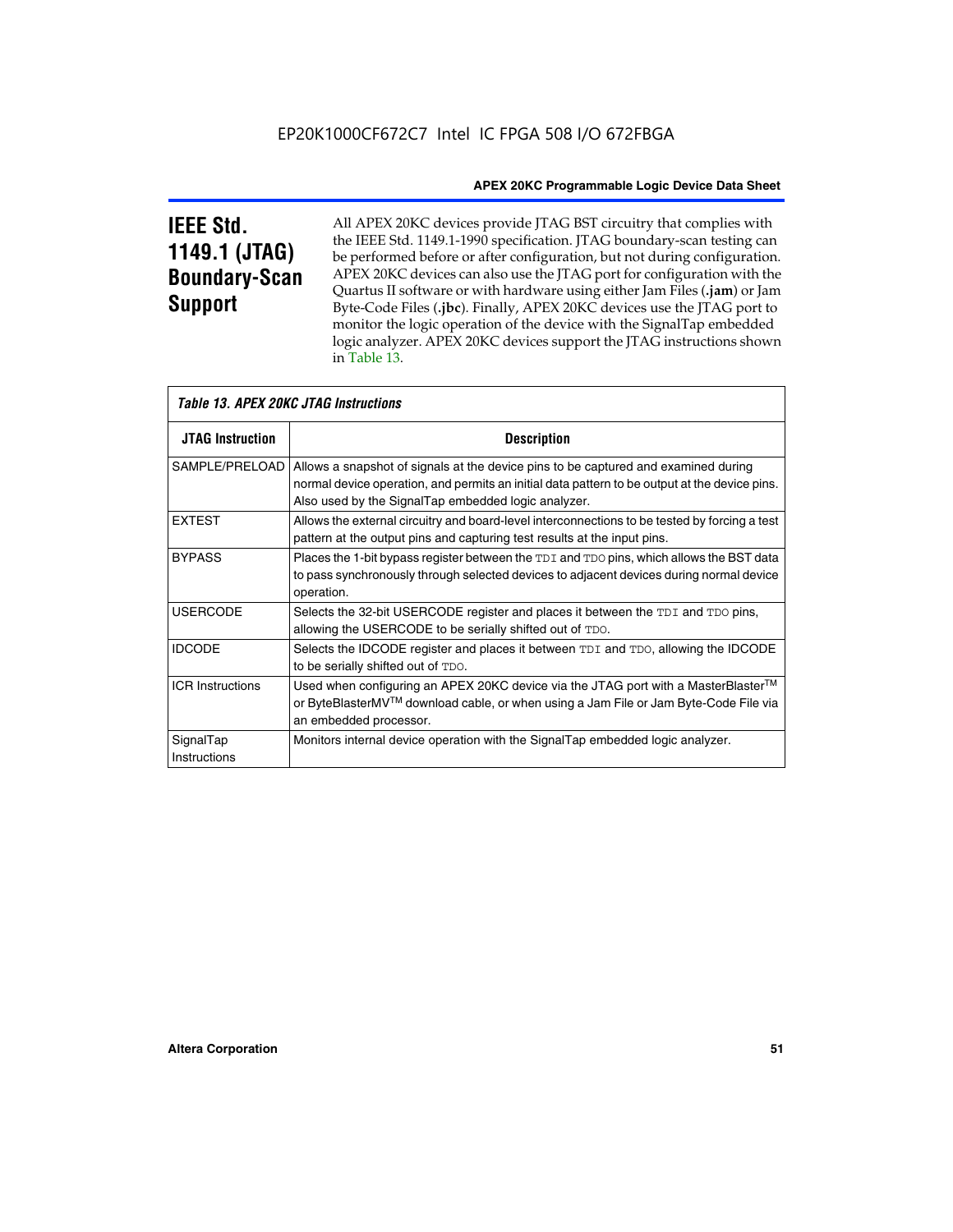The APEX 20KC device instruction register length is 10 bits. The APEX 20KC device USERCODE register length is 32 bits. Tables 14 and 15 show the boundary-scan register length and device IDCODE information for APEX 20KC devices.

| Table 14. APEX 20KC Boundary-Scan Register Length     |       |  |  |  |  |
|-------------------------------------------------------|-------|--|--|--|--|
| <b>Boundary-Scan Register Length</b><br><b>Device</b> |       |  |  |  |  |
| EP20K200C                                             | 1,164 |  |  |  |  |
| EP20K400C                                             | 1,506 |  |  |  |  |
| EP20K600C                                             | 1,806 |  |  |  |  |
| EP20K1000C                                            | 2,190 |  |  |  |  |

| <i>Table 15. 32-Bit APEX 20KC Device IDCODE</i> |                               |                        |                                                  |                  |  |  |  |  |
|-------------------------------------------------|-------------------------------|------------------------|--------------------------------------------------|------------------|--|--|--|--|
| <b>Device</b>                                   | <b>IDCODE</b> (32 Bits) $(1)$ |                        |                                                  |                  |  |  |  |  |
|                                                 | <b>Version</b><br>(4 Bits)    | Part Number (16 Bits)  | <b>Manufacturer</b><br><b>Identity (11 Bits)</b> | 1 (1 Bit)<br>(2) |  |  |  |  |
| EP20K200C                                       | 0000                          | 0010 0000 0000<br>1000 | 000 0110 1110                                    |                  |  |  |  |  |
| EP20K400C                                       | 0000                          | 1000 0100 0000 0000    | 000 0110 1110                                    |                  |  |  |  |  |
| EP20K600C                                       | 0000                          | 1000 0110 0000 0000    | 000 0110 1110                                    | 1                |  |  |  |  |
| EP20K1000C                                      | 0000                          | 1001 0000 0000 0000    | 000 0110 1110                                    | 1                |  |  |  |  |

*Notes to Table 15:*

I

(1) The most significant bit (MSB) is on the left.

(2) The IDCODE's least significant bit (LSB) is always 1.

Figure 30 shows the timing requirements for the JTAG signals.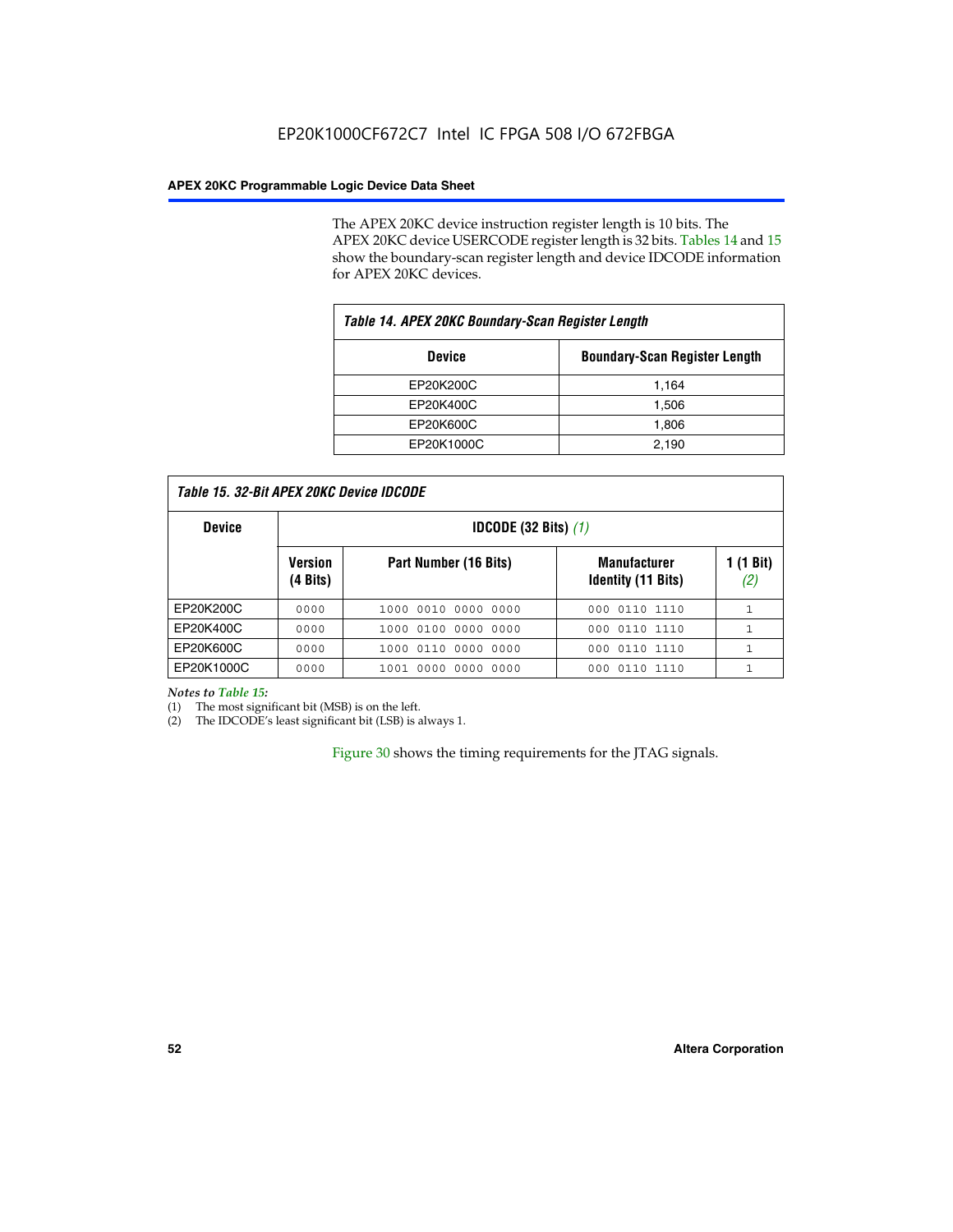

*Figure 30. APEX 20KC JTAG Waveforms*

Table 16 shows the JTAG timing parameters and values for APEX 20KC devices.

| Table 16. APEX 20KC JTAG Timing Parameters & Values |                                                |     |     |      |  |  |
|-----------------------------------------------------|------------------------------------------------|-----|-----|------|--|--|
| Symbol                                              | Parameter                                      | Min | Max | Unit |  |  |
| t <sub>JCP</sub>                                    | TCK clock period                               | 100 |     | ns   |  |  |
| t <sub>JCH</sub>                                    | TCK clock high time                            | 50  |     | ns   |  |  |
| tjcL                                                | <b>TCK clock low time</b>                      | 50  |     | ns   |  |  |
| t <sub>JPSU</sub>                                   | JTAG port setup time                           | 20  |     | ns   |  |  |
| t <sub>JPH</sub>                                    | JTAG port hold time                            | 45  |     | ns   |  |  |
| <sup>t</sup> JPCO                                   | JTAG port clock to output                      |     | 25  | ns   |  |  |
| t <sub>JPZX</sub>                                   | JTAG port high impedance to valid output       |     | 25  | ns   |  |  |
| t <sub>JPXZ</sub>                                   | JTAG port valid output to high impedance       |     | 25  | ns   |  |  |
| t <sub>JSSU</sub>                                   | Capture register setup time                    | 20  |     | ns   |  |  |
| t <sub>JSH</sub>                                    | Capture register hold time                     | 45  |     | ns   |  |  |
| t <sub>JSCO</sub>                                   | Update register clock to output                |     | 35  | ns   |  |  |
| t <sub>JSZX</sub>                                   | Update register high impedance to valid output |     | 35  | ns   |  |  |
| t <sub>JSXZ</sub>                                   | Update register valid output to high impedance |     | 35  | ns   |  |  |

For more information, see the following documents:

■ *Application Note 39 (IEEE Std. 1149.1 (JTAG) Boundary-Scan Testing in Altera Devices)*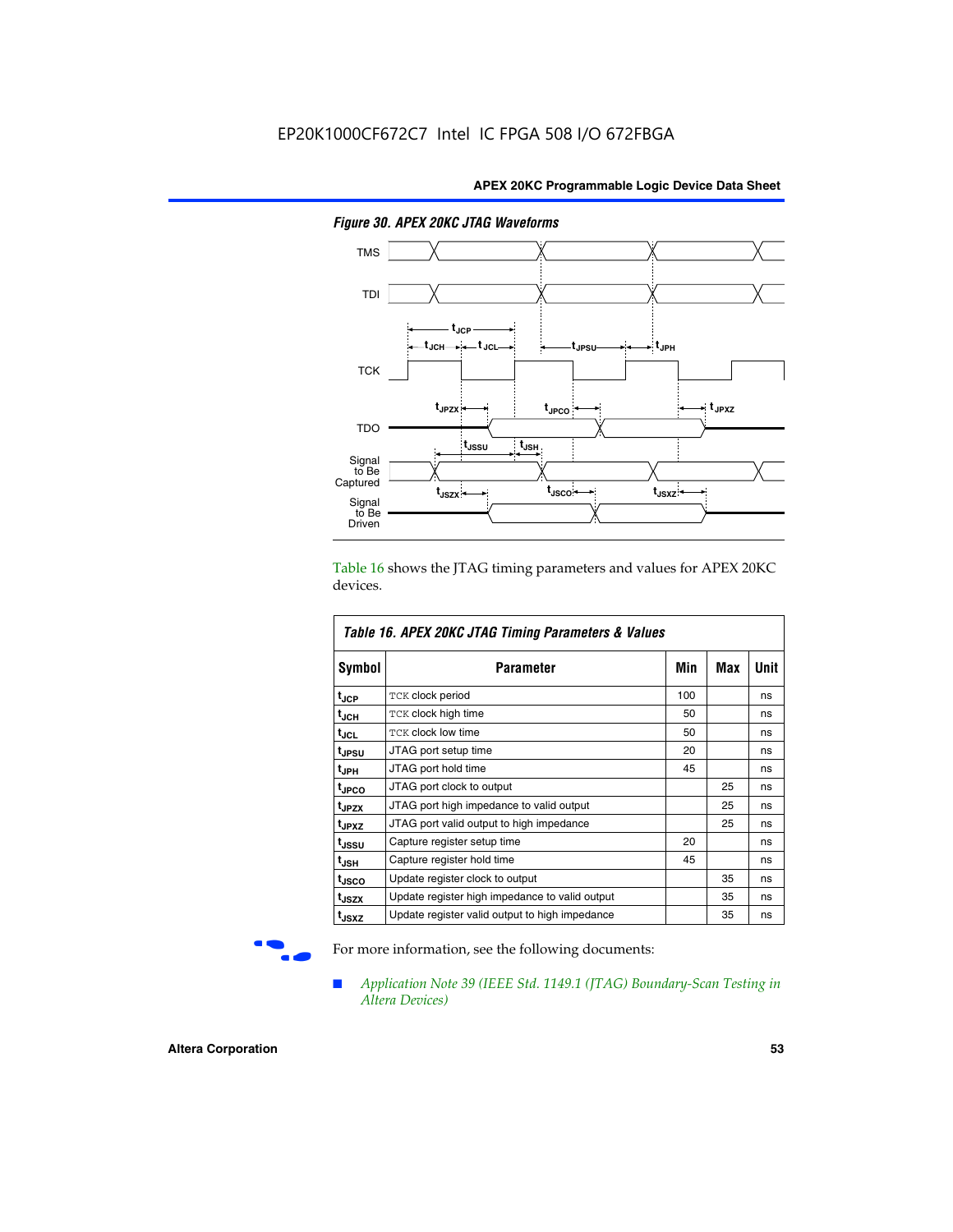#### *Jam Programming & Test Language Specification*

**Generic Testing** Each APEX 20KC device is functionally tested. Complete testing of each configurable SRAM bit and all logic functionality ensures 100% yield. AC test measurements for APEX 20KC devices are made under conditions equivalent to those defined in the "Timing Model" section on page 65. Multiple test patterns can be used to configure devices during all stages of the production flow. AC test criteria include:

- Power supply transients can affect AC measurements.
- Simultaneous transitions of multiple outputs should be avoided for accurate measurement.
- Threshold tests must not be performed under AC conditions.
- Large-amplitude, fast-ground-current transients normally occur as the device outputs discharge the load capacitances. When these transients flow through the parasitic inductance between the device ground pin and the test system ground, significant reductions in observable noise immunity can result.

# **Operating Conditions**

Tables 17 through 20 provide information on absolute maximum ratings, recommended operating conditions, DC operating conditions, and capacitance for 1.8-V APEX 20KC devices.

| Table 17. APEX 20KC Device Absolute Maximum Ratings<br>Note (1) |                            |                                  |        |     |              |  |  |  |
|-----------------------------------------------------------------|----------------------------|----------------------------------|--------|-----|--------------|--|--|--|
| Symbol                                                          | <b>Parameter</b>           | <b>Conditions</b>                | Min    | Max | Unit         |  |  |  |
| $V_{\text{CCINT}}$                                              | Supply voltage             | With respect to ground (2)       | $-0.5$ | 2.5 | ν            |  |  |  |
| V <sub>CCIO</sub>                                               |                            |                                  | $-0.5$ | 4.6 | ν            |  |  |  |
| V <sub>I</sub>                                                  | DC input voltage           |                                  | $-0.5$ | 4.6 | ν            |  |  |  |
| $I_{OUT}$                                                       | DC output current, per pin |                                  | $-25$  | 25  | mA           |  |  |  |
| $\mathsf{T}_{\texttt{STG}}$                                     | Storage temperature        | No bias                          | $-65$  | 150 | $^{\circ}$ C |  |  |  |
| $\mathsf{T}_{\mathsf{AMB}}$                                     | Ambient temperature        | Under bias                       | $-65$  | 135 | $^{\circ}$ C |  |  |  |
| $T_{\rm J}$                                                     | Junction temperature       | PQFP, RQFP, TQFP, and BGA        |        | 135 | $^{\circ}$ C |  |  |  |
|                                                                 |                            | packages, under bias             |        |     |              |  |  |  |
|                                                                 |                            | Ceramic PGA packages, under bias |        | 150 | $^{\circ}$ C |  |  |  |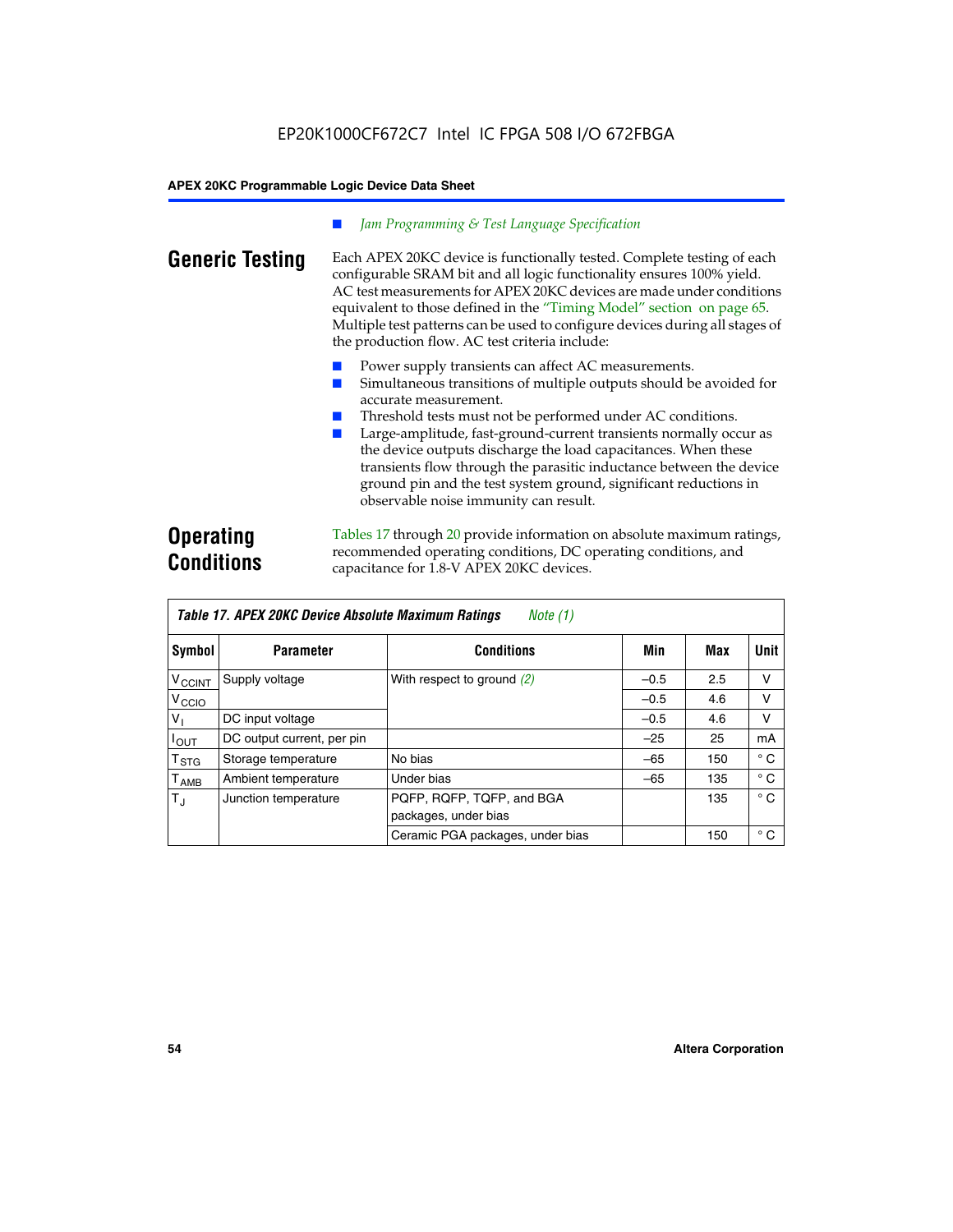| <b>APEX 20KC Programmable Logic Device Data Sheet</b> |  |
|-------------------------------------------------------|--|
|-------------------------------------------------------|--|

| <b>Table 18. APEX 20KC Device Recommended Operating Conditions</b> |                                                        |                    |                  |                   |              |  |  |
|--------------------------------------------------------------------|--------------------------------------------------------|--------------------|------------------|-------------------|--------------|--|--|
| Symbol                                                             | <b>Parameter</b>                                       | <b>Conditions</b>  | Min              | Max               | Unit         |  |  |
| <b>V<sub>CCINT</sub></b>                                           | Supply voltage for internal logic<br>and input buffers | (3), (4)           | 1.71<br>(1.71)   | 1.89<br>(1.89)    | $\vee$       |  |  |
| V <sub>CCIO</sub>                                                  | Supply voltage for output buffers,<br>3.3-V operation  | (3), (4)           | 3.00<br>(3.00)   | 3.60<br>(3.60)    | $\vee$       |  |  |
|                                                                    | Supply voltage for output buffers,<br>2.5-V operation  | (3), (4)           | 2.375<br>(2.375) | 2.625<br>(2.625)  | $\vee$       |  |  |
|                                                                    | Supply voltage for output buffers,<br>1.8-V operation  | (3), (4)           | 1.71<br>(1.71)   | 1.89<br>(1.89)    | v            |  |  |
| V <sub>1</sub>                                                     | Input voltage                                          | (2), (5)           | $-0.5$           | 4.1               | v            |  |  |
| $V_{\rm O}$                                                        | Output voltage                                         |                    | 0                | $V_{\text{CCI}O}$ | v            |  |  |
| $T_{\rm J}$                                                        | Operating junction temperature                         | For commercial use | $\Omega$         | 85                | $^{\circ}$ C |  |  |
|                                                                    |                                                        | For industrial use | $-40$            | 100               | $^{\circ}$ C |  |  |
| $t_{R}$                                                            | Input rise time $(10\% \text{ to } 90\%)$              |                    |                  | 40                | ns           |  |  |
| $t_F$                                                              | Input fall time $(90\% \text{ to } 10\%)$              |                    |                  | 40                | ns           |  |  |

| <b>Table 19. APEX 20KC Device DC Operating Conditions</b><br><i>Notes</i> $(6)$ , $(7)$ |                                                                       |                                                                        |       |     |     |           |  |  |  |
|-----------------------------------------------------------------------------------------|-----------------------------------------------------------------------|------------------------------------------------------------------------|-------|-----|-----|-----------|--|--|--|
| Symbol                                                                                  | <b>Parameter</b>                                                      | <b>Conditions</b>                                                      | Min   | Typ | Max | Unit      |  |  |  |
| Ъ,                                                                                      | Input pin leakage current $(8)$                                       | $V_1 = 3.6$ to 0.0 V                                                   | $-10$ |     | 10  | μA        |  |  |  |
| $I_{OZ}$                                                                                | Tri-stated I/O pin leakage<br>current $(8)$                           | $V_{\Omega} = 4.1$ to -0.5 V                                           | $-10$ |     | 10  | μA        |  |  |  |
| $I_{CC0}$                                                                               | $V_{CC}$ supply current (standby)<br>(All ESBs in power-down<br>mode) | $V_1$ = ground, no load,<br>no toggling inputs,<br>-7 speed grade      |       | 10  |     | mA        |  |  |  |
|                                                                                         |                                                                       | $V_1$ = ground, no load,<br>no toggling inputs,<br>-8, -9 speed grades |       | 5   |     | mA        |  |  |  |
| R <sub>CONF</sub>                                                                       | Value of I/O pin pull-up                                              | $V_{\text{CCIO}} = 3.0 V (9)$                                          | 20    |     | 50  | $k\Omega$ |  |  |  |
|                                                                                         | resistor before and during                                            | $V_{\text{CCIO}} = 2.375 \text{ V } (9)$                               | 30    |     | 80  | $k\Omega$ |  |  |  |
|                                                                                         | configuration                                                         | $V_{\text{CCIO}} = 1.71 V(9)$                                          | 60    |     | 150 | $k\Omega$ |  |  |  |

**IF DC** operating specifications on APEX 20KC I/O standards are listed in Tables 21 to 35*.*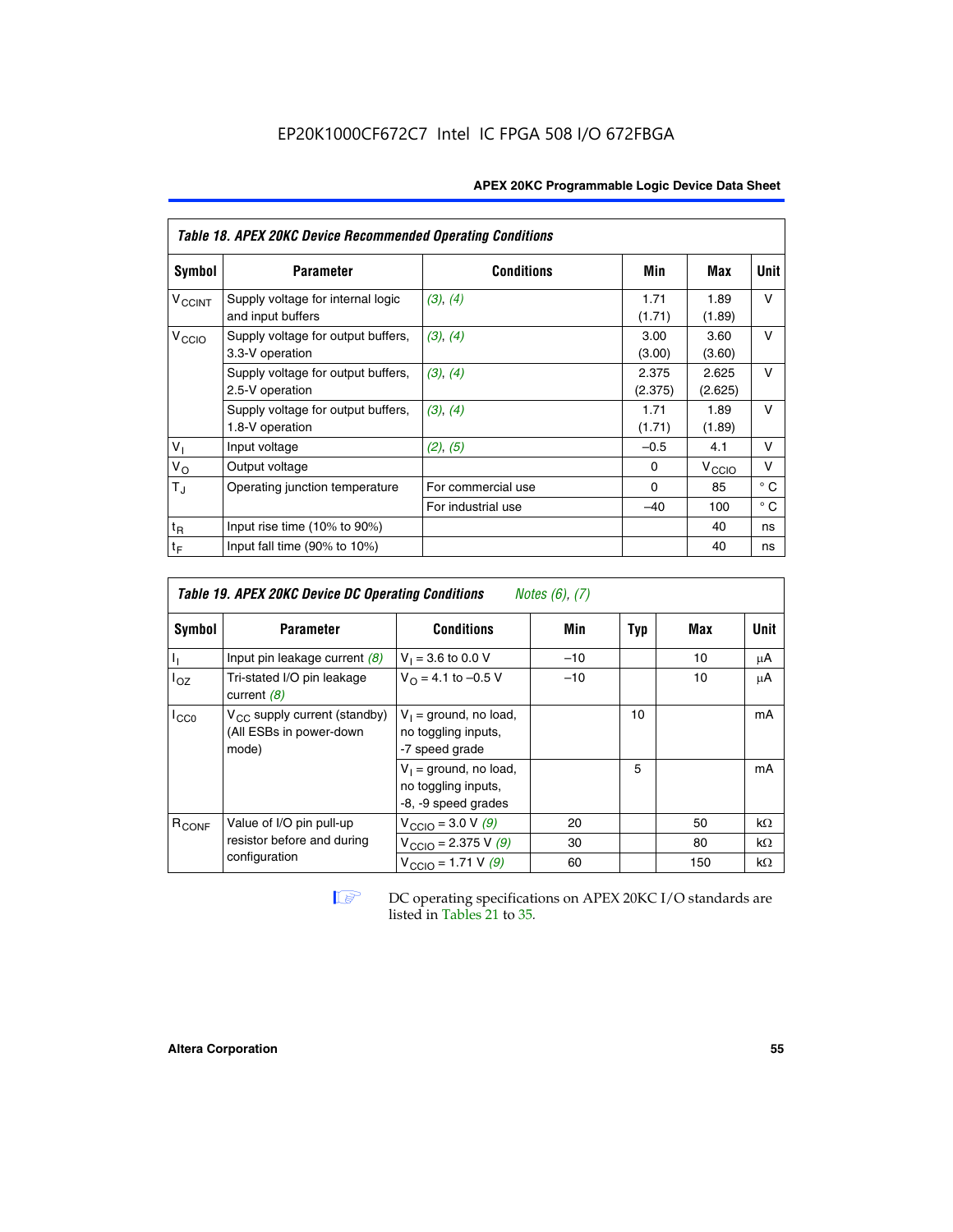| Table 20. APEX 20KC Device Capacitance<br><i>Note (10)</i> |                                             |                                |     |     |      |  |  |  |  |  |
|------------------------------------------------------------|---------------------------------------------|--------------------------------|-----|-----|------|--|--|--|--|--|
| Symbol                                                     | <b>Parameter</b>                            | <b>Conditions</b>              | Min | Max | Unit |  |  |  |  |  |
| $C_{IN}$                                                   | Input capacitance                           | $V_{IN} = 0 V$ , f = 1.0 MHz   |     | 8   | pF   |  |  |  |  |  |
| $C_{\text{INCLK}}$                                         | Input capacitance on<br>dedicated clock pin | $V_{IN} = 0 V$ , f = 1.0 MHz   |     | 12  | pF   |  |  |  |  |  |
| $C_{OUT}$                                                  | Output capacitance                          | $V_{OIII} = 0 V$ , f = 1.0 MHz |     | 8   | pF   |  |  |  |  |  |

#### *Notes to Tables 17 through 20:*

(1) See the *Operating Requirements for Altera Devices Data Sheet*.

- (2) Minimum DC input is –0.5 V. During transitions, the inputs may undershoot to –2.0 V or overshoot to 4.6 V for input currents less than 100 mA and time periods shorter than 20 ns.
- (3) Numbers in parentheses are for industrial-temperature-range devices.<br>(4) Maximum  $V_{CC}$  rise time is 100 ms, and  $V_{CC}$  must rise monotonically.
- (4) Maximum  $V_{CC}$  rise time is 100 ms, and  $V_{CC}$  must rise monotonically.<br>(5) All pins, including dedicated inputs, clock, I/O, and JTAG pins, may
- All pins, including dedicated inputs, clock, I/O, and JTAG pins, may be driven before  $V_{CCTN}$  and  $V_{CCTO}$  are powered.
- (6) Typical values are for T<sub>A</sub> = 25° C, V<sub>CCINT</sub> = 1.8 V, and V<sub>CCIO</sub> = 1.8 V, 2.5 V or 3.3 V.
- (7) These values are specified under the APEX 20KC device recommended operating conditions, shown in Table 18 on page 55.
- (8) This value is specified for normal device operation. The value may vary during power-up.
- (9) Pin pull-up resistance values will be lower if an external source drives the pin higher than  $V_{\text{CCIO}}$ .
- (10) Capacitance is sample-tested only.

Tables 21 through 35 list the DC operating specifications for the supported I/O standards. These tables list minimal specifications only; APEX 20KC devices may exceed these specifications.

| Table 21. LVTTL I/O Specifications |                              |                                                     |                |                         |              |  |  |  |  |
|------------------------------------|------------------------------|-----------------------------------------------------|----------------|-------------------------|--------------|--|--|--|--|
| Symbol                             | <b>Parameter</b>             | <b>Conditions</b>                                   | <b>Minimum</b> | <b>Maximum</b>          | <b>Units</b> |  |  |  |  |
| V <sub>CCIO</sub>                  | Output supply<br>voltage     |                                                     | 3.0            | 3.6                     | v            |  |  |  |  |
| V <sub>IH</sub>                    | High-level input<br>voltage  |                                                     | 2.0            | $V_{\text{CClO}} + 0.3$ | $\vee$       |  |  |  |  |
| $V_{IL}$                           | Low-level input<br>voltage   |                                                     | $-0.3$         | 0.8                     | v            |  |  |  |  |
| $\mathbf{I}_{1}$                   | Input pin leakage<br>current | $V_{IN} = 0$ V or 3.3 V                             | $-10$          | 10                      | μA           |  |  |  |  |
| V <sub>OH</sub>                    | High-level output<br>voltage | $I_{OH} = -12$ mA,<br>$V_{\text{CCIO}} = 3.0 V (1)$ | 2.4            |                         | v            |  |  |  |  |
| $V_{OL}$                           | Low-level output<br>voltage  | $I_{OL}$ = 12 mA,<br>$V_{\text{CCIO}} = 3.0 V (2)$  |                | 0.4                     | $\vee$       |  |  |  |  |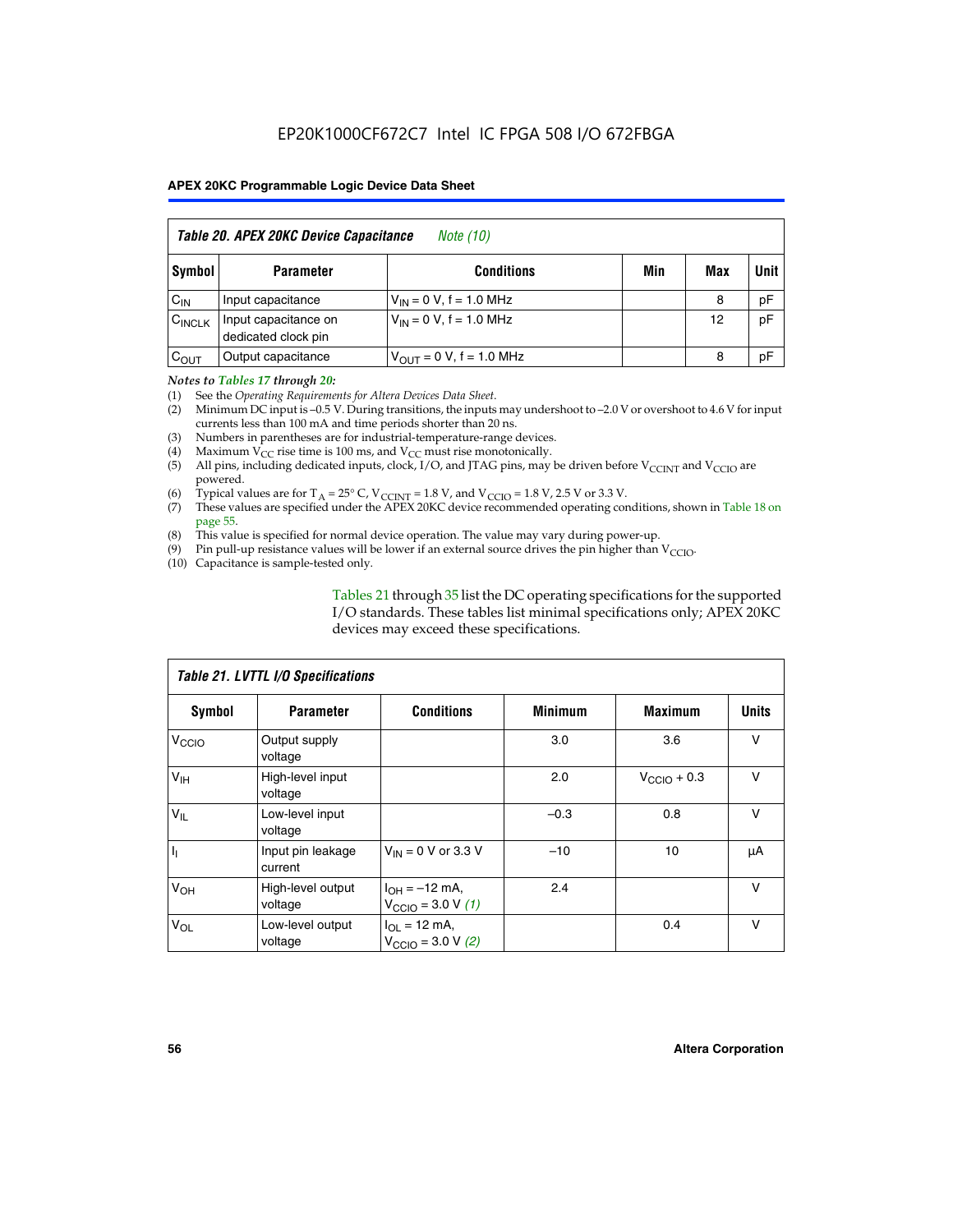| Table 22. LVCMOS I/O Specifications |                               |                                                       |                         |                         |              |  |  |  |  |
|-------------------------------------|-------------------------------|-------------------------------------------------------|-------------------------|-------------------------|--------------|--|--|--|--|
| Symbol                              | <b>Parameter</b>              | <b>Conditions</b>                                     | <b>Minimum</b>          | <b>Maximum</b>          | <b>Units</b> |  |  |  |  |
| V <sub>CCIO</sub>                   | Power supply<br>voltage range |                                                       | 3.0                     | 3.6                     | v            |  |  |  |  |
| $V_{\text{IH}}$                     | High-level input<br>voltage   |                                                       | 2.0                     | $V_{\text{CCIO}} + 0.3$ | v            |  |  |  |  |
| $V_{IL}$                            | Low-level input<br>voltage    |                                                       | $-0.3$                  | 0.8                     | $\vee$       |  |  |  |  |
| h                                   | Input pin leakage<br>current  | $V_{IN}$ = 0 V or 3.3 V                               | $-10$                   | 10                      | μA           |  |  |  |  |
| V <sub>OH</sub>                     | High-level output<br>voltage  | $V_{\text{CCIO}} = 3.0 V$<br>$I_{OH} = -0.1$ mA $(1)$ | $V_{\text{CCIO}} - 0.2$ |                         | $\vee$       |  |  |  |  |
| $V_{OL}$                            | Low-level output<br>voltage   | $V_{\text{CCIO}} = 3.0 V$<br>$I_{OL} = 0.1$ mA (2)    |                         | 0.2                     | $\vee$       |  |  |  |  |

 $\mathsf{l}$ 

| Symbol            | <b>Parameter</b>             | <b>Conditions</b>        | <b>Minimum</b> | <b>Maximum</b>          | <b>Units</b> |
|-------------------|------------------------------|--------------------------|----------------|-------------------------|--------------|
| V <sub>CCIO</sub> | Output supply<br>voltage     |                          | 2.375          | 2.625                   | V            |
| V <sub>IH</sub>   | High-level input<br>voltage  |                          | 1.7            | $V_{\text{CCIO}} + 0.3$ | v            |
| $V_{IL}$          | Low-level input<br>voltage   |                          | $-0.3$         | 0.8                     | $\vee$       |
| $\overline{I_1}$  | Input pin leakage<br>current | $V_{IN}$ = 0 V or 3.3 V  | $-10$          | 10                      | μA           |
| $V_{OH}$          | High-level output            | $I_{OH} = -0.1$ mA $(1)$ | 2.1            |                         | $\vee$       |
|                   | voltage                      | $I_{OH} = -1$ mA $(1)$   | 2.0            |                         | v            |
|                   |                              | $I_{OH} = -2$ mA (1)     | 1.7            |                         | v            |
| $V_{OL}$          | Low-level output             | $I_{OL} = 0.1$ mA (2)    |                | 0.2                     | $\vee$       |
|                   | voltage                      | $I_{OL} = 1$ mA (2)      |                | 0.4                     | $\vee$       |
|                   |                              | $I_{OL} = 2$ mA (2)      |                | 0.7                     | v            |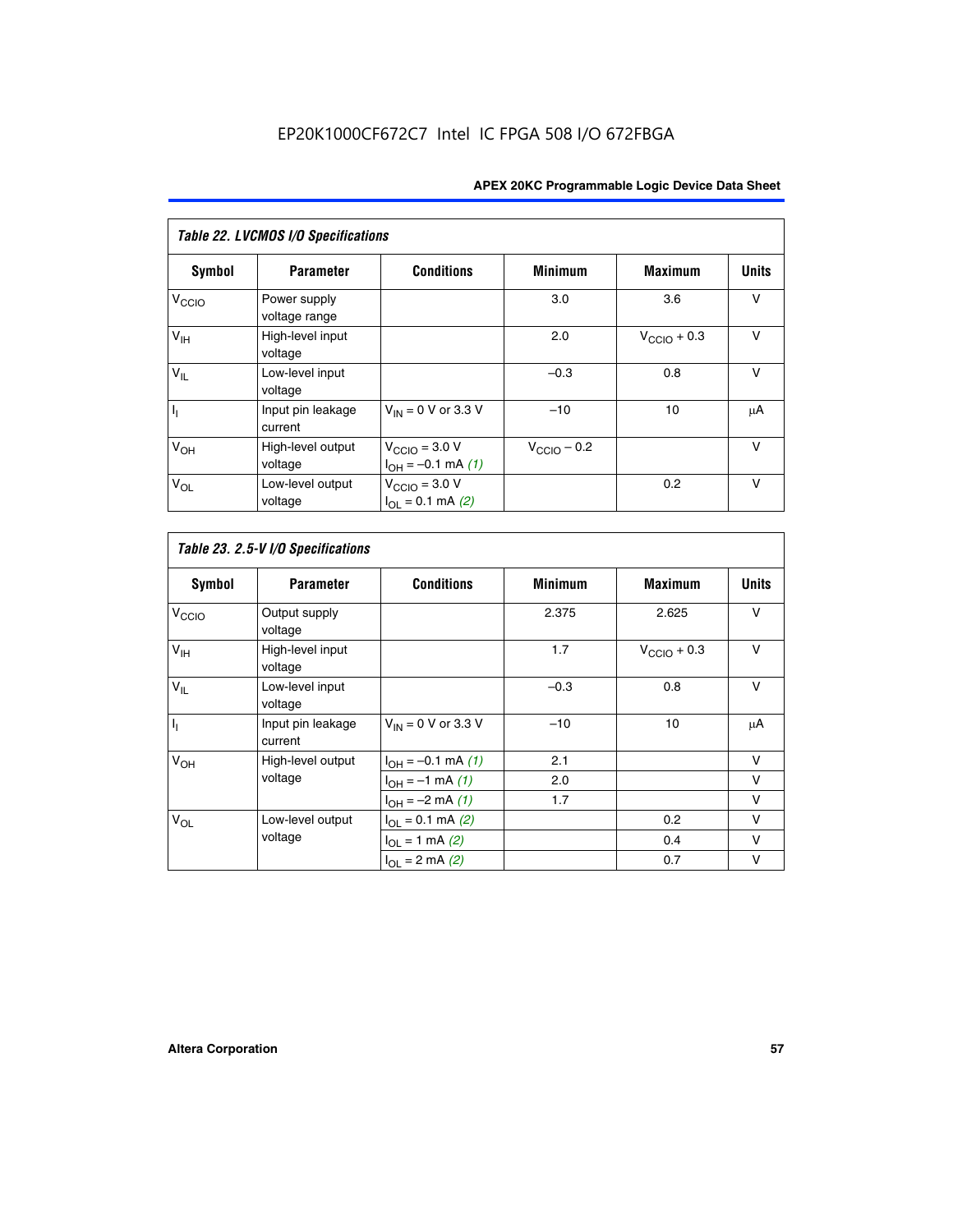# EP20K1000CF672C7 Intel IC FPGA 508 I/O 672FBGA

| Table 24. 1.8-V I/O Specifications |                              |                           |                               |                               |              |  |  |  |  |  |
|------------------------------------|------------------------------|---------------------------|-------------------------------|-------------------------------|--------------|--|--|--|--|--|
| Symbol                             | <b>Parameter</b>             | <b>Conditions</b>         | <b>Minimum</b>                | <b>Maximum</b>                | <b>Units</b> |  |  |  |  |  |
| V <sub>CCIO</sub>                  | Output supply<br>voltage     |                           | 1.7                           | 1.9                           | $\vee$       |  |  |  |  |  |
| V <sub>IH</sub>                    | High-level input<br>voltage  |                           | $0.65 \times V_{\text{CCIO}}$ | $V_{\text{CCIO}} + 0.3$       | $\vee$       |  |  |  |  |  |
| $V_{IL}$                           | Low-level input<br>voltage   |                           |                               | $0.35 \times V_{\text{CCIO}}$ | $\vee$       |  |  |  |  |  |
| $I_1$                              | Input pin leakage<br>current | $V_{IN} = 0$ V or 3.3 V   | $-10$                         | 10                            | μA           |  |  |  |  |  |
| V <sub>OH</sub>                    | High-level output<br>voltage | $I_{OH} = -2$ mA (1)      | $V_{\text{CClO}}$ – 0.45      |                               | v            |  |  |  |  |  |
| $V_{OL}$                           | Low-level output<br>voltage  | $I_{\Omega I}$ = 2 mA (2) |                               | 0.45                          | $\vee$       |  |  |  |  |  |

| Table 25. 3.3-V PCI Specifications |                              |                         |                              |         |                              |              |  |  |  |
|------------------------------------|------------------------------|-------------------------|------------------------------|---------|------------------------------|--------------|--|--|--|
| <b>Symbol</b>                      | <b>Parameter</b>             | <b>Conditions</b>       | <b>Minimum</b>               | Typical | <b>Maximum</b>               | <b>Units</b> |  |  |  |
| V <sub>CCIO</sub>                  | I/O supply voltage           |                         | 3.0                          | 3.3     | 3.6                          | v            |  |  |  |
| $V_{\text{IH}}$                    | High-level input<br>voltage  |                         | $0.5 \times V_{\text{CCIO}}$ |         | $V_{\text{CCIO}} + 0.5$      | $\vee$       |  |  |  |
| $V_{IL}$                           | Low-level input<br>voltage   |                         | $-0.5$                       |         | $0.3 \times V_{\text{CCIO}}$ | $\vee$       |  |  |  |
| $\mathbf{I}_{1}$                   | Input pin leakage<br>current | $0 < V_{IN} < V_{CCIO}$ | $-10$                        |         | 10                           | μA           |  |  |  |
| V <sub>OH</sub>                    | High-level output<br>voltage | $I_{OUT} = -500 \mu A$  | $0.9 \times V_{\text{CCIO}}$ |         |                              | $\vee$       |  |  |  |
| $V_{OL}$                           | Low-level output<br>voltage  | $I_{OUT} = 1,500 \mu A$ |                              |         | $0.1 \times V_{\text{CCIO}}$ | $\vee$       |  |  |  |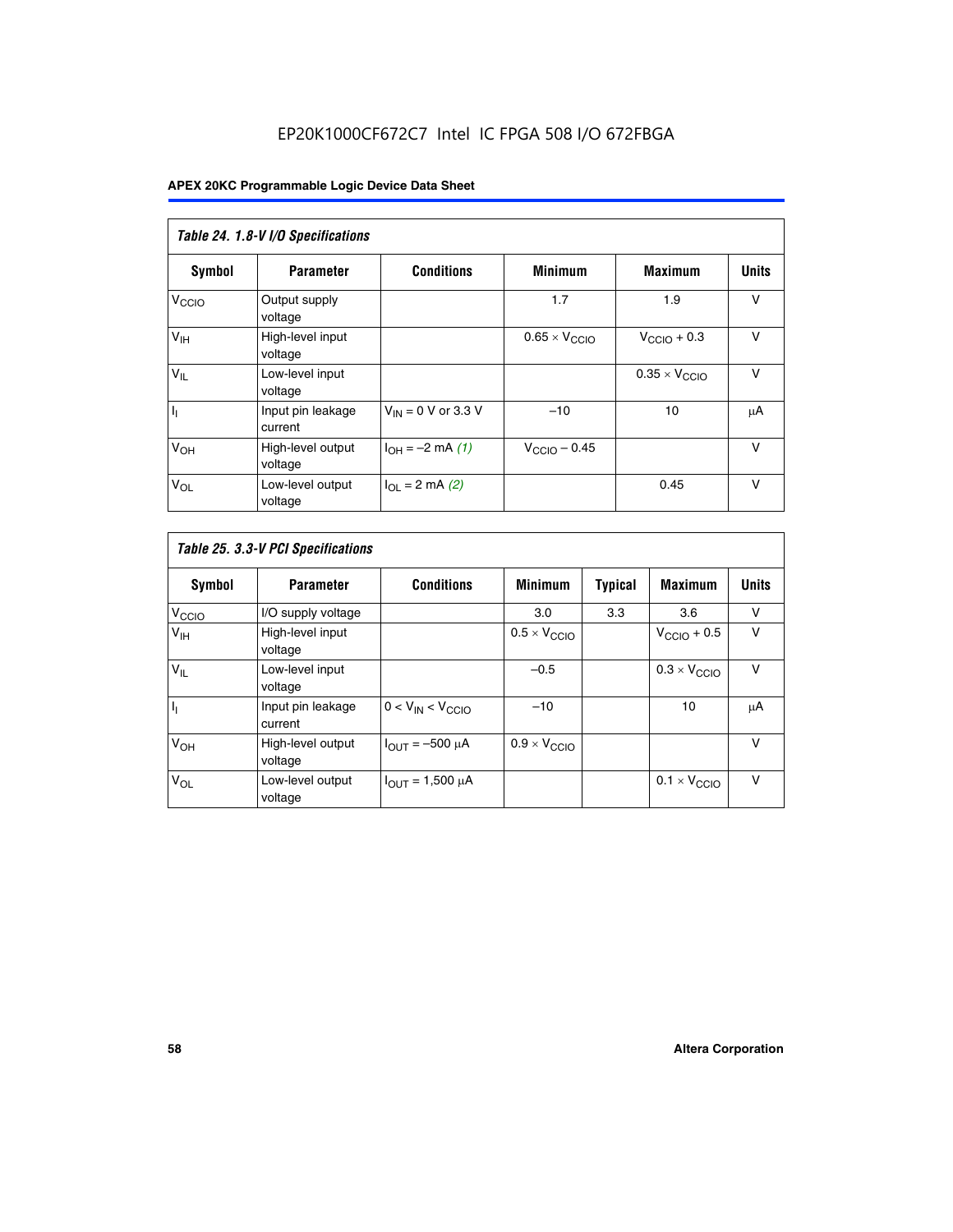| Table 26. 3.3-V PCI-X Specifications |                              |                                |                              |                |                         |              |  |  |  |
|--------------------------------------|------------------------------|--------------------------------|------------------------------|----------------|-------------------------|--------------|--|--|--|
| <b>Symbol</b>                        | <b>Parameter</b>             | <b>Conditions</b>              | <b>Minimum</b>               | <b>Typical</b> | <b>Maximum</b>          | <b>Units</b> |  |  |  |
| V <sub>CCIO</sub>                    | Output supply<br>voltage     |                                | 3.0                          | 3.3            | 3.6                     | v            |  |  |  |
| $V_{\text{IH}}$                      | High-level input<br>voltage  |                                | $0.5 \times V_{\text{CCIO}}$ |                | $V_{\text{CCIO}} + 0.5$ | $\vee$       |  |  |  |
| $V_{IL}$                             | Low-level input<br>voltage   |                                | $-0.5$                       |                | $0.35 \times V_{CCIO}$  | $\vee$       |  |  |  |
| V <sub>IPU</sub>                     | Input pull-up voltage        |                                | $0.7 \times V_{\text{CCIO}}$ |                |                         | $\vee$       |  |  |  |
| $I_{\rm IL}$                         | Input pin leakage<br>current | $0 < V_{IN} < V_{CCIO}$        | $-10.0$                      |                | 10.0                    | μA           |  |  |  |
| $V_{OH}$                             | High-level output<br>voltage | $I_{\text{OUT}} = -500 \mu A$  | $0.9 \times V_{\text{CCIO}}$ |                |                         | $\vee$       |  |  |  |
| $V_{OL}$                             | Low-level output<br>voltage  | $I_{\text{OUT}} = 1,500 \mu A$ |                              |                | $0.1 \times V_{CCIO}$   | v            |  |  |  |
| $L_{pin}$                            | Pin Inductance               |                                |                              |                | 15.0                    | nH           |  |  |  |

| Table 27. 3.3-V LVDS I/O Specifications |                                                                          |                    |                |                |                |              |  |  |  |
|-----------------------------------------|--------------------------------------------------------------------------|--------------------|----------------|----------------|----------------|--------------|--|--|--|
| Symbol                                  | <b>Parameter</b>                                                         | <b>Conditions</b>  | <b>Minimum</b> | <b>Typical</b> | <b>Maximum</b> | <b>Units</b> |  |  |  |
| V <sub>C</sub> CO                       | I/O supply voltage                                                       |                    | 3.135          | 3.3            | 3.465          | $\vee$       |  |  |  |
| $V_{OD}$                                | Differential output<br>voltage                                           | $R_1 = 100 \Omega$ | 250            |                | 650            | mV           |  |  |  |
| $\Delta$ V <sub>OD</sub>                | Change in V <sub>OD</sub><br>between high and<br>low                     | $R_1 = 100 \Omega$ |                |                | 50             | mV           |  |  |  |
| $V_{OS}$                                | Output offset voltage $R_1 = 100 \Omega$                                 |                    | 1.125          | 1.25           | 1.375          | V            |  |  |  |
| $\Delta$ V <sub>OS</sub>                | Change in $V_{OS}$<br>between high and<br>low                            | $R_1 = 100 \Omega$ |                |                | 50             | mV           |  |  |  |
| V <sub>TH</sub>                         | Differential input<br>threshold                                          | $V_{CM} = 1.2 V$   | $-100$         |                | 100            | mV           |  |  |  |
| $V_{IN}$                                | Receiver input<br>voltage range                                          |                    | 0.0            |                | 2.4            | $\vee$       |  |  |  |
| $R_L$                                   | Receiver differential<br>input resistor<br>(external to APEX<br>devices) |                    | 90             | 100            | 110            | $\Omega$     |  |  |  |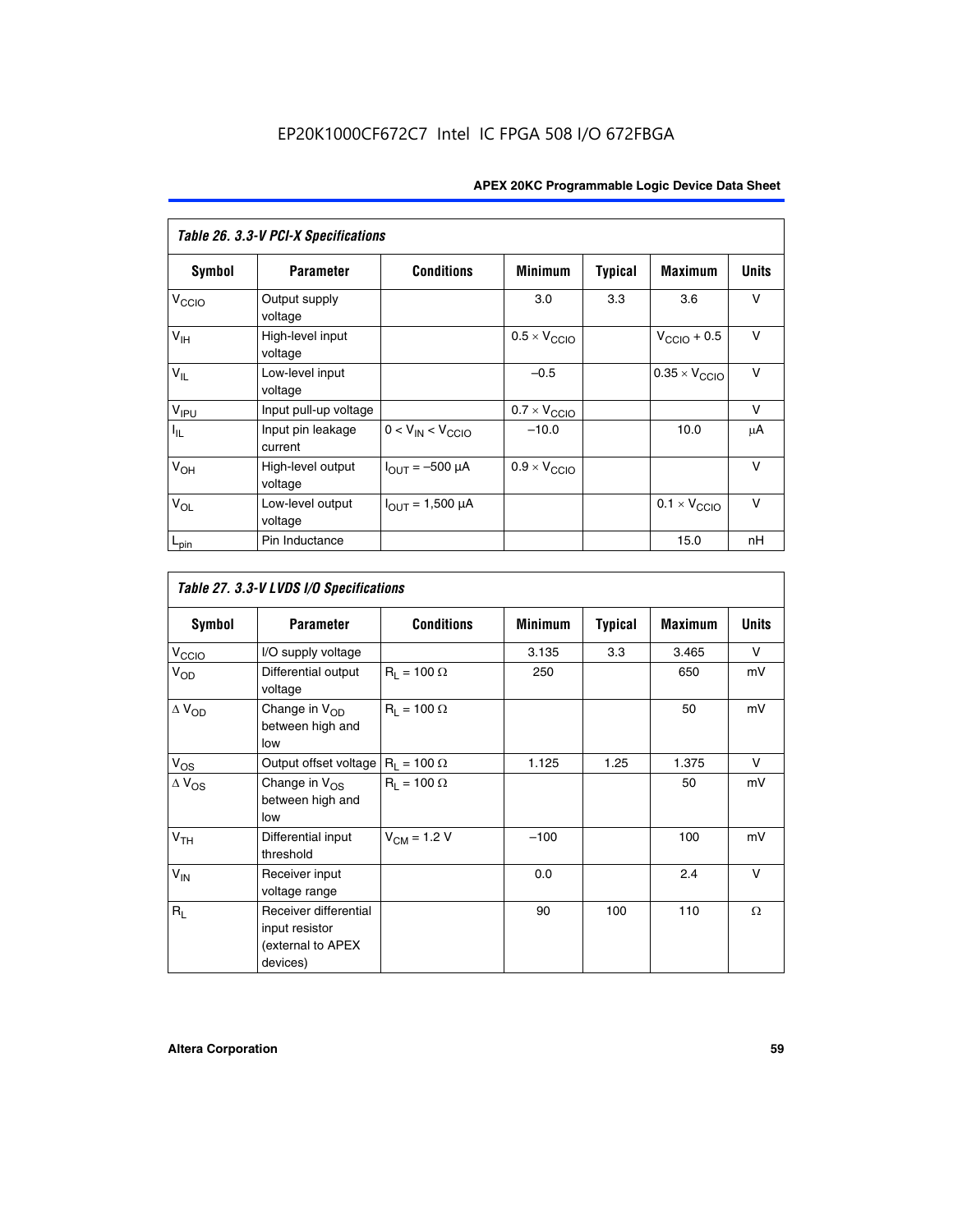# EP20K1000CF672C7 Intel IC FPGA 508 I/O 672FBGA

| Table 28. GTL+ I/O Specifications |                             |                      |                 |                |                        |              |  |  |  |
|-----------------------------------|-----------------------------|----------------------|-----------------|----------------|------------------------|--------------|--|--|--|
| <b>Symbol</b>                     | <b>Parameter</b>            | <b>Conditions</b>    | <b>Minimum</b>  | <b>Typical</b> | <b>Maximum</b>         | <b>Units</b> |  |  |  |
| $V_{TT}$                          | <b>Termination voltage</b>  |                      | 1.35            | 1.5            | 1.65                   | v            |  |  |  |
| V <sub>REF</sub>                  | Reference voltage           |                      | 0.88            | 1.0            | 1.12                   | v            |  |  |  |
| V <sub>IH</sub>                   | High-level input<br>voltage |                      | $V_{REF}$ + 0.1 |                |                        | v            |  |  |  |
| $V_{IL}$                          | Low-level input<br>voltage  |                      |                 |                | $V_{\text{RFF}}$ – 0.1 | v            |  |  |  |
| $V_{OL}$                          | Low-level output<br>voltage | $I_{OL}$ = 36 mA (2) |                 |                | 0.65                   | v            |  |  |  |

| Table 29. SSTL-2 Class I Specifications |                              |                             |                         |                |                         |              |  |  |  |
|-----------------------------------------|------------------------------|-----------------------------|-------------------------|----------------|-------------------------|--------------|--|--|--|
| Symbol                                  | <b>Parameter</b>             | <b>Conditions</b>           | <b>Minimum</b>          | <b>Typical</b> | <b>Maximum</b>          | <b>Units</b> |  |  |  |
| V <sub>CCIO</sub>                       | I/O supply voltage           |                             | 2.375                   | 2.5            | 2.625                   | $\vee$       |  |  |  |
| $V_{TT}$                                | <b>Termination voltage</b>   |                             | $V_{\text{BFF}} - 0.04$ | $V_{REF}$      | $V_{BFF} + 0.04$        | v            |  |  |  |
| $V_{REF}$                               | Reference voltage            |                             | 1.15                    | 1.25           | 1.35                    | $\vee$       |  |  |  |
| V <sub>IH</sub>                         | High-level input<br>voltage  |                             | $V_{BFF} + 0.18$        |                | $V_{\text{CCIO}} + 0.3$ | v            |  |  |  |
| $V_{IL}$                                | Low-level input<br>voltage   |                             | $-0.3$                  |                | $V_{REF}$ – 0.18        | $\vee$       |  |  |  |
| V <sub>OH</sub>                         | High-level output<br>voltage | $I_{OH} = -7.6$ mA (1)      | $V_{TT} + 0.57$         |                |                         | v            |  |  |  |
| $V_{OL}$                                | Low-level output<br>voltage  | $I_{\Omega I}$ = 7.6 mA (2) |                         |                | $V_{TT} - 0.57$         | $\vee$       |  |  |  |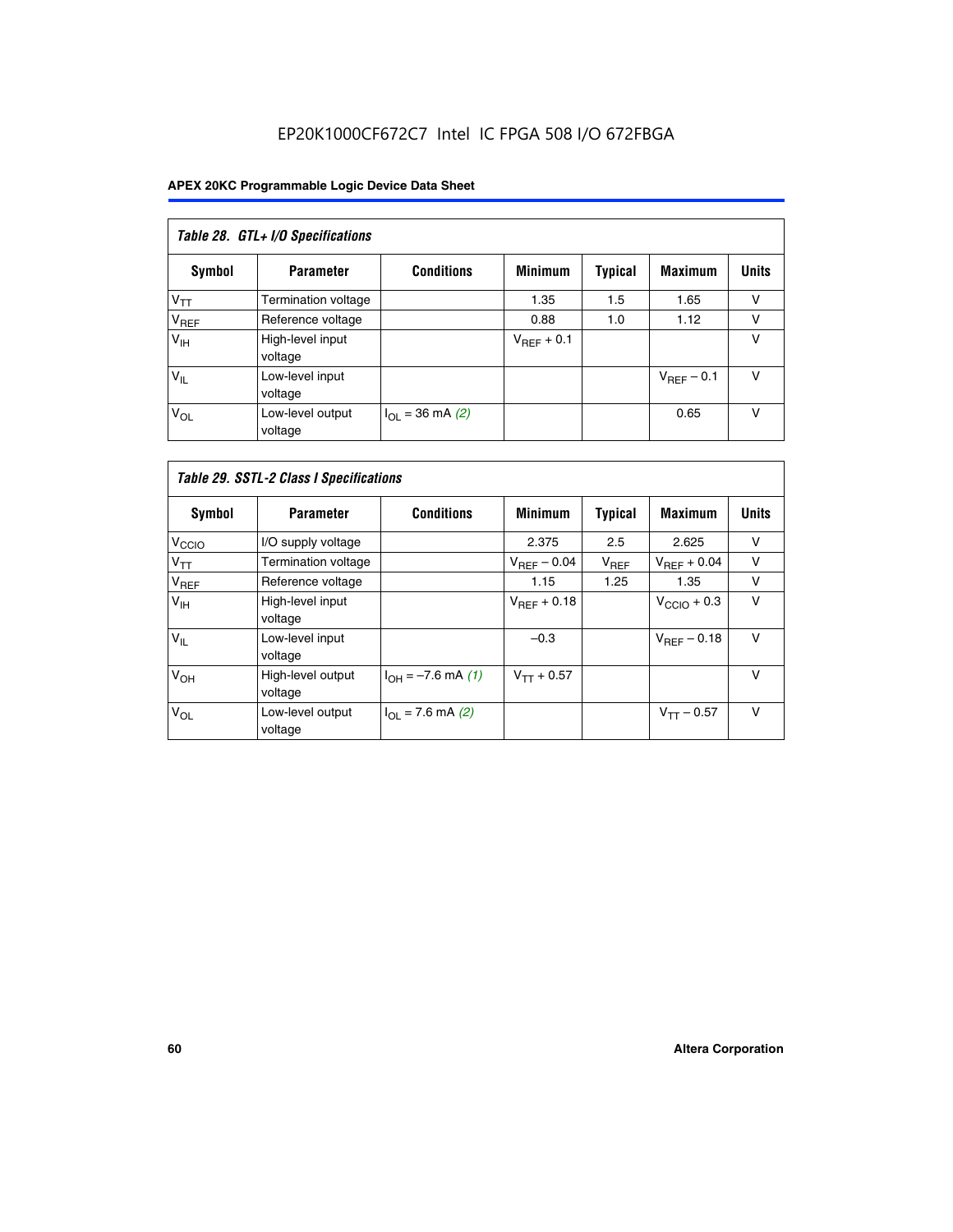| <b>Table 30. SSTL-2 Class II Specifications</b> |                              |                              |                         |                |                         |              |
|-------------------------------------------------|------------------------------|------------------------------|-------------------------|----------------|-------------------------|--------------|
| Symbol                                          | <b>Parameter</b>             | <b>Conditions</b>            | <b>Minimum</b>          | <b>Typical</b> | <b>Maximum</b>          | <b>Units</b> |
| V <sub>CCIO</sub>                               | I/O supply voltage           |                              | 2.375                   | 2.5            | 2.625                   | v            |
| $V_{TT}$                                        | Termination voltage          |                              | $V_{REF}$ – 0.04        | $V_{REF}$      | $V_{BFF} + 0.04$        | $\vee$       |
| $V_{REF}$                                       | Reference voltage            |                              | 1.15                    | 1.25           | 1.35                    | v            |
| V <sub>IH</sub>                                 | High-level input<br>voltage  |                              | $V_{\text{RFF}} + 0.18$ |                | $V_{\text{CCIO}} + 0.3$ | $\vee$       |
| $V_{IL}$                                        | Low-level input<br>voltage   |                              | $-0.3$                  |                | $V_{REF}$ – 0.18        | $\vee$       |
| V <sub>OH</sub>                                 | High-level output<br>voltage | $I_{OH} = -15.2$ mA (1)      | $V_{TT} + 0.76$         |                |                         | $\vee$       |
| $V_{OL}$                                        | Low-level output<br>voltage  | $I_{\Omega I}$ = 15.2 mA (2) |                         |                | $V_{TT} - 0.76$         | $\vee$       |

| Symbol            | <b>Parameter</b>             | <b>Conditions</b>         | <b>Minimum</b>          | <b>Typical</b> | <b>Maximum</b>          | <b>Units</b> |
|-------------------|------------------------------|---------------------------|-------------------------|----------------|-------------------------|--------------|
| V <sub>CCIO</sub> | I/O supply voltage           |                           | 3.0                     | 3.3            | 3.6                     | ν            |
| $V_{TT}$          | Termination voltage          |                           | $V_{\text{BFF}} - 0.05$ | $V_{REF}$      | $V_{\text{RFF}} + 0.05$ | v            |
| $V_{REF}$         | Reference voltage            |                           | 1.3                     | 1.5            | 1.7                     | v            |
| V <sub>IH</sub>   | High-level input<br>voltage  |                           | $V_{BFF}$ + 0.2         |                | $V_{\text{CCIO}} + 0.3$ | v            |
| $V_{IL}$          | Low-level input<br>voltage   |                           | $-0.3$                  |                | $V_{REF}$ – 0.2         | $\vee$       |
| V <sub>OH</sub>   | High-level output<br>voltage | $I_{OH} = -8$ mA (1)      | $V_{TT} + 0.6$          |                |                         | v            |
| $V_{OL}$          | Low-level output<br>voltage  | $I_{\Omega I}$ = 8 mA (2) |                         |                | $V_{TT} - 0.6$          | $\vee$       |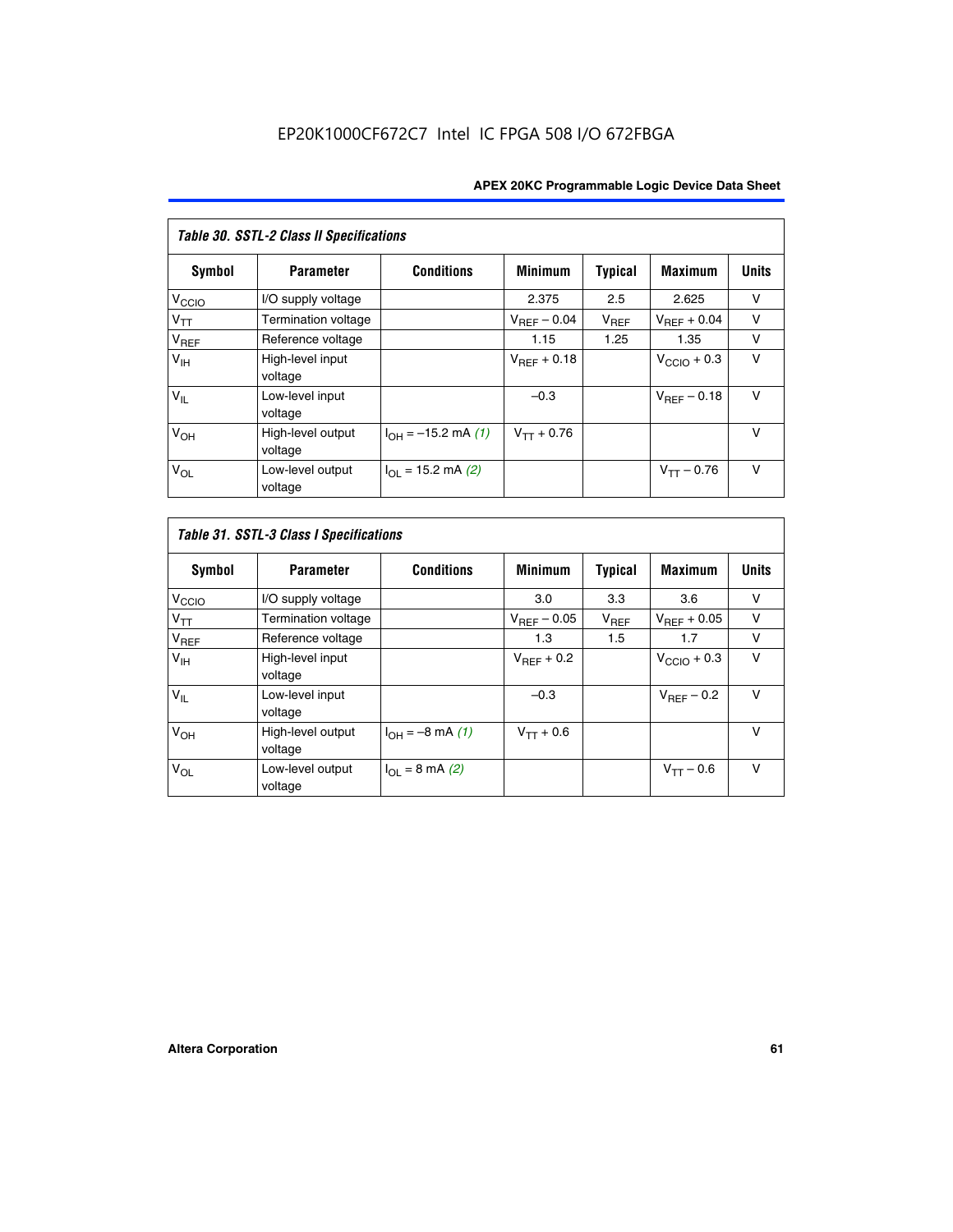# EP20K1000CF672C7 Intel IC FPGA 508 I/O 672FBGA

| Table 32. SSTL-3 Class II Specifications |                              |                          |                        |           |                         |              |
|------------------------------------------|------------------------------|--------------------------|------------------------|-----------|-------------------------|--------------|
| <b>Symbol</b>                            | <b>Parameter</b>             | <b>Conditions</b>        | <b>Minimum</b>         | Typical   | <b>Maximum</b>          | <b>Units</b> |
| V <sub>CCIO</sub>                        | I/O supply voltage           |                          | 3.0                    | 3.3       | 3.6                     | v            |
| $V_{TT}$                                 | <b>Termination voltage</b>   |                          | $V_{REF}$ – 0.05       | $V_{REF}$ | $V_{REF}$ + 0.05        | v            |
| $V_{REF}$                                | Reference voltage            |                          | 1.3                    | 1.5       | 1.7                     | v            |
| $V_{\text{IH}}$                          | High-level input<br>voltage  |                          | $V_{\text{RFF}} + 0.2$ |           | $V_{\text{CCIO}} + 0.3$ | v            |
| $V_{IL}$                                 | Low-level input<br>voltage   |                          | $-0.3$                 |           | $V_{\text{RFF}}$ – 0.2  | $\vee$       |
| V <sub>OH</sub>                          | High-level output<br>voltage | $I_{OH} = -16$ mA (1)    | $V_{TT} + 0.8$         |           |                         | $\vee$       |
| $V_{OL}$                                 | Low-level output<br>voltage  | $I_{\Omega}$ = 16 mA (2) |                        |           | $V_{TT} - 0.8$          | $\vee$       |

| Table 33. HSTL Class I I/O Specifications |                              |                           |                         |                |                         |              |
|-------------------------------------------|------------------------------|---------------------------|-------------------------|----------------|-------------------------|--------------|
| Symbol                                    | <b>Parameter</b>             | <b>Conditions</b>         | <b>Minimum</b>          | <b>Typical</b> | <b>Maximum</b>          | <b>Units</b> |
| V <sub>CCIO</sub>                         | I/O supply voltage           |                           | 1.71                    | 1.8            | 1.89                    | v            |
| $V_{TT}$                                  | Termination voltage          |                           | $V_{REF} - 0.05$        | $V_{REF}$      | $V_{\text{RFF}} + 0.05$ | v            |
| $V_{REF}$                                 | Reference voltage            |                           | 0.68                    | 0.75           | 0.90                    | $\vee$       |
| $V_{\text{IH}}$                           | High-level input<br>voltage  |                           | $V_{BEF}$ + 0.1         |                | $V_{\text{CCIO}} + 0.3$ | $\vee$       |
| $V_{IL}$                                  | Low-level input<br>voltage   |                           | $-0.3$                  |                | $V_{\text{RFF}}$ – 0.1  | $\vee$       |
| $V_{OH}$                                  | High-level output<br>voltage | $I_{OH} = -8$ mA (1)      | $V_{\text{CCIO}} - 0.4$ |                |                         | $\vee$       |
| $V_{OL}$                                  | Low-level output<br>voltage  | $I_{\Omega I}$ = 8 mA (2) |                         |                | 0.4                     | $\vee$       |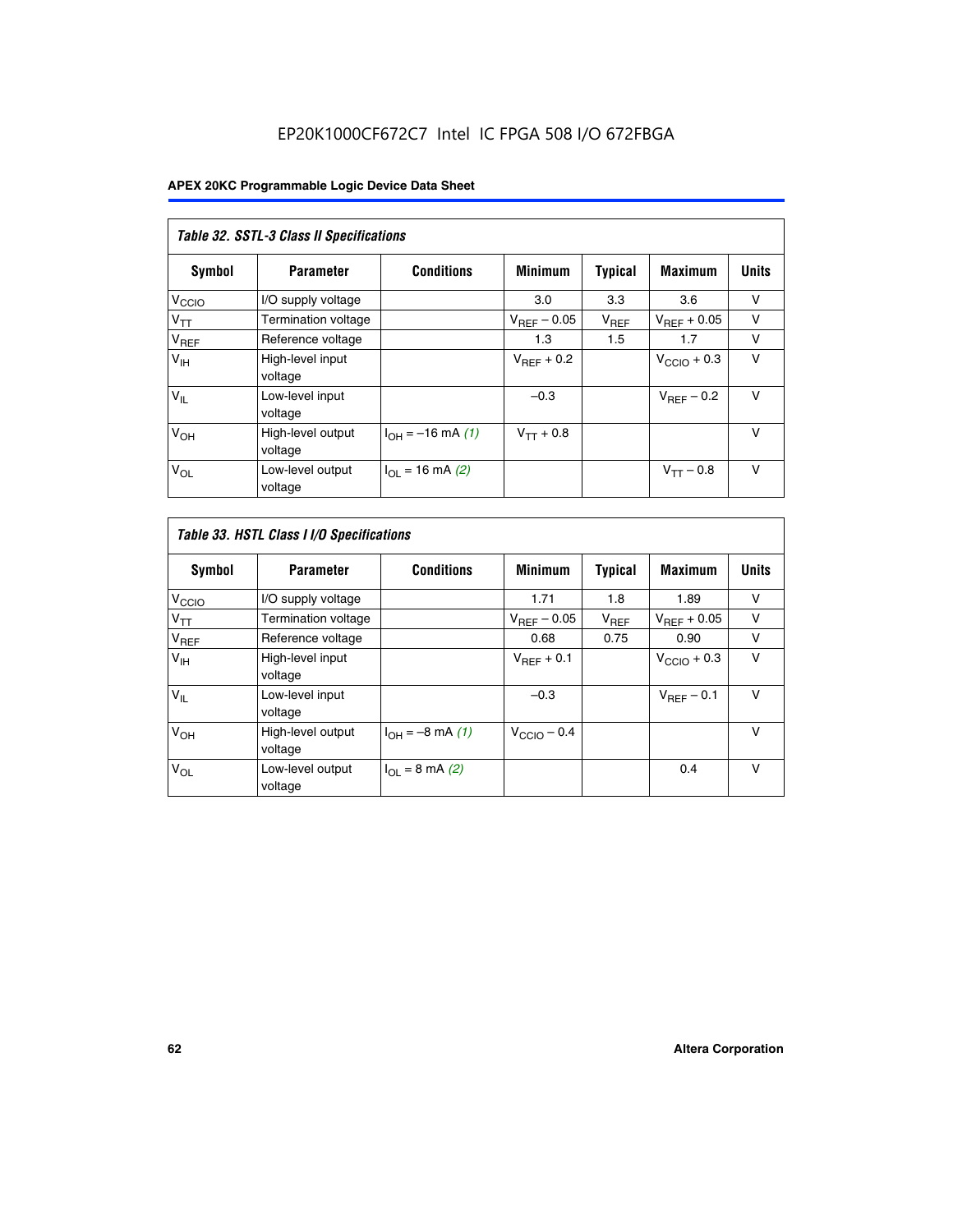| Table 34. 3.3-V AGP I/O Specifications |                              |                         |                               |                |                               |              |
|----------------------------------------|------------------------------|-------------------------|-------------------------------|----------------|-------------------------------|--------------|
| Symbol                                 | <b>Parameter</b>             | <b>Conditions</b>       | <b>Minimum</b>                | <b>Typical</b> | <b>Maximum</b>                | <b>Units</b> |
| $V_{\text{CCLO}}$                      | I/O supply voltage           |                         | 3.15                          | 3.3            | 3.45                          | v            |
| V <sub>REF</sub>                       | Reference voltage            |                         | $0.39 \times V_{\text{CCIO}}$ |                | $0.41 \times V_{\text{CCIO}}$ | v            |
| V <sub>IH</sub>                        | High-level input<br>voltage  |                         | $0.5 \times V_{\text{CCIO}}$  |                | $V_{\text{CCIO}} + 0.5$       | v            |
| $V_{IL}$                               | Low-level input<br>voltage   |                         |                               |                | $0.3 \times V_{\text{CCIO}}$  | $\vee$       |
| V <sub>OH</sub>                        | High-level output<br>voltage | $I_{OUT} = -500 \mu A$  | $0.9 \times V_{\text{CCIO}}$  |                | 3.6                           | $\vee$       |
| $V_{OL}$                               | Low-level output<br>voltage  | $I_{OUT} = 1,500 \mu A$ |                               |                | $0.1 \times V_{\text{CCIO}}$  | $\vee$       |
| $\overline{\mathfrak{h}}_1$            | Input pin leakage<br>current | $0 < V_{IN} < V_{CCIO}$ | $-10$                         |                | 10                            | μA           |

| Table 35. CTT I/O Specifications |                                                      |                                  |                 |         |                 |        |
|----------------------------------|------------------------------------------------------|----------------------------------|-----------------|---------|-----------------|--------|
| Symbol                           | <b>Parameter</b>                                     | <b>Conditions</b>                | <b>Minimum</b>  | Typical | <b>Maximum</b>  | Units  |
| V <sub>CCIO</sub>                | I/O supply voltage                                   |                                  | 3.0             | 3.3     | 3.6             | v      |
| $V_{TT}/V_{REF}$ (3)             | Termination and<br>reference voltage                 |                                  | 1.35            | 1.5     | 1.65            | v      |
| V <sub>IH</sub>                  | High-level input<br>voltage                          |                                  | $V_{REF}$ + 0.2 |         |                 | v      |
| $V_{IL}$                         | Low-level input<br>voltage                           |                                  |                 |         | $V_{REF}$ – 0.2 | $\vee$ |
| h,                               | Input pin leakage<br>current                         | $0 < V_{IN} < V_{CCIO}$          | $-10$           |         | 10              | μA     |
| V <sub>OH</sub>                  | High-level output<br>voltage                         | $I_{OH} = -8 \text{ mA} (1)$     | $V_{BFF}$ + 0.4 |         |                 | $\vee$ |
| $V_{OL}$                         | Low-level output<br>voltage                          | $I_{\Omega I}$ = 8 mA (2)        |                 |         | $V_{REF}$ – 0.4 | $\vee$ |
| $I_{\rm O}$                      | Output leakage<br>current (when output<br>is high Z) | $GND \leq V_{OUT} \leq V_{CCIO}$ | $-10$           |         | 10              | μA     |

*Notes to Tables 21 through 35:*

(1) The  $I_{OH}$  parameter refers to high-level output current.<br>
(2) The  $I_{OL}$  parameter refers to low-level output current. T

The I<sub>OL</sub> parameter refers to low-level output current. This parameter applies to open-drain pins as well as output pins.

(3)  $\hat{V}_{REF}$  specifies center point of switching range.

Figure 31 shows the output drive characteristics of APEX 20KC devices.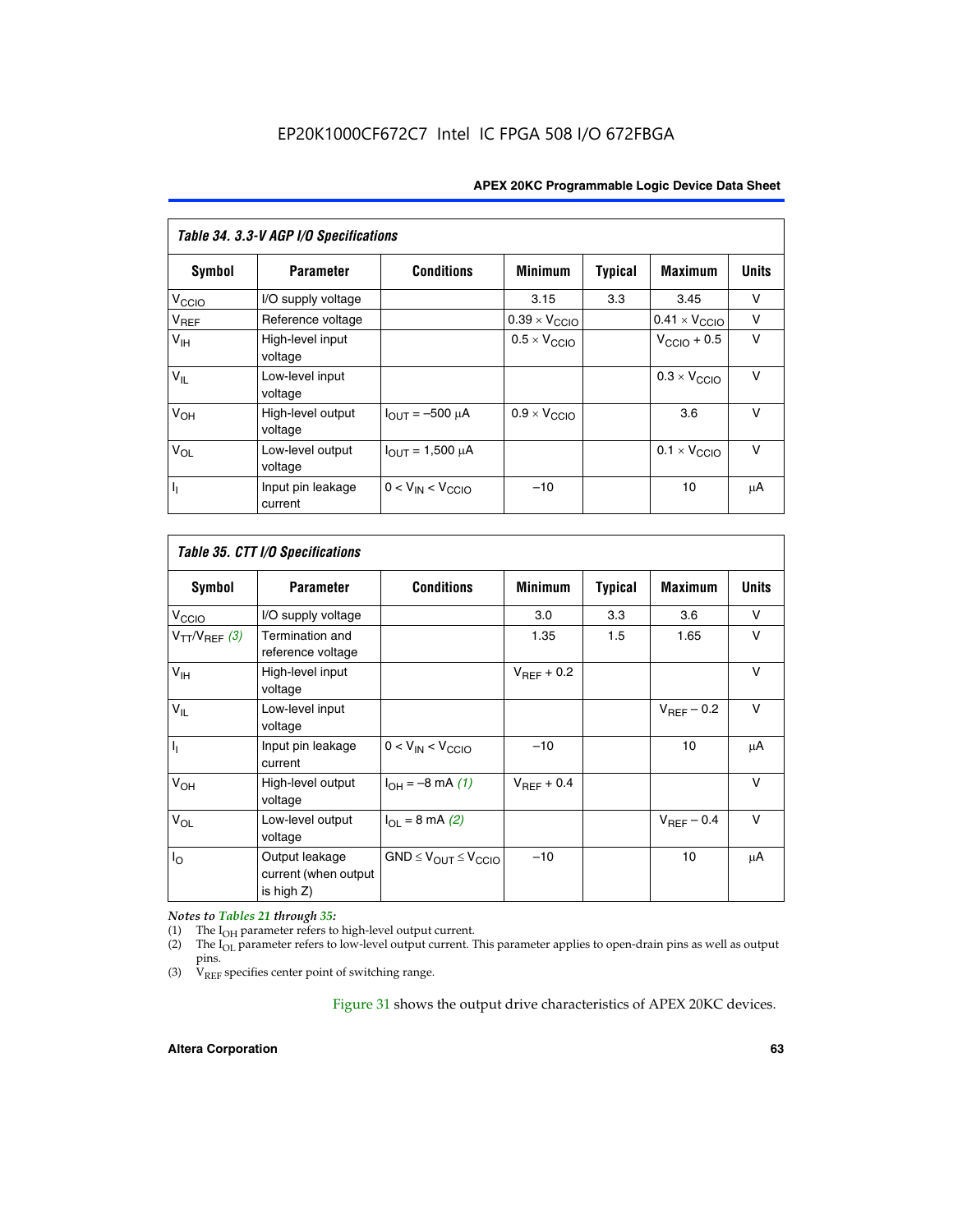



(1) These are transient (AC) currents.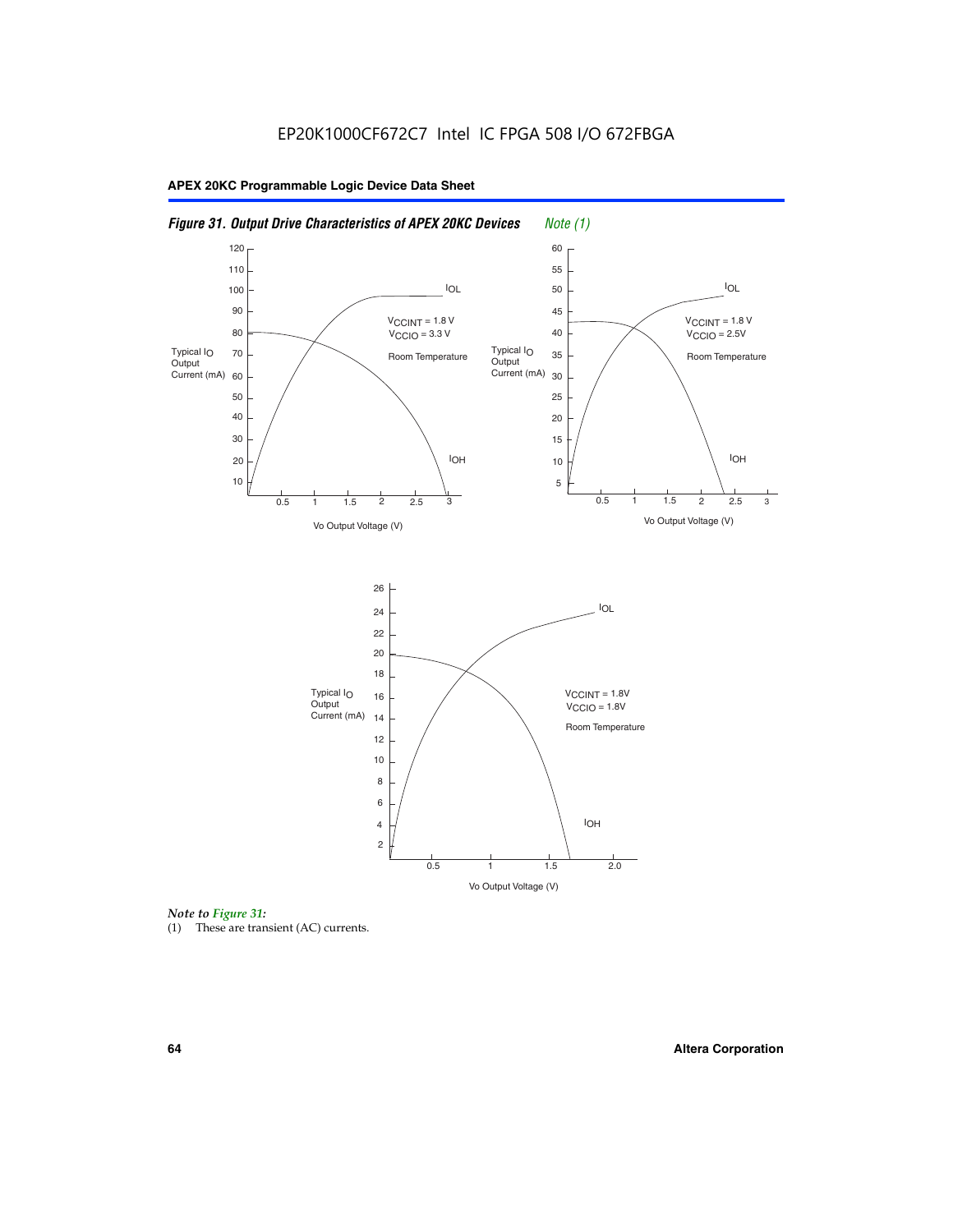#### **Timing Model** The high-performance FastTrack and MegaLAB interconnect routing resources ensure predictable performance, accurate simulation, and accurate timing analysis. This predictable performance contrasts with that of FPGAs, which use a segmented connection scheme and therefore have unpredictable performance.

Figure 32 shows the  $f_{MAX}$  timing model for APEX 20KC devices.



**Figure 32. f<sub>MAX</sub> Timing Model** 

Figures 33 and 34 show the asynchronous and synchronous timingwaveforms, respectively, for the ESB macroparameters in Table 37.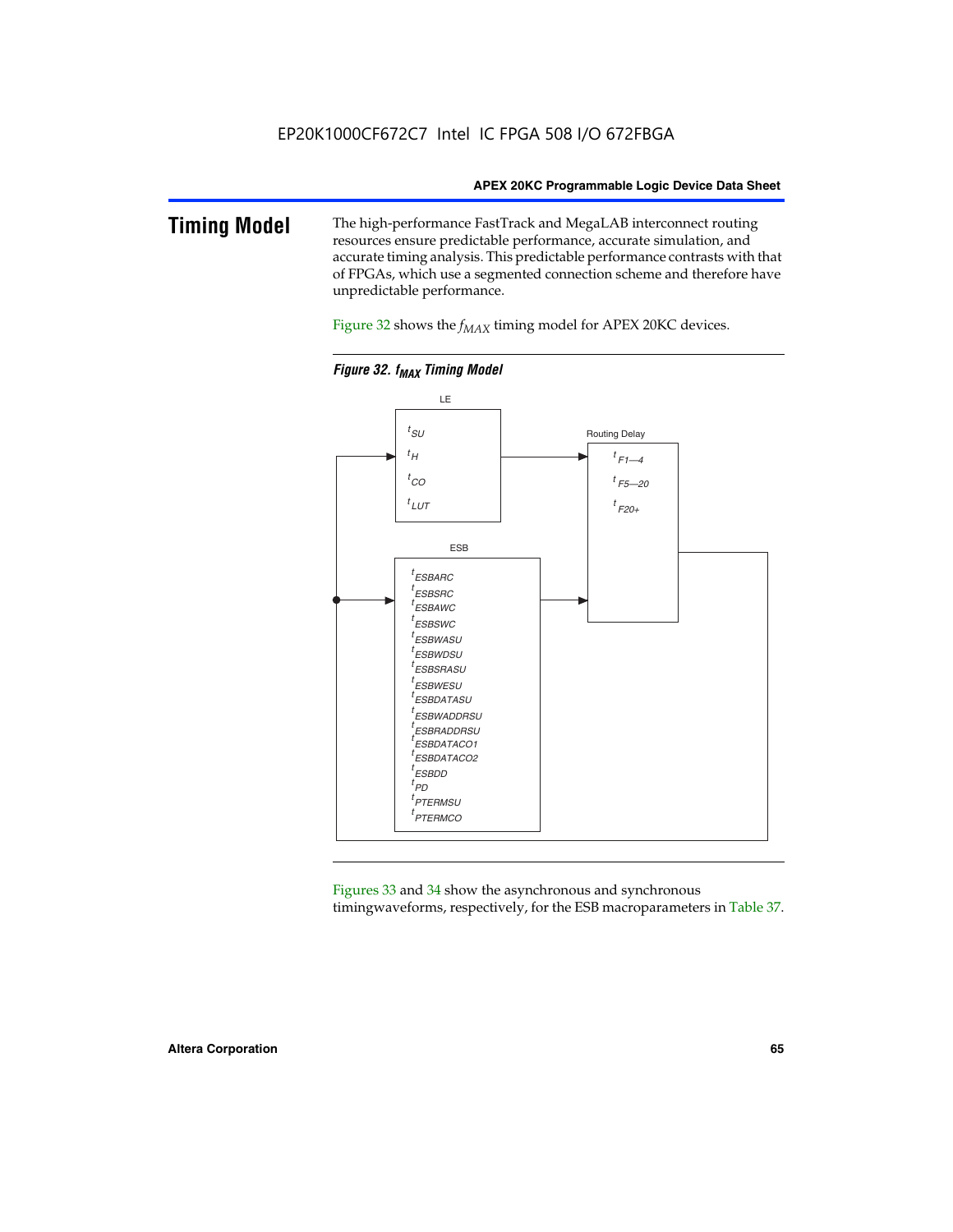# EP20K1000CF672C7 Intel IC FPGA 508 I/O 672FBGA

## **APEX 20KC Programmable Logic Device Data Sheet**

#### *Figure 33. ESB Asynchronous Timing Waveforms* **ESB Asynchronous Write ESB Asynchronous Read** RE a0 d0 d3  $t_{ESBARC}$  a1 *入* a2 *入* a3 d1 d2 Rdaddress Data-Out WE a0  $dim1$   $\times$   $dom2$  $t_{ESBDD}$ a1 a2 din1 din0  $t_{ESBWCCOMB}$  $t_{ESBWASU} \longrightarrow t_{ESBWAH}$  $t_{ESBWDSU}$   $\leftarrow$   $\rightarrow$   $t_{ESBWDH}$  $t_{ESBWP}$ Data-In din0 Wraddress Data-Out

#### **66 Altera Corporation**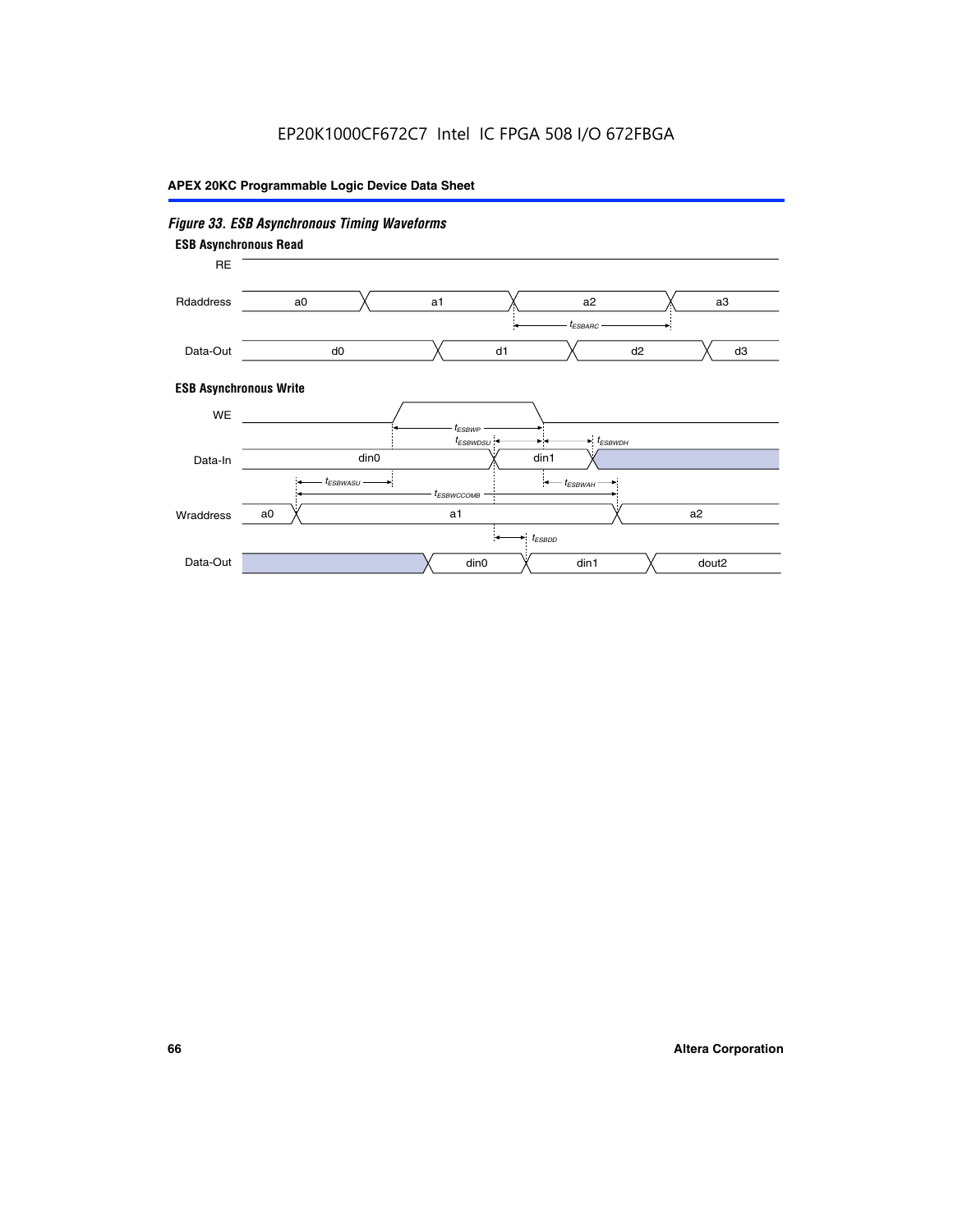# EP20K1000CF672C7 Intel IC FPGA 508 I/O 672FBGA

#### **APEX 20KC Programmable Logic Device Data Sheet**



#### *Figure 34. ESB Synchronous Timing Waveforms*

Figure 35 shows the timing model for bidirectional I/O pin timing.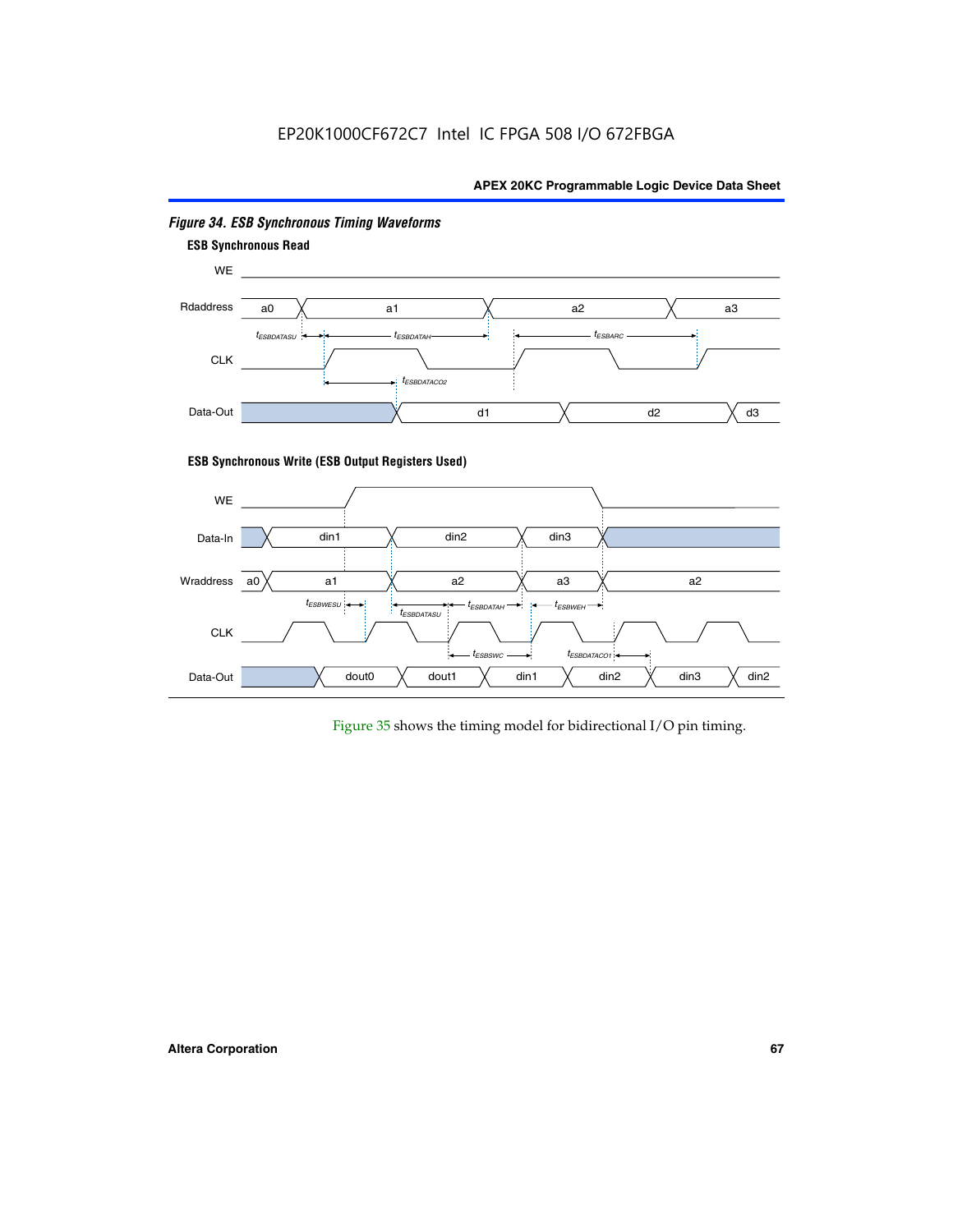

#### *Figure 35. Synchronous Bidirectional Pin External Timing*

#### *Notes to Figure 35:*

- (1) The output enable and input registers are LE registers in the LAB adjacent to the bidirectional pin. Use the "Output Enable Routing = Single-Pin" option in the Quartus II software to set the output enable register.
- (2) Use the "Decrease Input Delay to Internal Cells = OFF" option in the Quartus II software to set the LAB-adjacent input register. This maintains a zero hold time for LAB-adjacent registers while giving a fast, position-independent setup time. Set "Decrease Input Delay to Internal Cells  $= ON''$  and move the input register farther away from the bidirectional pin for a faster setup time with zero hold time. The exact position where zero hold occurs with the minimum setup time varies with device density and speed grade.

Tables 36 to 38 describes the  $f_{MAX}$  timing parameters shown in Figure 32. Table 39 describes the functional timing parameters.

| Table 36. APEX 20KC f <sub>MAX</sub> LE Timing Parameters |                                     |  |  |  |
|-----------------------------------------------------------|-------------------------------------|--|--|--|
| Symbol                                                    | Parameter                           |  |  |  |
| $t_{SU}$                                                  | LE register setup time before clock |  |  |  |
| $t_H$                                                     | LE register hold time before clock  |  |  |  |
| $t_{CO}$                                                  | LE register clock-to-output delay   |  |  |  |
| $t_{LUT}$                                                 | LUT delay for data-in to data-out   |  |  |  |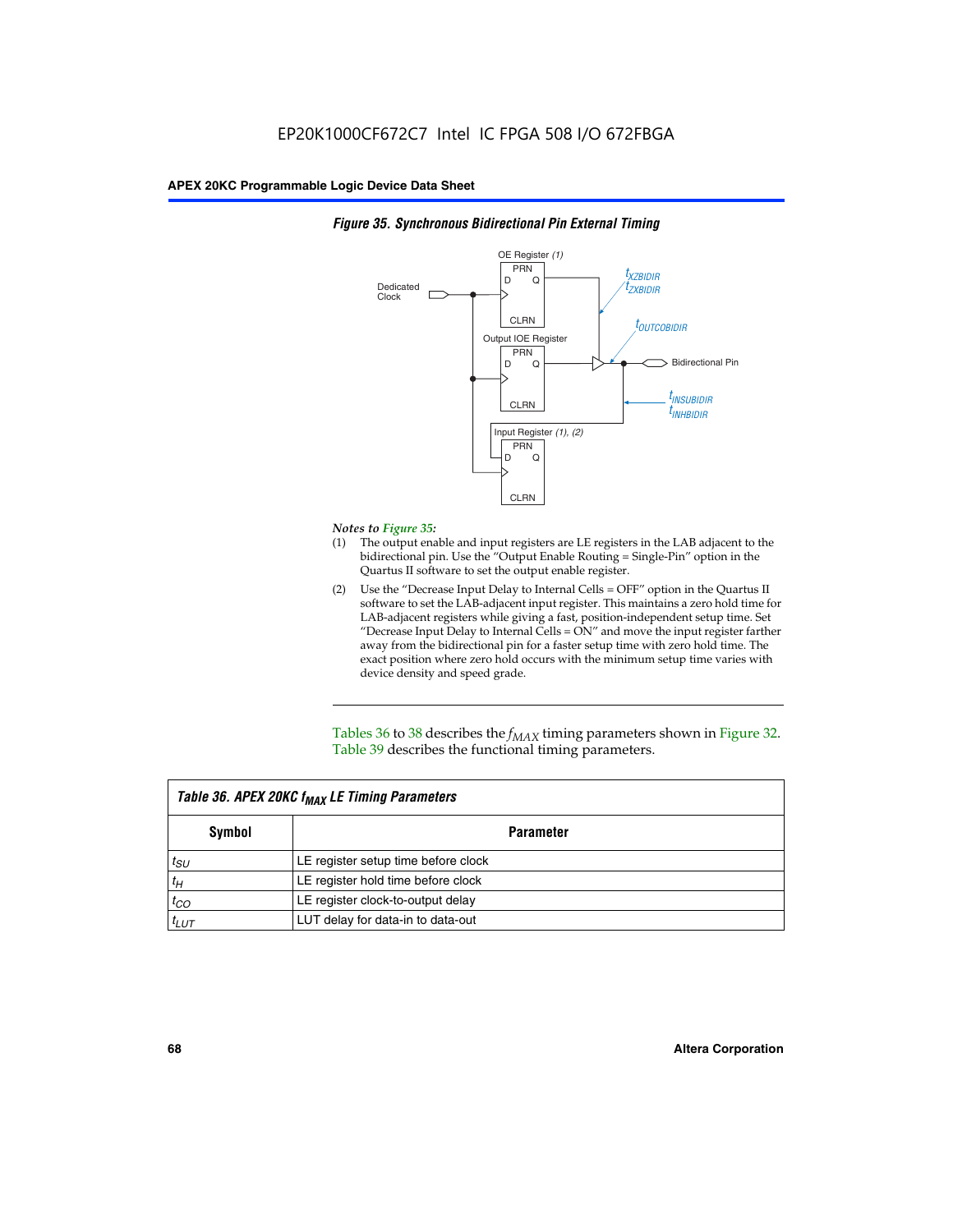|                         | Table 37. APEX 20KC f <sub>MAX</sub> ESB Timing Parameters           |
|-------------------------|----------------------------------------------------------------------|
| Symbol                  | <b>Parameter</b>                                                     |
| <sup>t</sup> ESBARC     | ESB asynchronous read cycle time                                     |
| <sup>t</sup> ESBSRC     | ESB synchronous read cycle time                                      |
| <sup>t</sup> ESBAWC     | ESB asynchronous write cycle time                                    |
| <sup>t</sup> ESBSWC     | ESB synchronous write cycle time                                     |
| <sup>t</sup> ESBWASU    | ESB write address setup time with respect to WE                      |
| <sup>t</sup> ESBWAH     | ESB write address hold time with respect to WE                       |
| <sup>t</sup> ESBWDSU    | ESB data setup time with respect to WE                               |
| t <sub>ESBWDН</sub>     | ESB data hold time with respect to WE                                |
| <sup>t</sup> ESBRASU    | ESB read address setup time with respect to RE                       |
| <sup>t</sup> ESBRAH     | ESB read address hold time with respect to RE                        |
| <sup>I</sup> ESBWESU    | ESB WE setup time before clock when using input register             |
| <sup>t</sup> ESBDATASU  | ESB data setup time before clock when using input register           |
| <sup>t</sup> ESBWADDRSU | ESB write address setup time before clock when using input registers |
| <sup>t</sup> ESBRADDRSU | ESB read address setup time before clock when using input registers  |
| <sup>t</sup> ESBDATACO1 | ESB clock-to-output delay when using output registers                |
| <sup>t</sup> ESBDATACO2 | ESB clock-to-output delay without output registers                   |
| <sup>t</sup> ESBDD      | ESB data-in to data-out delay for RAM mode                           |
| $t_{PD}$                | ESB macrocell input to non-registered output                         |
| <sup>t</sup> PTERMSU    | ESB macrocell register setup time before clock                       |
| <sup>t</sup> PTERMCO    | ESB macrocell register clock-to-output delay                         |

# *Table 38. APEX 20KC fMAX Routing Delays*

| Symbol      | <b>Parameter</b>                                    |
|-------------|-----------------------------------------------------|
| $t_{F1-4}$  | Fan-out delay estimate using local interconnect     |
| $t_{F5-20}$ | Fan-out delay estimate using MegaLab interconnect   |
| $t_{F20+}$  | Fan-out delay estimate using FastTrack interconnect |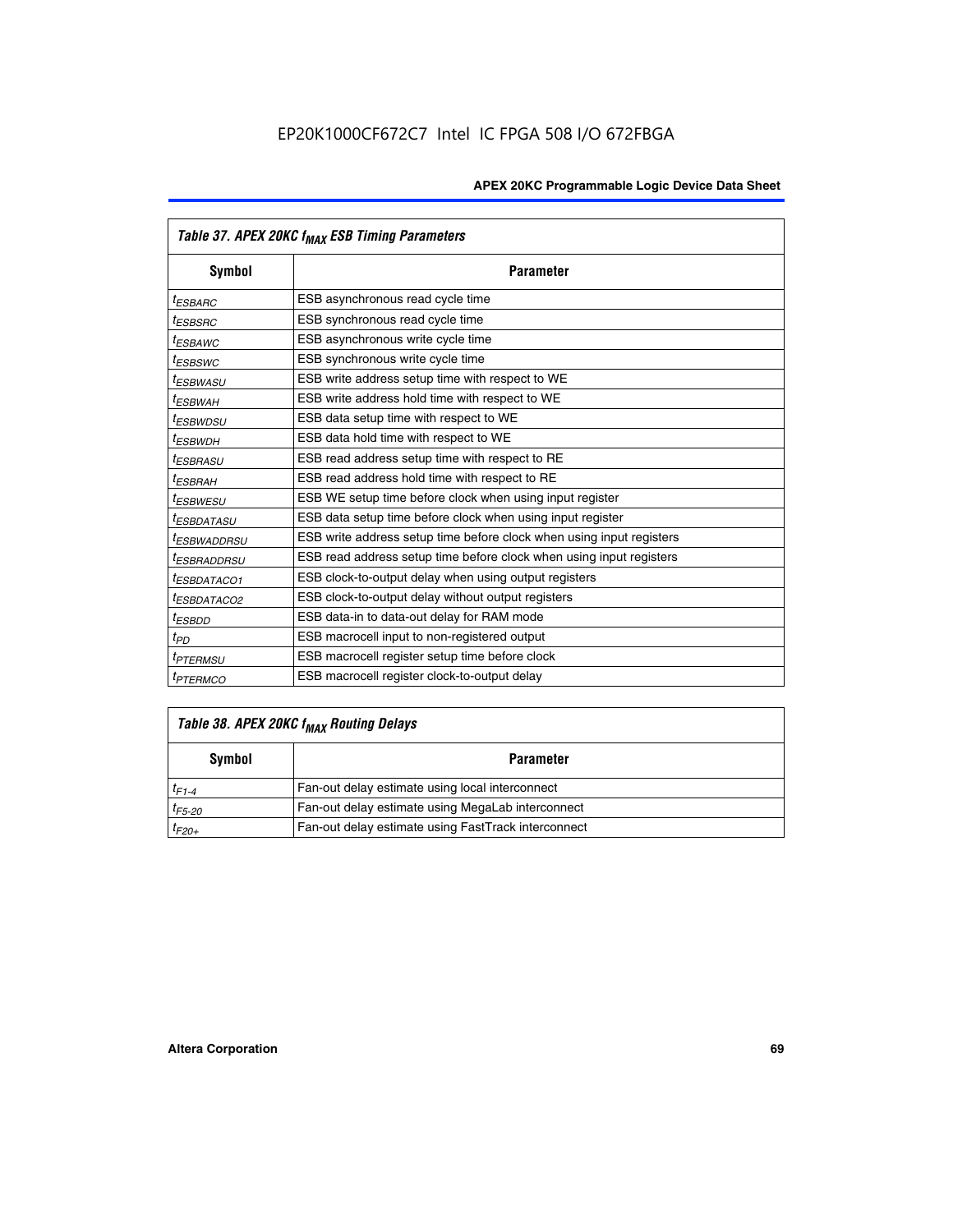| Table 39. APEX 20KC Minimum Pulse Width Timing Parameters |                                        |  |  |
|-----------------------------------------------------------|----------------------------------------|--|--|
| Symbol                                                    | <b>Parameter</b>                       |  |  |
| $t_{CH}$                                                  | Minimum clock high time from clock pin |  |  |
| $t_{CL}$                                                  | Minimum clock low time from clock pin  |  |  |
| $t_{CLRP}$                                                | LE clear pulse width                   |  |  |
| $t_{PREF}$                                                | LE preset pulse width                  |  |  |
| $t_{ESBCH}$                                               | Clock high time                        |  |  |
| $t_{ESBCL}$                                               | Clock low time                         |  |  |
| $t_{ESBWP}$                                               | Write pulse width                      |  |  |
| <sup>t</sup> ESBRP                                        | Read pulse width                       |  |  |

Tables 40 and 41 describe APEX 20KC external timing parameters. The timing values for these pin-to-pin delays are reported for all pins using the 3.3-V LVTTL I/O standard.

| <b>Table 40. APEX 20KC External Timing Parameters</b><br>Note (1) |                                                                |                   |  |  |
|-------------------------------------------------------------------|----------------------------------------------------------------|-------------------|--|--|
| Symbol                                                            | <b>Clock Parameter</b>                                         | <b>Conditions</b> |  |  |
| <sup>t</sup> insu                                                 | Setup time with global clock at IOE register                   |                   |  |  |
| $t_{\text{INH}}$                                                  | Hold time with global clock at IOE register                    |                   |  |  |
| toutco                                                            | Clock-to-output delay with global clock at IOE output register | (2)               |  |  |
| <b>TINSUPLL</b>                                                   | Setup time with PLL clock at IOE input register                |                   |  |  |
| <sup>t</sup> INHPLL                                               | Hold time with PLL clock at IOE input register                 |                   |  |  |
| <b>TOUTCOPLL</b>                                                  | Clock-to-output delay with PLL clock at IOE output register    | (2)               |  |  |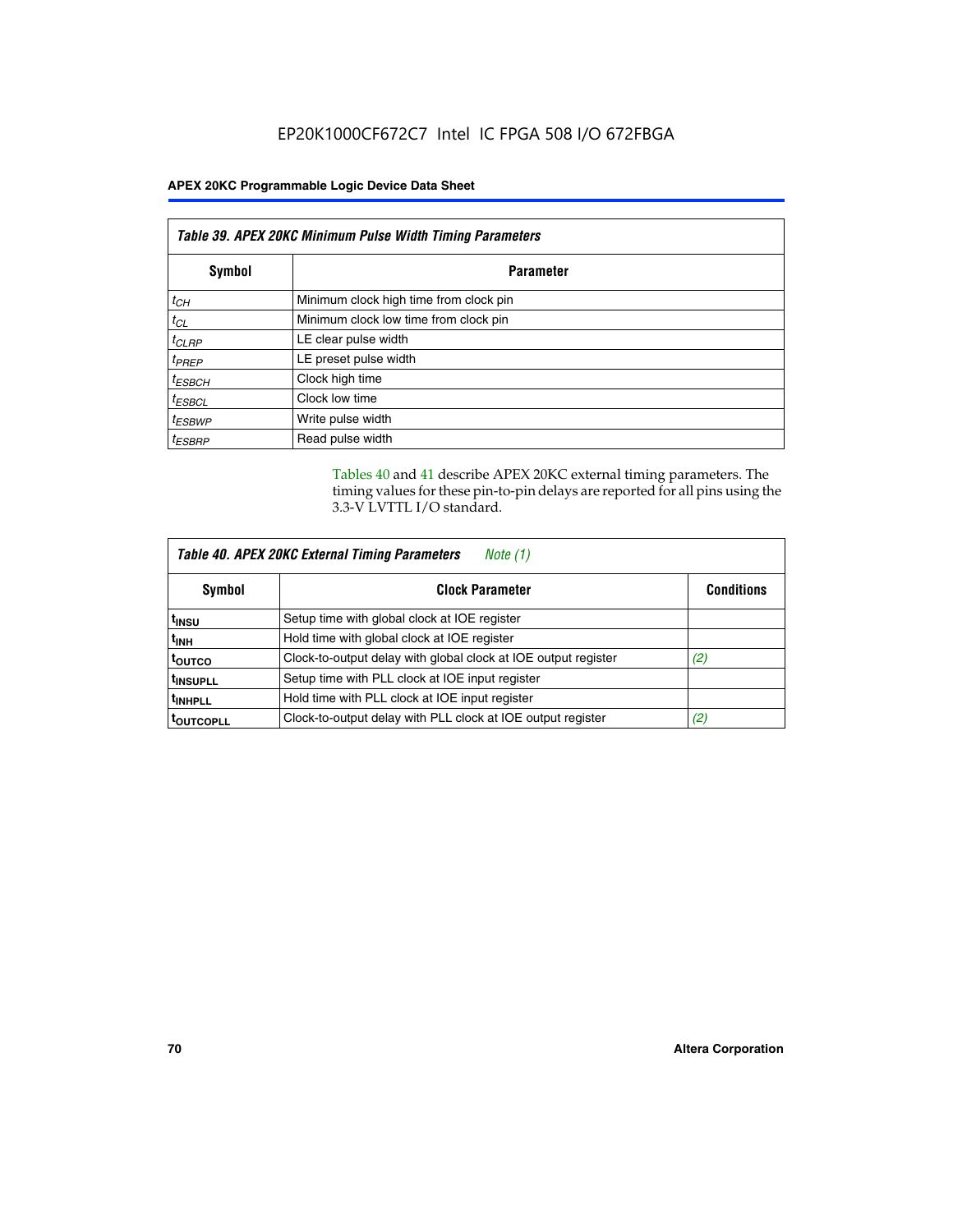| Table 41. APEX 20KC External Bidirectional Timing Parameters<br>Note (1) |                                                                                       |                  |  |
|--------------------------------------------------------------------------|---------------------------------------------------------------------------------------|------------------|--|
| Symbol                                                                   | <b>Parameter</b>                                                                      | <b>Condition</b> |  |
| <sup>t</sup> INSUBIDIR                                                   | Setup time for bidirectional pins with global clock at LAB-adjacent input<br>register |                  |  |
| <sup>t</sup> INHBIDIR                                                    | Hold time for bidirectional pins with global clock at LAB-adjacent input<br>register  |                  |  |
| <sup>t</sup> OUTCOBIDIR                                                  | Clock-to-output delay for bidirectional pins with global clock at IOE<br>register     | (2)              |  |
| <sup>t</sup> xzbidir                                                     | Synchronous output enable register to output buffer disable delay                     | (2)              |  |
| <sup>t</sup> zxbidir                                                     | Synchronous output enable register to output buffer enable delay                      | (2)              |  |
| <sup>t</sup> insubidirpll                                                | Setup time for bidirectional pins with PLL clock at LAB-adjacent input<br>register    |                  |  |
| <sup>t</sup> INHBIDIRPLL                                                 | Hold time for bidirectional pins with PLL clock at LAB-adjacent input<br>register     |                  |  |
| <b><sup>t</sup>OUTCOBIDIRPLL</b>                                         | Clock-to-output delay for bidirectional pins with PLL clock at IOE register           | (2)              |  |
| <sup>T</sup> XZBIDIRPLL                                                  | Synchronous output enable register to output buffer disable delay with<br>PL L        | (2)              |  |
| <sup>T</sup> ZXBIDIRPLL                                                  | Synchronous output enable register to output buffer enable delay with<br><b>PLL</b>   | (2)              |  |

*Notes to Tables 40 and 41:*

Г

(1) These timing parameters are sample-tested only.

(2) For more information, refer to Table 43.

Tables 42 and 43 define the timing delays for each I/O standard. Some output standards require test load circuits for AC timing measurements as shown in Figures 36 through 38.

| Table 42. APEX 20KC Selectable I/O Standard Input Adder Delays (Part 1 of 2)<br>Note $(1)$ |                                                        |                  |  |
|--------------------------------------------------------------------------------------------|--------------------------------------------------------|------------------|--|
| <b>Symbol</b>                                                                              | <b>Parameter</b>                                       | <b>Condition</b> |  |
| <b>LVCMOS</b>                                                                              | Input adder delay for the LVCMOS I/O standard          |                  |  |
| LVTTL                                                                                      | Input adder delay for the LVTTL I/O standard           |                  |  |
| 2.5V                                                                                       | Input adder delay for the 2.5-V I/O standard           |                  |  |
| 1.8V                                                                                       | Input adder delay for the 1.8-V I/O standard           |                  |  |
| <b>PCI</b>                                                                                 | Input adder delay for the PCI I/O standard             |                  |  |
| $GTI +$                                                                                    | Input adder delay for the GTL+ I/O standard            |                  |  |
| SSTL-3 Class I                                                                             | Input adder delay for the SSTL-3 Class I I/O standard  |                  |  |
| SSTL-3 Class II                                                                            | Input adder delay for the SSTL-3 Class II I/O standard |                  |  |
| SSTL-2 Class I                                                                             | Input adder delay for the SSTL -2 Class I I/O standard |                  |  |
| SSTL-2 Class II                                                                            | Input adder delay for the SSTL-2 Class II I/O standard |                  |  |

#### **Altera Corporation 71**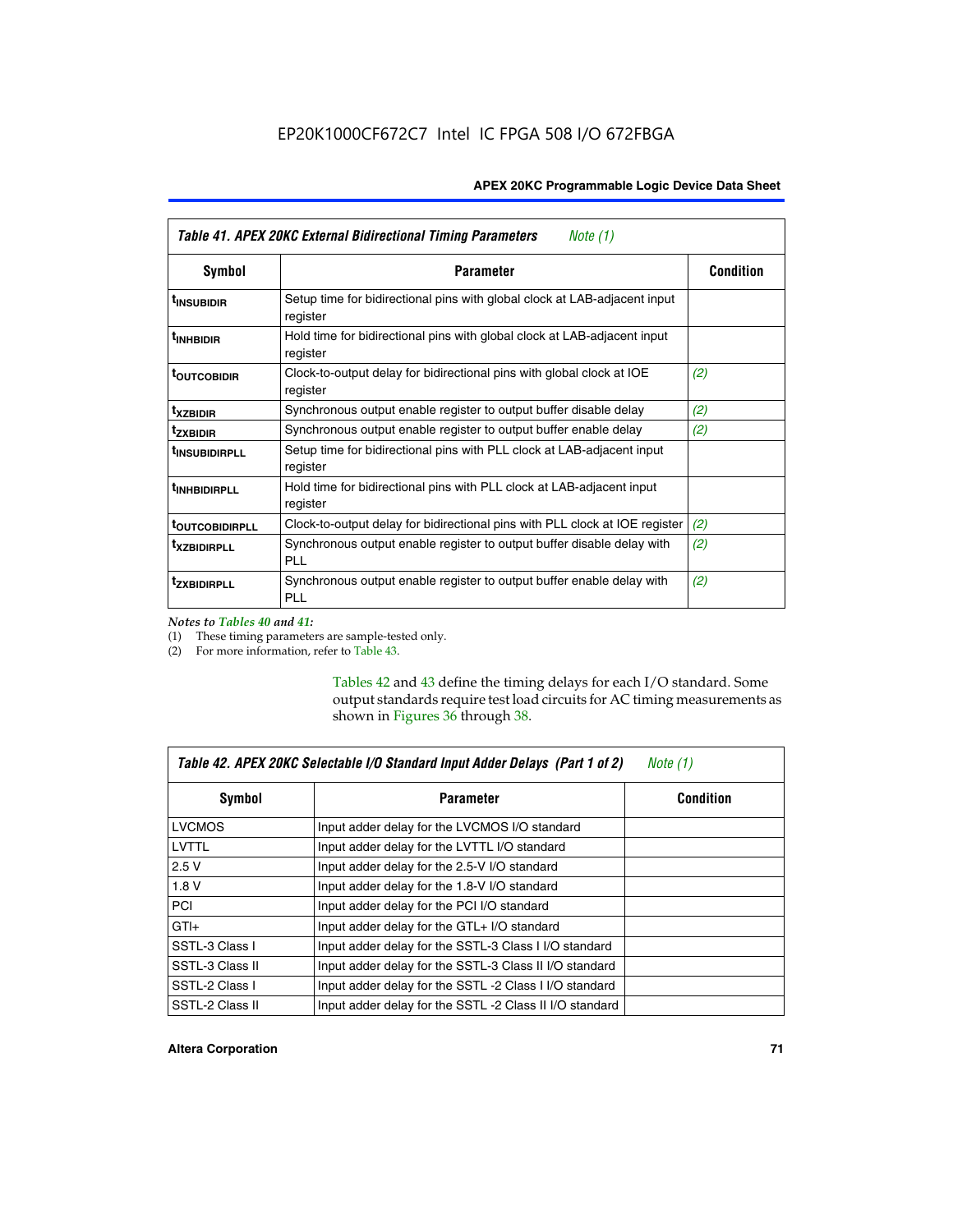# EP20K1000CF672C7 Intel IC FPGA 508 I/O 672FBGA

#### **APEX 20KC Programmable Logic Device Data Sheet**

|             | Table 42. APEX 20KC Selectable I/O Standard Input Adder Delays (Part 2 of 2) | Note (1)         |
|-------------|------------------------------------------------------------------------------|------------------|
| Symbol      | Parameter                                                                    | <b>Condition</b> |
| <b>LVDS</b> | Input adder delay for the LVDS I/O standard                                  |                  |
| <b>CTT</b>  | Input adder delay for the CTT I/O standard                                   |                  |
| AGP         | Input adder delay for the AGP I/O standard                                   |                  |

| Table 43. APEX 20KC Selectable I/O Standard Output Adder Delays<br>Note $(1)$ |                                                         |                                                                   |  |  |  |  |  |  |
|-------------------------------------------------------------------------------|---------------------------------------------------------|-------------------------------------------------------------------|--|--|--|--|--|--|
| Symbol                                                                        | <b>Parameter</b>                                        | <b>Condition</b>                                                  |  |  |  |  |  |  |
| <b>LVCMOS</b>                                                                 | Output adder delay for the LVCMOS I/O standard          |                                                                   |  |  |  |  |  |  |
| <b>LVTTL</b>                                                                  | Output adder delay for the LVTTL I/O standard           | $Cloud = 35 pF$<br>$Run = 564.5 \Omega$<br>Rdn = 430 $\Omega$ (2) |  |  |  |  |  |  |
| 2.5V                                                                          | Output adder delay for the 2.5-V I/O standard           | $Cloud = 35 pF$<br>$Run = 450 \Omega$<br>Rdn = 450 $\Omega$ (2)   |  |  |  |  |  |  |
| 1.8V                                                                          | Output adder delay for the 1.8-V I/O standard           | $Cloud = 35 pF$<br>$Run = 520 \Omega$<br>Rdn = 480 $\Omega$ (2)   |  |  |  |  |  |  |
| PCI                                                                           | Output adder delay for the PCI I/O standard             | $Cloud = 10 pF$<br>$Run = 1M \Omega$<br>Rdn = 25 $\Omega$ (2)     |  |  |  |  |  |  |
| $GTI +$                                                                       | Output adder delay for the GTL+ I/O standard            | $Cloud = 30 pF$<br>$Run = 25 \Omega (2)$                          |  |  |  |  |  |  |
| SSTL-3 Class I                                                                | Output adder delay for the SSTL-3 Class I I/O standard  | $Cloud1 = 0 pF$<br>$Cloud2 = 30 pF$<br>$R = 25 \Omega (2)$        |  |  |  |  |  |  |
| SSTL-3 Class II                                                               | Output adder delay for the SSTL-3 Class II I/O standard | $Cloud1 = 0 pF$<br>$Cloud2 = 30 pF$<br>$R = 25 \Omega (2)$        |  |  |  |  |  |  |
| SSTL-2 Class I                                                                | Output adder delay for the SSTL-2 Class I I/O standard  |                                                                   |  |  |  |  |  |  |
| SSTL-2 Class II                                                               | Output adder delay for the SSTL-2 Class II I/O standard |                                                                   |  |  |  |  |  |  |
| <b>LVDS</b>                                                                   | Output adder delay for the LVDS I/O standard            | $Cloud = 4 pF$<br>R=100 Ω (2)                                     |  |  |  |  |  |  |
| <b>CTT</b>                                                                    | Output adder delay for the CTT I/O standard             |                                                                   |  |  |  |  |  |  |
| <b>AGP</b>                                                                    | Output adder delay for the AGP I/O standard             |                                                                   |  |  |  |  |  |  |

#### *Note to Tables 42 and 43:*

- (1) These delays report the differences in delays for different I/O standards. Add the delay for the I/O standard that is used to the external timing parameters.
- (2) See Figure 36 for more information.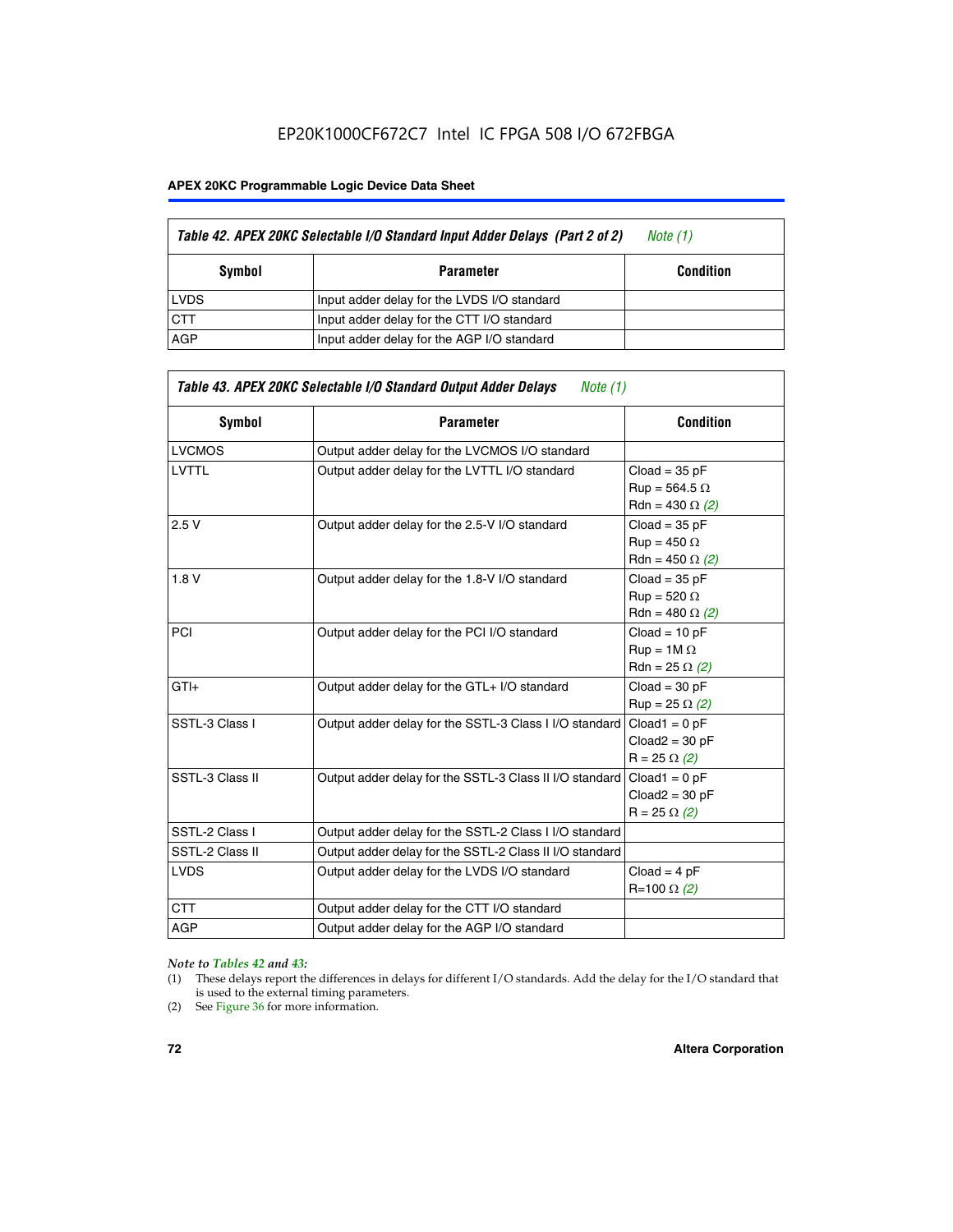*Figure 36. AC Test Conditions for LVTTL, 2.5 V, 1.8 V, PCI & GTL+ I/O Standards*







*Figure 38. AC Test Conditions for the LVDS I/O Standard*

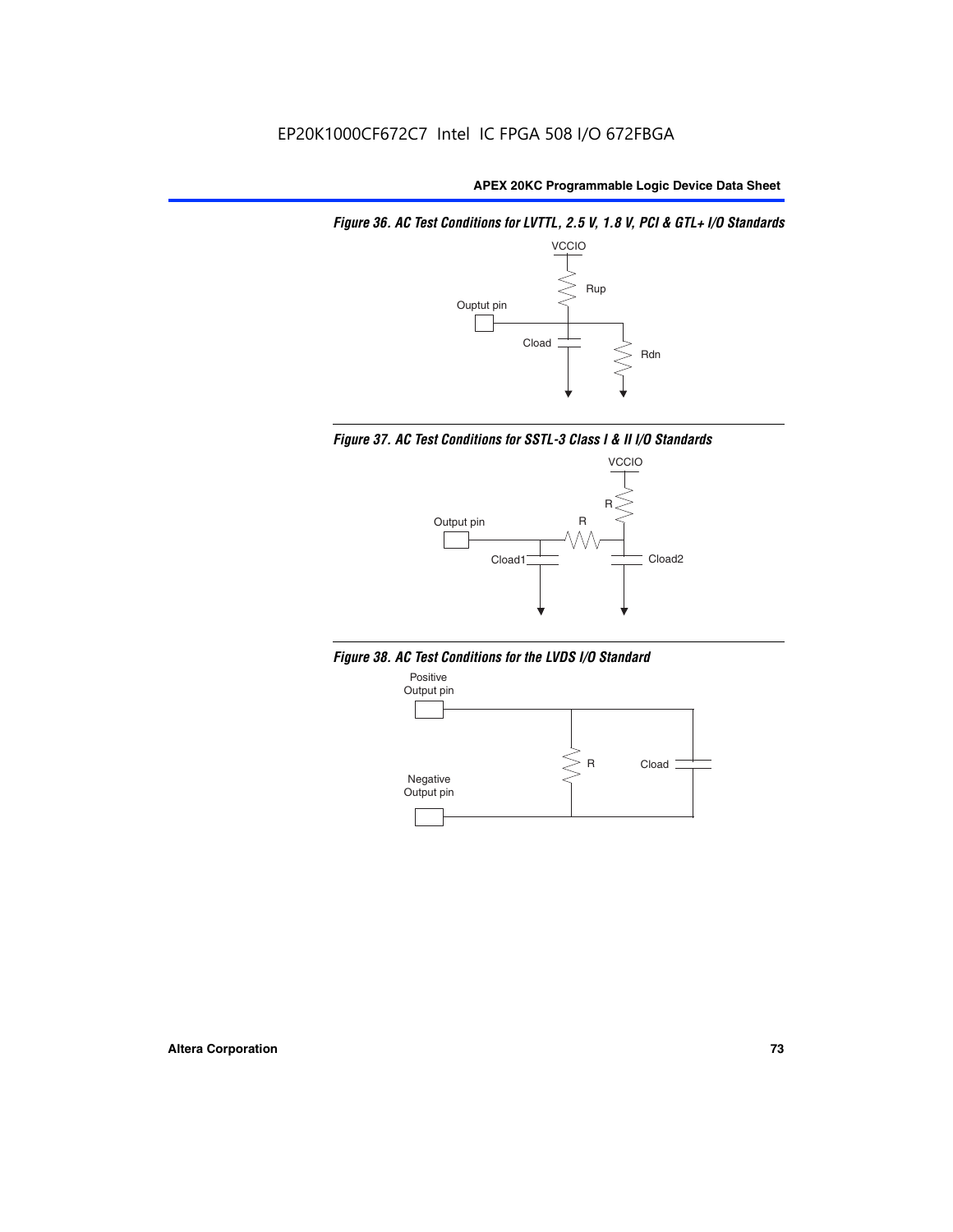Tables 44 through 67 show the  $f_{MAX}$  and external timing parameters for EPC20K200C, EP20K400C, EP20K600C, and EP20K1000C devices.

| Table 44. EP20K200C f <sub>MAX</sub> LE Timing Microparameters |                |      |      |                |      |                |             |  |  |  |
|----------------------------------------------------------------|----------------|------|------|----------------|------|----------------|-------------|--|--|--|
| Symbol                                                         | -7 Speed Grade |      |      | -8 Speed Grade |      | -9 Speed Grade | <b>Unit</b> |  |  |  |
|                                                                | Min            | Max  | Min  | Max            | Min  | Max            |             |  |  |  |
| $t_{\scriptstyle SU}$                                          | 0.01           |      | 0.01 |                | 0.01 |                | ns          |  |  |  |
| $t_H$                                                          | 0.10           |      | 0.10 |                | 0.10 |                | ns          |  |  |  |
| $t_{CO}$                                                       |                | 0.27 |      | 0.30           |      | 0.32           | ns          |  |  |  |
| $t_{LUT}$                                                      |                | 0.65 |      | 0.78           |      | 0.92           | ns          |  |  |  |

| Table 45. EP20K200C f <sub>MAX</sub> ESB Timing Microparameters |         |                |         |                |         |                |    |  |  |  |
|-----------------------------------------------------------------|---------|----------------|---------|----------------|---------|----------------|----|--|--|--|
| <b>Symbol</b>                                                   |         | -7 Speed Grade |         | -8 Speed Grade |         | -9 Speed Grade |    |  |  |  |
|                                                                 | Min     | Max            | Min     | Max            | Min     | Max            |    |  |  |  |
| <sup>t</sup> ESBARC                                             |         | 1.30           |         | 1.51           |         | 1.69           | ns |  |  |  |
| <sup>t</sup> ESBSRC                                             |         | 2.35           |         | 2.49           |         | 2.72           | ns |  |  |  |
| t <sub>ESBAWC</sub>                                             |         | 2.92           |         | 3.46           |         | 3.86           | ns |  |  |  |
| t <sub>ESBSWC</sub>                                             |         | 3.05           |         | 3.44           |         | 3.85           | ns |  |  |  |
| t <sub>ESBWASU</sub>                                            | 0.45    |                | 0.50    |                | 0.54    |                | ns |  |  |  |
| <sup>t</sup> ESBW <u>AH</u>                                     | 0.44    |                | 0.50    |                | 0.55    |                | ns |  |  |  |
| <sup>t</sup> ESBWDSU                                            | 0.57    |                | 0.63    |                | 0.68    |                | ns |  |  |  |
| <sup>t</sup> ESBWDH                                             | 0.44    |                | 0.50    |                | 0.55    |                | ns |  |  |  |
| t <sub>ESBRASU</sub>                                            | 1.25    |                | 1.43    |                | 1.56    |                | ns |  |  |  |
| <sup>t</sup> ESBRAH                                             | 0.00    |                | 0.03    |                | 0.11    |                | ns |  |  |  |
| <sup>t</sup> ESBWESU                                            | 0.00    |                | 0.00    |                | 0.00    |                | ns |  |  |  |
| <sup>t</sup> ES <u>BDATASU</u>                                  | 2.01    |                | 2.27    |                | 2.45    |                | ns |  |  |  |
| <sup>t</sup> ESBWADDRSU                                         | $-0.20$ |                | $-0.24$ |                | $-0.28$ |                | ns |  |  |  |
| <sup>t</sup> ESBRADDRSU                                         | 0.02    |                | 0.00    |                | $-0.02$ |                | ns |  |  |  |
| <sup>t</sup> ESBDA <u>TACO1</u>                                 |         | 1.09           |         | 1.28           |         | 1.43           | ns |  |  |  |
| <sup>t</sup> ESBDATACO2                                         |         | 2.10           |         | 2.52           |         | 2.82           | ns |  |  |  |
| <sup>t</sup> ESBDD                                              |         | 2.50           |         | 2.97           |         | 3.32           | ns |  |  |  |
| $t_{PD}$                                                        |         | 1.48           |         | 1.78           |         | 2.00           | ns |  |  |  |
| <sup>t</sup> PTERMSU                                            | 0.58    |                | 0.72    |                | 0.81    |                | ns |  |  |  |
| t <sub>PTERMCO</sub>                                            |         | 1.10           |         | 1.29           |         | 1.45           | ns |  |  |  |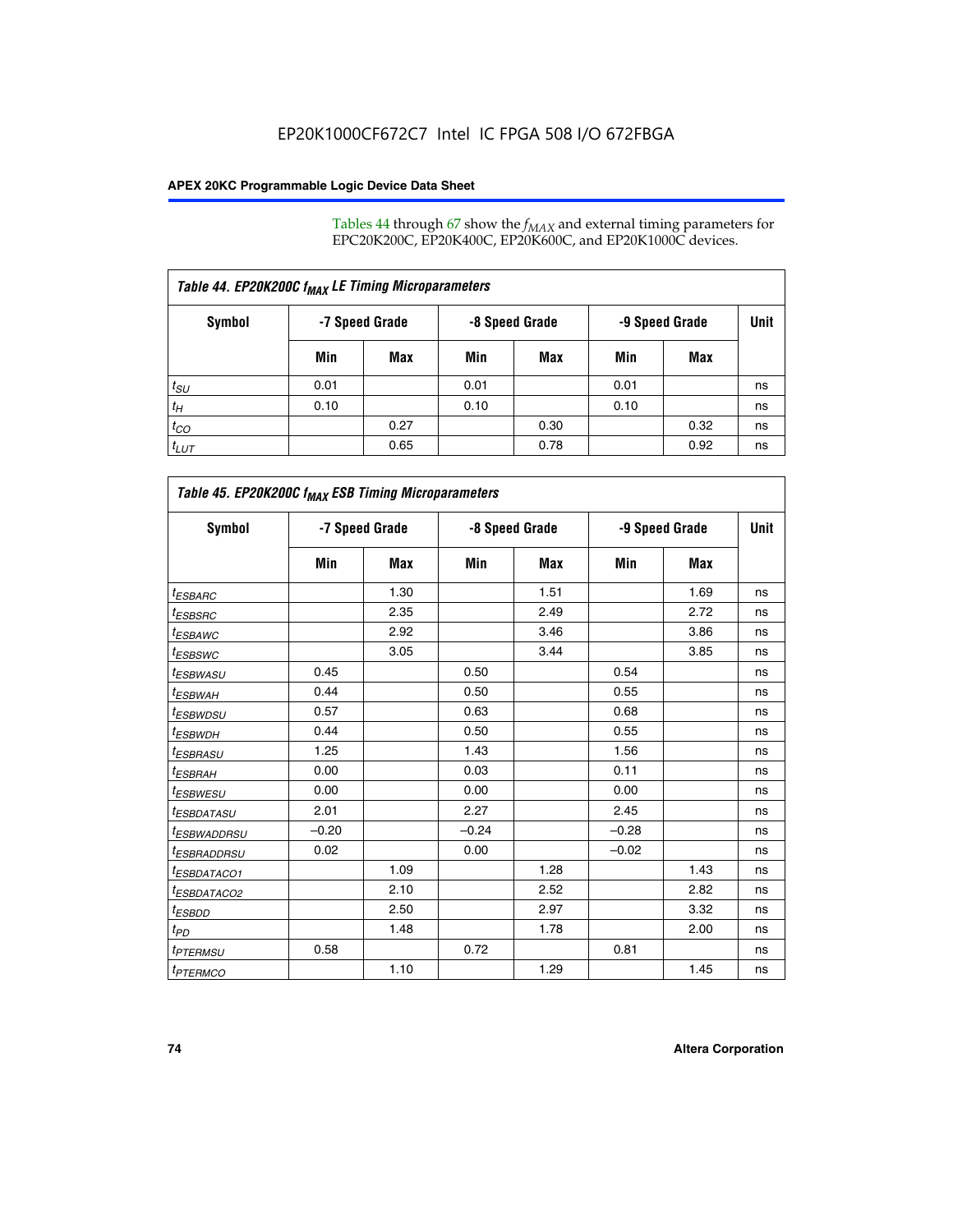| Table 46. EP20K200C f <sub>MAX</sub> Routing Delays |     |                |     |                |                |      |             |  |  |
|-----------------------------------------------------|-----|----------------|-----|----------------|----------------|------|-------------|--|--|
| <b>Symbol</b>                                       |     | -7 Speed Grade |     | -8 Speed Grade | -9 Speed Grade |      | <b>Unit</b> |  |  |
|                                                     | Min | Max            | Min | Max            | Min            | Max  |             |  |  |
| $t_{F1-4}$                                          |     | 0.15           |     | 0.17           |                | 0.20 | ns          |  |  |
| $t_{F5-20}$                                         |     | 0.81           |     | 0.94           |                | 1.12 | ns          |  |  |
| $t_{F20+}$                                          |     | 0.98           |     | 1.13           |                | 1.35 | ns          |  |  |

| Table 47. EP20K200C Minimum Pulse Width Timing Parameters |                |     |                |     |      |                |      |  |  |  |
|-----------------------------------------------------------|----------------|-----|----------------|-----|------|----------------|------|--|--|--|
| Symbol                                                    | -7 Speed Grade |     | -8 Speed Grade |     |      | -9 Speed Grade | Unit |  |  |  |
|                                                           | Min            | Max | Min            | Max | Min  | Max            |      |  |  |  |
| $t_{CH}$                                                  | 1.33           |     | 1.66           |     | 2.00 |                | ns   |  |  |  |
| $t_{CL}$                                                  | 1.33           |     | 1.66           |     | 2.00 |                | ns   |  |  |  |
| $t_{CLRP}$                                                | 0.20           |     | 0.20           |     | 0.20 |                | ns   |  |  |  |
| $t_{PREF}$                                                | 0.20           |     | 0.20           |     | 0.20 |                | ns   |  |  |  |
| $t_{ESBCH}$                                               | 1.33           |     | 1.66           |     | 2.00 |                | ns   |  |  |  |
| $t_{ESBCL}$                                               | 1.33           |     | 1.66           |     | 2.00 |                | ns   |  |  |  |
| $t_{ESBWP}$                                               | 1.05           |     | 1.28           |     | 1.44 |                | ns   |  |  |  |
| <sup>t</sup> ESBRP                                        | 0.87           |     | 1.06           |     | 1.19 |                | ns   |  |  |  |

# *Table 48. EP20K200C External Timing Parameters*

| Symbol                |      | -7 Speed Grade |      | -8 Speed Grade | -9 Speed Grade | <b>Unit</b> |    |
|-----------------------|------|----------------|------|----------------|----------------|-------------|----|
|                       | Min  | Max            | Min  | Max            | Min            | Max         |    |
| t <sub>INSU</sub>     | 1.23 |                | 1.26 |                | 1.33           |             | ns |
| t <sub>INH</sub>      | 0.00 |                | 0.00 |                | 0.00           |             | ns |
| toutco                | 2.00 | 3.79           | 2.00 | 4.31           | 2.00           | 4.70        | ns |
| t <sub>INSUPLL</sub>  | 0.81 |                | 0.92 |                | ٠              |             | ns |
| t <sub>INHPLL</sub>   | 0.00 |                | 0.00 |                |                |             | ns |
| t <sub>outcopll</sub> | 0.50 | 2.36           | 0.50 | 2.62           |                |             | ns |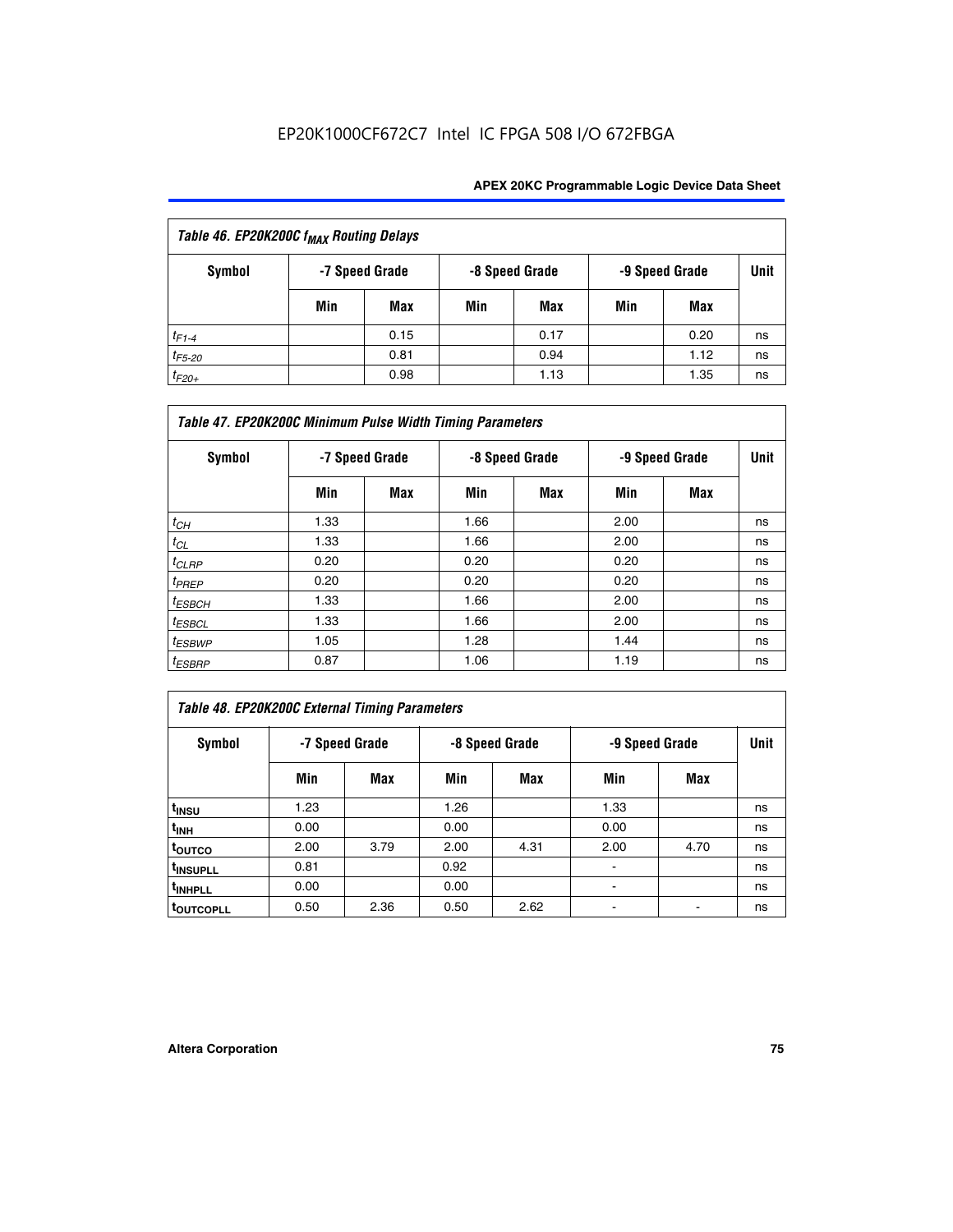| <b>Table 49. EP20K200C External Bidirectional Timing Parameters</b> |                |      |      |                |                |             |    |  |  |  |
|---------------------------------------------------------------------|----------------|------|------|----------------|----------------|-------------|----|--|--|--|
| <b>Symbol</b>                                                       | -7 Speed Grade |      |      | -8 Speed Grade | -9 Speed Grade | <b>Unit</b> |    |  |  |  |
|                                                                     | Min            | Max  | Min  | Max            | Min            | Max         |    |  |  |  |
| <sup>t</sup> INSUBIDIR                                              | 1.38           |      | 1.78 |                | 1.99           |             | ns |  |  |  |
| <sup>t</sup> inhbidir                                               | 0.00           |      | 0.00 |                | 0.00           |             | ns |  |  |  |
| <b><sup>t</sup>OUTCOBIDIR</b>                                       | 2.00           | 3.79 | 2.00 | 4.31           | 2.00           | 4.70        | ns |  |  |  |
| <sup>T</sup> XZBIDIR                                                |                | 6.12 |      | 6.51           |                | 7.89        | ns |  |  |  |
| <sup>t</sup> zxbidir                                                |                | 6.12 |      | 6.51           |                | 7.89        | ns |  |  |  |
| <sup>T</sup> INSUBIDIRPLL                                           | 2.82           |      | 3.47 |                | ٠              |             | ns |  |  |  |
| <sup>t</sup> INHBIDIRPLL                                            | 0.00           |      | 0.00 |                |                |             | ns |  |  |  |
| <sup>T</sup> OUTCOBIDIRPLL                                          | 0.50           | 2.36 | 0.50 | 2.62           | ۰              |             | ns |  |  |  |
| <sup>t</sup> xzbidirpll                                             |                | 4.69 |      | 4.82           |                |             | ns |  |  |  |
| <sup>T</sup> ZXBIDIRPLL                                             |                | 4.69 |      | 4.82           |                |             | ns |  |  |  |

| Table 50. EP20K400C f <sub>MAX</sub> LE Timing Parameters |                |      |      |                |      |                |    |  |  |
|-----------------------------------------------------------|----------------|------|------|----------------|------|----------------|----|--|--|
| Symbol                                                    | -7 Speed Grade |      |      | -8 Speed Grade |      | -9 Speed Grade |    |  |  |
|                                                           | Min            | Max  | Min  | Max            | Min  | Max            |    |  |  |
| $t_{SU}$                                                  | 0.01           |      | 0.01 |                | 0.01 |                | ns |  |  |
| $t_H$                                                     | 0.10           |      | 0.10 |                | 0.10 |                | ns |  |  |
| $t_{CO}$                                                  |                | 0.27 |      | 0.30           |      | 0.32           | ns |  |  |
| $t_{LUT}$                                                 |                | 0.65 |      | 0.78           |      | 0.92           | ns |  |  |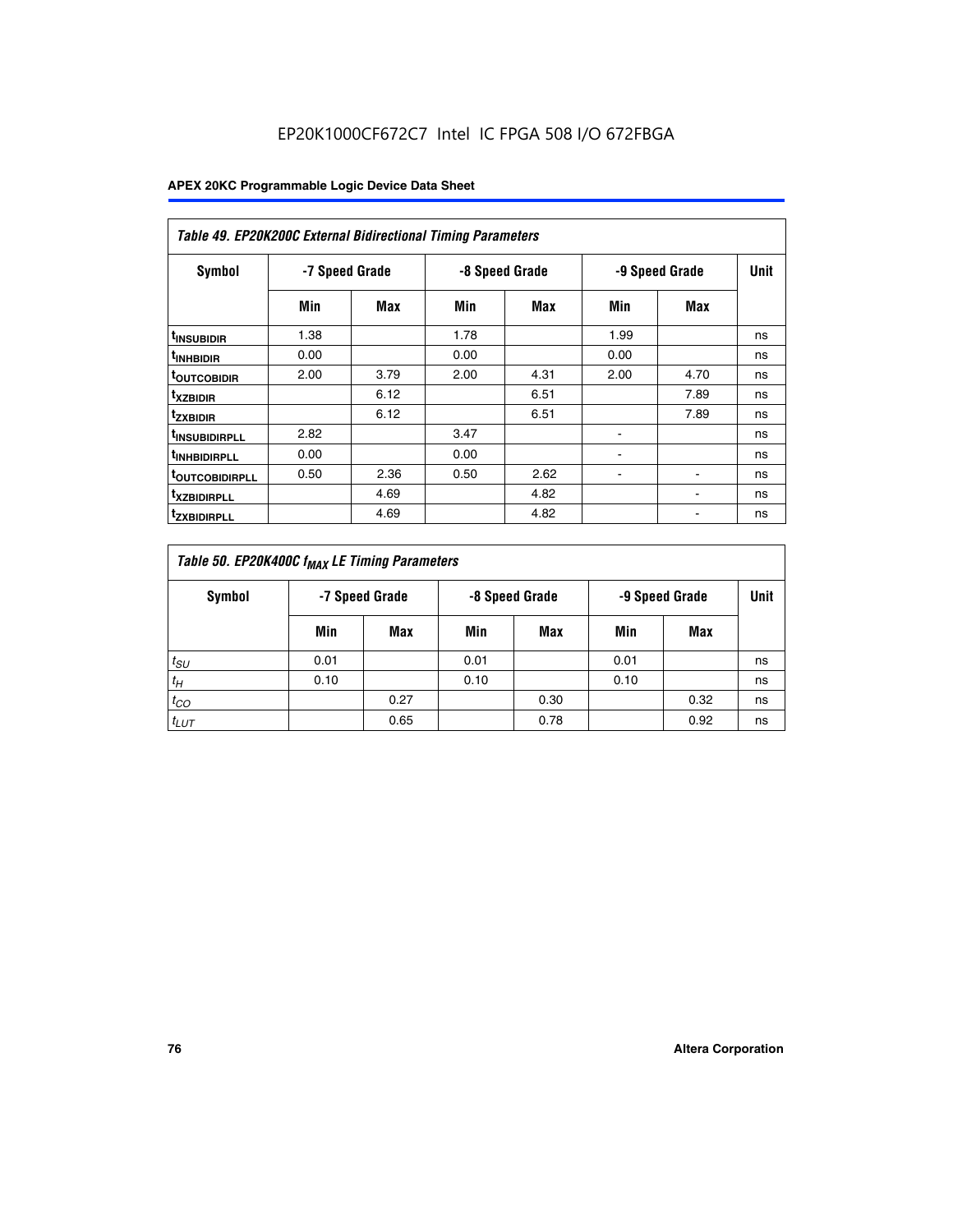| Table 51. EP20K400C f <sub>MAX</sub> ESB Timing Parameters |                |            |         |                |         |                |    |  |  |
|------------------------------------------------------------|----------------|------------|---------|----------------|---------|----------------|----|--|--|
| <b>Symbol</b>                                              | -7 Speed Grade |            |         | -8 Speed Grade |         | -9 Speed Grade |    |  |  |
|                                                            | Min            | <b>Max</b> | Min     | <b>Max</b>     | Min     | Max            |    |  |  |
| $t_{ESBARC}$                                               |                | 1.30       |         | 1.51           |         | 1.69           | ns |  |  |
| $t_{ESBSRC}$                                               |                | 2.35       |         | 2.49           |         | 2.72           | ns |  |  |
| <sup>t</sup> ESBAWC                                        |                | 2.92       |         | 3.46           |         | 3.86           | ns |  |  |
| <sup>t</sup> ESBSWC                                        |                | 3.05       |         | 3.44           |         | 3.85           | ns |  |  |
| <i>t<sub>ESBWASU</sub></i>                                 | 0.45           |            | 0.50    |                | 0.54    |                | ns |  |  |
| <sup>t</sup> ESBWAH                                        | 0.44           |            | 0.50    |                | 0.55    |                | ns |  |  |
| <i>t<sub>ESBWDSU</sub></i>                                 | 0.57           |            | 0.63    |                | 0.68    |                | ns |  |  |
| <sup>t</sup> ESBWDH                                        | 0.44           |            | 0.50    |                | 0.55    |                | ns |  |  |
| <i><b>ESBRASU</b></i>                                      | 1.25           |            | 1.43    |                | 1.56    |                | ns |  |  |
| <sup>t</sup> ESBRAH                                        | 0.00           |            | 0.03    |                | 0.11    |                | ns |  |  |
| <i>t<sub>ESBWESU</sub></i>                                 | 0.00           |            | 0.00    |                | 0.00    |                | ns |  |  |
| <i><b>ESBDATASU</b></i>                                    | 2.01           |            | 2.27    |                | 2.45    |                | ns |  |  |
| <sup>t</sup> ESBWADDRSU                                    | $-0.20$        |            | $-0.24$ |                | $-0.28$ |                | ns |  |  |
| <sup>t</sup> ESBRADDRSU                                    | 0.02           |            | 0.00    |                | $-0.02$ |                | ns |  |  |
| <sup>I</sup> ESBDATACO1                                    |                | 1.09       |         | 1.28           |         | 1.43           | ns |  |  |
| <sup>I</sup> ESBDATACO2                                    |                | 2.10       |         | 2.52           |         | 2.82           | ns |  |  |
| <sup>t</sup> ESBDD                                         |                | 2.50       |         | 2.97           |         | 3.32           | ns |  |  |
| t <sub>PD</sub>                                            |                | 1.48       |         | 1.78           |         | 2.00           | ns |  |  |
| <i>t<sub>PTERMSU</sub></i>                                 | 0.58           |            | 0.72    |                | 0.81    |                | ns |  |  |
| <b>t</b> <sub>PTERMCO</sub>                                |                | 1.10       |         | 1.29           |         | 1.45           | ns |  |  |

| Table 52. EP20K400C f <sub>MAX</sub> Routing Delays |     |                |     |                |                |      |      |  |  |
|-----------------------------------------------------|-----|----------------|-----|----------------|----------------|------|------|--|--|
| <b>Symbol</b>                                       |     | -7 Speed Grade |     | -8 Speed Grade | -9 Speed Grade |      | Unit |  |  |
|                                                     | Min | Max            | Min | Max            | Min            | Max  |      |  |  |
| $t_{F1-4}$                                          |     | 0.15           |     | 0.17           |                | 0.19 | ns   |  |  |
| $t_{F5-20}$                                         |     | 0.94           |     | 1.06           |                | 1.25 | ns   |  |  |
| $t_{F20+}$                                          |     | 1.73           |     | 1.96           |                | 2.30 | ns   |  |  |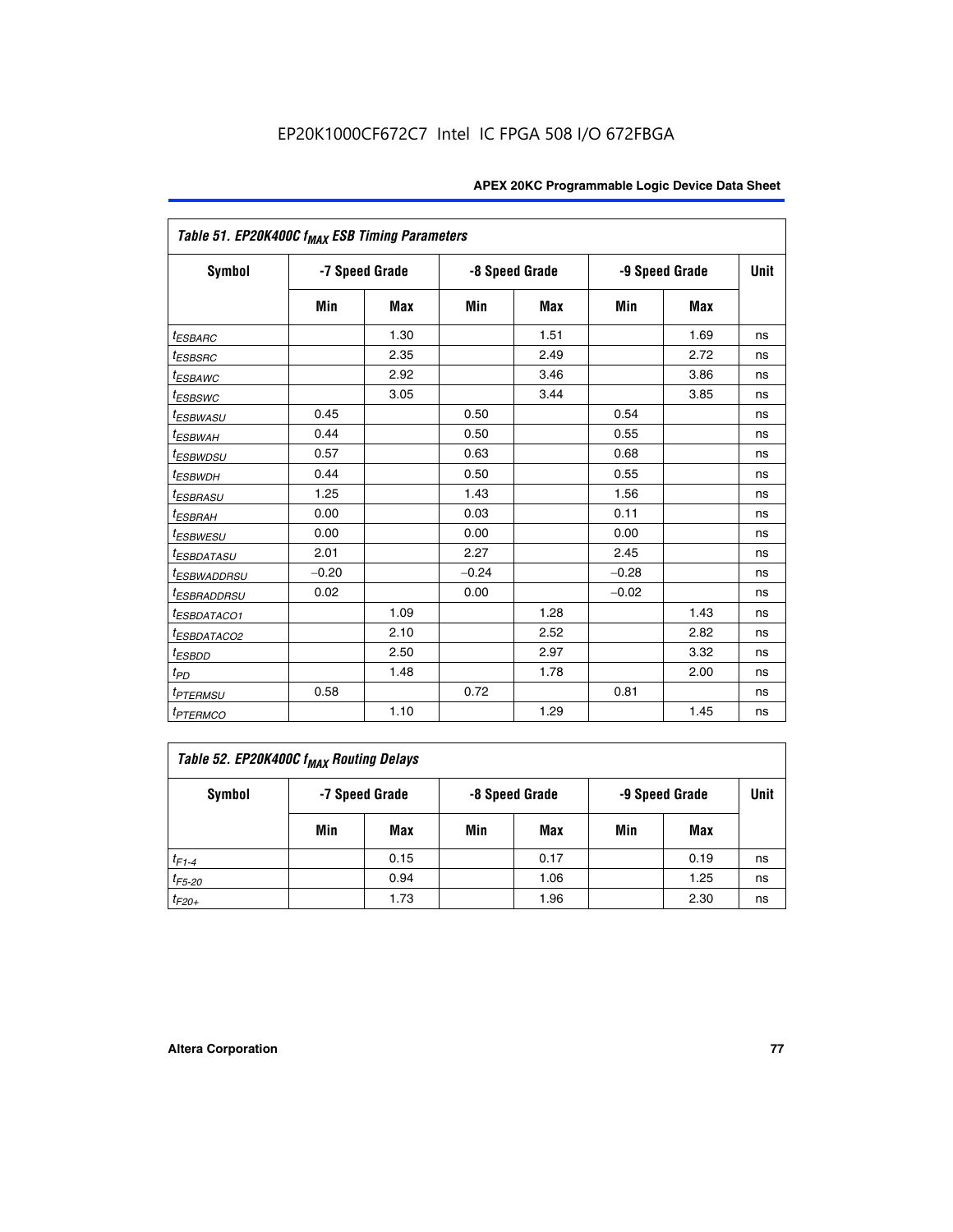# EP20K1000CF672C7 Intel IC FPGA 508 I/O 672FBGA

| Table 53. EP20K400C Minimum Pulse Width Timing Parameters |      |                |      |                |      |                |      |  |  |  |
|-----------------------------------------------------------|------|----------------|------|----------------|------|----------------|------|--|--|--|
| Symbol                                                    |      | -7 Speed Grade |      | -8 Speed Grade |      | -9 Speed Grade | Unit |  |  |  |
|                                                           | Min  | Max            | Min  | <b>Max</b>     | Min  | <b>Max</b>     |      |  |  |  |
| $t_{CH}$                                                  | 1.33 |                | 1.66 |                | 2.00 |                | ns   |  |  |  |
| $t_{CL}$                                                  | 1.33 |                | 1.66 |                | 2.00 |                | ns   |  |  |  |
| $t_{CLRP}$                                                | 0.20 |                | 0.20 |                | 0.20 |                | ns   |  |  |  |
| $t_{PREF}$                                                | 0.20 |                | 0.20 |                | 0.20 |                | ns   |  |  |  |
| <sup>t</sup> ESBCH                                        | 1.33 |                | 1.66 |                | 2.00 |                | ns   |  |  |  |
| <sup>t</sup> ESBCL                                        | 1.33 |                | 1.66 |                | 2.00 |                | ns   |  |  |  |
| $t_{ESBWP}$                                               | 1.05 |                | 1.28 |                | 1.44 |                | ns   |  |  |  |
| <sup>t</sup> ESBRP                                        | 0.87 |                | 1.06 |                | 1.19 |                | ns   |  |  |  |

|                      | Table 54. EP20K400C External Timing Parameters |                |      |                |      |                |    |  |  |  |  |  |  |
|----------------------|------------------------------------------------|----------------|------|----------------|------|----------------|----|--|--|--|--|--|--|
| <b>Symbol</b>        |                                                | -7 Speed Grade |      | -8 Speed Grade |      | -9 Speed Grade |    |  |  |  |  |  |  |
|                      | Min                                            | Max            | Min  | Max            | Min  | Max            |    |  |  |  |  |  |  |
| t <sub>INSU</sub>    | 1.37                                           |                | 1.52 |                | 1.64 |                | ns |  |  |  |  |  |  |
| $t_{\rm INH}$        | 0.00                                           |                | 0.00 |                | 0.00 |                | ns |  |  |  |  |  |  |
| <sup>t</sup> outco   | 2.00                                           | 4.25           | 2.00 | 4.61           | 2.00 | 5.03           | ns |  |  |  |  |  |  |
| <sup>t</sup> INSUPLL | 0.80                                           |                | 0.91 |                |      |                | ns |  |  |  |  |  |  |
| <sup>t</sup> INHPLL  | 0.00                                           |                | 0.00 |                |      |                | ns |  |  |  |  |  |  |
| <b>LOUTCOPLL</b>     | 0.50                                           | 2.27           | 0.50 | 2.55           |      |                | ns |  |  |  |  |  |  |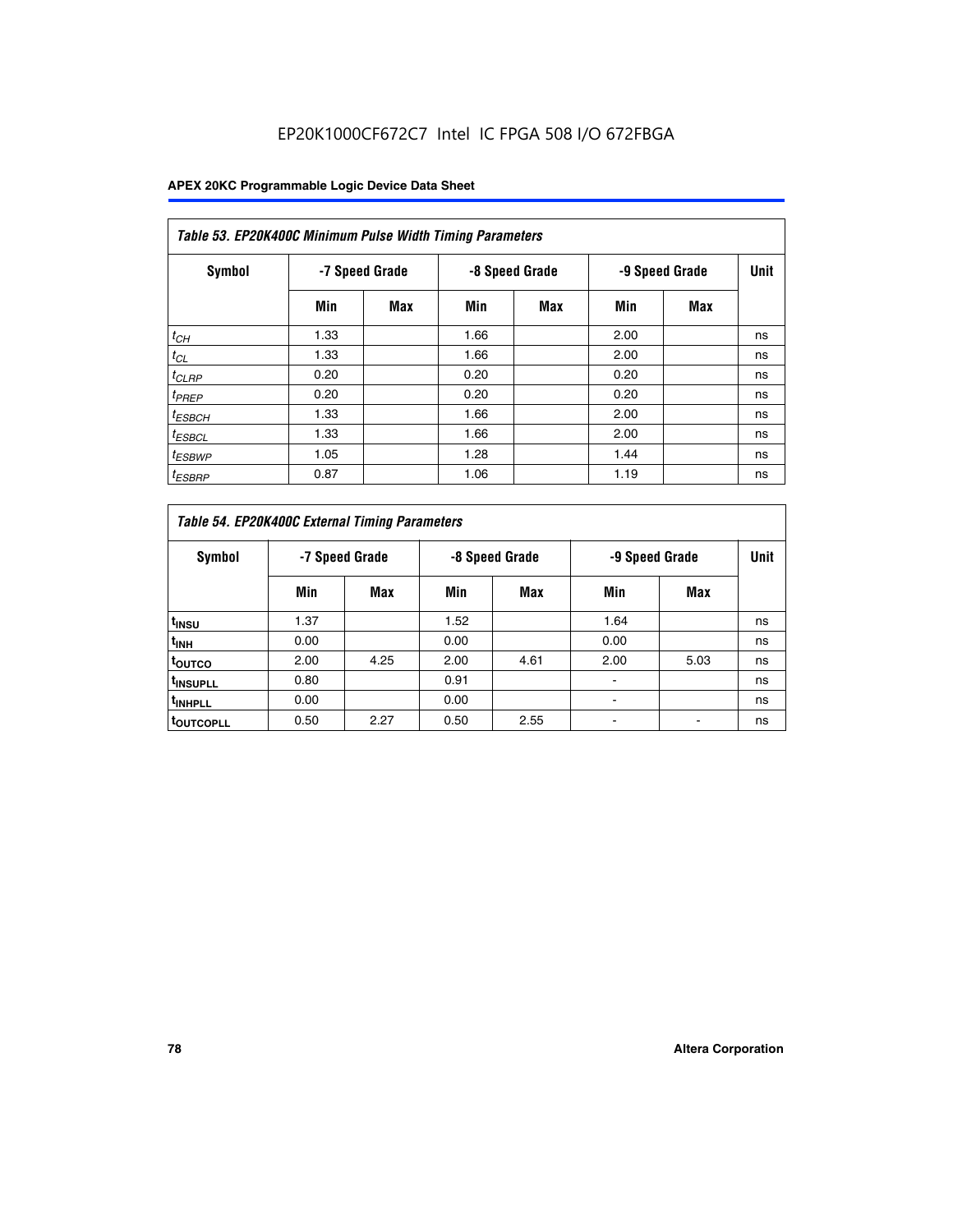| Table 55. EP20K400C External Bidirectional Timing Parameters |                |      |      |                |                          |                |    |  |  |  |  |  |
|--------------------------------------------------------------|----------------|------|------|----------------|--------------------------|----------------|----|--|--|--|--|--|
| <b>Symbol</b>                                                | -7 Speed Grade |      |      | -8 Speed Grade |                          | -9 Speed Grade |    |  |  |  |  |  |
|                                                              | Min            | Max  | Min  | Max            | Min                      | Max            |    |  |  |  |  |  |
| t <sub>INSUBIDIR</sub>                                       | 1.29           |      | 1.67 |                | 1.92                     |                | ns |  |  |  |  |  |
| <sup>t</sup> INHBIDIR                                        | 0.00           |      | 0.00 |                | 0.00                     |                | ns |  |  |  |  |  |
| <b>TOUTCOBIDIR</b>                                           | 2.00           | 4.25 | 2.00 | 4.61           | 2.00                     | 5.03           | ns |  |  |  |  |  |
| <sup>t</sup> xzbidir                                         |                | 6.55 |      | 6.97           |                          | 7.35           | ns |  |  |  |  |  |
| <sup>t</sup> zxbidir                                         |                | 6.55 |      | 6.97           |                          | 7.36           | ns |  |  |  |  |  |
| <sup>t</sup> INSUBIDIRPLL                                    | 3.22           |      | 3.80 |                | ۰                        |                | ns |  |  |  |  |  |
| <sup>t</sup> INHBIDIRPLL                                     | 0.00           |      | 0.00 |                |                          |                | ns |  |  |  |  |  |
| <b>TOUTCOBIDIRPLL</b>                                        | 0.50           | 2.27 | 0.50 | 2.55           | $\overline{\phantom{a}}$ | $\blacksquare$ | ns |  |  |  |  |  |
| <sup>t</sup> xzbidirpll                                      |                | 4.62 |      | 4.84           |                          |                | ns |  |  |  |  |  |
| <sup>t</sup> zxbidirpll                                      |                | 4.62 |      | 4.84           |                          |                | ns |  |  |  |  |  |

| Table 56. EP20K600C f <sub>MAX</sub> LE Timing Parameters |                                                    |      |      |      |      |      |    |  |  |  |  |
|-----------------------------------------------------------|----------------------------------------------------|------|------|------|------|------|----|--|--|--|--|
| Symbol                                                    | -7 Speed Grade<br>-8 Speed Grade<br>-9 Speed Grade |      |      |      |      | Unit |    |  |  |  |  |
|                                                           | Min                                                | Max  | Min  | Max  | Min  | Max  |    |  |  |  |  |
| $t_{SU}$                                                  | 0.01                                               |      | 0.01 |      | 0.01 |      | ns |  |  |  |  |
| $t_H$                                                     | 0.10                                               |      | 0.10 |      | 0.10 |      | ns |  |  |  |  |
| $t_{CO}$                                                  |                                                    | 0.27 |      | 0.30 |      | 0.32 | ns |  |  |  |  |
| $t_{LUT}$                                                 |                                                    | 0.65 |      | 0.78 |      | 0.92 | ns |  |  |  |  |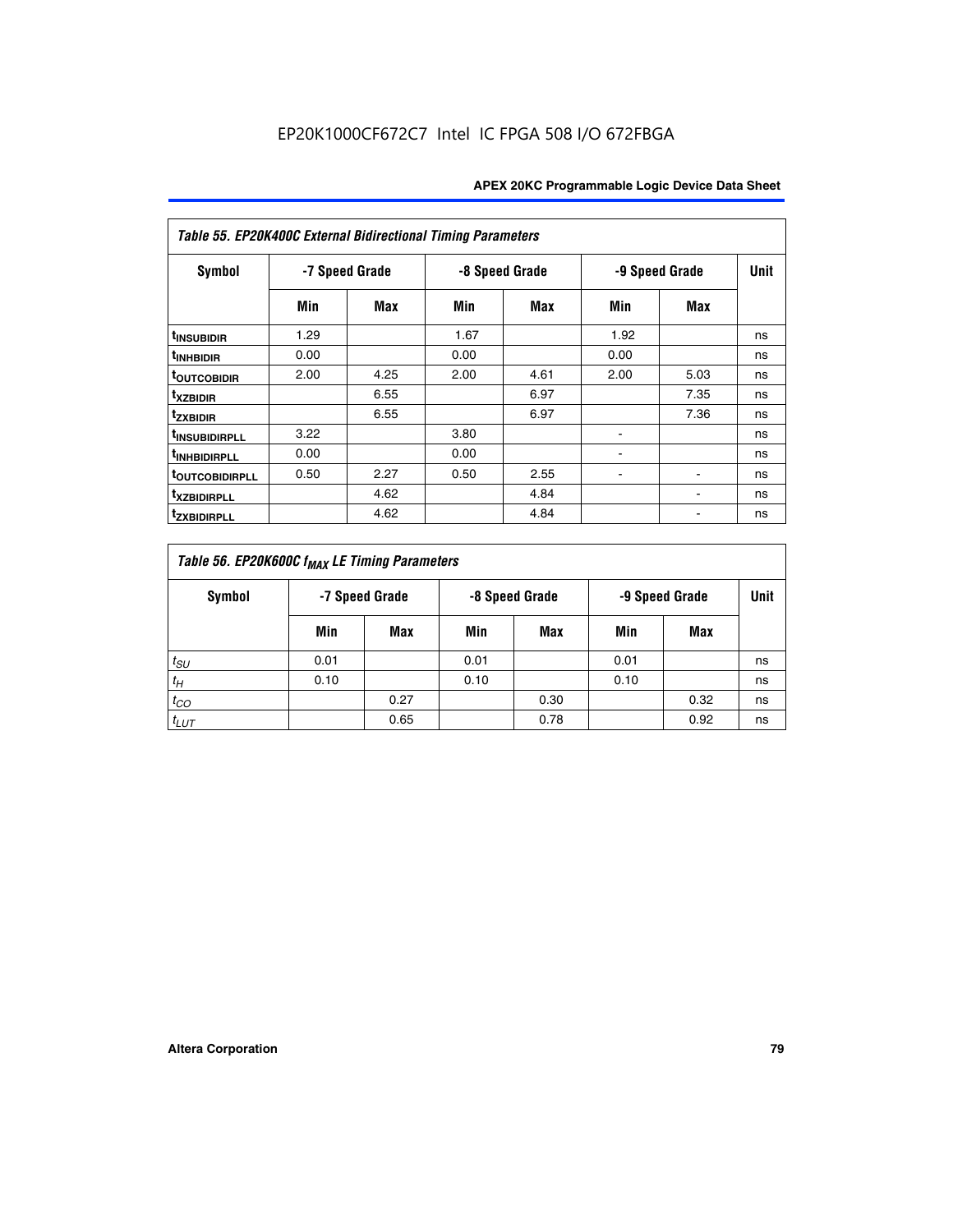| Table 57. EP20K600C f <sub>MAX</sub> ESB Timing Parameters |                |            |         |                |         |                |    |  |
|------------------------------------------------------------|----------------|------------|---------|----------------|---------|----------------|----|--|
| Symbol                                                     | -7 Speed Grade |            |         | -8 Speed Grade |         | -9 Speed Grade |    |  |
|                                                            | Min            | <b>Max</b> | Min     | Max            | Min     | Max            |    |  |
| <sup>t</sup> ESBARC                                        |                | 1.30       |         | 1.51           |         | 1.69           | ns |  |
| <i>t<sub>ESBSRC</sub></i>                                  |                | 2.35       |         | 2.49           |         | 2.72           | ns |  |
| <sup>t</sup> ESBAWC                                        |                | 2.92       |         | 3.46           |         | 3.86           | ns |  |
| <sup>t</sup> ESBSWC                                        |                | 3.05       |         | 3.44           |         | 3.85           | ns |  |
| <sup>t</sup> ESBWASU                                       | 0.45           |            | 0.50    |                | 0.54    |                | ns |  |
| <sup>t</sup> ESBWAH                                        | 0.44           |            | 0.50    |                | 0.55    |                | ns |  |
| <sup>t</sup> ESBWDSU                                       | 0.57           |            | 0.63    |                | 0.68    |                | ns |  |
| <sup>t</sup> ESBWDH                                        | 0.44           |            | 0.50    |                | 0.55    |                | ns |  |
| <i>ESBRASU</i>                                             | 1.25           |            | 1.43    |                | 1.56    |                | ns |  |
| <sup>t</sup> ESBRAH                                        | 0.00           |            | 0.03    |                | 0.11    |                | ns |  |
| <sup>t</sup> ESBWESU                                       | 0.00           |            | 0.00    |                | 0.00    |                | ns |  |
| <sup>t</sup> ESBDATASU                                     | 2.01           |            | 2.27    |                | 2.45    |                | ns |  |
| <sup>I</sup> ESBWADDRSU                                    | $-0.20$        |            | $-0.24$ |                | $-0.28$ |                | ns |  |
| <sup>t</sup> ESBRADDRSU                                    | 0.02           |            | 0.00    |                | $-0.02$ |                | ns |  |
| <sup>t</sup> ESBDATACO1                                    |                | 1.09       |         | 1.28           |         | 1.43           | ns |  |
| <sup>t</sup> ESBDATACO2                                    |                | 2.10       |         | 2.52           |         | 2.82           | ns |  |
| <sup>t</sup> ESBDD                                         |                | 2.50       |         | 2.97           |         | 3.32           | ns |  |
| $t_{\scriptsize{PD}}$                                      |                | 1.48       |         | 1.78           |         | 2.00           | ns |  |
| <sup>t</sup> PTERMSU                                       | 0.58           |            | 0.72    |                | 0.81    |                | ns |  |
| <i>t<sub>PTERMCO</sub></i>                                 |                | 1.10       |         | 1.29           |         | 1.45           | ns |  |

| Table 58. EP20K600C f <sub>MAX</sub> Routing Delays |                |      |                |      |                |      |      |  |  |  |
|-----------------------------------------------------|----------------|------|----------------|------|----------------|------|------|--|--|--|
| Symbol                                              | -7 Speed Grade |      | -8 Speed Grade |      | -9 Speed Grade |      | Unit |  |  |  |
|                                                     | Min            | Max  | Min            | Max  | Min            | Max  |      |  |  |  |
| $t_{F1-4}$                                          |                | 0.15 |                | 0.16 |                | 0.18 | ns   |  |  |  |
| $t_{F5-20}$                                         |                | 0.94 |                | 1.05 |                | 1.20 | ns   |  |  |  |
| $t_{F20+}$                                          |                | 1.76 |                | 1.98 |                | 2.23 | ns   |  |  |  |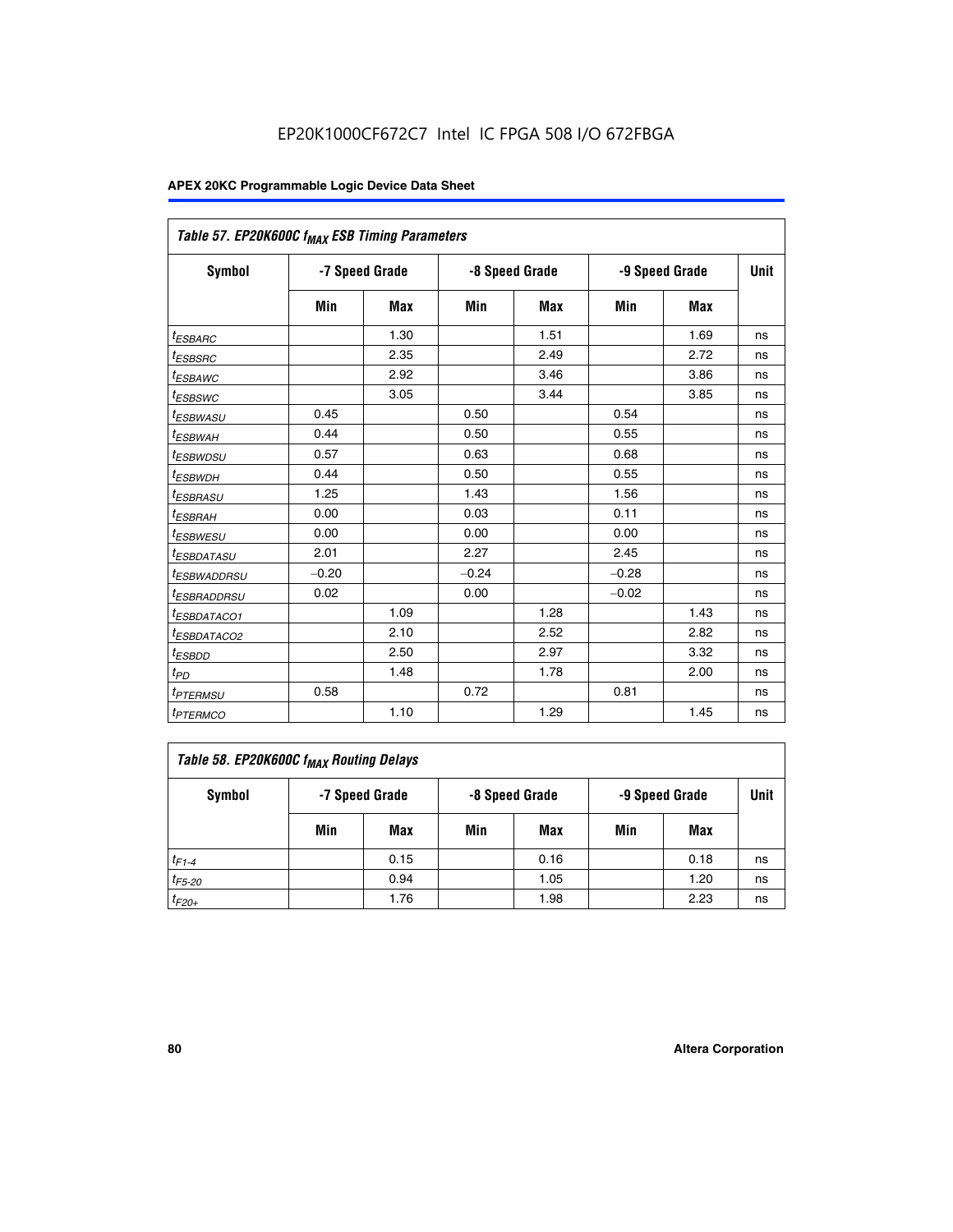| Table 59. EP20K600C Minimum Pulse Width Timing Parameters |                |     |                |            |                |     |             |  |  |  |  |
|-----------------------------------------------------------|----------------|-----|----------------|------------|----------------|-----|-------------|--|--|--|--|
| Symbol                                                    | -7 Speed Grade |     | -8 Speed Grade |            | -9 Speed Grade |     | <b>Unit</b> |  |  |  |  |
|                                                           | Min            | Max | Min            | <b>Max</b> | Min            | Max |             |  |  |  |  |
| $t_{CH}$                                                  | 1.33           |     | 1.66           |            | 2.00           |     | ns          |  |  |  |  |
| $t_{CL}$                                                  | 1.33           |     | 1.66           |            | 2.00           |     | ns          |  |  |  |  |
| $t_{CLRP}$                                                | 0.20           |     | 0.20           |            | 0.20           |     | ns          |  |  |  |  |
| $t_{PREF}$                                                | 0.20           |     | 0.20           |            | 0.20           |     | ns          |  |  |  |  |
| $t_{ESBCH}$                                               | 1.33           |     | 1.66           |            | 2.00           |     | ns          |  |  |  |  |
| $t_{ESBCL}$                                               | 1.33           |     | 1.66           |            | 2.00           |     | ns          |  |  |  |  |
| <sup>t</sup> ESBWP                                        | 1.05           |     | 1.28           |            | 1.44           |     | ns          |  |  |  |  |
| <sup>t</sup> ESBRP                                        | 0.87           |     | 1.06           |            | 1.19           |     | ns          |  |  |  |  |

|                      | Table 60. EP20K600C External Timing Parameters |                |      |                |      |                |    |  |  |  |  |  |  |
|----------------------|------------------------------------------------|----------------|------|----------------|------|----------------|----|--|--|--|--|--|--|
| Symbol               |                                                | -7 Speed Grade |      | -8 Speed Grade |      | -9 Speed Grade |    |  |  |  |  |  |  |
|                      | Min                                            | Max            | Min  | Max            | Min  | Max            |    |  |  |  |  |  |  |
| t <sub>INSU</sub>    | 1.28                                           |                | 1.40 |                | 1.45 |                | ns |  |  |  |  |  |  |
| <sup>t</sup> INH     | 0.00                                           |                | 0.00 |                | 0.00 |                | ns |  |  |  |  |  |  |
| toutco               | 2.00                                           | 4.29           | 2.00 | 4.77           | 2.00 | 5.11           | ns |  |  |  |  |  |  |
| <sup>t</sup> INSUPLL | 0.80                                           |                | 0.91 |                |      |                | ns |  |  |  |  |  |  |
| <sup>t</sup> INHPLL  | 0.00                                           |                | 0.00 |                |      |                | ns |  |  |  |  |  |  |
| <b>TOUTCOPLL</b>     | 0.50                                           | 2.37           | 0.50 | 2.63           |      |                | ns |  |  |  |  |  |  |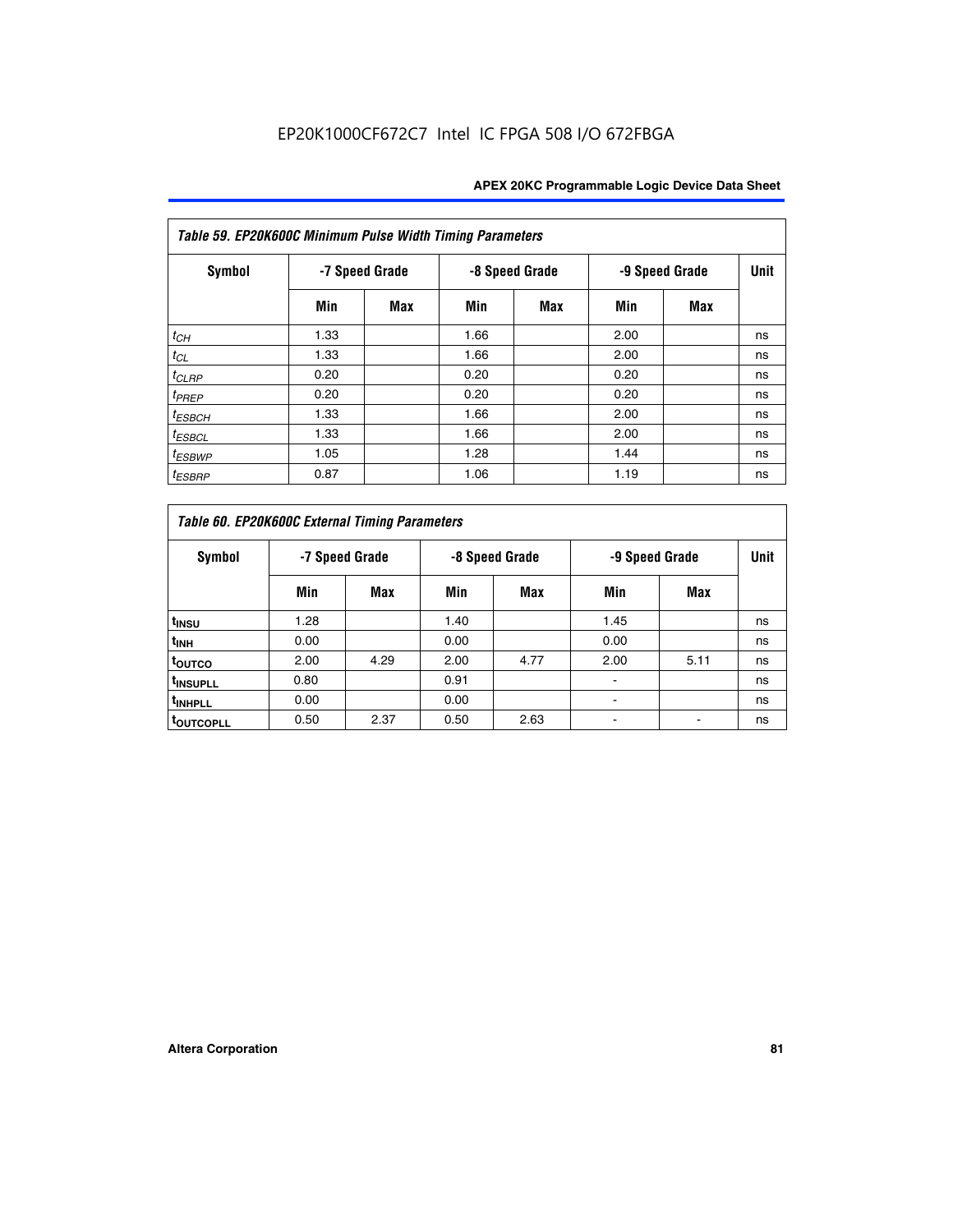|                               | <b>Table 61. EP20K600C External Bidirectional Timing Parameters</b> |      |      |                |      |                |      |  |  |  |  |  |  |
|-------------------------------|---------------------------------------------------------------------|------|------|----------------|------|----------------|------|--|--|--|--|--|--|
| <b>Symbol</b>                 | -7 Speed Grade                                                      |      |      | -8 Speed Grade |      | -9 Speed Grade | Unit |  |  |  |  |  |  |
|                               | Min                                                                 | Max  | Min  | Max            | Min  | Max            |      |  |  |  |  |  |  |
| <sup>t</sup> INSUBIDIR        | 2.03                                                                |      | 2.57 |                | 2.97 |                | ns   |  |  |  |  |  |  |
| <sup>t</sup> INHBIDIR         | 0.00                                                                |      | 0.00 |                | 0.00 |                | ns   |  |  |  |  |  |  |
| <b><sup>t</sup>OUTCOBIDIR</b> | 2.00                                                                | 4.29 | 2.00 | 4.77           | 2.00 | 5.11           | ns   |  |  |  |  |  |  |
| <sup>t</sup> xzbidir          |                                                                     | 8.31 |      | 9.14           |      | 9.76           | ns   |  |  |  |  |  |  |
| <sup>t</sup> zxbidir          |                                                                     | 8.31 |      | 9.14           |      | 9.76           | ns   |  |  |  |  |  |  |
| <sup>t</sup> insubidirpll     | 3.99                                                                |      | 4.77 |                |      |                | ns   |  |  |  |  |  |  |
| <sup>t</sup> INHBIDIRPLL      | 0.00                                                                |      | 0.00 |                |      |                | ns   |  |  |  |  |  |  |
| <sup>T</sup> OUTCOBIDIRPLL    | 0.50                                                                | 2.37 | 0.50 | 2.63           | ۰    | ۰              | ns   |  |  |  |  |  |  |
| <sup>t</sup> xzbidirpll       |                                                                     | 6.35 |      | 6.94           |      |                | ns   |  |  |  |  |  |  |
| <sup>I</sup> ZXBIDIRPLL       |                                                                     | 6.35 |      | 6.94           |      |                | ns   |  |  |  |  |  |  |

| Table 62. EP20K1000C f <sub>MAX</sub> LE Timing Microparameters |                                                    |      |      |      |      |      |             |  |  |  |
|-----------------------------------------------------------------|----------------------------------------------------|------|------|------|------|------|-------------|--|--|--|
| Symbol                                                          | -7 Speed Grade<br>-8 Speed Grade<br>-9 Speed Grade |      |      |      |      |      | <b>Unit</b> |  |  |  |
|                                                                 | Min                                                | Max  | Min  | Max  | Min  | Max  |             |  |  |  |
| $t_{SU}$                                                        | 0.01                                               |      | 0.01 |      | 0.01 |      | ns          |  |  |  |
| $t_H$                                                           | 0.10                                               |      | 0.10 |      | 0.10 |      | ns          |  |  |  |
| $t_{CO}$                                                        |                                                    | 0.27 |      | 0.30 |      | 0.32 | ns          |  |  |  |
| $t_{LUT}$                                                       |                                                    | 0.66 |      | 0.79 |      | 0.92 | ns          |  |  |  |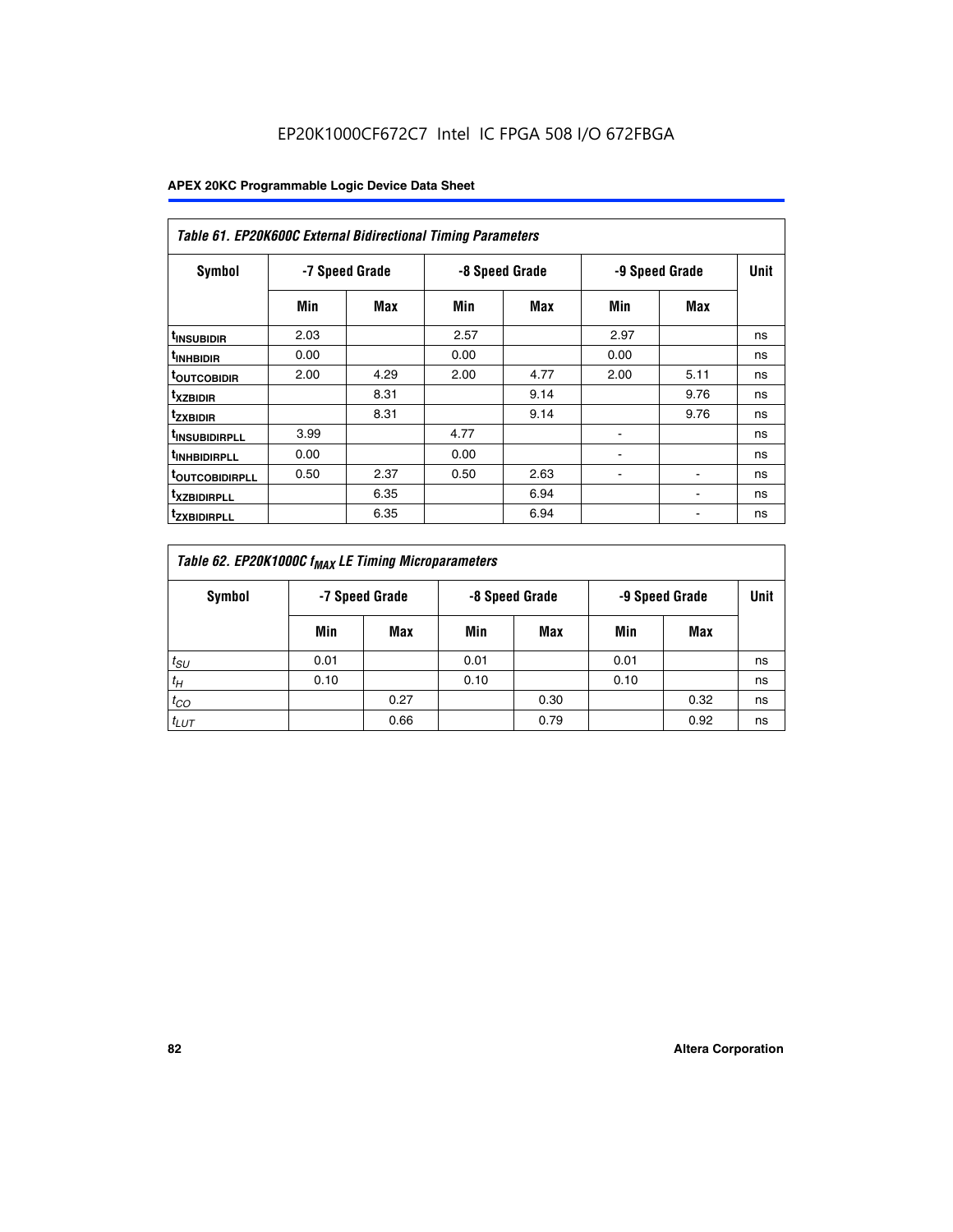| Table 63. EP20K1000C f <sub>MAX</sub> ESB Timing Microparameters |                |            |                |            |                |      |             |  |  |
|------------------------------------------------------------------|----------------|------------|----------------|------------|----------------|------|-------------|--|--|
| Symbol                                                           | -7 Speed Grade |            | -8 Speed Grade |            | -9 Speed Grade |      | <b>Unit</b> |  |  |
|                                                                  | Min            | <b>Max</b> | Min            | <b>Max</b> | Min            | Max  |             |  |  |
| $t_{ESBARC}$                                                     |                | 1.48       |                | 1.57       |                | 1.65 | ns          |  |  |
| <i>t<sub>ESBSRC</sub></i>                                        |                | 2.36       |                | 2.50       |                | 2.73 | ns          |  |  |
| <sup>t</sup> ESBAWC                                              |                | 2.93       |                | 3.46       |                | 3.86 | ns          |  |  |
| <i>t</i> <sub>ESBSWC</sub>                                       |                | 3.08       |                | 3.43       |                | 3.83 | ns          |  |  |
| <sup>t</sup> ESBWASU                                             | 0.51           |            | 0.50           |            | 0.52           |      | ns          |  |  |
| <sup>t</sup> ESBWAH                                              | 0.38           |            | 0.51           |            | 0.57           |      | ns          |  |  |
| <sup>t</sup> ESBWDSU                                             | 0.62           |            | 0.62           |            | 0.66           |      | ns          |  |  |
| <b><i>t<sub>ESBWDH</sub></i></b>                                 | 0.38           |            | 0.51           |            | 0.57           |      | ns          |  |  |
| <i>t<sub>ESBRASU</sub></i>                                       | 1.40           |            | 1.47           |            | 1.53           |      | ns          |  |  |
| <sup>t</sup> ESBRAH                                              | 0.00           |            | 0.07           |            | 0.18           |      | ns          |  |  |
| <sup>t</sup> ESBWESU                                             | 0.00           |            | 0.00           |            | 0.00           |      | ns          |  |  |
| <sup>t</sup> ESBDATASU                                           | 1.92           |            | 2.19           |            | 2.35           |      | ns          |  |  |
| <sup>t</sup> ESBWADDRSU                                          | $-0.20$        |            | $-0.28$        |            | $-0.32$        |      | ns          |  |  |
| <sup>t</sup> ESBRADDRSU                                          | 0.00           |            | $-0.03$        |            | $-0.05$        |      | ns          |  |  |
| <sup>I</sup> ESBDATACO1                                          |                | 1.12       |                | 1.30       |                | 1.46 | ns          |  |  |
| <sup>t</sup> ESBDATACO2                                          |                | 2.11       |                | 2.53       |                | 2.84 | ns          |  |  |
| $t_{ESBDD}$                                                      |                | 2.56       |                | 2.96       |                | 3.30 | ns          |  |  |
| $t_{PD}$                                                         |                | 1.49       |                | 1.79       |                | 2.02 | ns          |  |  |
| t <sub>PTERMSU</sub>                                             | 0.61           |            | 0.69           |            | 0.77           |      | ns          |  |  |
| <i>t<sub>PTERMCO</sub></i>                                       |                | 1.13       |                | 1.32       |                | 1.48 | ns          |  |  |

| Table 64. EP20K1000C f <sub>MAX</sub> Routing Delays |     |                |     |                |     |                |    |  |  |  |
|------------------------------------------------------|-----|----------------|-----|----------------|-----|----------------|----|--|--|--|
| Symbol                                               |     | -7 Speed Grade |     | -8 Speed Grade |     | -9 Speed Grade |    |  |  |  |
|                                                      | Min | Max            | Min | Max            | Min | Max            |    |  |  |  |
| $t_{F1-4}$                                           |     | 0.15           |     | 0.17           |     | 0.19           | ns |  |  |  |
| $t_{F5-20}$                                          |     | 1.13           |     | 1.31           |     | 1.50           | ns |  |  |  |
| $t_{F20+}$                                           |     | 2.30           |     | 2.71           |     | 3.19           | ns |  |  |  |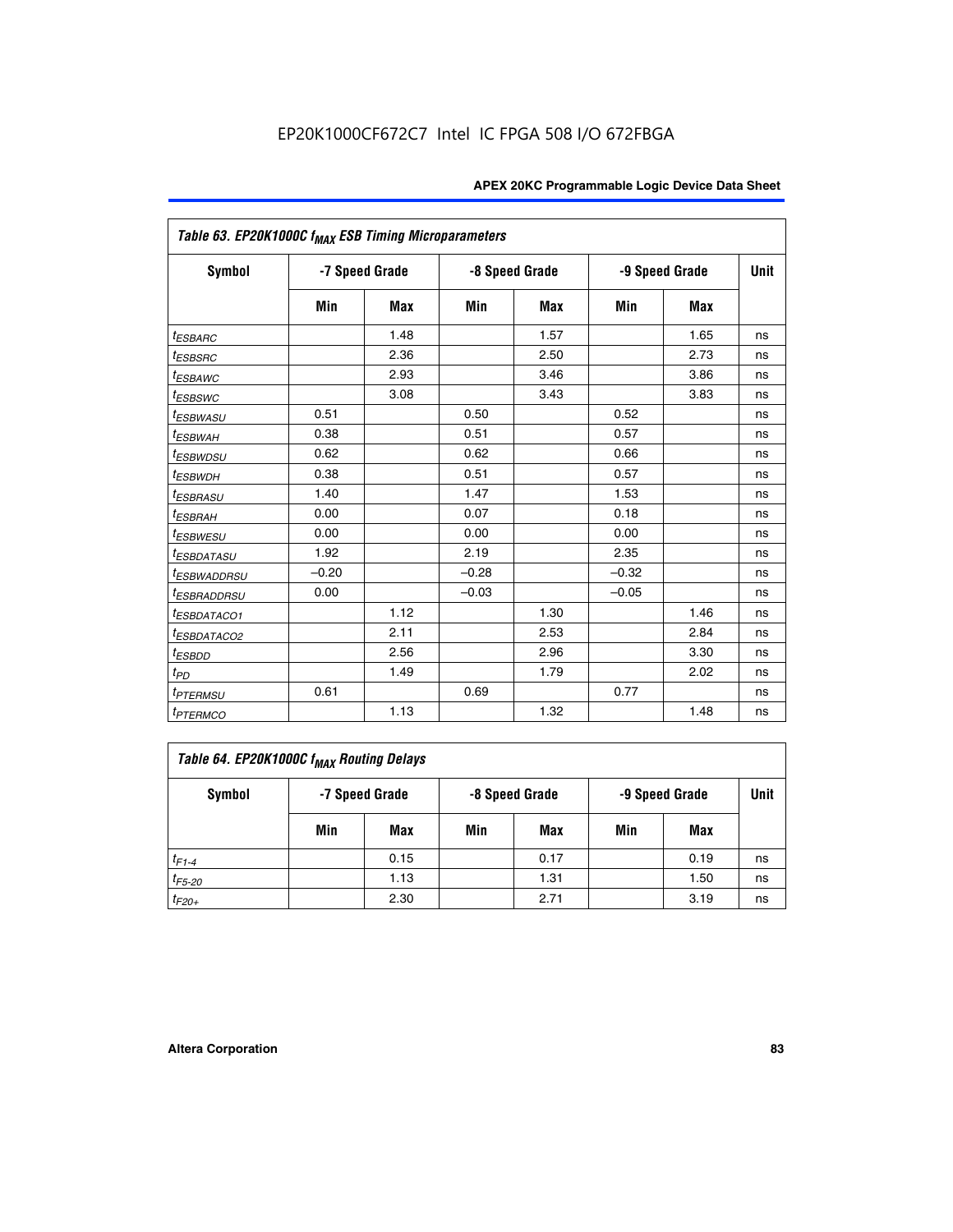# EP20K1000CF672C7 Intel IC FPGA 508 I/O 672FBGA

| Table 65. EP20K1000C Minimum Pulse Width Timing Parameters |                |            |                |            |      |                |             |  |  |  |  |
|------------------------------------------------------------|----------------|------------|----------------|------------|------|----------------|-------------|--|--|--|--|
| Symbol                                                     | -7 Speed Grade |            | -8 Speed Grade |            |      | -9 Speed Grade | <b>Unit</b> |  |  |  |  |
|                                                            | Min            | <b>Max</b> | Min            | <b>Max</b> | Min  | <b>Max</b>     |             |  |  |  |  |
| $t_{CH}$                                                   | 1.33           |            | 1.66           |            | 2.00 |                | ns          |  |  |  |  |
| $t_{CL}$                                                   | 1.33           |            | 1.66           |            | 2.00 |                | ns          |  |  |  |  |
| $t_{CLRP}$                                                 | 0.20           |            | 0.20           |            | 0.20 |                | ns          |  |  |  |  |
| $t_{PREF}$                                                 | 0.20           |            | 0.20           |            | 0.20 |                | ns          |  |  |  |  |
| <sup>t</sup> ESBCH                                         | 1.33           |            | 1.66           |            | 2.00 |                | ns          |  |  |  |  |
| <sup>t</sup> ESBCL                                         | 1.33           |            | 1.66           |            | 2.00 |                | ns          |  |  |  |  |
| $t_{ESBWP}$                                                | 1.04           |            | 1.26           |            | 1.41 |                | ns          |  |  |  |  |
| <sup>t</sup> ESBRP                                         | 0.87           |            | 1.05           |            | 1.18 |                | ns          |  |  |  |  |

| Table 66. EP20K1000C External Timing Parameters |                |      |                |      |                |      |             |
|-------------------------------------------------|----------------|------|----------------|------|----------------|------|-------------|
| Symbol                                          | -7 Speed Grade |      | -8 Speed Grade |      | -9 Speed Grade |      | <b>Unit</b> |
|                                                 | Min            | Max  | Min            | Max  | Min            | Max  |             |
| t <sub>INSU</sub>                               | 1.14           |      | 1.14           |      | 1.11           |      | ns          |
| $t_{\text{INH}}$                                | 0.00           |      | 0.00           |      | 0.00           |      | ns          |
| toutco                                          | 2.00           | 4.63 | 2.00           | 5.26 | 2.00           | 5.69 | ns          |
| <sup>t</sup> INSUPLL                            | 0.81           |      | 0.92           |      |                |      | ns          |
| <sup>t</sup> INHPLL                             | 0.00           |      | 0.00           |      |                |      | ns          |
| <sup>I</sup> OUTCOPLL                           | 0.50           | 2.32 | 0.50           | 2.55 |                |      | ns          |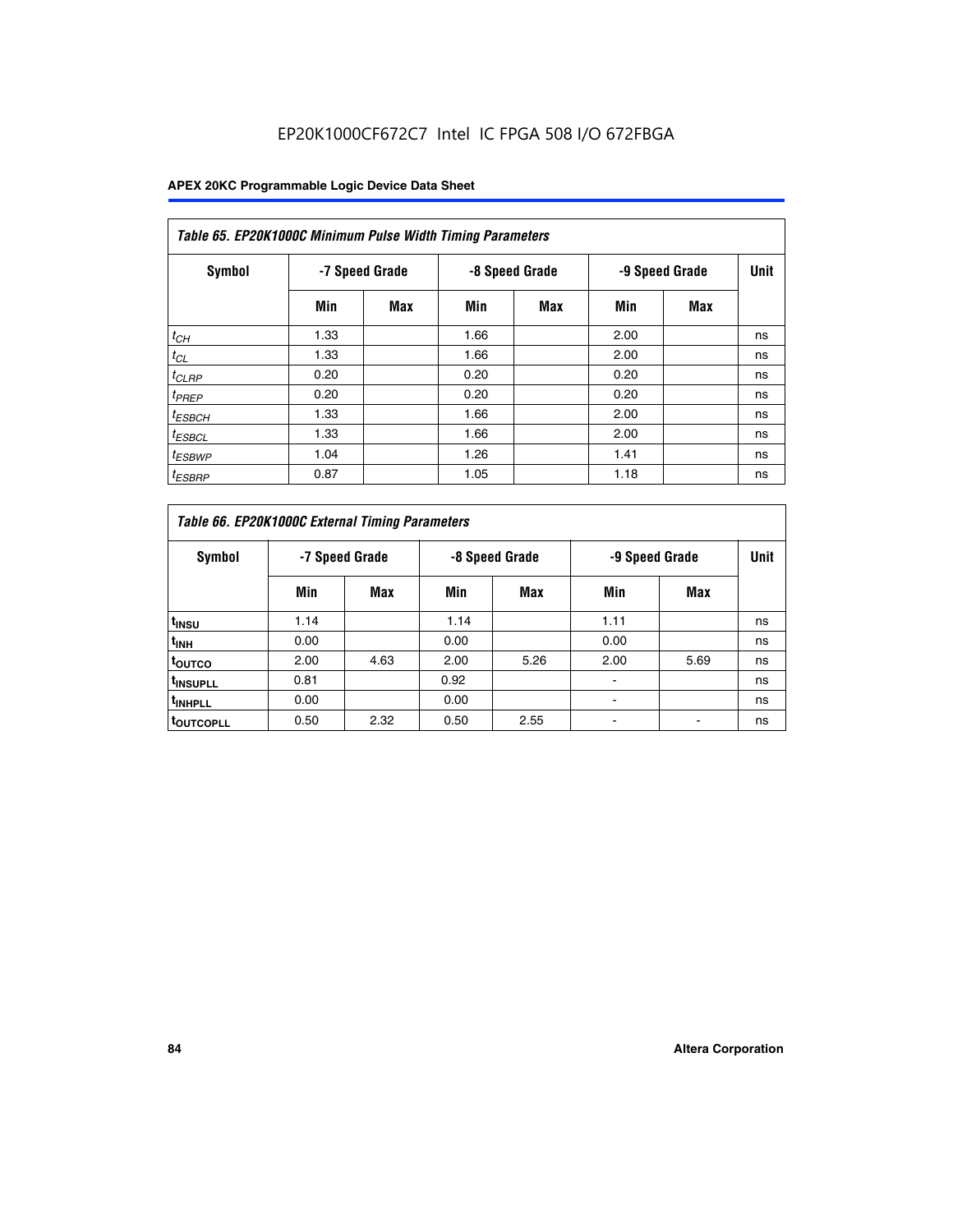| Table 67. EP20K1000C External Bidirectional Timing Parameters |                |      |                |      |                |            |             |
|---------------------------------------------------------------|----------------|------|----------------|------|----------------|------------|-------------|
| Symbol                                                        | -7 Speed Grade |      | -8 Speed Grade |      | -9 Speed Grade |            | <b>Unit</b> |
|                                                               | Min            | Max  | Min            | Max  | Min            | <b>Max</b> |             |
| t <sub>INSUBIDIR</sub>                                        | 1.86           |      | 2.54           |      | 3.15           |            | ns          |
| <sup>t</sup> INHBIDIR                                         | 0.00           |      | 0.00           |      | 0.00           |            | ns          |
| <sup>t</sup> OUTCOBIDIR                                       | 2.00           | 4.63 | 2.00           | 5.26 | 2.00           | 5.69       | ns          |
| txzbidir                                                      |                | 8.98 |                | 9.89 |                | 10.67      | ns          |
| <b>tzxbidir</b>                                               |                | 8.98 |                | 9.89 |                | 10.67      | ns          |
| <sup>t</sup> INSUBIDIRPLL                                     | 4.17           |      | 5.27           |      |                |            | ns          |
| t <sub>INHBIDIRPLL</sub>                                      | 0.00           |      | 0.00           |      |                |            | ns          |
| <b><i>LOUTCOBIDIRPLL</i></b>                                  | 0.50           | 2.32 | 0.50           | 2.55 |                |            | ns          |
| <i>txzBIDIRPLL</i>                                            |                | 6.67 |                | 7.18 |                |            | ns          |
| tzxbidirpll                                                   |                | 6.67 |                | 7.18 |                |            | ns          |

Tables 68 and 69 show selectable I/O standard input and output delays for APEX 20KC devices. If you select an I/O standard input or output delay other than LVCMOS, add the delay for the selected speed grade to the LVCMOS value.

| Table 68. Selectable I/O Standard Input Delays |                |         |                |         |                |         |      |  |
|------------------------------------------------|----------------|---------|----------------|---------|----------------|---------|------|--|
| <b>Symbol</b>                                  | -7 Speed Grade |         | -8 Speed Grade |         | -9 Speed Grade |         | Unit |  |
|                                                | Min            | Max     | Min            | Max     | Min            | Max     | Min  |  |
| <b>LVCMOS</b>                                  |                | 0.00    |                | 0.00    |                | 0.00    | ns   |  |
| <b>LVTTL</b>                                   |                | 0.00    |                | 0.00    |                | 0.00    | ns   |  |
| 2.5V                                           |                | 0.00    |                | 0.00    |                | 0.00    | ns   |  |
| 1.8V                                           |                | 0.04    |                | 0.11    |                | 0.14    | ns   |  |
| PCI                                            |                | 0.00    |                | 0.04    |                | 0.03    | ns   |  |
| $GTL+$                                         |                | $-0.30$ |                | 0.25    |                | 0.23    | ns   |  |
| SSTL-3 Class I                                 |                | $-0.19$ |                | $-0.13$ |                | $-0.13$ | ns   |  |
| SSTL-3 Class II                                |                | $-0.19$ |                | $-0.13$ |                | $-0.13$ | ns   |  |
| SSTL-2 Class I                                 |                | $-0.19$ |                | $-0.13$ |                | $-0.13$ | ns   |  |
| SSTL-2 Class II                                |                | $-0.19$ |                | $-0.13$ |                | $-0.13$ | ns   |  |
| <b>LVDS</b>                                    |                | $-0.19$ |                | $-0.17$ |                | $-0.16$ | ns   |  |
| <b>CTT</b>                                     |                | 0.00    |                | 0.00    |                | 0.00    | ns   |  |
| <b>AGP</b>                                     |                | 0.00    |                | 0.00    |                | 0.00    | ns   |  |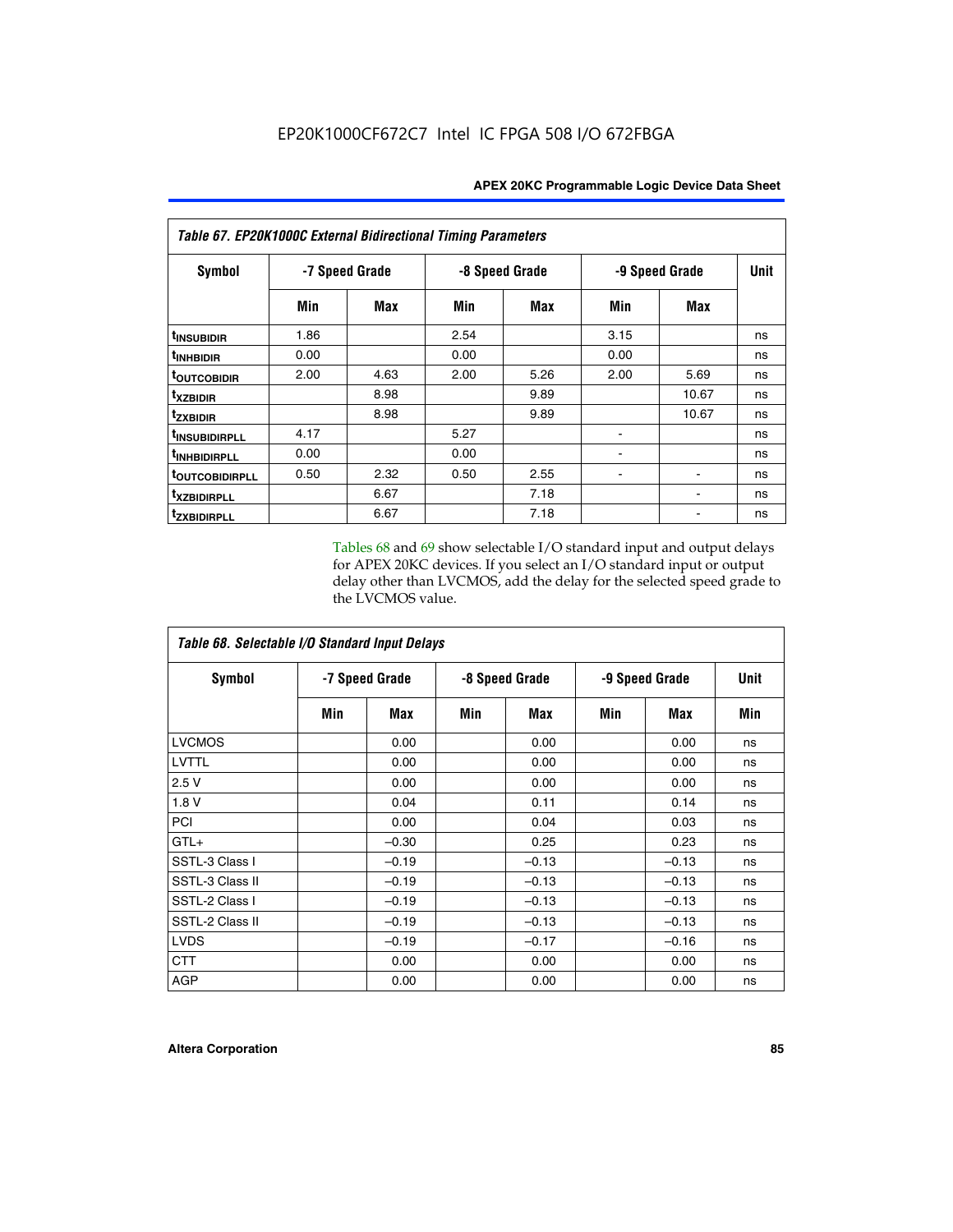| Table 69. Selectable I/O Standard Output Delays |                |         |               |         |                |            |      |
|-------------------------------------------------|----------------|---------|---------------|---------|----------------|------------|------|
| <b>Symbol</b>                                   | -7 Speed Grade |         | -8 Speed Grad |         | -9 Speed Grade |            | Unit |
|                                                 | Min            | Max     | Min           | Max     | Min            | <b>Max</b> | Min  |
| <b>LVCMOS</b>                                   |                | 0.00    |               | 0.00    |                | 0.00       | ns   |
| LVTTL                                           |                | 0.00    |               | 0.00    |                | 0.00       | ns   |
| 2.5V                                            |                | 0.00    |               | 0.00    |                | 0.00       | ns   |
| 1.8V                                            |                | 1.18    |               | 1.41    |                | 1.57       | ns   |
| PCI                                             |                | $-0.52$ |               | $-0.53$ |                | $-0.56$    | ns   |
| $GTL+$                                          |                | $-0.18$ |               | $-0.29$ |                | $-0.39$    | ns   |
| SSTL-3 Class I                                  |                | $-0.67$ |               | $-0.71$ |                | $-0.75$    | ns   |
| SSTL-3 Class II                                 |                | $-0.67$ |               | $-0.71$ |                | $-0.75$    | ns   |
| SSTL-2 Class I                                  |                | $-0.67$ |               | $-0.71$ |                | $-0.75$    | ns   |
| SSTL-2 Class II                                 |                | $-0.67$ |               | $-0.71$ |                | $-0.75$    | ns   |
| <b>LVDS</b>                                     |                | $-0.69$ |               | $-0.70$ |                | $-0.73$    | ns   |
| <b>CTT</b>                                      |                | 0.00    |               | 0.00    |                | 0.00       | ns   |
| AGP                                             |                | 0.00    |               | 0.00    |                | 0.00       | ns   |

# **Power Consumption**

To estimate device power consumption, use the interactive power estimator on the Altera web site at **http://www.altera.com**.

# **Configuration & Operation**

The APEX 20KC architecture supports several configuration schemes. This section summarizes the device operating modes and available device configuration schemes.

# **Operating Modes**

The APEX architecture uses SRAM configuration elements that require configuration data to be loaded each time the circuit powers up. The process of physically loading the SRAM data into the device is called configuration. During initialization, which occurs immediately after configuration, the device resets registers, enables I/O pins, and begins to operate as a logic device. The I/O pins are tri-stated during power-up, and before and during configuration. Together, the configuration and initialization processes are called *command mode*; normal device operation is called *user mode*.

Before and during device configuration, all I/O pins are pulled to  $V_{CCIO}$ by a built-in weak pull-up resistor.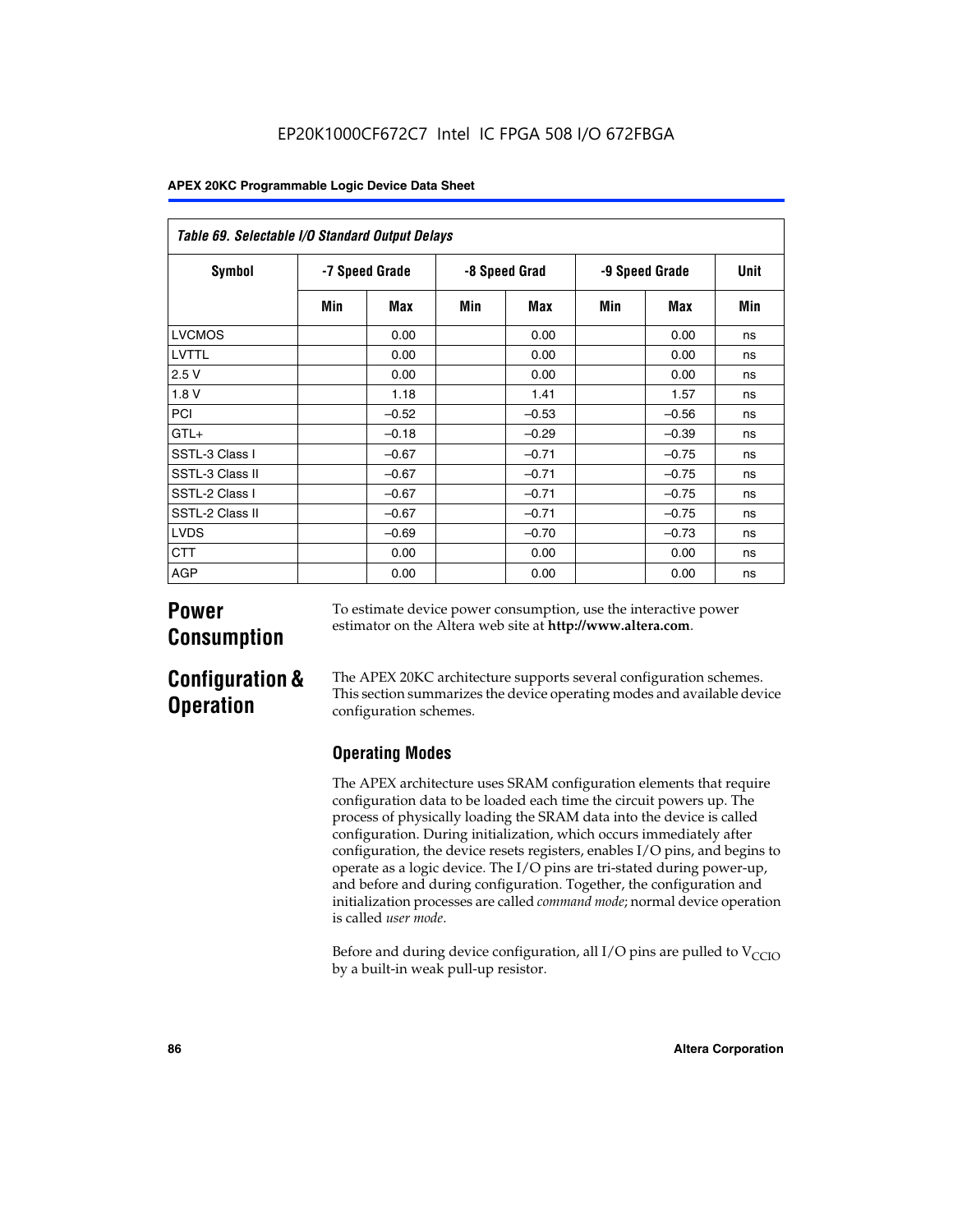SRAM configuration elements allow APEX 20KC devices to be reconfigured in-circuit by loading new configuration data into the device. Real-time reconfiguration is performed by forcing the device into command mode with a device pin, loading different configuration data, reinitializing the device, and resuming user-mode operation. In-field upgrades can be performed by distributing new configuration files.

# **Configuration Schemes**

The configuration data for an APEX 20KC device can be loaded with one of five configuration schemes (see Table 70), chosen on the basis of the target application. An EPC16, EPC2, or EPC1 configuration device, intelligent controller, or the JTAG port can be used to control the configuration of an APEX 20KC device. When a configuration device is used, the system can configure automatically at system power-up.

Multiple APEX 20KC devices can be configured in any of five configuration schemes by connecting the configuration enable (nCE) and configuration enable output (nCEO) pins on each device.

| Table 70. Data Sources for Configuration |                                                                                                                                                      |  |  |  |  |
|------------------------------------------|------------------------------------------------------------------------------------------------------------------------------------------------------|--|--|--|--|
| <b>Configuration Scheme</b>              | Data Source                                                                                                                                          |  |  |  |  |
| Configuration device                     | EPC16, EPC8, EPC4, EPC2, or EPC1 configuration device                                                                                                |  |  |  |  |
| Passive serial (PS)                      | MasterBlaster or ByteBlasterMV download cable or serial data source                                                                                  |  |  |  |  |
| Passive parallel asynchronous (PPA)      | Parallel data source                                                                                                                                 |  |  |  |  |
| Passive parallel synchronous (PPS)       | Parallel data source                                                                                                                                 |  |  |  |  |
| <b>JTAG</b>                              | MasterBlaster or ByteBlasterMV download cable or a microprocessor<br>with a Jam Standard Test and Programming Language (STAPL) or<br><b>JBC File</b> |  |  |  |  |



For more information on configuration, see *Application Note* 116 *(Configuring SRAM-Based LUT Devices).*

| <b>Device Pin-</b>                    | See the Altera web site (http://www.altera.com) or the Altera Digital                                                                                                    |
|---------------------------------------|--------------------------------------------------------------------------------------------------------------------------------------------------------------------------|
| <b>Outs</b>                           | Library for pin-out information.                                                                                                                                         |
| <b>Ordering</b><br><b>Information</b> | Figure 39 describes the ordering codes for Stratix devices. For more<br>information on a specific package, refer to the Altera Device Package<br>Information Data Sheet. |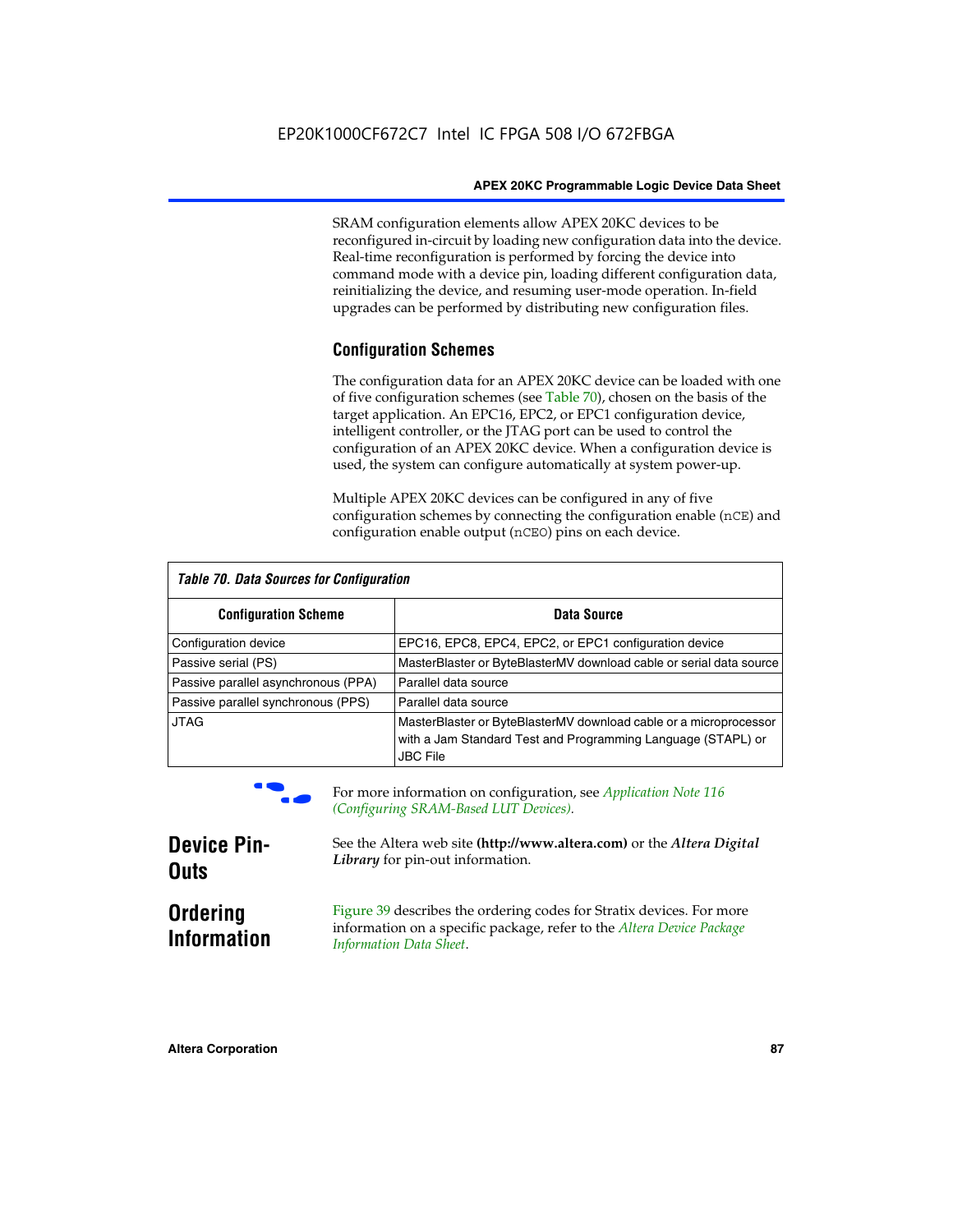#### *Figure 39. APEX 20KC Device Packaging Ordering Information*



# **Revision History**

The information contained in the *APEX 20KC Programmable Logic Device Data Sheet* version 2.2 supersedes information published in previous versions.

# **Version 2.2**

The following changes were made to the *APEX 20KC Programmable Logic Device Data Sheet* version 2.2:

- Updated Tables 1.
- Updated notes in Tables 20.

# **Version 2.1**

The following changes were made to the *APEX 20KC Programmable Logic Device Data Sheet* version 2.1:

- Removed figure on AC Test Conditions.
- Updated conditions in Tables 40 and 41.
- Added Tables 42 and 43.
- $\blacksquare$  Updated V<sub>OD</sub> in Table 27.<br>Added Figures 36 through
- Added Figures 36 through 38.
- Updated Tables 44 through 49.
- Updated Tables 62 through 67.
- Removed notes in Tables 44 through 67.
- Various textual changes throughout the document.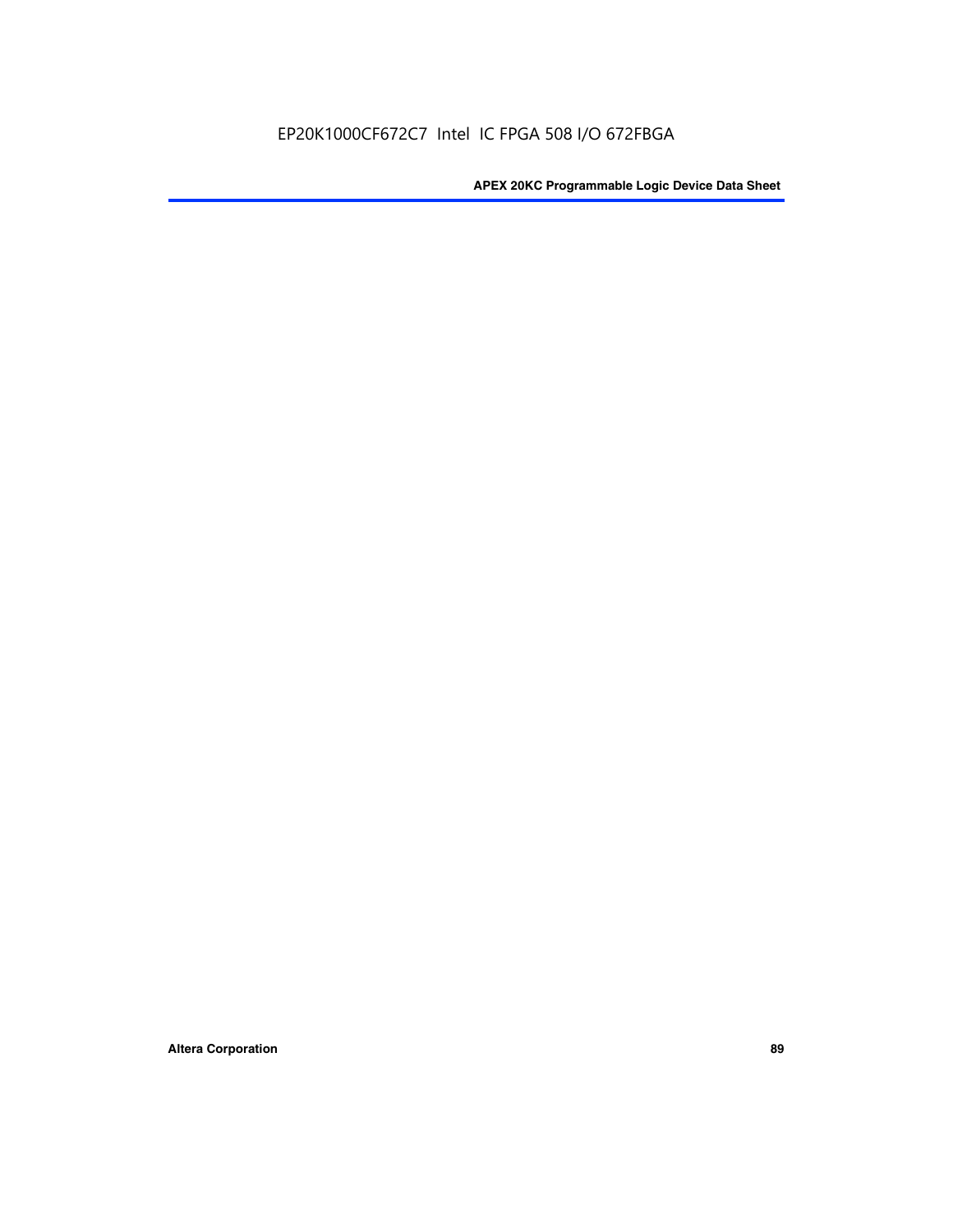

101 Innovation Drive San Jose, CA 95134 (408) 544-7000 http://www.altera.com Applications Hotline: (800) 800-EPLD Customer Marketing: (408) 544-7104 Literature Services: lit\_req@altera.com

Copyright © 2002 Altera Corporation. All rights reserved. Altera, The Programmable Solutions Company, the stylized Altera logo, specific device designations, and all other words and logos that are identified as trademarks and/or service marks are, unless noted otherwise, the trademarks and service marks of Altera Corporation in the U.S. and other countries. All other product or service names are the property of their respective holders. Altera products are protected under numerous U.S. and foreign patents and pending applications, mask work rights, and copyrights. Altera warrants performance of its semiconductor products

to current specifications in accordance with Altera's standard warranty, but reserves the right to make changes to any products and services at any time without notice. Altera assumes no responsibility or liability arising out of the application or use of any information, product, or service described herein except as expressly agreed to in writing by Altera Corporation. Altera customers are advised to obtain the latest version of device specifications before relying on any published information and before placing orders for products or services.



**90 Altera Corporation**